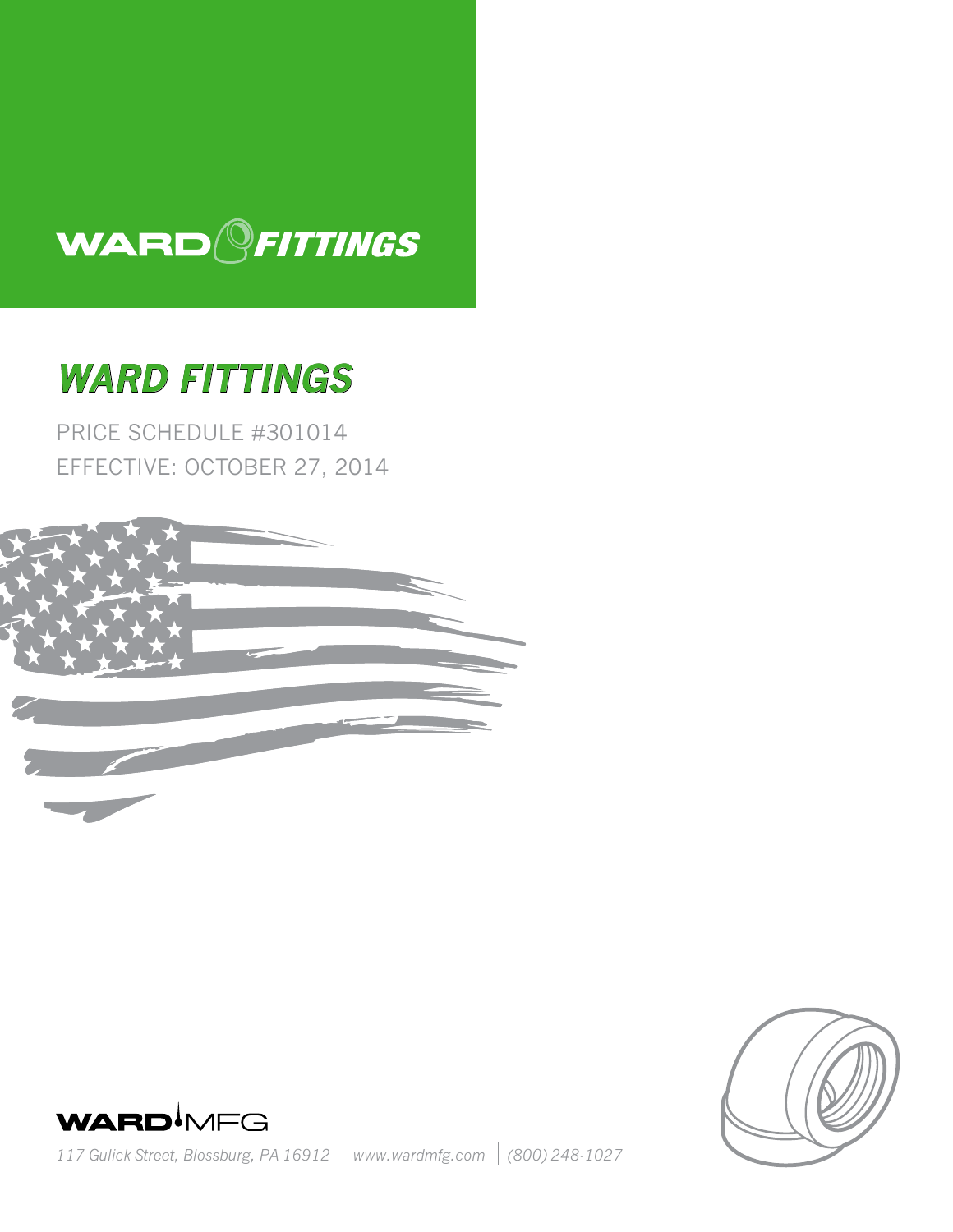## WARD<sup>Q</sup>FITTINGS

## **TERMS AND CONDITIONS OF SALE:**

- **1. PRICES:** This price sheet supersedes all previous issues. Prices in price sheets are subject to change without notice. Prices apply only to standard sizes as listed in catalog.
- **2. APPROVAL & ACCEPTANCE OF ORDERS:** All orders are accepted on the basis of prices in effect at the time of shipment.
- **3. TAXES:** Any Manufacturer or Sales Tax payable on the transaction under any effective statute will be added to the prices and terms quoted, unless a valid exemption certificate is on file.
- **4. CREDIT TERMS:** Two percent cash discount tenth prox., Net 30 days. Unless otherwise stated.
- **5. DELIVERY & SHIPMENT OF GOODS:** All goods are shipped at buyer's risk. Shipments should be carefully examined upon delivery and before the carrier's delivery receipt is signed. If any loss or damage is evident, the buyer should make an appropriate notation on the delivery receipt and insist that the carrier's driver initial such exception. The contents of all packages should be carefully examined for concealed damage as soon as possible after delivery, so that the carrier can be requested, within 48 hours after delivery, to arrange for prompt inspection of the damaged goods. Completion of all orders accepted and fulfillment of all agreements or contracts entered into are subject to any delay which might be occasioned by labor disputes, fires,accidents, embargoes, trade restrictions, governmental directives or other causes beyond our control. All promises of shipment will be as closely estimated as possible. We use our efforts in every case to ship within the time promised, but cannot guarantee to do so. All claims for shortage must be made on receipt of goods. We prove our count by weighing the package. Claims for shortage are subject to that test. Typographical, clerical, arithmetical errors or omissions in orders, invoices, quotations, price schedules, acknowledgments, or other documents are subject to correction.
- **6. RETURN OF GOODS:** No goods will be taken back and credited without prior approval and issuance of a return goods authorization (RGA) number. All fittings returned with our permission must be goods sold by Ward Manufacturing, LLC, and in clean saleable condition. Credit will only be allowed on the basis of prices agreed upon. If product returned is a result of a customer ordering error or overstocking situation, the credit will be less 20 percent to cover handling costs, less any costs of returning to a saleable condition, and less transportation charges on original and return shipments. Orders for special

goods are not subject to cancellation for any reason after work has been started on them, except upon agreement to make payment for all work which has been performed.

- **7. WARRANTY:** Seller warrants the material to be free of defects in material and workmanship, under normal use, proper maintenance and proper operation, for a period of one year from date of delivery to a common carrier for shipment to buyer or his designated agent. The obligation of the seller Is limited to (1) repair of the material, or (2) replacement of any component or components proven defective in material or workmanship, or (3) refund of the purchase price. Seller shall have no liability for the cost of removal or reinstallation with respect to any replaced or repaired product. The election of said remedies shall be determined by seller in its sole discretion and shall be considered final disposition. All implied warranties, including the implied warranties of merchantability and fitness for a particular purpose, are hereby disclaimed and excluded. This warranty is In lieu of all other warranties, guarantees, agreements and similar obligations of seller; in no event shall seller be liable for consequential or Incidental damages.
- **8. FREIGHT TERM:** Shipments of 2,000 lb. net or more will be prepaid in the continental U.S. (except Alaska). We reserve the right to choose shipping point and carrier.
- **9. CARTON & BOX QUANTITY ADJUSTMENT:** On orders received for less than master carton or box quantities, we reserve the right to adjust to the next carton or box quantity above the number of pieces shown on the order. Items subject to adjustment are identified with stars in the price sheet.
- **10. WEIGHTS:** The weights per piece or per 100 pieces given in the price sheet, catalogs, and quotations are not guaranteed, but are approximate and for your convenience.
- 12. SPECIAL CONDITIONS: Any additional cost incurred in packaging or in making any special tests or inspection requested by Buyer in addition to those commercially supplied by Ward Manufacturing, LLC., will be charged to Buyer. Such tests and inspections will be made at the factory before date of shipment. Orders for fittings or parts will be subject to a net minimum invoice charge of \$35.00 Net plus applicable handling and freight charges.
- 13. US EXPORT COMPLIANCE: The products sold by Ward Manufacturing, LLC. may be subject to the export control laws and regulations of the United States Government. Buyer may not make any disposition of such products, by way of sale, export, re-export, transshipment or otherwise, except as permitted under applicable U.S.law.

## **WARDIMFG**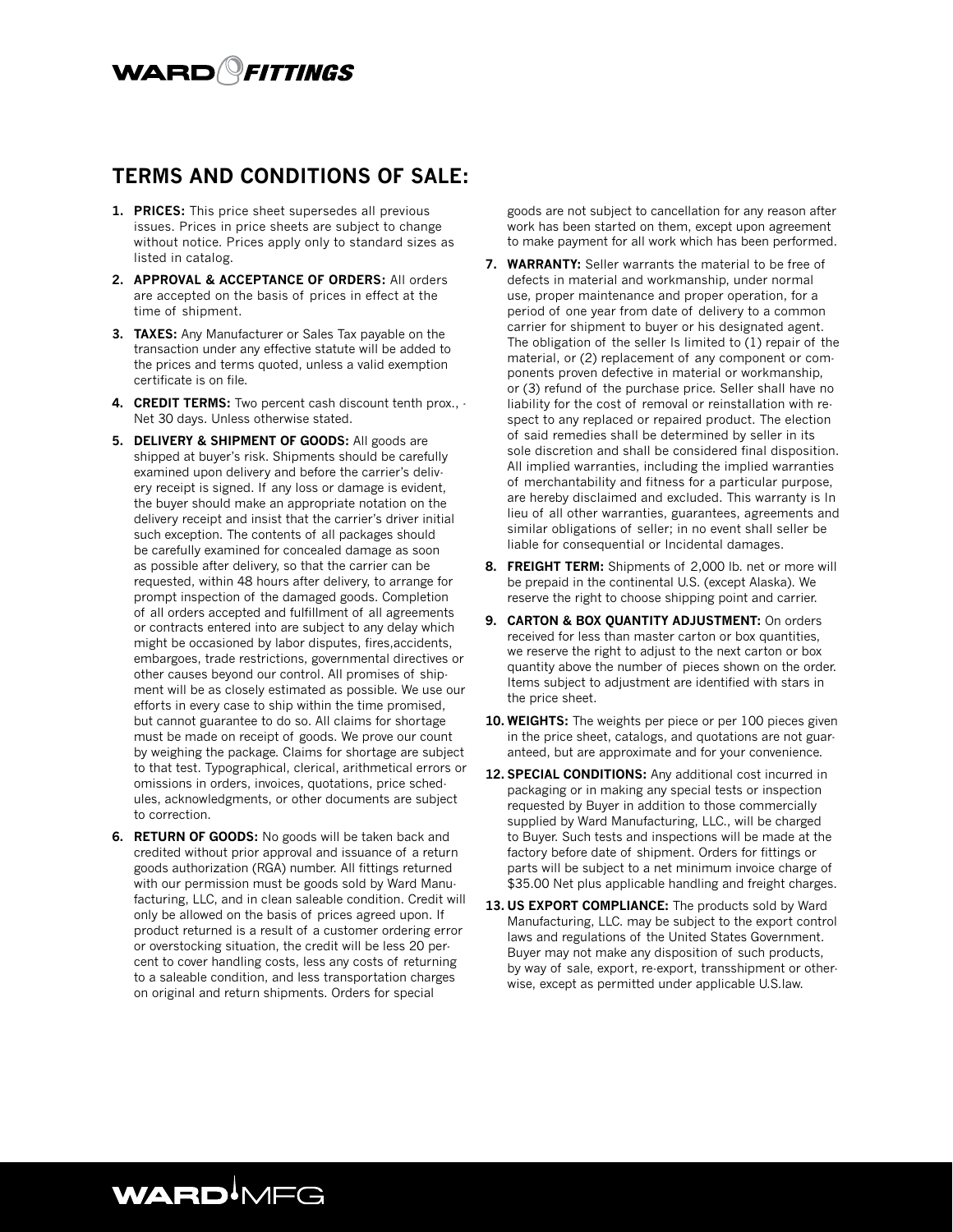

|                       | <b>DESCRIPTION</b> | <b>PCS PER</b><br><b>BOX</b> | <b>PCS PER</b><br><b>MASTER</b> | WEIGHT<br><b>PER 100</b> | PART#<br><b>BLACK</b> |        | <b>PRICE (USS)</b><br><b>BLACK</b> | PART #<br>GALV. |        | <b>PRICE (USS)</b><br>GALV. |
|-----------------------|--------------------|------------------------------|---------------------------------|--------------------------|-----------------------|--------|------------------------------------|-----------------|--------|-----------------------------|
| <b>MALLEABLE IRON</b> | 1/8                | 35                           | 210                             | 8                        | A.BML                 | $\ast$ | 7.17                               | A.NML           | $\ast$ | 11.11                       |
| 90° ELBOWS            | 1/4                | 30                           | 180                             | 12                       | <b>B.BML</b>          | $\ast$ | 7.00                               | <b>B.NML</b>    | $\ast$ | 10.14                       |
|                       | 3/8                | 30                           | 180                             | 19                       | C.BML                 | $\ast$ | 7.00                               | C.NML           | $\ast$ | 10.14                       |
| <b>CLASS 150</b>      | 1/2                | 50                           | 200                             | 26                       | D.BML                 | $\#$   | 4.85                               | D.NML           | $\#$   | 6.53                        |
|                       | 3/4                | 35                           | 140                             | 45                       | E.BML                 | $\#$   | 5.85                               | E.NML           | $\#$   | 8.02                        |
|                       | $\mathbf{1}$       | 20                           | 80                              | 69                       | 1.BML                 | $\#$   | 10.17                              | 1.NML           | $\#$   | 14.85                       |
|                       | $1 - 1/4$          | 20                           | 40                              | 102                      | 1B.BML                | $\#$   | 16.77                              | 1B.NML          | $\ast$ | 23.47                       |
|                       | $1 - 1/2$          | 8                            | 32                              | 135                      | 1D.BML                | #      | 22.06                              | 1D.NML          | $\ast$ | 30.63                       |
|                       | $\overline{2}$     | 8                            | 16                              | 219                      | 2.BML                 | $\#$   | 38.03                              | 2.NML           | $\ast$ | 50.18                       |
|                       | $2 - 1/2$          | 12                           | 12                              | 449                      | 2D.BML                | $\ast$ | 84.72                              | 2D.NML          | $\ast$ | 131.31                      |
|                       | 3                  | 5                            | 5                               | 737                      | 3.BML                 | $\ast$ | 123.98                             | 3.NML           | $\ast$ | 216.49                      |
|                       | $3 - 1/2$          | 3                            | $6\phantom{1}6$                 | 665                      | 3D.BML                |        | 340.82                             | 3D.NML          |        | 707.87                      |
|                       | 4                  | 4                            | $\overline{4}$                  | 919                      | 4.BML                 |        | 266.31                             | 4.NML           |        | 381.83                      |
|                       | 5                  | $\mathbf{1}$                 | $\mathbf{1}$                    | 1355                     | 5.BML                 |        | 778.19                             | 5.NML           |        | 1648.96                     |
|                       | 6                  | $\mathbf{1}$                 | $\mathbf{1}$                    | 2255                     | 6.BML                 |        | 898.91                             | 6.NML           |        | 1520.16                     |
|                       | 1/4x1/8            | 30                           | 180                             | 10                       | BXA.BML               | $\ast$ | 13.94                              | BXA.NML         |        | 18.20                       |
|                       | 3/8 x 1/8          | 25                           | 75                              | 15                       | CXA.BML               |        | 19.40                              | CXA.NML         |        | 30.90                       |
|                       | 3/8 x 1/4          | 25                           | 150                             | 16                       | CXB.BML               | $\ast$ | 9.84                               | CXB.NML         |        | 16.22                       |
|                       | 1/2x3/8            | 50                           | 200                             | 24                       | DXC.BML               | $\ast$ | 9.24                               | DXC.NML         | $\ast$ | 12.01                       |
|                       | 1/2 x 1/4          | 30                           | 180                             | 22                       | DXB.BML               | $\ast$ | 9.51                               | DXB.NML         | $\ast$ | 14.06                       |
|                       | 3/4x1/4            | 12                           | 24                              | 28                       | EXB.BML               |        | 14.81                              | EXB.NML         |        | 25.46                       |
|                       | 3/4x1/2            | 30                           | 120                             | 35                       | EXD.BML               | $\ast$ | 9.51                               | EXD.NML         | $\ast$ | 13.94                       |
|                       | 3/4x3/8            | 30                           | 180                             | 30                       | EXC.BML               | $\ast$ | 13.29                              | EXC.NML         |        | 19.23                       |
|                       | 1x3/4              | 20                           | 80                              | 56                       | 1XE.BML               | $\ast$ | 12.22                              | 1XE.NML         | $\ast$ | 17.89                       |
|                       | 1x1/2              | 25                           | 100                             | 50                       | 1XD.BML               | $\ast$ | 13.18                              | 1XD.NML         | $\ast$ | 18.99                       |
|                       | 1x3/8              | 25                           | 100                             | 47                       | 1XC.BML               | $\ast$ | 25.94                              | 1XC.NML         |        | 33.70                       |
|                       | $1 - 1/4x1$        | 10                           | 40                              | 83                       | 1BX1.BML              | $\ast$ | 20.53                              | 1BX1.NML        | $\ast$ | 30.01                       |
|                       | $1-1/4x3/4$        | 15                           | 60                              | 74                       | 1BXE.BML              | $\ast$ | 22.90                              | 1BXE.NML        | $\ast$ | 36.05                       |
|                       | $1-1/4 \times 1/2$ | 15                           | 60                              | 65                       | 1BXD.BML              | $\ast$ | 26.76                              | 1BXD.NML        |        | 38.20                       |
|                       | $1-1/2x1-1/4$      | 15                           | 30                              | 120                      | 1DX1B.BML             | $\ast$ | 28.97                              | 1DX1B.NML       | $\ast$ | 47.96                       |
|                       | $1 - 1/2x1$        | 10                           | 40                              | 106                      | 1DX1.BML              | $\ast$ | 28.97                              | 1DX1.NML        | $\ast$ | 47.96                       |
|                       | $1-1/2 \times 3/4$ | 12                           | 48                              | 89                       | 1DXE.BML              | $\ast$ | 33.14                              | 1DXE.NML        | $\ast$ | 47.96                       |
|                       | $1-1/2 \times 1/2$ | 12                           | 48                              | 79                       | 1DXD.BML              | $\ast$ | 31.88                              | 1DXD.NML        | $\ast$ | 41.43                       |
|                       | $2x1-1/2$          | 10                           | 20                              | 172                      | 2X1D.BML              | $\ast$ | 41.96                              | 2X1D.NML        | $\ast$ | 56.03                       |
|                       | $2x1-1/4$          | 10                           | 20                              | 162                      | 2X1B.BML              | $\ast$ | 47.69                              | 2X1B.NML        | $\ast$ | 64.23                       |
|                       | 2x1                | 12                           | 24                              | 134                      | 2X1.BML               | $\ast$ | 47.69                              | 2X1.NML         | $\ast$ | 66.65                       |
|                       | 2x3/4              | 15                           | 30                              | 140                      | 2XE.BML               | $\ast$ | 50.56                              | 2XE.NML         | $\ast$ | 67.99                       |
|                       | $2 \times 1/2$     | 10                           | 40                              | 121                      | 2XD.BML               | $\ast$ | 40.07                              | 2XD.NML         | $\ast$ | 53.63                       |
|                       | $2 - 1/2x2$        | 12                           | 12                              | 312                      | 2DX2.BML              |        | 115.17                             | 2DX2.NML        |        | 189.93                      |
|                       | 2-1/2 x 1-1/2      | 12                           | 12                              | 256                      | 2DX1D.BML             |        | 121.95                             | 2DX1D.NML       |        | 211.60                      |
|                       | 3x2                | 8                            | 8                               | 382                      | 3X2.BML               |        | 186.19                             | 3X2.NML         |        | 299.81                      |
|                       | $3x2-1/2$          | 5                            | 5                               | 423                      | 3X2D.BML              |        | 215.53                             | 3X2D.NML        |        | 345.20                      |
|                       | 4 x 3              | 4                            | 4                               | 738                      | 4X3.BML               |        | 368.35                             | 4X3.NML         |        | 781.15                      |



| <b>DESCRIPTION</b> | <b>PCS PER</b><br><b>BOX</b> | <b>PCS PER</b><br>MASTER | WEIGHT<br><b>PER 100</b> | PART#<br><b>BLACK</b> |        | PRICE (US\$)<br><b>BLACK</b> | PART#<br>GALV. |        | PRICE (US\$)<br>GALV. |
|--------------------|------------------------------|--------------------------|--------------------------|-----------------------|--------|------------------------------|----------------|--------|-----------------------|
| 1/8                | 35                           | 210                      | 8                        | A.BM45L               | $*$    | 10.55                        | A.NM45L        |        | 16.34                 |
| 1/4                | 35                           | 210                      | 13                       | B.BM45L               | $*$    | 10.55                        | B.NM45L        | $*$    | 13.83                 |
| 3/8                | 40                           | 240                      | 17                       | C.BM45L               | $*$    | 10.55                        | C.NM45L        | $*$    | 15.45                 |
| 1/2                | 50                           | 200                      | 26                       | D.BM45L               | $*$    | 8.01                         | D.NM45L        | $*$    | 10.33                 |
| 3/4                | 40                           | 160                      | 38                       | E.BM45L               | *      | 9.91                         | E.NM45L        | $*$    | 14.85                 |
|                    | 25                           | 100                      | 56                       | 1.BM45L               | $\ast$ | 12.48                        | 1.NM45L        | $*$    | 16.77                 |
| $1 - 1/4$          | 10                           | 40                       | 90                       | 1B.BM45L              | $\ast$ | 22.07                        | 1B.NM45L       | $*$    | 31.33                 |
| $1 - 1/2$          | 10                           | 40                       | 122                      | 1D.BM45L              | $\ast$ | 27.30                        | 1D.NM45L       | $*$    | 36.80                 |
| 2                  | 8                            | 16                       | 187                      | 2.BM45L               | $\ast$ | 41.29                        | 2.NM45L        | $\ast$ | 54.45                 |
| $2 - 1/2$          | 15                           | 15                       | 320                      | 2D.BM45L              |        | 119.48                       | 2D.NM45L       |        | 189.46                |
| 3                  | 8                            | 8                        | 451                      | 3.BM45L               | $\ast$ | 155.19                       | 3.NM45L        | $*$    | 275.55                |
| 4                  | 4                            | 4                        | 719                      | 4.BM45L               |        | 304.30                       | 4.NM45L        |        | 461.94                |
| 5                  | 1                            |                          | 1120                     | 5.BM45L               |        | 1202.04                      | 5.NM45L        |        | 1866.64               |
| 6                  |                              |                          | 1910                     | 6.BM45L               |        | 1229.82                      | 6.NM45L        |        | 2250.73               |

Fig. 48

**MALLEABLE IRON**

**45° ELBOWS CLASS 150**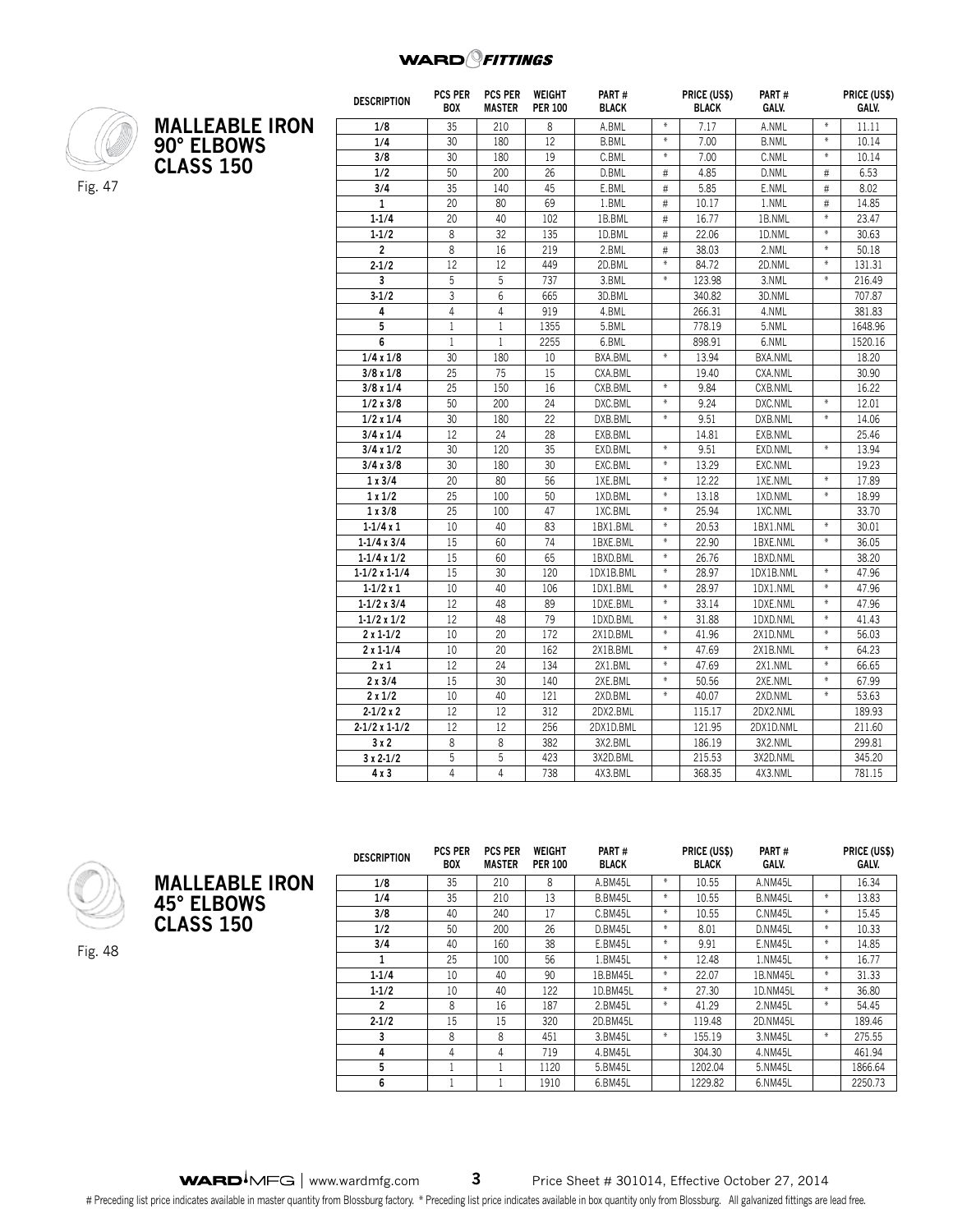#### **WARD**<sup>Q</sup>FITTINGS



Fig. 50

**CLASS 150**

**MALLEABLE IRON 90° STREET ELLS Description Pcs per Box Pcs per Master Weight Per 100 Part # Black Price (US\$) Black Part # Galv. Price (US\$) Galv. 1/8** 40 240 7 A.BMSL \* 10.34 A.NMSL \* 14.51 **1/4** 30 180 11 B.BMSL \* 10.34 B.NMSL \* 14.05 **3/8** | 30 | 180 | 18 | C.BMSL |\* | 10.34 | C.NMSL |\* | 14.05 **1/2** 50 200 27 D.BMSL # 10.03 D.NMSL \* 14.35 **3/4** 35 140 43 E.BMSL # 10.03 E.NMSL \* 14.35 **1** 20 80 60 1.BMSL # 14.21 1.NMSL \* 19.19 **1-1/4** | 15 | 30 | 106 | 1B.BMSL | \* | 22.07 | 1B.NMSL | \* | 32.22 **1-1/2** | 12 | 24 | 143 | ID.BMSL | \* | 29.53 | ID.NMSL | \* | 40.45 **2** 18 16 236 2.BMSL \* 147.99 2.NMSL \* 68.20 **2-1/2** | 8 | 8 | 358 | 2D.BMSL | | 121.65 | 2D.NMSL | | 197.29 **3** 8 8 705 3.BMSL 185.69 3.NMSL 287.12 **4** | I | I | IU65 | 4.BMSL | | 348.69 | 4.NMSL | | 561.49 **1/2 x 3/8** 35 280 22 DXC.BMSL 14.85 DXC.NMSL 23.27 **3/4 x 1/2** | 25 | 100 | 36 | EXD.BMSL | | 22.16 | EXD.NMSL | | 30.1/ **1 x 3/4** | 25 | 100 | 56 | 1XE.BMSL | | 20.83 | 1XE.NMSL | | 36.80 **1-1/4x3/4** | I5 | 60 | /5 | IBXE.BMSL | | 5/.24 | IBXE.NMSL | | /3.30 **1-1/4x1** | I5 | 30 | IOI | IBXI.BMSL | | 29.97 | IBXI.NMSL | | 52.63 **1-1/2x1** | I5 | 30 | I34 | IDXI.BMSL | | 44.02 | IDXI.NMSL | | 62.91 **1-1/2 x 1-1/4** 16 32 140 1DX1B.BMSL \* 53.63 1DX1B.NMSL 65.83 **2x1-1/2** | I2 | 24 | I9 | 2XID.BMSL | | /6.81 | 2XID.NMSL | | III.84



|                        | <b>DESCRIPTION</b> | <b>PCS PER</b><br><b>BOX</b> | <b>PCS PER</b><br>MASTER | WEIGHT<br><b>PER 100</b> | PART#<br><b>BLACK</b> |               | PRICE (US\$)<br><b>BLACK</b> | PART#<br>GALV. |        | PRICE (US\$)<br>GALV. |
|------------------------|--------------------|------------------------------|--------------------------|--------------------------|-----------------------|---------------|------------------------------|----------------|--------|-----------------------|
| <b>MALLEABLE IRON</b>  | 1/8                | 30                           | 180                      |                          | A.BMS45L              | $*$           | 16.27                        | A.NMS45L       | $\ast$ | 21.13                 |
| <b>45° STREET ELLS</b> | 1/4                | 25                           | 150                      | 10                       | B.BMS45L              |               | 13.52                        | B.NMS45L       |        | 19.52                 |
|                        | 3/8                | 30                           | 180                      | 15                       | C.BMS45L              | $*$           | 13.72                        | C.NMS45L       | $\ast$ | 20.83                 |
| <b>CLASS 150</b>       | 1/2                | 50                           | 200                      | 21                       | D.BMS45L              | $\frac{M}{N}$ | 11.20                        | D.NMS45L       | $\ast$ | 15.78                 |
|                        | 3/4                | 40                           | 160                      | 32                       | E.BMS45L              | $*$           | 16.91                        | E.NMS45L       | $\ast$ | 25.04                 |
|                        |                    | 25                           | 100                      | 55                       | BMS45L                | $*$           | 19.70                        | L.NMS45L       | $*$    | 32.09                 |
|                        | $1 - 1/4$          | 25                           | 50                       | 86                       | 1B.BMS45L             | $*$           | 34.05                        | 1B.NMS45L      | $\ast$ | 48.15                 |
|                        | $1 - 1/2$          | 15                           | 30                       | 109                      | 1D.BMS45L             | $\ast$        | 43.91                        | 1D.NMS45L      | $\ast$ | 58.31                 |
|                        |                    | 10                           | 20                       | 170                      | 2.BMS45L              | $*$           | 73.84                        | 2.NMS45L       | $\ast$ | 96.03                 |



| <b>DESCRIPTION</b>          | <b>PCS PER</b><br><b>BOX</b> | <b>PCS PER</b><br><b>MASTER</b> | <b>WEIGHT</b><br><b>PER 100</b> | PART#<br><b>BLACK</b> |        | PRICE (US\$)<br><b>BLACK</b> | PART#<br>GALV. |        | PRICE (US\$)<br>GALV. |
|-----------------------------|------------------------------|---------------------------------|---------------------------------|-----------------------|--------|------------------------------|----------------|--------|-----------------------|
| 1/8                         | 35                           | 210                             | 13                              | A.BMT                 | $*$    | 10.80                        | A.NMT          | $*$    | 15.71                 |
| 1/8x1/4                     | 25                           | 50                              | 12                              | AXB.BMT               |        | 20.11                        | AXB.NMT        |        | 40.16                 |
| 1/4                         | 35                           | 210                             | 17                              | <b>B.BMT</b>          | $\ast$ | 10.17                        | <b>B.NMT</b>   | $*$    | 13.23                 |
| 1/4x1/8                     | 25                           | 50                              | 13                              | BXA.BMT               |        | 21.05                        | BXA.NMT        |        | 29.56                 |
| 1/4x1/4x3/8                 | 15                           | 30                              | 19                              | BXC.BMT               |        | 22.77                        | BXC.NMT        |        | 40.51                 |
| 3/8                         | 30                           | 180                             | 26                              | C.BMT                 | $*$    | 10.17                        | C.NMT          | $*$    | 13.23                 |
| 3/8x3/8x1/4                 | 15                           | 30                              | 21                              | CXB.BMT               |        | 16.00                        | CXB.NMT        |        | 23.11                 |
| 3/8x1/4x1/4                 | 15                           | 30                              | 19                              | CXBXB.BMT             |        | 24.63                        | CXBXB.NMT      |        | 35.38                 |
| 1/2                         | 30                           | 120                             | 37                              | D.BMT                 | #      | 6.49                         | D.NMT          | #      | 8.46                  |
| 3/4                         | 20                           | 80                              | 60                              | E.BMT                 | #      | 9.31                         | E.NMT          | #      | 13.94                 |
| 3/4x3/8x3/8                 | 35                           | 140                             | 36                              | EXCXC.BMT             |        | 58.77                        |                |        |                       |
| $3/4x3/4x1-1/4$             | 10                           | 40                              | 88                              | EX1B.BMT              |        | 46.49                        | EX1B.NMT       |        | 58.52                 |
|                             | 12                           | 48                              | 91                              | 1.BMT                 | #      | 15.94                        | 1.NMT          | $*$    | 22.54                 |
| $1-1/4$                     | 15                           | 30                              | 138                             | 1B.BMT                | $\ast$ | 25.82                        | 1B.NMT         | $*$    | 35.78                 |
| $1-1/2$                     | 10                           | 20                              | 184                             | 1D.BMT                | $\ast$ | 32.10                        | 1D.NMT         | $*$    | 44.48                 |
| $\overline{2}$              | 15                           | 15                              | 312                             | 2.BMT                 | $\ast$ | 54.72                        | 2.NMT          | $*$    | 72.29                 |
| $2 - 1/2$                   | 8                            | 8                               | 494                             | 2D.BMT                |        | 117.98                       | 2D.NMT         |        | 203.53                |
| 3                           | 6                            | 6                               | 722                             | 3.BMT                 |        | 173.79                       | 3.NMT          |        | 238.68                |
| 4                           | 3                            | 3                               | 1215                            | 4.BMT                 |        | 420.03                       | 4.NMT          |        | 564.61                |
| $1/2 \times 1/2 \times 3/8$ | 35                           | 140                             | 36                              | DXC.BMT               | $\ast$ | 14.17                        | DXC.NMT        |        | 19.66                 |
| 1/2x1/2x1/4                 | 25                           | 100                             | 29                              | DXB.BMT               | $\ast$ | 11.04                        | DXB.NMT        | $\ast$ | 16.22                 |
| 1/2x3/8x1/2                 | 35                           | 140                             | 36                              | DXCXD.BMT             | $\ast$ | 17.27                        | DXCXD.NMT      |        | 25.56                 |
| 1/2x3/8x3/8                 | 35                           | 140                             | 32                              | DXCXC.BMT             | $\ast$ | 17.27                        | DXCXC.NMT      | $\ast$ | 23.09                 |
| 1/2x1/4x1/2                 | 35                           | 140                             | 32                              | DXBXD.BMT             |        | 11.60                        | DXBXD.NMT      |        | 19.24                 |

**WARD**<sup>M</sup>FG | www.wardmfg.com **4** Price Sheet # 301014, Effective October 27, 2014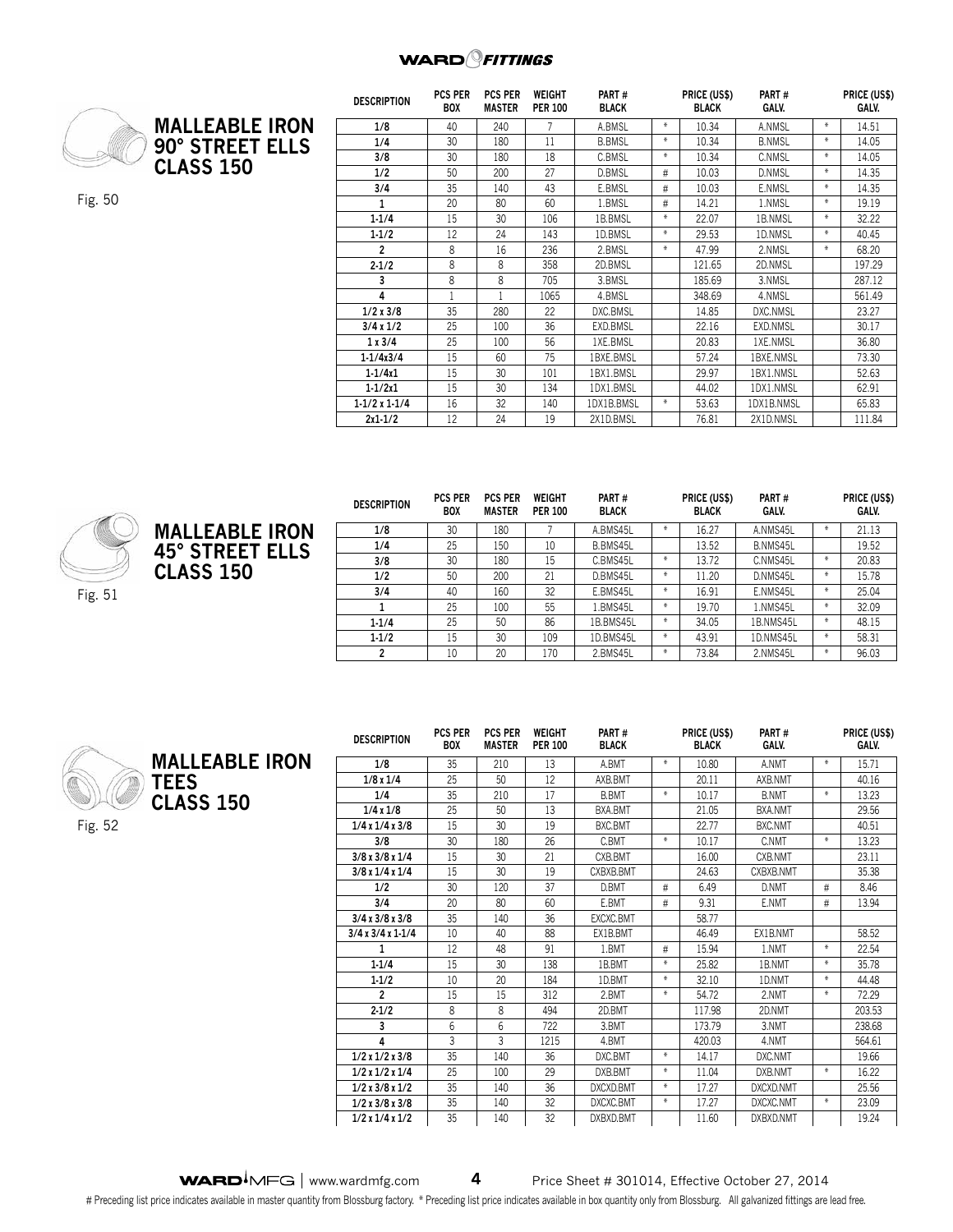

## **MALLEABLE IRON TEES CLASS 150** Fig. 52 **(continued)**

| <b>DESCRIPTION</b>                                 | <b>PCS PER</b><br><b>BOX</b> | <b>PCS PER</b><br><b>MASTER</b> | WEIGHT<br><b>PER 100</b> | PART#<br><b>BLACK</b>     |                   | PRICE (US\$)<br><b>BLACK</b> | PART#<br>GALV.            |                   | PRICE (US\$)<br>GALV. |
|----------------------------------------------------|------------------------------|---------------------------------|--------------------------|---------------------------|-------------------|------------------------------|---------------------------|-------------------|-----------------------|
| 3/8x3/8x1/2                                        | 30                           | 180                             | 34                       | CXD.BMT                   | $\ast$            | 15.10                        | CXD.NMT                   |                   | 20.04                 |
| 3/4x3/4x1/2                                        | 25                           | 100                             | 52                       | EXD.BMT                   | $\ast$            | 14.40                        | EXD.NMT                   | $\ast$            | 19.39                 |
| 3/4x3/4x3/8                                        | 30                           | 120                             | 49                       | EXC.BMT                   | $\ast$            | 17.68                        | EXC.NMT                   |                   | 20.85                 |
| 3/4x3/4x1/4                                        | 30                           | 120                             | 43                       | EXB.BMT                   | $\#$              | 16.00                        | EXB.NMT                   |                   | 20.71                 |
| 3/4x1/2x3/4                                        | 20                           | 80                              | 54                       | EXDXE.BMT                 | $\#$              | 16.62                        | EXDXE.NMT                 | $\frac{M}{N}$     | 22.13                 |
| 3/4x1/2x1/2                                        | 30                           | 120                             | 45                       | EXDXD.BMT                 | $\ast$            | 14.79                        | EXDXD.NMT                 | $\ast$            | 23.18                 |
| 3/4x3/8x3/4                                        | 25                           | 100                             | 53                       | EXCXE.BMT                 |                   | 44.47                        |                           |                   |                       |
| $3/4 \times 1/4 \times 3/4$                        | 30                           | 120                             | 48                       | EXBXE.BMT                 | $\ast$            | 22.07                        | EXBXE.NMT                 |                   | 30.24                 |
| 3/4x3/4x1                                          | 15                           | 60                              | 73                       | EX1.BMT                   | $\frac{M}{N}$     | 21.93                        | EX1.NMT                   | $\ast$            | 33.38                 |
| $1/2 \times 1/2 \times 3/4$                        | 30                           | 120                             | 46                       | DXE.BMT                   |                   | 16.62                        | DXE.NMT                   | $\ast$            | 23.18                 |
| 1/2x1/2x1                                          | 25                           | 100                             | 65                       | DX1.BMT                   | $\ast$            | 27.18                        | DX1.NMT                   |                   | 38.94                 |
| 1x1x3/4                                            | 25                           | 50                              | 79                       | 1XE.BMT                   | $\#$              | 18.17                        | 1XE.NMT                   | $\frac{M}{N}$     | 27.23                 |
| 1x1x1/2                                            | 15                           | 60                              | 71                       | 1XD.BMT                   | $\frac{M}{N}$     | 18.17                        | 1XD.NMT                   | $\ast$            | 27.23                 |
| 1x1x3/8                                            | 20                           | 80                              | 66                       | 1XC.BMT                   |                   | 25.55                        | 1XC.NMT                   |                   | 34.73                 |
| 1x1x1/4                                            | 20                           | 80                              | 63                       | 1XB.BMT                   | $\#$              | 23.01                        | 1XB.NMT                   |                   | 37.88                 |
| $1x1x1-1/4$                                        | 15                           | 30                              | 123                      | 1X1B.BMT                  |                   | 40.23                        | 1X1B.NMT                  |                   | 55.03                 |
| $1x1x1-1/2$                                        | 8                            | 16                              | 113                      | 1X1D.BMT                  | $\#$              | 65.94                        | 1X1D.NMT                  |                   | 102.41                |
| 1x3/4x1                                            | 20                           | 40                              | 82                       | 1XEX1.BMT                 | $\ast$            | 21.10                        | 1XEX1.NMT                 | $\ast$            | 34.01                 |
| 1x3/4x3/4                                          | 20                           | 40                              | 71                       | 1XEXE.BMT                 | $\#$              | 19.23                        | 1XEXE.NMT                 | $\frac{M}{N}$     | 32.81                 |
| 1x3/4x1/2                                          | 20                           | 40                              | 68                       | 1XEXD.BMT                 | $\#$              | 20.81                        | 1XEXD.NMT                 | $\divideontimes$  | 34.01                 |
| 1x1/2x1                                            | 15                           | 60                              | 76                       | 1XDX1.BMT                 | $\ddot{\pi}$      | 20.70                        | 1XDX1.NMT                 |                   | 34.01                 |
| 1x1/2x3/4                                          | 20                           | 80                              | 65                       | 1XDXE.BMT                 | ₩                 | 24.69                        | 1XDXE.NMT                 |                   | 34.73                 |
| 1x1/2x1/2                                          | 20                           | 80                              | 54                       | 1XDXD.BMT                 | $\frac{w}{\hbar}$ | 20.70                        | 1XDXD.NMT                 |                   | 34.01                 |
| 1x1/4x1                                            | 15                           | 60                              | 73                       | 1XBX1.BMT                 |                   | 21.10                        | 1XBX1.NMT                 |                   | 35.24                 |
| 1x1x2                                              | 12                           | 24                              | 170                      | 1X2.BMT                   | $\divideontimes$  | 84.81                        | 1X2.NMT                   |                   | 106.35                |
| $1-1/4x3/4x1-1/4$                                  | 15                           | 30                              | 125                      | 1BXEX1B.BMT               | $\ddot{\pi}$      | 34.95                        | 1BXEX1B.NMT               |                   | 50.20                 |
| $1-1/4x3/4x1$                                      | 10                           | 40                              | 119                      | 1BXEX1.BMT                | $\ddot{\pi}$      | 35.71                        | 1BXEX1.NMT                |                   | 55.36                 |
| $1-1/4x3/4x3/4$                                    | 10                           | 40                              | 98                       | 1BXEXE.BMT                |                   | 38.57                        | 1BXEXE.NMT                |                   | 58.23                 |
| $1-1/4x1/2x1$                                      | 10                           | 40                              | 94                       | 1BXDX1.BMT                | ₩                 | 45.02                        | 1BXDX1.NMT                |                   | 66.68                 |
| $1-1/4 \times 1/2 \times 1-1/4$                    | 10                           | 40                              | 119                      | 1BXDX1B.BMT               |                   | 38.57                        | 1BXDX1B.NMT               |                   | 53.52                 |
| $1-1/4x1-1/4x3/8$                                  | 10                           | 40                              | 85                       | 1BXC.BMT                  | $\ddot{\pi}$      | 45.02                        | 1BXC.NMT                  |                   | 71.06                 |
| $1-1/4x1-1/4x1$                                    | 14                           | 28                              | 116                      | 1BX1.BMT                  | ₩                 | 31.47                        | 1BX1.NMT                  | $\divideontimes$  | 42.23                 |
| $1-1/4x1-1/4x3/4$                                  | 12                           | 24                              | 109                      | 1BXE.BMT                  | $\divideontimes$  | 29.04                        | 1BXE.NMT                  | $\ast$            | 42.23                 |
| $1-1/4x1-1/4x1/2$                                  | 15                           | 30                              | 99                       | 1BXD.BMT                  | $\ddot{\pi}$      | 33.12                        | 1BXD.NMT                  | ¥                 | 44.63                 |
| $1-1/4x1x1-1/4$                                    | 15                           | 30                              | 123                      | 1BX1X1B.BMT               | ₩                 | 40.72                        | 1BX1X1B.NMT               |                   | 54.18                 |
| $1 - 1/4x1x1$                                      | 15                           | 30                              | 109                      | 1BX1X1.BMT                | $\divideontimes$  | 33.91                        | 1BX1X1.NMT                | $\ddot{\pi}$<br>¥ | 51.24                 |
| $1-1/4x1x3/4$                                      | 15                           | 30                              | 98                       | 1BX1XE.BMT                | $\ddot{\pi}$      | 33.91                        | 1BX1XE.NMT                |                   | 53.52                 |
| $1-1/4x1x1/2$                                      | 15                           | 60<br>20                        | 86                       | 1BX1XD.BMT                | $\#$              | 41.99                        | 1BX1XD.NMT                |                   | 56.86                 |
| $1-1/4x1-1/4x1-1/2$                                | 10                           |                                 | 153                      | 1BX1D.BMT                 |                   | 50.73                        | 1BX1D.NMT                 |                   | 75.21                 |
| $1 - 1/4x2$                                        | 12<br>10                     | 24<br>20                        | 183                      | 1BX2.BMT                  | $\ast$            | 84.81                        | 1BX2.NMT                  |                   | 106.35                |
| $1-1/2 \times 3/4 \times 1-1/2$<br>$1-1/2x3/4x3/4$ | 10                           | 40                              | 153<br>108               | 1DXEX1D.BMT<br>1DXEXE.BMT | $\ast$            | 46.09<br>77.26               | 1DXEX1D.NMT<br>1DXEXE.NMT |                   | 67.11<br>97.95        |
| $1-1/2 \times 1/2 \times 1-1/2$                    | 10                           | 20                              | 154                      | 1DXDX1D.BMT               | $\ast$            | 46.09                        | 1DXDX1D.NMT               |                   | 73.59                 |
| 1-1/2 x 1 x 1-1/4                                  | 15                           | 30                              | 142                      | 1DX1X1B.BMT               |                   | 59.72                        | 1DX1X1B.NMT               |                   | 82.56                 |
| $1-1/2$ x $1-1/2$ x $1-1/4$                        | 8                            | 16                              | 175                      | 1DX1B.BMT                 | $\ast$            | 45.33                        | 1DX1B.NMT                 | $\frac{M}{M}$     | 65.32                 |
| $1-1/2 \times 1-1/2 \times 1$                      | 10                           | 20                              | 149                      | 1DX1.BMT                  | $\ast$            | 36.65                        | 1DX1.NMT                  | $\ast$            | 52.17                 |
| $1-1/2x1-1/2x3/4$                                  | 10                           | 20                              | 132                      | 1DXE.BMT                  | $\ast$            | 36.65                        | 1DXE.NMT                  | $\frac{M}{M}$     | 52.17                 |
| $1-1/2x1-1/2x1/2$                                  | 8                            | 32                              | 121                      | 1DXD.BMT                  | $\ast$            | 38.80                        | 1DXD.NMT                  | $\divideontimes$  | 55.13                 |
| $1-1/2$ x $1-1/4$ x $1-1/2$                        | 10                           | 20                              | 180                      | 1DX1BX1D.BMT              | $\ast$            | 69.50                        | 1DX1BX1D.NMT              |                   | 93.02                 |
| $1-1/2x1-1/4x1-1/4$                                | 10                           | 20                              | 163                      | 1DX1BX1B.BMT              | $\ast$            | 61.83                        | 1DX1BX1B.NMT              |                   | 93.02                 |
| $1-1/2 \times 1-1/4 \times 1$                      | 8                            | 16                              | 151                      | 1DX1BX1.BMT               | $\ast$            | 39.57                        | 1DX1BX1.NMT               | $\divideontimes$  | 63.41                 |
| $1-1/2 \times 1-1/4 \times 3/4$                    | 10                           | 20                              | 135                      | 1DX1BXE.BMT               | $\ast$            | 46.09                        | 1DX1BXE.NMT               | $\ast$            | 67.11                 |
| $1-1/2x1-1/4x1/2$                                  | 10                           | 20                              | 111                      | 1DX1BXD.BMT               |                   | 50.73                        | 1DX1BXD.NMT               |                   | 77.41                 |
| $1-1/2 \times 1 \times 1-1/2$                      | 10                           | 20                              | 165                      | 1DX1X1D.BMT               | $\ast$            | 46.09                        | 1DX1X1D.NMT               | $\ast$            | 67.11                 |
| $1 - 1/2x1x1$                                      | 10                           | 20                              | 135                      | 1DX1X1.BMT                | $\ast$            | 46.09                        | 1DX1X1.NMT                |                   | 67.11                 |
| $1-1/2x1-1/2x2$                                    | 8                            | 16                              | 220                      | 1DX2.BMT                  | $\ast$            | 81.70                        | 1DX2.NMT                  | $\ast$            | 102.60                |
| $2x2x1-1/2$                                        | 8                            | 16                              | 247                      | 2X1D.BMT                  | $\ast$            | 61.83                        | 2X1D.NMT                  | $\ast$            | 89.67                 |
| $2x2x1-1/4$                                        | 8                            | 16                              | 229                      | 2X1B.BMT                  | $\ast$            | 61.83                        | 2X1B.NMT                  | $\ast$            | 89.67                 |
| 2x2x1                                              | 10                           | 20                              | 198                      | 2X1.BMT                   | $\ast$            | 57.44                        | 2X1.NMT                   | $\frac{M}{\hbar}$ | 74.74                 |
| 2x2x3/4                                            | 10                           | 20                              | 181                      | 2XE.BMT                   | $\ast$            | 57.44                        | 2XE.NMT                   | $\ast$            | 76.16                 |
| 2x2x1/2                                            | 10                           | 20                              | 172                      | 2XD.BMT                   | $\ast$            | 58.53                        | 2XD.NMT                   | $\divideontimes$  | 84.86                 |
| $2x1-1/2x2$                                        | 6                            | 12                              | 259                      | 2X1DX2.BMT                | $\ast$            | 77.77                        | 2X1DX2.NMT                | $\ast$            | 94.87                 |
| $2x1-1/2x1-1/2$                                    | 8                            | 16                              | 235                      | 2X1DX1D.BMT               | $\frac{M}{M}$     | 70.62                        | 2X1DX1D.NMT               |                   | 93.06                 |
| $2x1-1/2x1-1/4$                                    | 8                            | 16                              | 208                      | 2X1DX1B.BMT               | $\ast$            | 71.99                        | 2X1DX1B.NMT               |                   | 94.87                 |
| $2x1-1/2x1$                                        | 8                            | 16                              | 194                      | 2X1DX1.BMT                | $\ast$            | 70.62                        | 2X1DX1.NMT                | $\ast$            | 89.60                 |
| $2x1-1/4x2$                                        | 8                            | 16                              | 267                      | 2X1BX2.BMT                | $\ast$            | 77.19                        | 2X1BX2.NMT                | $\ast$            | 109.56                |

WARD<sup>I</sup>MFG | www.wardmfg.com **5** Price Sheet # 301014, Effective October 27, 2014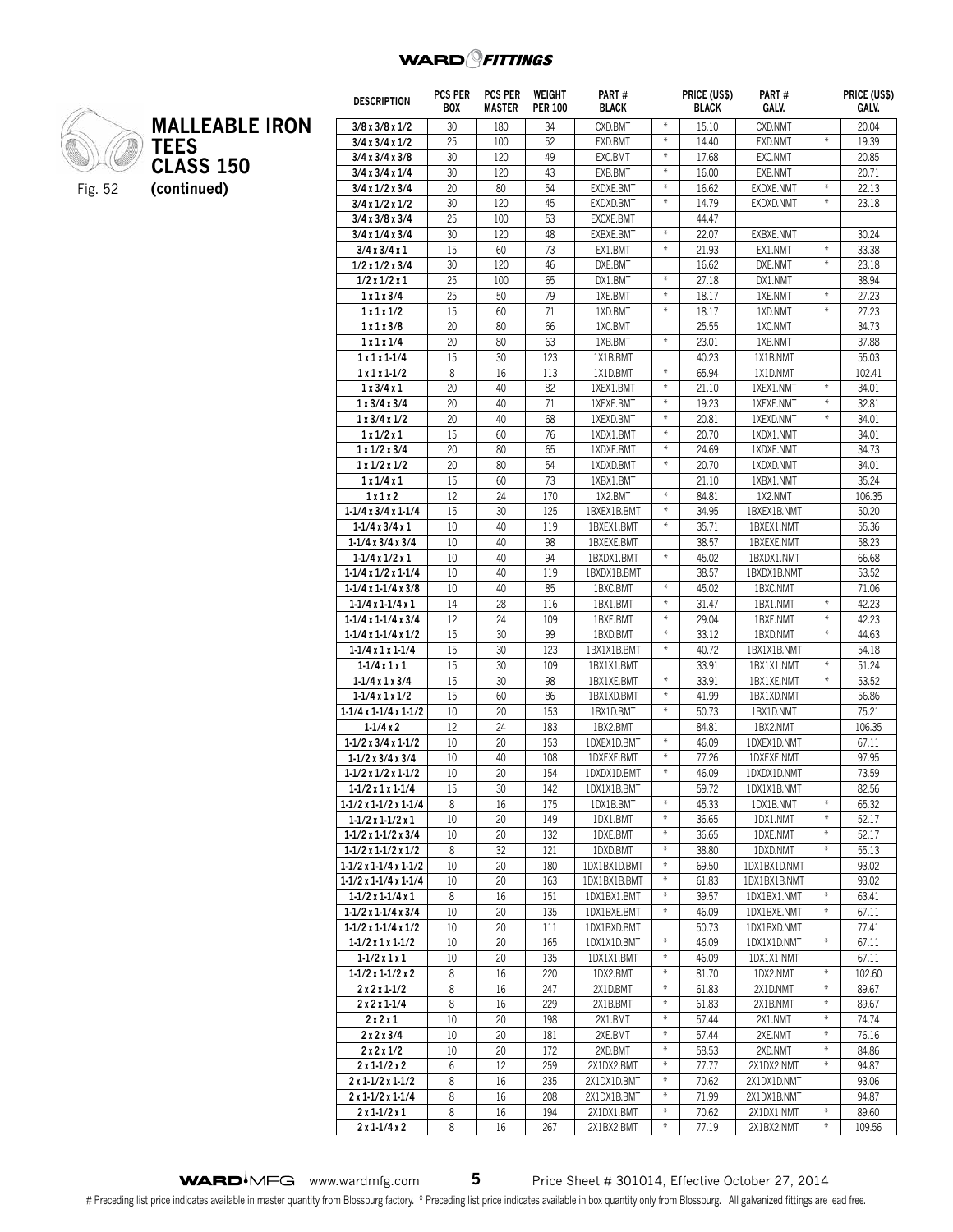

| <b>MALLEABLE IRON</b> | $2x1-1/$ |
|-----------------------|----------|
| <b>TEES</b>           | $2x1-1/$ |
| <b>CLASS 150</b>      | 2x       |
|                       | 2x       |
| (continued)           | 2x3      |
|                       | 2x1      |
|                       |          |

| <b>DESCRIPTION</b>                      | <b>PCS PER</b><br><b>BOX</b> | <b>PCS PER</b><br><b>MASTER</b> | WEIGHT<br><b>PER 100</b> | PART#<br><b>BLACK</b> |        | PRICE (US\$)<br><b>BLACK</b> | PART#<br>GALV. |        | PRICE (US\$)<br>GALV. |
|-----------------------------------------|------------------------------|---------------------------------|--------------------------|-----------------------|--------|------------------------------|----------------|--------|-----------------------|
| $2x1-1/4x1-1/4$                         | 8                            | 16                              | 197                      | 2X1BX1B.BMT           | $\ast$ | 71.86                        | 2X1BX1B.NMT    |        | 94.87                 |
| $2x1-1/4x1-1/2$                         | 10                           | 20                              | 195                      | 2X1BX1D.BMT           |        | 91.66                        | 2X1BX1D.NMT    |        | 140.50                |
| 2x1x2                                   | 8                            | 16                              | 245                      | 2X1X2.BMT             | $\ast$ | 71.86                        | 2X1X2.NMT      | $\ast$ | 94.87                 |
| 2x1x1                                   | 8                            | 16                              | 176                      | 2X1X1.BMT             | $\ast$ | 81.79                        | 2X1X1.NMT      |        | 93.24                 |
| 2x3/4x2                                 | 8                            | 16                              | 229                      | 2XEX2.BMT             | $*$    | 70.62                        | 2XEX2.NMT      | $\ast$ | 93.06                 |
| 2x1/2x2                                 | 8                            | 16                              | 230                      | 2XDX2.BMT             | $\ast$ | 71.86                        | 2XDX2.NMT      |        | 94.87                 |
| $2x2x2-1/2$                             | 6                            | 12                              | 340                      | 2X2D.BMT              |        | 183.81                       | 2X2D.NMT       |        | 317.69                |
| $2 - 1/2x1 - 1/2x2$                     | 6                            | 12                              | 343                      | 2DX1DX2.BMT           |        | 242.28                       | 2DX1DX2.NMT    |        | 372.93                |
| $2 - 1/2x1 - 1/2x2 - 1/2$               | 6                            | 12                              | 390                      | 2DX1DX2D.BMT          |        | 183.81                       | 2DX1DX2D.NMT   |        | 372.93                |
| $2-1/2x2x2$                             | 6                            | 12                              | 305                      | 2DX2X2.BMT            |        | 177.13                       | 2DX2X2.NMT     |        | 286.97                |
| $2-1/2 \times 2 \times 2-1/2$           | 4                            | 8                               | 410                      | 2DX2X2D.BMT           |        | 184.35                       | 2DX2X2D.NMT    |        | 317.69                |
| $2-1/2 \times 2-1/2 \times 2$           | 12                           | 12                              | 410                      | 2DX2.BMT              |        | 153.48                       | 2DX2.NMT       |        | 252.10                |
| $2 - 1/2 \times 2 - 1/2 \times 1 - 1/2$ | 6                            | 12                              | 368                      | 2DX1D.BMT             |        | 178.96                       | 2DX1D.NMT      |        | 280.71                |
| $2-1/2 \times 2-1/2 \times 1-1/4$       | 6                            | 12                              | 340                      | 2DX1B.BMT             |        | 178.96                       | 2DX1B.NMT      |        | 279.07                |
| $2 - 1/2x 2 - 1/2x 1$                   | 6                            | 12                              | 321                      | 2DX1.BMT              |        | 178.96                       | 2DX1.NMT       |        | 269.00                |
| $2-1/2x2-1/2x3/4$                       | 6                            | 12                              | 303                      | 2DXE.BMT              |        | 172.36                       | 2DXE.NMT       |        | 279.07                |
| $2-1/2 \times 2-1/2 \times 3$           | 4                            | 8                               | 582                      | 2DX3.BMT              |        | 324.13                       | 2DX3.NMT       |        | 506.52                |
| $3-1/2$                                 | 1                            | 4                               | 900                      | 3D.BMT                |        | 402.39                       | 3D.NMT         |        | 572.98                |
| 3x2x3                                   | 4                            | 8                               | 699                      | 3X2X3.BMT             |        | 246.18                       | 3X2X3.NMT      |        | 431.48                |
| $3x2-1/2x2$                             | 4                            | 8                               | 483                      | 3X2DX2.BMT            |        | 324.13                       | 3X2DX2.NMT     |        | 506.52                |
| $3x 2-1/2x 2-1/2$                       | 4                            | 8                               | 575                      | 3X2DX2D.BMT           |        | 324.13                       | 3X2DX2D.NMT    |        | 506.52                |
| $3x3x2-1/2$                             | 8                            | 8                               | 601                      | 3X2D.BMT              |        | 243.51                       | 3X2D.NMT       |        | 384.22                |
| 3x3x2                                   | 8                            | 8                               | 573                      | 3X2.BMT               |        | 204.99                       | 3X2.NMT        |        | 329.88                |
| $3x3x1-1/2$                             | 8                            | 8                               | 512                      | 3X1D.BMT              |        | 213.11                       | 3X1D.NMT       |        | 342.22                |
| $3x3x1-1/4$                             | 8                            | 8                               | 500                      | 3X1B.BMT              |        | 217.02                       | 3X1B.NMT       |        | 348.88                |
| 3x3x1                                   | 8                            | 8                               | 436                      | 3X1.BMT               |        | 205.98                       | 3X1.NMT        |        | 329.88                |
| 3x3x3/4                                 | 8                            | 8                               | 416                      | 3XE.BMT               |        | 208.99                       | 3XE.NMT        |        | 460.23                |
| 3x2x2                                   | 8                            | 8                               | 415                      | 3X2X2.BMT             |        | 216.87                       | 3X2X2.NMT      |        | 348.88                |
| $4x1-1/2$                               | 3                            | 3                               | 720                      | 4X1D.BMT              |        | 497.13                       | 4X1D.NMT       |        | 782.04                |
| 4x2                                     | 3                            | 3                               | 822                      | 4X2.BMT               |        | 483.43                       | 4X2.NMT        |        | 734.24                |
| $4x2-1/2$                               | 4                            | 4                               | 915                      | 4X2D.BMT              |        | 557.39                       | 4X2D.NMT       |        | 1013.03               |
| 4x4x3                                   | 3                            | 3                               | 1174                     | 4X3.BMT               |        | 497.13                       | 4X3.NMT        |        | 918.03                |
| 4x3x4                                   | 4                            | 4                               | 1030                     | 4X3X4.BMT             |        | 654.00                       | 4X3X4.NMT      |        | 1011.33               |
| 6                                       | $\mathbf{1}$                 | 1                               | 2550                     | 6.BMT                 |        | 1366.00                      | 6.NMT          |        | 2013.05               |



Fig. 64



**Description Pcs per Box Pcs per Master Weight Per 100 Part # Black Price (US\$) Black Part # Galv. Price (US\$) Galv. 1/4** | 25 | 50 | 15 | B.BMST | | 20.83 | B.NMST | | 29.89 **1/2** 15 120 35 D.BMST 19.18 D.NMST 31.66 **3/4** | 20 | 80 | 58 | E.BMST |\* | 23./2 | E.NMST |\* | 30.34 **3/8** | 12 | 24 | 25 | C.BMST | | 23.22 | C.NMST | | 33.43 **1** 12 24 98 1.BMST \* 31.35 1.NMST \* 47.98 **1-1/4** | IO | 2O | I62 | IB.BMST |\* | 51./6 | IB.NMST |\* | 80.02 **1-1/4 x 1 x 1-1/4** 8 16 128 1BX1X1B.BMST 7 75.79 1BX1X1B.NMST 114.59 **1-1/2** | 12 | 24 | 19/ | ID.BMST | | 80.71 | ID.NMST | | 121.98 **2** 1 6 1 12 1 316 1 2.BMST 1 148.61 1 2.NMST 1 233.53





Fig. 61

| <b>DESCRIPTION</b> | <b>PCS PER</b><br><b>BOX</b> | <b>PCS PER</b><br><b>MASTER</b> | WEIGHT<br><b>PER 100</b> | PART#<br><b>BLACK</b> |        | PRICE (US\$)<br><b>BLACK</b> | PART#<br>GALV. |        | PRICE (US\$)<br>GALV. |
|--------------------|------------------------------|---------------------------------|--------------------------|-----------------------|--------|------------------------------|----------------|--------|-----------------------|
| 1/8                | 25                           | 50                              | 13                       | A.BMCR                |        | 29.65                        | A.NMCR         |        | 48.44                 |
| 1/4                | 15                           | 90                              | 20                       | <b>B.BMCR</b>         |        | 23.62                        | <b>B.NMCR</b>  |        | 38.66                 |
| 3/8                | 20                           | 160                             | 28                       | C.BMCR                |        | 24.46                        | C.NMCR         |        | 40.14                 |
| 1/2                | 30                           | 120                             | 45                       | D.BMCR                | $\ast$ | 24.53                        | D.NMCR         | $*$    | 34.81                 |
| 3/4                | 15                           | 60                              | 73                       | E.BMCR                | $\ast$ | 29.68                        | E.NMCR         | $\ast$ | 42.41                 |
|                    | 15                           | 30                              | 109                      | 1.BMCR                | $\ast$ | 36.57                        | 1.NMCR         | $*$    | 58.52                 |
| $1 - 1/4$          | 12                           | 24                              | 188                      | 1B.BMCR               | $\ast$ | 59.35                        | 1B.NMCR        | $\ast$ | 87.98                 |
| $1 - 1/2$          | 8                            | 16                              | 231                      | 1D.BMCR               | $\ast$ | 73.55                        | 1D.NMCR        | $*$    | 102.93                |
| 2                  | 8                            | 8                               | 336                      | 2.BMCR                | $\ast$ | 120.93                       | 2.NMCR         | $*$    | 194.96                |
| $2 - 1/2$          | 4                            | 8                               | 533                      | 2D.BMCR               |        | 257.48                       | 2D.NMCR        |        | 521.30                |
| 3                  | 4                            | 4                               | 834                      | 3.BMCR                |        | 357.22                       | 3.NMCR         |        | 576.06                |
| 4                  |                              |                                 | 1290                     | 4.BMCR                |        | 782.45                       | 4.NMCR         |        | 1418.55               |

WARD<sup>I</sup>MFG | www.wardmfg.com **6** Price Sheet # 301014, Effective October 27, 2014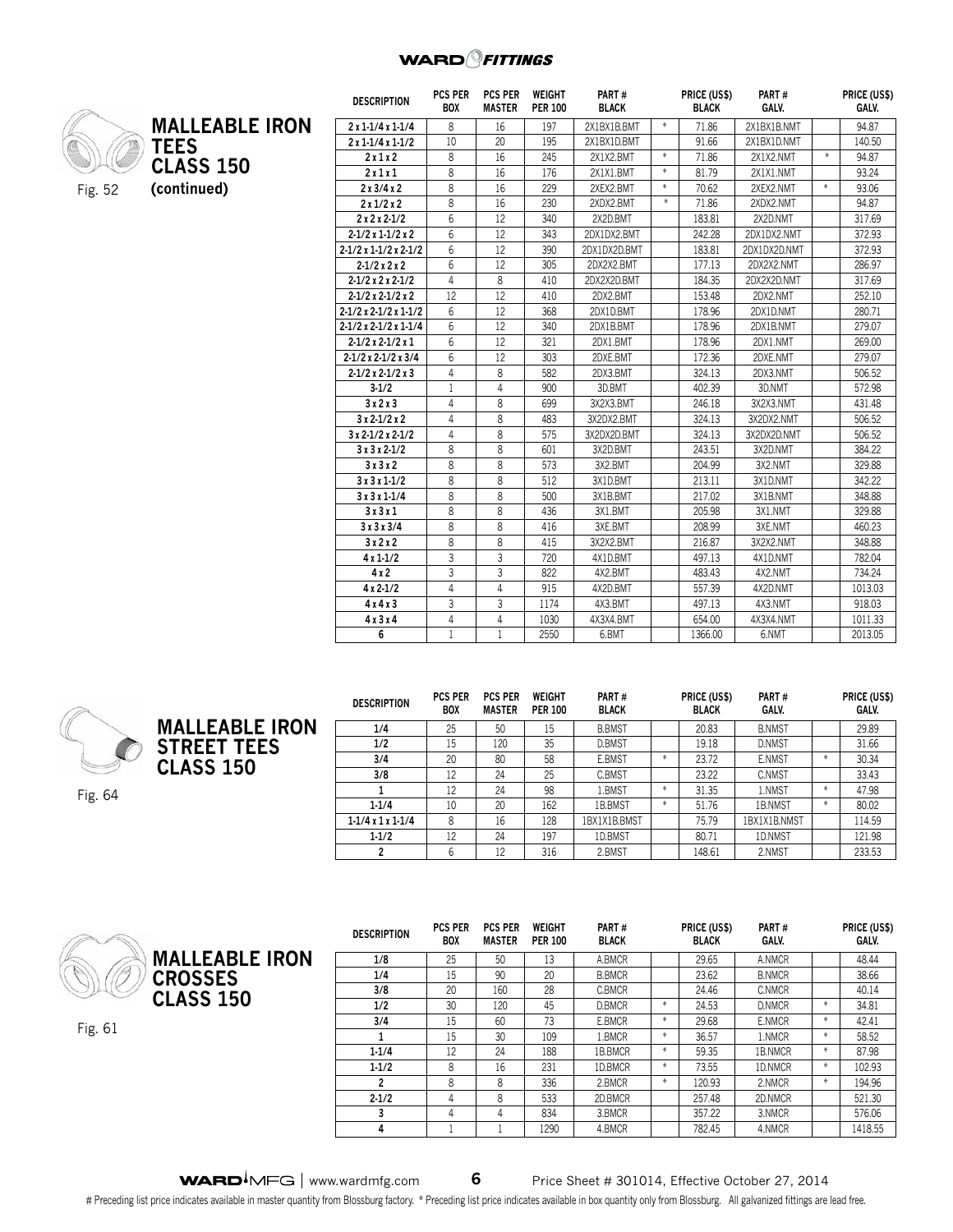## WARD<sup>O</sup>FITTINGS



Fig. 53

|                            | <b>DESCRIPTION</b>   | <b>PCS PER</b><br><b>BOX</b> | <b>PCS PER</b><br><b>MASTER</b> | WEIGHT<br><b>PER 100</b> | PART#<br><b>BLACK</b> |               | PRICE (US\$)<br><b>BLACK</b> | PART#<br>GALV. |                  | PRICE (US\$)<br>GALV. |
|----------------------------|----------------------|------------------------------|---------------------------------|--------------------------|-----------------------|---------------|------------------------------|----------------|------------------|-----------------------|
| <b>MALLEABLE IRON</b>      | $1/8$ (steel)        | 40                           | 240                             | 3                        | A.BSMC                | $\ast$        | 10.09                        | A.NSMC         | $\ast$           | 14.48                 |
| <b>STRT &amp; RED PIPE</b> | 1/4                  | 35                           | 210                             | 11                       | <b>B.BMC</b>          | $\ast$        | 8.70                         | <b>B.NMC</b>   | $\ast$           | 12.11                 |
|                            | 3/8                  | 40                           | 240                             | 16                       | C.BMC                 | $\ast$        | 8.70                         | C.NMC          | $\ast$           | 12.52                 |
| <b>COUPLINGS</b>           | 1/2                  | 40                           | 240                             | 21                       | D.BMC                 | $\ast$        | 6.71                         | D.NMC          | $\ast$           | 9.56                  |
| <b>CLASS 150</b>           | 3/4                  | 40                           | 160                             | 33                       | E.BMC                 | $\frac{M}{R}$ | 7.86                         | E.NMC          | $\ast$           | 11.02                 |
|                            | 1                    | 25                           | 100                             | 48                       | 1.BMC                 | #             | 11.77                        | 1.NMC          | $\ast$           | 18.06                 |
|                            | $1 - 1/4$            | 15                           | 60                              | 74                       | 1B.BMC                | $\frac{N}{N}$ | 15.24                        | 1B.NMC         | $\ast$           | 25.48                 |
|                            | $1 - 1/2$            | 10                           | 40                              | 98                       | 1D.BMC                | $\ast$        | 20.59                        | 1D.NMC         | $\ast$           | 28.95                 |
|                            | $\overline{c}$       | 8                            | 32                              | 154                      | 2.BMC                 | $\ast$        | 30.50                        | 2.NMC          | $\ast$           | 42.32                 |
|                            | $2 - 1/2$            | 8                            | 8                               | 262                      | 2D.BMC                |               | 84.19                        | 2D.NMC         |                  | 129.56                |
|                            | 3                    | 8                            | 8                               | 391                      | 3.BMC                 |               | 113.81                       | 3.NMC          |                  | 173.16                |
|                            | 4                    | 4                            | $\overline{4}$                  | 610                      | 4.BMC                 |               | 229.21                       | 4.NMC          |                  | 367.76                |
|                            | 1/4x1/8              | 25                           | 150                             | 9                        | BXA.BMC               | $\ast$        | 9.17                         | BXA.NMC        | $\ast$           | 12.41                 |
|                            | 3/8 x 1/4            | 25                           | 150                             | 12                       | CXB.BMC               | $\frac{M}{R}$ | 9.17                         | CXB.NMC        | $\ast$           | 12.41                 |
|                            | 3/8x1/8              | 30                           | 180                             | 18                       | CXA.BMC               |               | 11.73                        | CXA.NMC        |                  | 20.37                 |
|                            | 1/2 x 3/8            | 30                           | 180                             | 17                       | DXC.BMC               | $\ast$        | 7.88                         | DXC.NMC        | $\divideontimes$ | 11.60                 |
|                            | 1/2x1/4              | 25                           | 150                             | 16                       | DXB.BMC               | $\ast$        | 8.33                         | DXB.NMC        | $\ast$           | 11.15                 |
|                            | $1/2 \times 1/8$     | 25                           | 150                             | 16                       | DXA.BMC               | $\frac{M}{R}$ | 9.27                         | DXA.NMC        |                  | 14.71                 |
|                            | $3/4 \times 1/2$     | 50                           | 200                             | 28                       | EXD.BMC               | $\ast$        | 8.81                         | EXD.NMC        | $\ast$           | 12.40                 |
|                            | 3/4x3/8              | 35                           | 210                             | 25                       | EXC.BMC               | $\ast$        | 10.52                        | EXC.NMC        | $\ast$           | 14.09                 |
|                            | 3/4x1/4              | 35                           | 210                             | 23                       | EXB.BMC               | $\ast$        | 10.52                        | EXB.NMC        | $\ast$           | 14.09                 |
|                            | 3/4x1/8              | 35                           | 210                             | 23                       | EXA.BMC               | $\ast$        | 10.96                        | EXA.NMC        | $\ast$           | 16.15                 |
|                            | 1x3/4                | 25                           | 100                             | 43                       | 1XE.BMC               | $\ast$        | 13.72                        | 1XE.NMC        | $\ast$           | 19.19                 |
|                            | 1x1/2                | 30                           | 120                             | 49                       | 1XD.BMC               | $\ast$        | 14.05                        | 1XD.NMC        | $\ast$           | 20.67                 |
|                            | 1x3/8                | 30                           | 120                             | 38                       | 1XC.BMC               | $\ast$        | 17.28                        | 1XC.NMC        | $\ast$           | 26.85                 |
|                            | 1x1/4                | 30                           | 120                             | 38                       | 1XB.BMC               |               | 18.50                        | 1XB.NMC        |                  | 29.35                 |
|                            | $1 - 1/4x1$          | 15                           | 60                              | 70                       | 1BX1.BMC              | $\frac{M}{R}$ | 17.65                        | 1BX1.NMC       | $\ast$           | 26.22                 |
|                            | $1-1/4x3/4$          | 15                           | 60                              | 64                       | 1BXE.BMC              | $\frac{M}{R}$ | 17.65                        | 1BXE.NMC       | $\ast$           | 26.73                 |
|                            | $1-1/4x1/2$          | 15                           | 60                              | 63                       | 1BXD.BMC              | $\frac{M}{R}$ | 20.70                        | 1BXD.NMC       | $\ast$           | 34.31                 |
|                            | $1-1/2 \times 1-1/4$ | 10                           | 40                              | 96                       | 1DX1B.BMC             | $\ast$        | 22.31                        | 1DX1B.NMC      | $\ast$           | 32.55                 |
|                            | $1-1/2x1$            | 10                           | 40                              | 89                       | 1DX1.BMC              | $\ast$        | 25.87                        | 1DX1.NMC       | $\divideontimes$ | 34.47                 |
|                            | $1-1/2x3/4$          | 10                           | 40                              | 87                       | 1DXE.BMC              | $\ast$        | 29.68                        | 1DXE.NMC       | $\ast$           | 34.47                 |
|                            | $1-1/2 \times 1/2$   | 15                           | 60                              | 80                       | 1DXD.BMC              | $\ast$        | 26.33                        | 1DXD.NMC       | $\ast$           | 40.45                 |
|                            | $2x1-1/2$            | 10                           | 20                              | 146                      | 2X1D.BMC              | $\ast$        | 32.32                        | 2X1D.NMC       | $\ast$           | 47.02                 |
|                            | $2x1-1/4$            | 10                           | 20                              | 139                      | 2X1B.BMC              | $\frac{M}{R}$ | 37.02                        | 2X1B.NMC       | $\ast$           | 49.72                 |
|                            | 2x1                  | 15                           | 30                              | 127                      | 2X1.BMC               | $\ast$        | 34.98                        | 2X1.NMC        | $\ast$           | 47.02                 |
|                            | 2x3/4                | 8                            | 32                              | 138                      | 2XE.BMC               | $\frac{M}{R}$ | 37.02                        | 2XE.NMC        | $\ast$           | 56.32                 |
|                            | 2x1/2                | 8                            | 32                              | 141                      | 2XD.BMC               | $\ast$        | 42.87                        | 2XD.NMC        | $\ast$           | 58.40                 |
|                            | $2 - 1/2x2$          | 10                           | 10                              | 249                      | 2DX2.BMC              |               | 74.30                        | 2DX2.NMC       |                  | 131.20                |
|                            | $2-1/2 \times 1-1/2$ | 10                           | 10                              | 233                      | 2DX1D.BMC             |               | 88.16                        | 2DX1D.NMC      |                  | 138.70                |
|                            | $2-1/2 \times 1-1/4$ | 20                           | 20                              | 207                      | 2DX1B.BMC             |               | 95.55                        | 2DX1B.NMC      |                  | 178.12                |
|                            | $2 - 1/2x1$          | 20                           | 20                              | 224                      | 2DX1.BMC              |               | 95.55                        | 2DX1.NMC       |                  | 151.73                |
|                            | $3x2 - 1/2$          | 8                            | 8                               | 378                      | 3X2D.BMC              |               | 112.31                       | 3X2D.NMC       |                  | 168.26                |
|                            | 3x2                  | 8                            | 8                               | 334                      | 3X2.BMC               |               | 96.18                        | 3X2.NMC        |                  | 164.78                |
|                            | $3x1-1/2$            | 8                            | 8                               | 305                      | 3X1D.BMC              |               | 116.14                       | 3X1D.NMC       |                  | 174.35                |
|                            |                      |                              |                                 |                          |                       |               |                              |                |                  |                       |

**3 x 1-1/4** | 8 | 8 | 33/ | 3X1B.BMC | | 120.49 | 3X1B.NMC | | 184.30 **3 x 1** 8 8 84.30 3X1.BMC 1 8X1.BMC 29 3X1.NMC 1 84.30 **3-1/2 x 2** 4 8 423 3DX2.BMC 367.09 3DX2.NMC 578.98 **3-1/2 x 3** 4 8 4 8 475 3DX3.BMC 8 3DX3.8MC 887.09 3DX3.NMC 8 3DX3.8MC **4 x 1-1/2** | I | I | 495 | 4XID.BMC | | 2/8.97 | 4XID.NMC | | 5/2.55 **4 x 2-1/2** | 4 | 4 | 5/I | 4X2D.BMC | | 261.09 | 4X2D.NMC | | 441.61 **4 x 2** 4 4 524 4X2.BMC 232.80 4X2.NMC 377.24 **4 x 3** | 4 | 4 | 621 | 4X3.BMC | | 232.80 | 4X3.NMC | | 377.24 **4 x 3-1/2** | 4 | 4 | 620 | 4X3D.BMC | | 36/.09 | 4X3D.NMC | | 5/8.98 **5 x 4** 1 1 940 5X4.BMC 523.26 5X4.NMC 1090.06 **6 x 4** 1 1 1085 6X4.BMC 672.07 6X4.NMC 1241.85

**WARD**<sup>M</sup>FG | www.wardmfg.com **7** Price Sheet # 301014, Effective October 27, 2014 # Preceding list price indicates available in master quantity from Blossburg factory. \* Preceding list price indicates available in box quantity only from Blossburg. All galvanized fittings are lead free.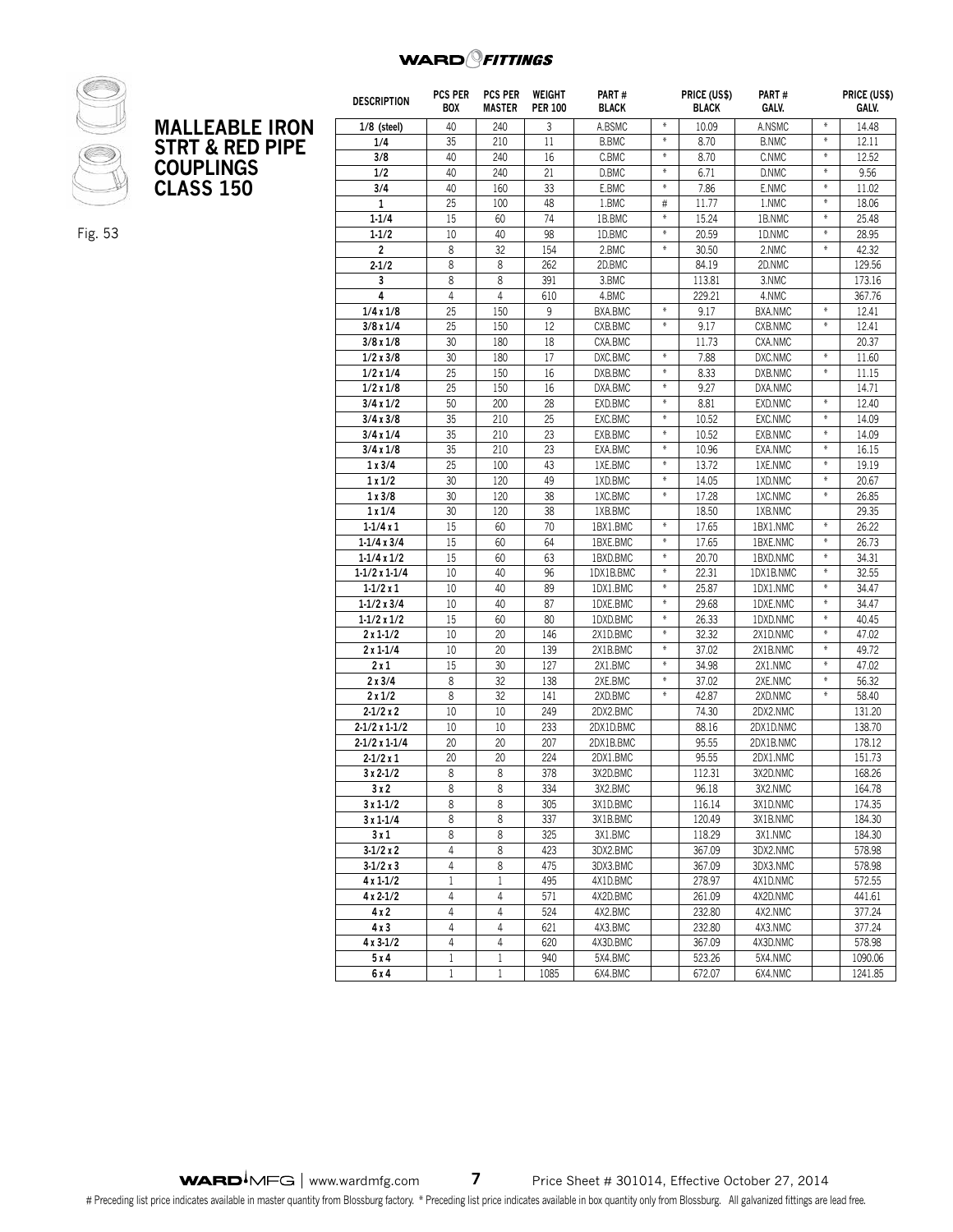## **WARD**<sup>Q</sup>FITTINGS



| <b>DESCRIPTION</b> | <b>PCS PER</b><br><b>BOX</b> | <b>PCS PER</b><br><b>MASTER</b> | WEIGHT<br><b>PER 100</b> | PART#<br><b>BLACK</b> | PRICE (US\$)<br><b>BLACK</b> | PART#<br><b>GALV</b> | PRICE (US\$)<br><b>GALV.</b> |
|--------------------|------------------------------|---------------------------------|--------------------------|-----------------------|------------------------------|----------------------|------------------------------|
| 3/4                | 25                           | 50                              | $\neg$                   | E.BMRB                | 52.74                        | E.NMRB               | 61.13                        |
|                    | ιv                           | 20                              | 173                      | .BMRB                 | 49.01                        | .NMRB                | 74.23                        |

|                       | <b>DESCRIPTION</b> | <b>PCS PER</b><br><b>BOX</b> | PCS PER<br><b>MASTER</b> | WEIGHT<br><b>PER 100</b> | PART#<br><b>BLACK</b> | <b>PRICE (USS)</b><br><b>BLACK</b> | PART#<br>GALV. | <b>PRICE (USS)</b><br>GALV. |
|-----------------------|--------------------|------------------------------|--------------------------|--------------------------|-----------------------|------------------------------------|----------------|-----------------------------|
| <b>MALLEABLE IRON</b> | 3/8                | 12                           | 24                       | 28                       | C.BM45Y               | 26.16                              | C.NM45Y        | 31.81                       |
| 45 Y                  | 1/2                | 35                           | 140                      | 39                       | D.BM45Y               | 24.63                              | D.NM45Y        | 28.56                       |
|                       | 3/4                | 20                           | 80                       | 65                       | E.BM45Y               | 32.67                              | E.NM45Y        | 44.69                       |
| <b>CLASS 150</b>      |                    | 10                           | 40                       | 88                       | 1.BM45Y               | 42.73                              | 1.NM45Y        | 63.88                       |
|                       | $1 - 1/4$          | 12                           | 24                       | 160                      | 1B.BM45Y              | 73.84                              | 1B.NM45Y       | 102.32                      |
|                       | $1 - 1/2$          | 10                           | 20                       | 213                      | 1D.BM45Y              | 103.14                             | 1D.NM45Y       | 143.84                      |
|                       |                    | b                            | 12                       | 325                      | 2.BM45Y               | 160.52                             | 2.NM45Y        | 231.37                      |
|                       | $2 - 1/2$          |                              | 4                        | 586                      | 2D.BM45Y              | 408.89                             | 2D.NM45Y       | 653.05                      |
|                       |                    |                              |                          | 915                      | 3.BM45Y               | 565.32                             | 3.NM45Y        | 1073.78                     |
|                       |                    |                              |                          | 1570                     | 4.BM45Y               | 1191.32                            | 4.NM45Y        | 1772.03                     |

| $\varphi$ |                       | <b>DESCRIPTION</b> | <b>PCS PER</b><br><b>BOX</b> | <b>PCS PER</b><br><b>MASTER</b> | WEIGHT<br><b>PER 100</b> | PART #<br><b>BLACK</b> |            | <b>PRICE (USS)</b><br><b>BLACK</b> | PART#<br>GALV. |        | <b>PRICE (USS)</b><br>GALV. |
|-----------|-----------------------|--------------------|------------------------------|---------------------------------|--------------------------|------------------------|------------|------------------------------------|----------------|--------|-----------------------------|
|           | <b>MALLEABLE IRON</b> | 1/4                | 40                           | 240                             | 6                        | <b>B.BMCAP</b>         | $*$        | 6.45                               | <b>B.NMCAP</b> | $*$    | 8.77                        |
|           | <b>CAPS</b>           | 3/8                | 40                           | 240                             | 10                       | C.BMCAP                |            | 5.41                               | C.NMCAP        | $*$    | 8.77                        |
|           |                       | 1/2                | 50                           | 300                             | 17                       | D.BMCAP                |            | 4.90                               | D.NMCAP        | $*$    | 7.24                        |
|           | <b>CLASS 150</b>      | 3/4                | 40                           | 240                             | 24                       | E.BMCAP                | $*$        | 6.64                               | E.NMCAP        | $\ast$ | 10.01                       |
| Fig. 49   |                       |                    | 25                           | 150                             | 42                       | 1.BMCAP                |            | 8.03                               | 1.NMCAP        | $*$    | 12.41                       |
|           |                       | $1 - 1/4$          | 25                           | 100                             | 62                       | 1B.BMCAP               |            | 10.59                              | 1B.NMCAP       | $*$    | 16.34                       |
|           |                       | $1 - 1/2$          | 20                           | 80                              | 83                       | 1D.BMCAP               | $\ddot{x}$ | 14.55                              | 1D.NMCAP       | $*$    | 20.94                       |
|           |                       |                    | 10                           | 40                              | 129                      | 2.BMCAP                |            | 21.23                              | 2.NMCAP        | $*$    | 29.33                       |
|           |                       | $2 - 1/2$          | 6                            | 12                              | 189                      | 2D.BMCAP               |            | 48.36                              | 2D.NMCAP       |        | 85.19                       |
|           |                       |                    | 6                            | 12                              | 291                      | 3.BMCAP                |            | 71.86                              | 3.NMCAP        |        | 103.24                      |
|           |                       | $3-1/2$            | 8                            | 16                              | 322                      | 3D.BMCAP               |            | 162.91                             | 3D.NMCAP       |        | 283.36                      |
|           |                       | 4                  | 5                            | 10                              | 566                      | 4.BMCAP                |            | 123.21                             | 4.NMCAP        |        | 228.09                      |
|           |                       |                    | 4                            | 8                               | 740                      | 5.BMCAP                |            | 293.68                             | 5.NMCAP        |        | 611.97                      |
|           |                       | 6                  | 3                            |                                 | 995                      | 6.BMCAP                |            | 538.33                             | 6.NMCAP        |        | 773.40                      |



Fig. 55

**MALLEABLE IRON LOCKNUT CLASS 150**

| <b>DESCRIPTION</b> | <b>PCS PER</b><br>BOX | <b>PCS PER</b><br><b>MASTER</b> | WEIGHT<br><b>PER 100</b> | PART#<br><b>BLACK</b> |        | PRICE (US\$)<br><b>BLACK</b> | PART#<br>GALV. |        | PRICE (US\$)<br>GALV. |
|--------------------|-----------------------|---------------------------------|--------------------------|-----------------------|--------|------------------------------|----------------|--------|-----------------------|
| $1/8$ (steel)      | 100                   | 600                             | 2                        | A.BSLN                |        | 6.35                         | A.NSLN         |        | 7.21                  |
| $1/4$ (steel)      | 100                   | 600                             | 3                        | <b>B.BSLN</b>         | $\ast$ | 5.84                         | <b>B.NSLN</b>  | $\ast$ | 5.84                  |
| 3/8                | 50                    | 300                             | 4                        | C.BMLN                | $\ast$ | 8.09                         | C.NMLN         |        | 10.14                 |
| 1/2                | 50                    | 300                             |                          | <b>D.BMLN</b>         | $\ast$ | 6.94                         | D.NMLN         |        | 8.20                  |
| 3/4                | 50                    | 300                             | 10                       | E.BMLN                | $*$    | 7.56                         | E.NMLN         |        | 9.61                  |
|                    | 40                    | 160                             | 16                       | 1.BMLN                | $\ast$ | 14.50                        | 1.NMLN         |        | 17.48                 |
| $1 - 1/4$          | 40                    | 160                             | 22                       | 1B.BMLN               | $\ast$ | 11.91                        | 1B.NMLN        |        | 16.77                 |
| $1 - 1/2$          | 40                    | 160                             | 27                       | 1D.BMLN               | $\ast$ | 16.74                        | 1D.NMLN        |        | 21.77                 |
| 2                  | 25                    | 100                             | 55                       | 2.BMLN                | $\ast$ | 27.77                        | 2.NMLN         |        | 38.33                 |

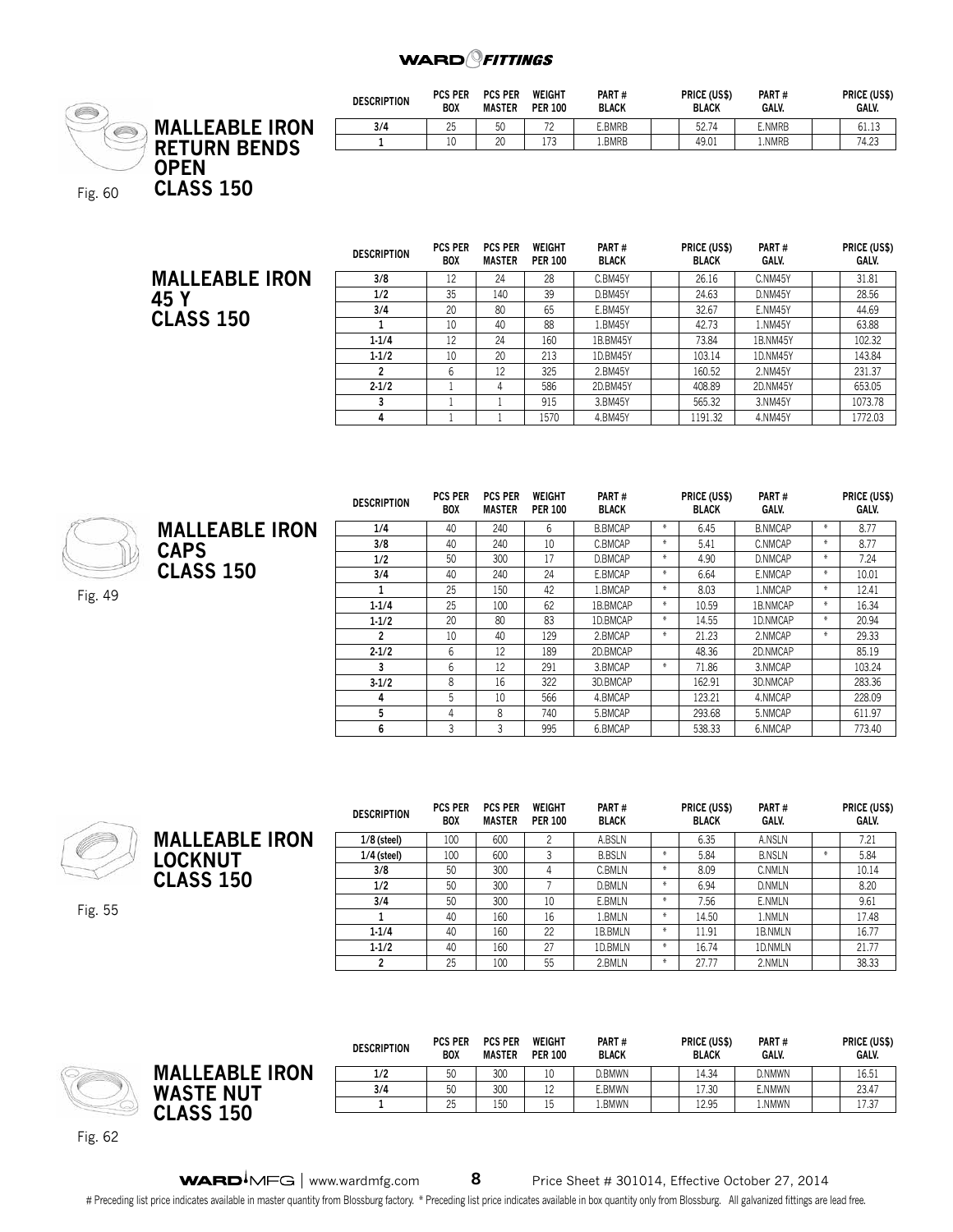

|                         | <b>DESCRIPTION</b> | <b>PCS PER</b><br><b>BOX</b> | <b>PCS PER</b><br><b>MASTER</b> | WEIGHT<br><b>PER 100</b> | PART#<br><b>BLACK</b> | PRICE (US\$)<br><b>BLACK</b> | <b>PART#</b><br>GALV. | PRICE (US\$)<br>GALV. |
|-------------------------|--------------------|------------------------------|---------------------------------|--------------------------|-----------------------|------------------------------|-----------------------|-----------------------|
| <b>MALLEABLE IRON</b>   | 1/2                | 50                           | 200                             | 23                       | D.BME                 | 14.97                        | D.NME                 | 24.10                 |
| <b>EXTENSION PIECES</b> | 3/4                | 50                           | 200                             | 32                       | E.BME                 | 22.06                        | E.NME                 | 36.05                 |
|                         |                    | 25                           | 100                             | 49                       | .BME                  | 31.83                        | l.NME                 | 45.21                 |
| <b>CLASS 150</b>        | $1 - 1/4$          |                              | 60                              | 93                       | 1B.BME                | 36.63                        | 1B.NME                | 48.48                 |

Fig. 54



|                       | <b>DESCRIPTION</b>     | <b>PCS PER</b><br><b>BOX</b> | <b>PCS PER</b><br><b>MASTER</b> | WEIGHT<br><b>PER 100</b> | PART#<br><b>BLACK</b> |        | PRICE (US\$)<br><b>BLACK</b> | PART#<br><b>GALV.</b> |               | PRICE (US\$)<br>GALV. |
|-----------------------|------------------------|------------------------------|---------------------------------|--------------------------|-----------------------|--------|------------------------------|-----------------------|---------------|-----------------------|
| <b>MALLEABLE IRON</b> | $1/4x2-3/8$            | 25                           | 150                             | 24                       | <b>B.BMFF</b>         |        | 22.63                        | <b>B.NMFF</b>         |               | 44.02                 |
| <b>FLOOR FLANGES</b>  | $3/8 \times 2 - 15/16$ | 25                           | 150                             | 40                       | C.BMFF                |        | 22.63                        | <b>C.NMFF</b>         |               | 44.02                 |
|                       | 1/2x3                  | 30                           | 120                             | 46                       | D.BMFF                | $*$    | 22.63                        | <b>D.NMFF</b>         | $\ast$        | 56.54                 |
| <b>CLASS 150</b>      | $3/4x3-1/4$            | 30                           | 120                             | 47                       | E.BMFF                | $\ast$ | 22.63                        | E.NMFF                |               | 56.54                 |
|                       | $1x3-7/8$              | 30                           | 60                              | 91                       | 1.BMFF                | $*$    | 28.43                        | 1.NMFF                | $\ast$        | 51.61                 |
|                       | $1-1/4x3-7/8$          | 30                           | 60                              | 80                       | 1B.BMFF               | $*$    | 28.43                        | 1B.NMFF               | $\ast$        | 68.59                 |
|                       | $1-1/2x4-1/2$          | 10                           | 40                              | 140                      | 1D.BMFF               | $*$    | 36.57                        | 1D.NMFF               | $\ast$        | 87.88                 |
|                       | $2x 5-1/2$             | 15                           | 30                              | 214                      | 2.BMFF                | $*$    | 43.99                        | 2.NMFF                | $\frac{N}{2}$ | 111.61                |
|                       | $2-1/2x$ 5-13/16       | 10                           | 10                              | 225                      | 2D.BMFF               |        | 48.27                        | 2D.NMFF               |               | 135.68                |
|                       | $3x6-3/8$              | 10                           | 10                              | 286                      | 3.BMFF                |        | 60.95                        | 3.NMFF                |               | 132.43                |



|                         | <b>DESCRIPTION</b> | <b>PCS PER</b><br><b>BOX</b> | <b>PCS PER</b><br><b>MASTER</b> | <b>WEIGHT</b><br><b>PER 100</b> | PART#<br><b>BLACK</b> | PRICE (US\$)<br><b>BLACK</b> | PART#<br>GALV. | <b>PRICE (US\$)</b><br>GALV. |
|-------------------------|--------------------|------------------------------|---------------------------------|---------------------------------|-----------------------|------------------------------|----------------|------------------------------|
| <b>MALLEABLE IRON</b>   | 1/2                | 40                           | 240                             | 21                              | D.BMCLR               | 14.07                        | D.NMCLR        | 18.44                        |
| <b>LEFT &amp; RIGHT</b> | 3/4                | 40                           | 160                             | 33                              | E.BMCLR               | 15.79                        | E.NMCLR        | 21.34                        |
|                         |                    | 25                           | 100                             | 50                              | 1.BMCLR               | 23.46                        | 1.NMCLR        | 31.45                        |
| <b>HAND THREAD</b>      | $1 - 1/4$          | 15                           | 60                              | 74                              | 1B.BMCLR              | 27.83                        | 1B.NMCLR       | 40.36                        |
| <b>COUPLINGS</b>        | $1 - 1/2$          | 10                           | 40                              | 101                             | 1D.BMCLR              | 37.94                        | 1D.NMCLR       | 51.88                        |
| <b>CLASS 150</b>        |                    |                              | 32                              | 154                             | 2.BMCLR               | 50.74                        | 2.NMCLR        | 69.94                        |



|                       | <b>DESCRIPTION</b> | <b>PCS PER</b><br><b>BOX</b> | <b>PCS PER</b><br><b>MASTER</b> | <b>WEIGHT</b><br><b>PER 100</b> | PART#<br><b>BLACK</b> |               | <b>PRICE (US\$)</b><br><b>BLACK</b> | PART#<br>GALV. |               | PRICE (US\$)<br>GALV. |
|-----------------------|--------------------|------------------------------|---------------------------------|---------------------------------|-----------------------|---------------|-------------------------------------|----------------|---------------|-----------------------|
| <b>MALLEABLE IRON</b> | 1/4                | 35                           | 210                             | 22                              | <b>B.B300L</b>        | $\frac{1}{2}$ | 24.57                               | <b>B.N300L</b> |               | 43.99                 |
| 90° ELBOWS A.A.R.     | 3/8                | 20                           | 120                             | 32                              | C.B300L               | $*$           | 21.82                               | C.N300L        |               | 44.87                 |
|                       | 1/2                | 15                           | 90                              | 55                              | D.B300L               | $\ast$        | 28.28                               | D.N300L        | $\frac{1}{2}$ | 53.44                 |
| <b>CLASS 300</b>      | 3/4                | 12                           | 48                              | 87                              | E.B300L               | $\ast$        | 31.99                               | E.N300L        | $\ast$        | 59.99                 |
|                       | 1                  | 10                           | 40                              | 127                             | 1.B300L               | $*$           | 40.85                               | 1.N300L        | $\ast$        | 76.93                 |
|                       | $1 - 1/4$          | 10                           | 20                              | 203                             | 1B.B300L              | $\ast$        | 59.61                               | 1B.N300L       |               | 120.85                |
|                       | $1 - 1/2$          | 8                            | 16                              | 265                             | 1D.B300L              | $\ast$        | 70.29                               | 1D.N300L       | $\frac{1}{2}$ | 130.98                |
|                       | $\overline{c}$     | 5                            | 10                              | 413                             | 2.B300L               | $*$           | 101.12                              | 2.N300L        | $\ast$        | 220.11                |
|                       | $2 - 1/2$          | 6                            | 6                               | 650                             | 2D.B300L              |               | 262.07                              | 2D.N300L       |               | 489.88                |
|                       | 3                  | 6                            | 6                               | 1032                            | 3.B300L               |               | 300.95                              | 3.N300L        |               | 577.79                |
|                       | 3/8 x 1/4          | 25                           | 150                             | 25                              | CXB.B300L             |               | 50.39                               |                |               |                       |
|                       | 1/2x3/8            | 25                           | 100                             | 58                              | DXC.B300L             |               | 52.30                               | DXC.N300L      |               | 70.14                 |
|                       | 3/4x1/2            | 15                           | 60                              | 69                              | EXD.B300L             |               | 38.53                               | EXD.N300L      |               | 68.38                 |
|                       | 1x1/2              | 20                           | 40                              | 95                              | 1XD.B300L             |               | 79.32                               | 1XD.N300L      |               | 97.03                 |
|                       | 1x3/4              | 10                           | 40                              | 111                             | 1XE.B300L             |               | 77.12                               | 1XE.N300L      |               | 108.10                |
|                       | $1 - 1/4x3/4$      | 15                           | 30                              | 135                             | 1BXE.B300L            |               | 139.12                              |                |               |                       |
|                       | $1 - 1/4x1$        | 15                           | 30                              | 155                             | 1BX1.B300L            |               | 96.89                               |                |               |                       |
|                       | $1 - 1/2x1$        | 10                           | 20                              | 185                             | 1DX1.B300L            |               | 152.98                              |                |               |                       |
|                       | $1-1/2x1-1/4$      | 10                           | 20                              | 215                             | 1DX1B.B300L           |               | 152.98                              |                |               |                       |
|                       | $2x1 - 1/4$        | 5                            | 10                              | 302                             | 2X1B.B300L            |               | 214.94                              |                |               |                       |
|                       | $2x1 - 1/2$        | 5                            | 10                              | 333                             | 2X1D.B300L            |               | 191.67                              | 2X1D.N300L     |               | 398.03                |
|                       | 4                  |                              |                                 | 1635                            | 4.B300L               |               | 707.05                              | 4.N300L        |               | 1726.78               |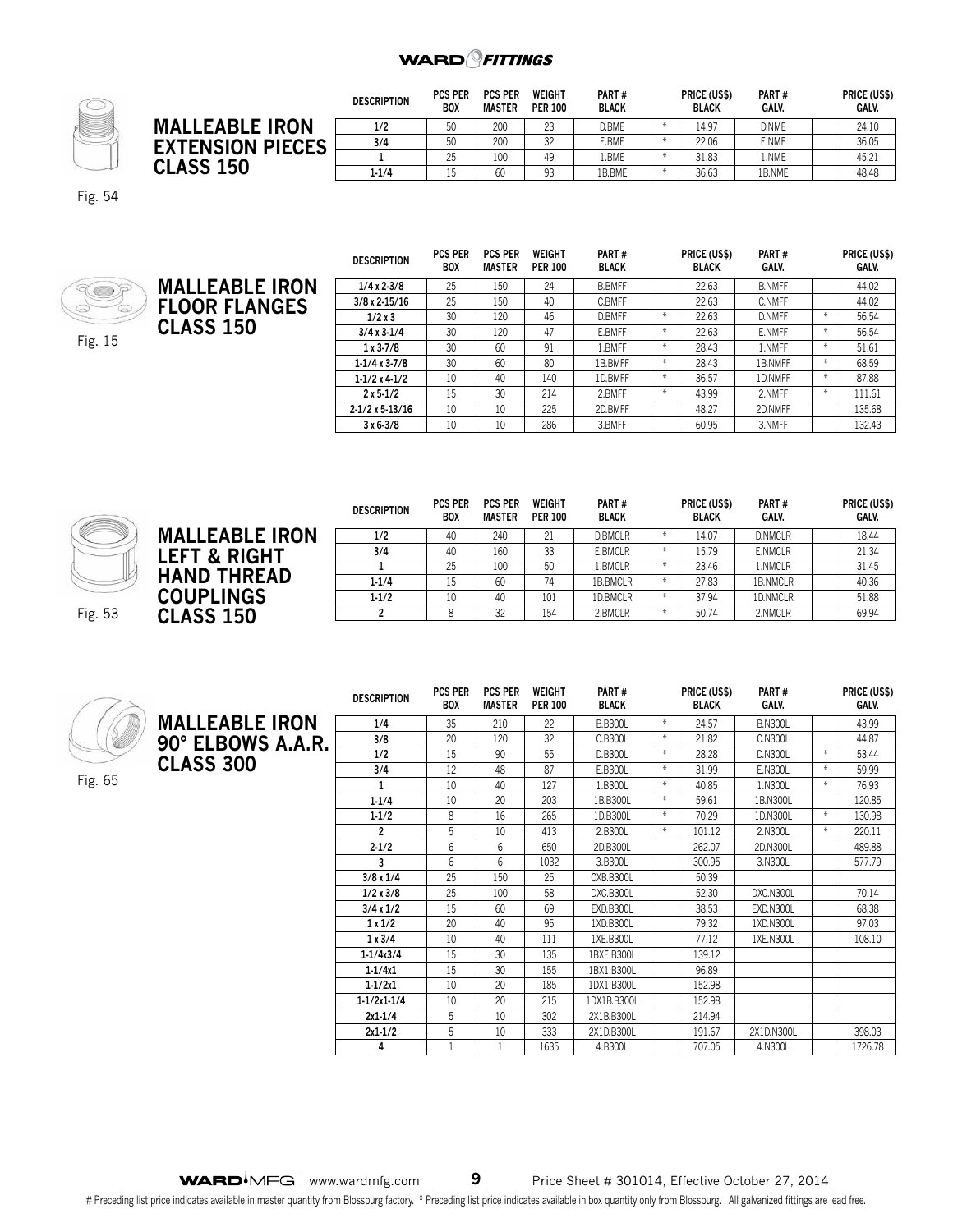## **WARD**<sup>Q</sup>FITTINGS



Fig. 65A

|                       | <b>DESCRIPTION</b> | <b>PCS PER</b><br><b>BOX</b> | <b>PCS PER</b><br><b>MASTER</b> | WEIGHT<br><b>PER 100</b> | PART#<br><b>BLACK</b> |        | PRICE (US\$)<br><b>BLACK</b> | PART#<br>GALV.   | PRICE (US\$)<br>GALV. |
|-----------------------|--------------------|------------------------------|---------------------------------|--------------------------|-----------------------|--------|------------------------------|------------------|-----------------------|
| <b>MALLEABLE IRON</b> | 1/4                | 35                           | 210                             | 23                       | <b>B.B30045L</b>      |        | 36.57                        | <b>B.N30045L</b> | 52.11                 |
| 45° ELBOWS A.A.R.     | 3/8                | 25                           | 150                             | 34                       | C.B30045L             |        | 36.57                        | C.N30045L        | 52.11                 |
|                       | 1/2                | 20                           | 80                              | 51                       | D.B30045L             | $\ast$ | 40.70                        | D.N30045L        | 79.39                 |
| <b>CLASS 300</b>      | 3/4                | 15                           | 60                              | 76                       | E.B30045L             | $*$    | 45.28                        | E.N30045L        | 91.78                 |
|                       |                    | 10                           | 40                              | 119                      | 1.B30045L             | $*$    | 50.06                        | 1.N30045L        | 100.26                |
|                       | $1 - 1/4$          | 12                           | 24                              | 178                      | 1B.B30045L            | $\ast$ | 80.27                        | 1B.N30045L       | 155.62                |
|                       | $1-1/2$            | 8                            | 16                              | 236                      | 1D.B30045L            | $*$    | 104.63                       | 1D.N30045L       | 201.35                |
|                       | 2                  | 6                            | 12                              | 392                      | 2.B30045L             | $*$    | 158.10                       | 2.N30045L        | 278.91                |
|                       | $2 - 1/2$          | 4                            | 8                               | 530                      | 2D.B30045L            |        | 353.13                       | 2D.N30045L       | 745.24                |
|                       |                    |                              |                                 |                          |                       |        |                              |                  |                       |



| <b>DESCRIPTION</b> | <b>PCS PER</b><br><b>BOX</b> | <b>PCS PER</b><br><b>MASTER</b> | WEIGHT<br><b>PER 100</b> | PART#<br><b>BLACK</b> |        | <b>PRICE (US\$)</b><br><b>BLACK</b> | PART#<br>GALV.  | PRICE (US\$)<br>GALV. |
|--------------------|------------------------------|---------------------------------|--------------------------|-----------------------|--------|-------------------------------------|-----------------|-----------------------|
| 1/4                | 40                           | 240                             | 19                       | <b>B.B300SL</b>       |        | 29.09                               | <b>B.N300SL</b> | 46.29                 |
| 3/8                | 35                           | 140                             | 31                       | C.B300SL              |        | 32.63                               | <b>C.N300SL</b> | 46.29                 |
| 1/2                | 15                           | 90                              | 48                       | <b>D.B300SL</b>       | $\ast$ | 38.02                               | <b>D.N300SL</b> | 90.71                 |
| 3/4                | 12                           | 48                              | 76                       | E.B300SL              | $\ast$ | 54.00                               | <b>E.N300SL</b> | 96.34                 |
|                    | 10                           | 40                              | 111                      | 1.B300SL              | $\ast$ | 63.32                               | 1.N300SL        | 125.98                |
| $1 - 1/4$          | 12                           | 24                              | 176                      | 1B.B300SL             | $\ast$ | 87.10                               | 1B.N300SL       | 164.56                |
| $1 - 1/2$          | 10                           | 20                              | 133                      | 1D.B300SL             | $\ast$ | 107.62                              | 1D.N300SL       | 211.55                |
| 2                  | 6                            | 12                              | 376                      | 2.B300SL              | $\ast$ | 167.49                              | 2.N300SL        | 330.64                |
| 3                  | 2                            | 4                               | 973                      | 3.B300SL              |        | 389.86                              |                 |                       |

**3** 3 6 825 3.B30045L 464.38 3.N30045L 979.50 **4** 3 3 1341 4.B30045L 1054.74 4.N30045L 1415.15



**MALLEABLE IRON STREET 45° ELBOWS A.A.R. CLASS 300**

| <b>DESCRIPTION</b> | <b>PCS PER</b><br><b>BOX</b> | <b>PCS PER</b><br><b>MASTER</b> | <b>WEIGHT</b><br><b>PER 100</b> | PART#<br><b>BLACK</b> |   | PRICE (US\$)<br><b>BLACK</b> | PART#<br>GALV. |        | PRICE (US\$)<br>GALV. |
|--------------------|------------------------------|---------------------------------|---------------------------------|-----------------------|---|------------------------------|----------------|--------|-----------------------|
| 1/2                | 50                           | 200                             | 38                              | D.B300S45L            | ¥ | 66.88                        | D.N300S45L     | $\ast$ | 130.09                |
| 3/4                | 25                           | 100                             | 62                              | E.B300S45L            | ⋇ | 73.04                        | E.N300S45L     | $\ast$ | 137.80                |
|                    | 15                           | 60                              | 89                              | 1.B300S45L            |   | 85.65                        | 1.N300S45L     |        | 161.60                |
| 11/4               | 10                           | 40                              | 150                             | 1B.B300S45L           |   | 104.74                       |                |        |                       |
| 11/2               |                              | 24                              | 206                             | 1D.B300S45L           |   | 153.97                       |                |        |                       |
|                    | 8                            | 16                              | 334                             | 2.B300S45L            |   | 261.99                       |                |        |                       |

**MALLEABLE IRON TEES A.A.R. CLASS 300** 

Fig. 66

| <b>DESCRIPTION</b> | <b>PCS PER</b><br>BOX | <b>PCS PER</b><br><b>MASTER</b> | WEIGHT<br><b>PER 100</b> | PART#<br><b>BLACK</b> |        | <b>PRICE (USS)</b><br><b>BLACK</b> | PART#<br>GALV. |               | <b>PRICE (USS)</b><br><b>GALV.</b> |
|--------------------|-----------------------|---------------------------------|--------------------------|-----------------------|--------|------------------------------------|----------------|---------------|------------------------------------|
| 1/4                | 25                    | 150                             | 32                       | <b>B.B300T</b>        |        | 30.95                              | <b>B.N300T</b> |               | 62.61                              |
| 3/8                | 15                    | 90                              | 45                       | C.B300T               |        | 32.76                              | C.N300T        |               | 63.77                              |
| 1/2                | 15                    | 60                              | 75                       | <b>D.B300T</b>        | $*$    | 41.74                              | <b>D.N300T</b> | $*$           | 79.84                              |
| 3/4                | 10                    | 40                              | 120                      | E.B300T               | $*$    | 45.04                              | E.N300T        | $*$           | 87.93                              |
| 1                  | 12                    | 24                              | 171                      | 1.B300T               | $\ast$ | 54.18                              | 1.N300T        | $*$           | 108.41                             |
| $1 - 1/4$          | 8                     | 16                              | 273                      | 1B.B300T              | $*$    | 77.66                              | 1B.N300T       |               | 154.73                             |
| $1-1/2$            | 6                     | 12                              | 369                      | 1D.B300T              | $*$    | 90.56                              | 1D.N300T       | $\ast$        | 160.89                             |
| $\overline{2}$     | 4                     | 8                               | 559                      | 2.B300T               | $\ast$ | 133.67                             | 2.N300T        | $\frac{w}{2}$ | 257.21                             |
| 3                  | 4                     | 4                               | 1305                     | 3.B300T               |        | 463.16                             | 3.N300T        |               | 921.79                             |
| 3/8x1/4            | 18                    | 108                             | 43                       | CXB.B300T             |        | 38.02                              | CXB.N300T      |               | 64.78                              |
| 1/2x3/8            | 15                    | 60                              | 68                       | DXC.B300T             |        | 70.69                              | DXC.N300T      |               | 108.17                             |
| 1/2 x 1/4          | 20                    | 80                              | 58                       | DXB.B300T             |        | 44.57                              | DXB.N300T      |               | 108.17                             |
| 3/4 x 1/4          | 15                    | 60                              | 73                       | EXB.B300T             |        | 107.51                             |                |               |                                    |
| 3/4x3/8            | 13                    | 52                              | 80                       | EXC.B300T             |        | 126.26                             |                |               |                                    |
| $3/4 \times 1/2$   | 10                    | 40                              | 100                      | EXD.B300T             | $\ast$ | 66.53                              | EXD.N300T      |               | 116.78                             |
| 3/4x1/2x1/2        | 1                     | 1                               | 78                       | EXDXD.B300T           |        | 107.51                             |                |               |                                    |
| 3/4x1/2x3/4        | 13                    | 52                              | 93                       | EXDXE.B300T           |        | 76.38                              |                |               |                                    |
| 1x1/2x1            | 18                    | 36                              | 130                      | 1XDX1.B300T           |        | 133.19                             |                |               |                                    |
| 1x1/4              | 9                     | 36                              | 105                      | 1XB.B300T             |        | 95.24                              |                |               |                                    |
| 1x3/4              | 7                     | 28                              | 155                      | 1XE.B300T             | $\ast$ | 81.32                              | 1XE.N300T      |               | 153.39                             |

WARD<sup>I</sup>MFG | www.wardmfg.com **10** Price Sheet # 301014, Effective October 27, 2014 # Preceding list price indicates available in master quantity from Blossburg factory. \* Preceding list price indicates available in box quantity only from Blossburg. All galvanized fittings are lead free.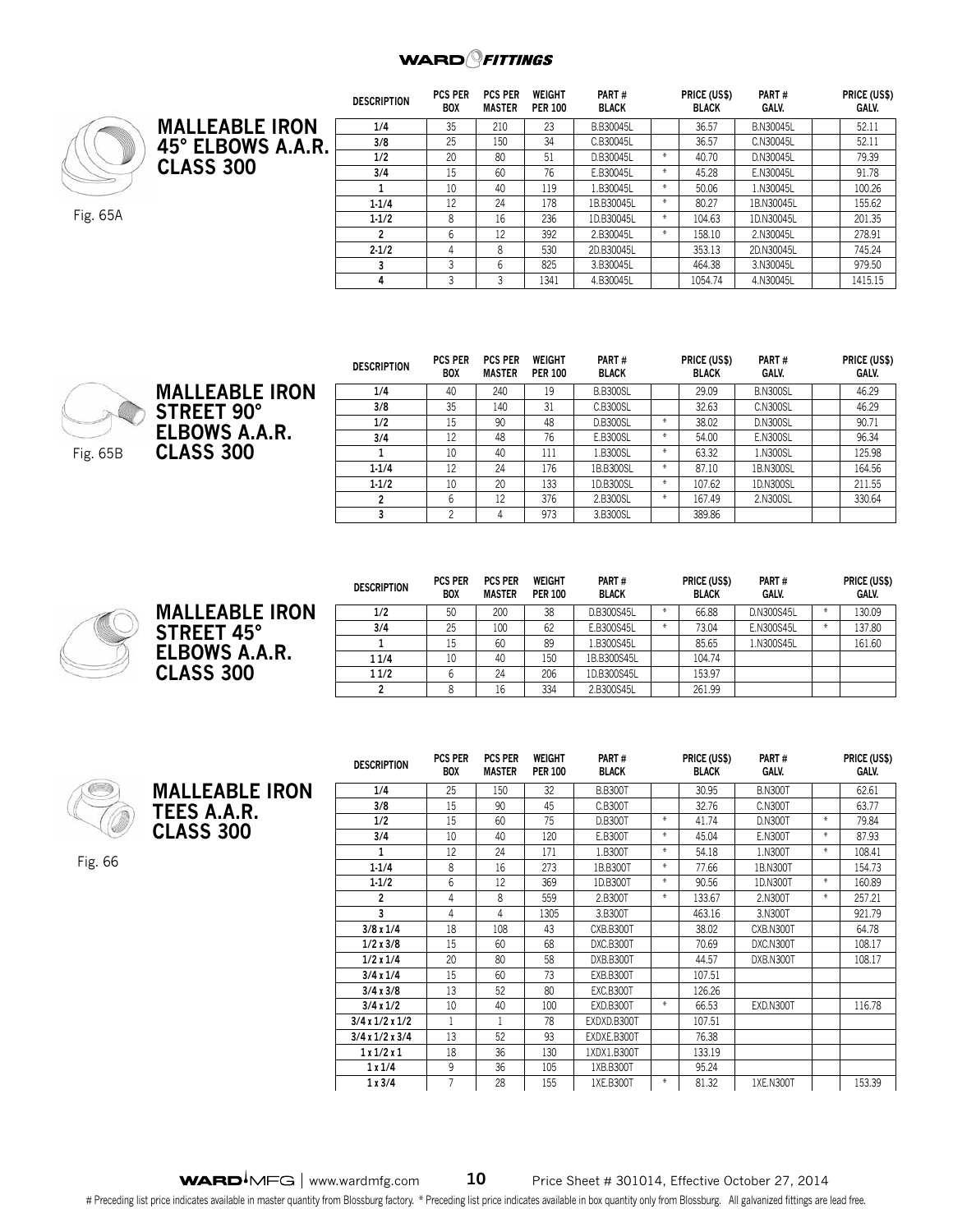

**(continued)** Fig. 66

|                       | <b>DESCRIPTION</b>   | <b>PCS PER</b><br><b>BOX</b> | <b>PCS PER</b><br>MASTER | <b>WEIGHT</b><br><b>PER 100</b> | PART#<br><b>BLACK</b> |        | PRICE (US\$)<br><b>BLACK</b> | PART#<br><b>GALV.</b> | PRICE (US<br>GALV. |
|-----------------------|----------------------|------------------------------|--------------------------|---------------------------------|-----------------------|--------|------------------------------|-----------------------|--------------------|
| <b>MALLEABLE IRON</b> | 1x3/4x3/4            | 10                           | 40                       | 123                             | 1XEXE.B300T           |        | 95.24                        |                       |                    |
| TEES A.A.R.           | 1x3/4x1              | 9                            | 36                       | 136                             | 1XEX1.B300T           |        | 106.89                       |                       |                    |
|                       | 1x1/2                | 8                            | 32                       | 141                             | 1XD.B300T             | $*$    | 81.32                        | 1XD.N300T             | 139.41             |
| <b>CLASS 300</b>      | $1-1/4 \times 1/2$   | 15                           | 30                       | 180                             | 1BXD.B300T            |        | 124.31                       | 1BXD.N300T            | 225.32             |
| (continued)           | $1 - 1/4x1$          | 10                           | 20                       | 240                             | 1BX1.B300T            | $\ast$ | 112.36                       | 1BX1.N300T            | 203.53             |
|                       | $1 - 1/4x1x1$        | 14                           | 28                       | 193                             | 1BX1X1.B300T          |        | 124.31                       |                       |                    |
|                       | $1-1/4 \times 3/4$   | 10                           | 20                       | 239                             | 1BXE.B300T            |        | 108.26                       | 1BXE.N300T            | 203.53             |
|                       | $1 - 1/2x1$          | 8                            | 16                       | 298                             | 1DX1.B300T            |        | 131.73                       | 1DX1.N300T            | 249.80             |
|                       | $1-1/2 \times 1-1/4$ | 9                            | 18                       | 305                             | 1DX1B.B300T           |        | 148.41                       | 1DX1B.N300T           |                    |

|                       | <b>DESCRIPTION</b> | <b>PCS PER</b><br><b>BOX</b> | <b>PCS PER</b><br>MASTER | WEIGHT<br><b>PER 100</b> | PART#<br><b>BLACK</b> | PRICE (US\$)<br><b>BLACK</b> | PART#<br><b>GALV.</b> | PRICE (US\$)<br>GALV. |
|-----------------------|--------------------|------------------------------|--------------------------|--------------------------|-----------------------|------------------------------|-----------------------|-----------------------|
| <b>MALLEABLE IRON</b> | 1/4                |                              |                          | 35                       | <b>B.B300CR</b>       | 83.49                        |                       |                       |
| <b>CROSSES A.A.R.</b> | 1/2                | 12                           | 48                       | 89                       | <b>D.B300CR</b>       | 116.20                       | <b>D.N300CR</b>       | 207.85                |
|                       | 3/4                | 15                           | 30                       | 136                      | <b>E.B300CR</b>       | 137.04                       | <b>E.N300CR</b>       | 302.59                |
| <b>CLASS 300</b>      |                    | 12                           | 24                       | 199                      | 1.B300CR              | 149.48                       | 1.N300CR              | 340.86                |
|                       | $1 - 1/4$          |                              | 14                       | 311                      | 1B.B300CR             | 151.64                       | 1B.N300CR             | 311.78                |
|                       | $1 - 1/2$          |                              | 10                       | 427                      | 1D.B300CR             | 261.54                       | 1D.N300CR             | 417.53                |
|                       |                    |                              |                          | 665                      | 2.B300CR              | 284.79                       | 2.N300CR              | 596.20                |

**2 x 1-1/2 x 2**  $\begin{array}{|c|c|c|c|c|c|} \hline 5 & 5 & 10 & 470 & 2 \text{X1DX2} & \text{B300T} & 256.37 \hline \end{array}$ 

**2-1/2 x 1-1/2** 4 8 653 2DX1D.B300T 864.00 **2-1/2 x 2** 1 1 760 2DX2.B300T 0.00

**1-1/2 x 1/2** | IO | 20 | 249 | IDXD.B300T | | I47.40 | IDXD.N300T | | 253.55 **1-1/2 x 3/4** 9 18 262 1DXE.B300T \* 131.73 1DXE.N300T 249.80 **2 x 1/2** | 6 | 12 | 363 | 2XD.B300T | \* | 2.I2.38 | 2XD.N300T | \* | 398.44 **2 x 3/4** | 8 | 16 | 386 | 2XE.B300T | | 212.38 | 2XE.N300T | | 398.44 **2 x 1** 6 12 421 2X1.B300T 212.38 2X1.N300T 336.72 **2 x 1-1/4** | 6 | 12 | 425 | 2X1B.B300T | | 218.39 | 2X1B.N300T | | 480.99 **2 x 1-1/2** | 5 | 1.0 | 483 | 2X1.D.B300T | \* | 197.51 | 2X1.D.N300T | | 370.09

**2-1/2** | 4 | 4 | 840 | 2D.B300T | | 324.85 | 2D.N300T | | 813.12

**3 x 2** 4 4 990 3X2.B300T 924.26 3X2.N300T 1658.68 **4** 1 1 2340 4.B300T 1319.65 4.N300T 2366.98

**Price (US\$) Galv.**



Fig. 67

Fig. 68

**MALLEABLE IRON COUPLINGS AND REDUCERS A.A.R. CLASS 300 Description Pcs per Box Pcs per Master Weight Per 100 Part # Black Price (US\$) Black Part # Galv. Price (US\$) Galv. 1/4** 35 210 18 B.B300C 22.16 B.N300C 28.86 **3/8** | 25 | 150 | 31 | C.B300C | | 22.16 | C.N300C | | 41.54 **1/2** 20 80 48 D.B300C \* 24.73 D.N300C 42.61 **3/4** | 30 | 60 | /4 | L.B300C |\* | 28.45 | L.N300C | | 48.13 **1** 10 40 110 1.B300C \* 32.54 1.N300C 63.68 **1-1/4** | I2 | 24 | I/4 | IB.B300C | \* | 38.69 | IB.N300C | | 82.99 **1-1/2** | IO | 2O | 223 | ID.B300C | \* | 57.94 | ID.N300C | | II/.II **2** 6 12 365 2.B300C \* 83.45 2.N300C \* 141.83 **2 -1/2** | 5 | 10 | 535 | 2D.B300C | | 153.69 | 2D.N300C | | 3/2.93 **3/8 x 1/4** 25 150 25 CXB.B300C 1 29.30 CXB.N300C 1 41.56 **1/2 x 3/8** | 30 | I20 | 39 | DXC.B300C | \* | 35.28 | DXC.N300C | | | 60.20 **1/2 x 1/4** | 20 | 120 | 35 | DXB.B300C | \* | 35.28 | DXB.N300C | | 60.20 **3/4 x 1/4**  $\begin{array}{|c|c|c|c|c|} \hline \end{array}$  45  $\begin{array}{|c|c|c|c|c|} \hline \end{array}$  50.32 **3/4 x 3/8** | 45 | 90 | 4/ | EXC.B300C | | 50.32 | EXC.N300C | | 96.64 **3/4 x 1/2** | 20 | 80 | 55 | EXD.B300C | \* | 36.0/ | EXD.N300C | | /3.0/ **1 x 1/4** | 15 | 60 | 67 | 1XB.B300C | | 60.32 | 1XB.N300C | | 117.70 **1 x 1/2** 15 60 78 1XD.B300C \* 43.95 1XD.N300C 89.05 **1 x 3/4** 12 48 83 1XE.B300C \* 43.09 1XE.N300C 87.28 **1 x 3/8** | 2.0 | 8.0 | 65 | IXC.B300C | | 60.32 | IXC.N300C | | II/./0 **1-1/4 x 1/2** | 22 | 44 | 10/ | IBXD.B300C | | 89.98 | IBXD.N300C | | 144.1/ **1-1/4 x 3/4** | 15 | 30 | 123 | 1BXL.B300C | \* | 58.85 | 1BXL.N300C | | 109.09 **1-1/4 x 1** 18 | 36 | 134 | 1BX1.B300C | \* | 56.74 | 1BX1.N300C | | 99.18 **1-1/2 x 1/2** 16 | 32 | 147 | 1DXD.B300C | | 93.46 | 1DXD.N300C | | 178.74 **1-1/2 x 1** 14 | 28 | 166 | IDX1.B300C | \* | //./0 | IDX1.N300C | | I35.18 **1-1/2 x 3/4** 15 15 16 30 159 1DXE.B300C 1 \* 180.70 1DXE.N300C 1 135.18 **1-1/2 x 1-1/4** 12 24 189 1DX1B.B300C \* 88.38 1DX1B.N300C 1 149.14 **2 x 1-1/4** | 6 | 12 | 2/5 | 2X1B.B300C | | 13*1.1*/ | 2X1B.N300C | | 288.6*1* **2 x 1-1/2** | 8 | 16 | 292 | 2X1D.B300C | \* | 1I1.72 | 2X1D.N300C | | 193.44

**WARD**<sup>M</sup>FG | www.wardmfg.com **11** Price Sheet # 301014, Effective October 27, 2014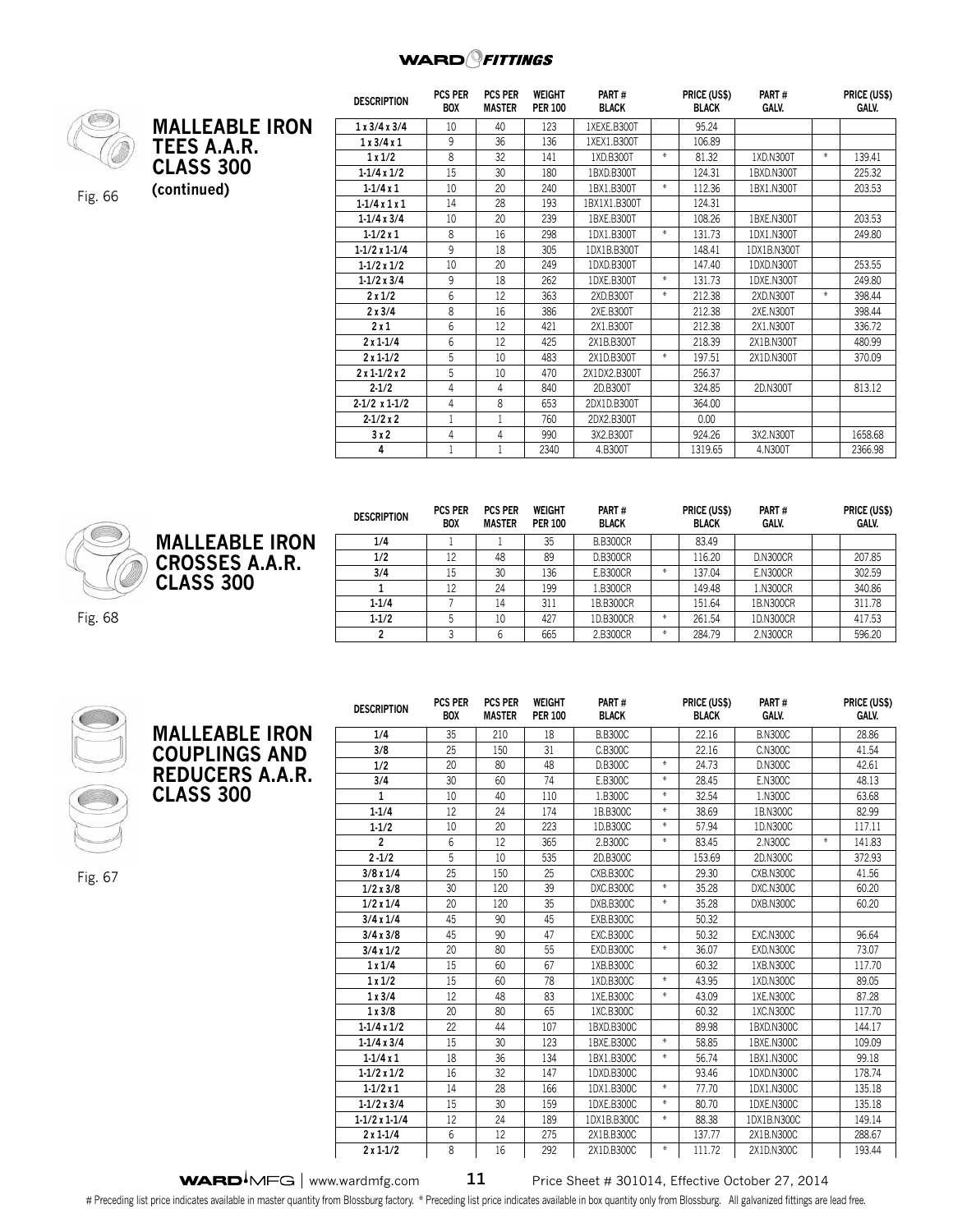## **WARD**<sup>Q</sup>FITTINGS



Fig. 67

|                        | <b>DESCRIPTION</b>   | <b>PCS PER</b><br><b>BOX</b> | <b>PCS PER</b><br><b>MASTER</b> | <b>WEIGHT</b><br><b>PER 100</b> | PART#<br><b>BLACK</b> |     | PRICE (US\$)<br>BLACK | PART#<br>GALV. | PRICE (US\$)<br>GALV. |
|------------------------|----------------------|------------------------------|---------------------------------|---------------------------------|-----------------------|-----|-----------------------|----------------|-----------------------|
| <b>MALLEABLE IRON</b>  | 2x1/2                | 12                           | 24                              | 228                             | 2XD.B300C             |     | 134.88                |                |                       |
| <b>COUPLINGS AND</b>   | 2x3/4                | 10                           | 20                              | 235                             | 2XE.B300C             |     | 134.88                | 2XE.N300C      | 285.97                |
|                        | 2x1                  | 8                            | 16                              | 264                             | 2X1.B300C             | $*$ | 112.68                | 2X1.N300C      | 216.73                |
| <b>REDUCERS A.A.R.</b> | $2-1/2 \times 1-1/2$ |                              | 8                               | 388                             | 2DX1D.B300C           |     | 217.51                | 2DX1D.N300C    | 527.77                |
| <b>CLASS 300</b>       | $2 - 1/2x2$          | b.                           | 10                              | 437                             | 2DX2.B300C            |     | 217.51                | 2DX2.N300C     | 527.77                |
| (continued)            |                      |                              | b                               | 713                             | 3.B300C               |     | 221.39                | 3.N300C        | 443.97                |
|                        | $3x1-1/2$            | 4                            | 8                               | 560                             | 3X1D.B300C            |     | 388.52                |                |                       |
|                        | 3x2                  |                              | 8                               | 566                             | 3X2.B300C             |     | 318.73                | 3X2.N300C      | 798.06                |
|                        | $3x2-1/2$            |                              | 8                               | 643                             | 3X2D.B300C            |     | 330.95                | 3X2D.N300C     | 798.06                |
|                        | 4x2                  |                              |                                 | 920                             | 4X2.B300C             |     | 672.61                |                |                       |
|                        | 4x3                  |                              |                                 | 985                             | 4X3.B300C             |     | 672.61                |                |                       |



**MALLEABLE IRON CAPS A.A.R. CLASS 300**

Fig. 69

| <b>DESCRIPTION</b> | <b>PCS PER</b><br><b>BOX</b> | <b>PCS PER</b><br><b>MASTER</b> | <b>WEIGHT</b><br><b>PER 100</b> | PART#<br><b>BLACK</b> |        | PRICE (US\$)<br><b>BLACK</b> | PART#<br><b>GALV.</b> | PRICE (US\$)<br><b>GALV.</b> |
|--------------------|------------------------------|---------------------------------|---------------------------------|-----------------------|--------|------------------------------|-----------------------|------------------------------|
| 1/4                | 50                           | 300                             | 13                              | B.B300CAP             |        | 22.73                        | B.N300CAP             | 29.44                        |
| 3/8                | 40                           | 240                             | 18                              | C.B300CAP             |        | 22.73                        | C.N300CAP             | 29.44                        |
| 1/2                | 40                           | 160                             | 28                              | D.B300CAP             |        | 22.54                        | D.N300CAP             | 43.19                        |
| 3/4                | 25                           | 100                             | 45                              | E.B300CAP             | $*$    | 28.45                        | E.N300CAP             | 51.63                        |
|                    | 15                           | 60                              | 73                              | 1.B300CAP             | $\ast$ | 37.32                        | 1.N300CAP             | 70.84                        |
| $1-1/4$            | 10                           | 40                              | 110                             | 1B.B300CAP            | $*$    | 41.35                        | 1B.N300CAP            | 83.82                        |
| $1 - 1/2$          | 15                           | 30                              | 140                             | 1D.B300CAP            | $*$    | 60.40                        | 1D.N300CAP            | 117.50                       |
| 2                  | 10                           | 20                              | 218                             | 2.B300CAP             | $*$    | 83.94                        | 2.N300CAP             | 162.61                       |
| $2 - 1/2$          | 10                           | 10                              | 340                             | 2D.B300CAP            |        | 161.81                       | 2D.N300CAP            | 384.90                       |
| 3                  | 8                            | 16                              | 463                             | 3.B300CAP             |        | 223.31                       | 3.N300CAP             | 525.57                       |



**MALLEABLE IRON UNIONS BRASS TO IRON CLASS 150** 

Fig. 91

| <b>DESCRIPTION</b> | <b>PCS PER</b><br><b>BOX</b> | <b>PCS PER</b><br><b>MASTER</b> | <b>WEIGHT</b><br><b>PER 100</b> | PART#<br><b>BLACK</b> |        | PRICE (US\$)<br><b>BLACK</b> | PART#<br><b>GALV.</b> |        | PRICE (US\$)<br>GALV. |
|--------------------|------------------------------|---------------------------------|---------------------------------|-----------------------|--------|------------------------------|-----------------------|--------|-----------------------|
| 1/8                | 25                           | 150                             | 27                              | A.BU                  | $\ast$ | 39.24                        | A.NU                  |        | 55.94                 |
| 1/4                | 35                           | 210                             | 24                              | <b>B.BU</b>           | $\ast$ | 36.32                        | B.NU                  |        | 49.26                 |
| 3/8                | 30                           | 180                             | 32                              | C.BU                  | $\ast$ | 25.02                        | C.NU                  |        | 32.97                 |
| 1/2                | 40                           | 160                             | 41                              | D.BU                  | #      | 22.66                        | D.NU                  | *      | 30.07                 |
| 3/4                | 30                           | 60                              | 67                              | E.BU                  | #      | 26.04                        | E.NU                  | $\ast$ | 34.56                 |
| $3/4 \times 1/2$   | 40                           | 160                             | 41                              | EXD.BU                |        | 46.21                        | EXD.NU                |        | 57.50                 |
| 1                  | 25                           | 50                              | 88                              | 1.BU                  | #      | 33.94                        | 1.NU                  | $\ast$ | 45.26                 |
| $1 - 1/4$          | 15                           | 30                              | 151                             | 1B.BU                 | $*$    | 48.68                        | 1B.NU                 | $\ast$ | 65.44                 |
| $1 - 1/2$          | 12                           | 24                              | 188                             | 1D.BU                 | $\ast$ | 60.70                        | 1D.NU                 | *      | 79.28                 |
| $\overline{2}$     | 8                            | 16                              | 265                             | 2.BU                  | $\ast$ | 70.57                        | 2.NU                  | $*$    | 91.15                 |
| $2 - 1/2$          | 8                            | 8                               | 518                             | 2D.BU                 |        | 210.28                       | 2D.NU                 |        | 316.62                |
| 3                  | 8                            | 8                               | 763                             | 3.BU                  |        | 253.13                       | 3.NU                  |        | 443.14                |
| 4                  |                              | $\overline{c}$                  | 1451                            | 4.BU                  |        | 624.79                       | 4.NU                  |        | 897.81                |





**Description Pcs per Box Pcs per Master Weight Per 100 Part # Black Price (US\$) Black Part # Galv. Price (US\$) Galv. 1/8** 25 150 15 A.B250U 98.81 A.N250U 127.47 **1/4** 35 210 25 B.B250U 39.86 B.N250U 51.41 **3/8** | 30 | 180 | 38 | C.B250U | | 40.14 | C.N250U | | 52.17 **1/2** | 40 | 80 | 60 | D.B250U | \* | 42.51 | D.N250U | \* | 68.50 **3/4** 30 60 102 E.B250U \* 41.81 E.N250U \* 62.23 **1** 18 | 36 | 120 | 1.B250U | \* | 51.31 | 1.N250U | | //.1/ **1-1/4** | I2 | 24 | I90 | IB.B250U | \* | 86.06 | IB.N250U | \* | II6.86 **1-1/2** 10 20 243 1D.B250U \* 99.10 1D.N250U \* 134.53 **2** 6 12 412 2.B250U \* 127.12 2.N250U \* 190.00 **2-1/2** | 8 | 8 | 540 | 2D.B250U | | 398.45 | 2D.N250U | | 499.79 **3** 8 8 842 3.B250U 842 8.B250U 8465.34 3.N250U 8 86.80 **4** 1 2 1451 4.B250U 826.57 4.N250U 1202.83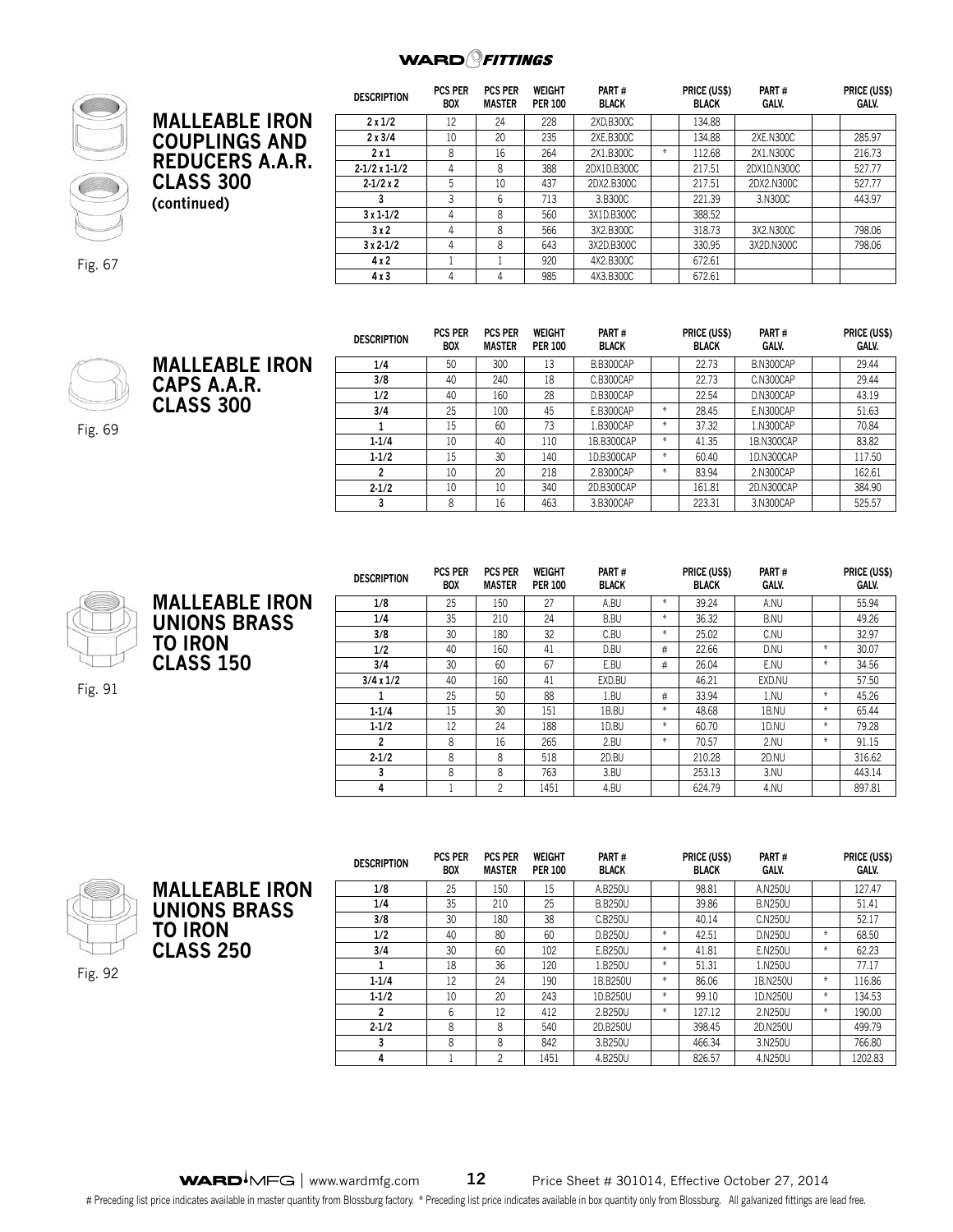

|                       | <b>DESCRIPTION</b> | <b>PCS PER</b><br><b>BOX</b> | <b>PCS PER</b><br><b>MASTER</b> | <b>WEIGHT</b><br><b>PER 100</b> | PART#<br><b>BLACK</b> |        | PRICE (US\$)<br><b>BLACK</b> | PART#<br>GALV. |        | PRICE (US\$)<br>GALV. |
|-----------------------|--------------------|------------------------------|---------------------------------|---------------------------------|-----------------------|--------|------------------------------|----------------|--------|-----------------------|
| <b>MALLEABLE IRON</b> | 1/8                | 25                           | 150                             | 15                              | A.B300U               |        | 58.15                        | A.N300U        |        | 64.91                 |
| <b>UNIONS BRASS</b>   | 1/4                | 35                           | 210                             | 25                              | <b>B.B300U</b>        |        | 53.05                        | <b>B.N300U</b> |        | 72.06                 |
|                       | 3/8                | 30                           | 180                             | 38                              | C.B300U               |        | 53.68                        | C.N300U        |        | 73.49                 |
| TO IRON A.A.R.        | 1/2                | 40                           | 80                              | 57                              | <b>D.B300U</b>        | $*$    | 43.43                        | D.N300U        | $*$    | 69.69                 |
| <b>CLASS 300</b>      | 3/4                | 30                           | 60                              | 109                             | E.B300U               | $\ast$ | 48.09                        | E.N300U        | $\ast$ | 75.56                 |
|                       |                    | 18                           | 36                              | 129                             | 1.B300U               | $\ast$ | 62.79                        | 1.N300U        | $*$    | 100.24                |
|                       | $1-1/4$            | 12                           | 24                              | 208                             | 1B.B300U              | $\ast$ | 102.39                       | 1B.N300U       | $*$    | 139.79                |
|                       | $1 - 1/2$          | 10                           | 20                              | 252                             | 1D.B300U              | $\ast$ | 107.23                       | 1D.N300U       | $\ast$ | 168.31                |
|                       | າ                  | 6                            | 12                              | 428                             | 2.B300U               | $*$    | 132.82                       | 2.N300U        | $\ast$ | 202.03                |
|                       | $2 - 1/2$          | 8                            | 8                               | 541                             | 2D.B300U              |        | 428.23                       | 2D.N300U       |        | 563.53                |
|                       | 3                  | 8                            | 8                               | 872                             | 3.B300U               |        | 554.01                       | 3.N300U        |        | 953.09                |
|                       | 4                  |                              |                                 | 1730                            | 4.B300U               |        | 1758.35                      | 4.N300U        |        | 2390.39               |





| <b>DESCRIPTION</b> | PUS PER<br><b>BOX</b> | PUS PER<br><b>MASTER</b> | WEIGHT<br><b>PER 100</b> | PARI#<br><b>BLACK</b> |     | PRICE (USS)<br><b>BLACK</b> | PARI#<br><b>GALV.</b> |   | PRICE (USS)<br><b>GALV.</b> |
|--------------------|-----------------------|--------------------------|--------------------------|-----------------------|-----|-----------------------------|-----------------------|---|-----------------------------|
| 1/8                | 25                    | 150                      | 13                       | A.BAIU                |     | 37.05                       | A.NAIU                |   | 38.77                       |
| 1/4                | 35                    | 210                      | 24                       | <b>B.BAIU</b>         |     | 37.05                       | <b>B.NAIU</b>         |   | 47.21                       |
| 3/8                | 35                    | 210                      | 30                       | C.BAIU                |     | 37.05                       | C.NAIU                |   | 47.21                       |
| 1/2                | 40                    | 160                      | 40                       | D.BAIU                | *   | 38.28                       | D.NAIU                |   | 50.24                       |
| 3/4                | 30                    | 60                       | 68                       | E.BAIU                | $*$ | 43.38                       | E.NAIU                | * | 55.82                       |
|                    | 25                    | 50                       | 88                       | 1.BAIU                | *   | 56.14                       | 1.NAIU                |   | 74.49                       |
| $1 - 1/4$          | 15                    | 30                       | 149                      | 1B.BAIU               | *   | 77.45                       | 1B.NAIU               |   | 102.11                      |
| $1 - 1/2$          | 12                    | 24                       | 182                      | 1D.BAIU               | *   | 94.43                       | 1D.NAIU               |   | 123.24                      |
| 2                  | 8                     | 16                       | 260                      | 2.BAIU                | $*$ | 119.13                      | 2.NAIU                |   | 146.09                      |
| $2 - 1/2$          | 8                     | 8                        | 520                      | 2D.BAIU               |     | 247.24                      | 2D.NAIU               |   | 379.66                      |
|                    | 8                     | 8                        | 772                      | 3.BAIU                |     | 401.47                      | 3.NAIU                |   | 591.67                      |



**MALLEABLE IRON UNIONS ALL IRON A.A.R. CLASS 300** 

Fig. 99

| <b>DESCRIPTION</b> | <b>PCS PER</b><br><b>BOX</b> | <b>PCS PER</b><br><b>MASTER</b> | <b>WEIGHT</b><br><b>PER 100</b> | PART#<br><b>BLACK</b> |     | PRICE (US\$)<br><b>BLACK</b> | PART#<br>GALV.   | PRICE (US\$)<br>GALV. |
|--------------------|------------------------------|---------------------------------|---------------------------------|-----------------------|-----|------------------------------|------------------|-----------------------|
| 1/8                | 25                           | 150                             | 16                              | A.BAI300U             |     | 58.99                        | A.NAI300U        | 75.24                 |
| 1/4                | 35                           | 210                             | 28                              | <b>B.BAI300U</b>      |     | 82.17                        | <b>B.NAI300U</b> | 78.98                 |
| 3/8                | 30                           | 180                             | 37                              | <b>C.BAI300U</b>      |     | 82.17                        | <b>C.NAI300U</b> | 78.20                 |
| 1/2                | 40                           | 80                              | 60                              | <b>D.BAI300U</b>      |     | 86.57                        | <b>D.NAI300U</b> | 105.04                |
| 3/4                | 30                           | 60                              | 107                             | E.BAI300U             | $*$ | 92.91                        | <b>E.NAI300U</b> | 115.54                |
| 1                  | 18                           | 36                              | 125                             | 1.BAI300U             | $*$ | 113.93                       | 1.NAI300U        | 196.38                |
| $1 - 1/4$          | 15                           | 30                              | 206                             | 1B.BAI300U            | $*$ | 174.81                       | 1B.NAI300U       | 213.91                |
| $1 - 1/2$          | 10                           | 20                              | 253                             | 1D.BAI300U            | $*$ | 213.45                       | 1D.NAI300U       | 259.18                |
| $\mathbf{2}$       | 5                            | 10                              | 418                             | 2.BAI300U             |     | 270.13                       | 2.NAI300U        | 321.59                |
| $2 - 1/2$          | 8                            | 8                               | 533                             | 2D.BAI300U            | $*$ | 478.69                       | 2D.NAI300U       | 627.96                |
| 3                  | 8                            | 8                               | 854                             | 3.BAI300U             |     | 909.82                       | 3.NAI300U        | 1007.57               |



**MALLEABLE IRON UNIONS BRASS TO BRASS A.A.R. CLASS 300** 

| <b>DESCRIPTION</b> | <b>PCS PER</b><br>BOX | <b>PCS PER</b><br>MASTER | <b>WEIGHT</b><br><b>PER 100</b> | PART#<br><b>BLACK</b> |        | PRICE (US\$)<br><b>BLACK</b> | PART#<br>GALV. |     | PRICE (US\$)<br><b>GALV.</b> |
|--------------------|-----------------------|--------------------------|---------------------------------|-----------------------|--------|------------------------------|----------------|-----|------------------------------|
| 1/4                | 30                    | 180                      | 26                              | <b>B.BBBU</b>         |        | 47.78                        | <b>B.NBBU</b>  |     | 63.01                        |
| 3/8                | 30                    | 180                      | 38                              | C.BBBU                |        | 51.03                        | C.NBBU         |     | 67.65                        |
| 1/2                | 25                    | 100                      | 57                              | D.BBBU                | $\ast$ | 53.70                        | D.NBBU         | $*$ | 70.12                        |
| 3/4                | 25                    | 50                       | 103                             | E.BBBU                | $\ast$ | 60.11                        | E.NBBU         | $*$ | 80.81                        |
|                    | 18                    | 36                       | 130                             | 1.BBBU                | $\ast$ | 76.95                        | 1.NBBU         |     | 109.13                       |
| $1 - 1/4$          | 15                    | 30                       | 208                             | 1B.BBBU               | $\ast$ | 100.28                       | 1B.NBBU        |     | 143.09                       |
| $1-1/2$            | 12                    | 24                       | 252                             | 1D.BBBU               | $*$    | 120.44                       | 1D.NBBU        | $*$ | 167.26                       |
| 2                  | 5                     | 10                       | 417                             | 2.BBBU                | $\ast$ | 164.97                       | 2.NBBU         | $*$ | 223.72                       |
| $2 - 1/2$          | 3                     | 3                        | 541                             | 2D.BBBU               |        | 475.46                       | 2D.NBBU        |     | 223.72                       |
| 3                  | 3                     | 3                        | 872                             | 3.BBBU                |        | 578.71                       | 3.NBBU         |     | 597.85                       |
| 4                  |                       | c                        | 1517                            | 4.BBBU                |        | 1181.68                      | 4.NBBU         |     | 1670.86                      |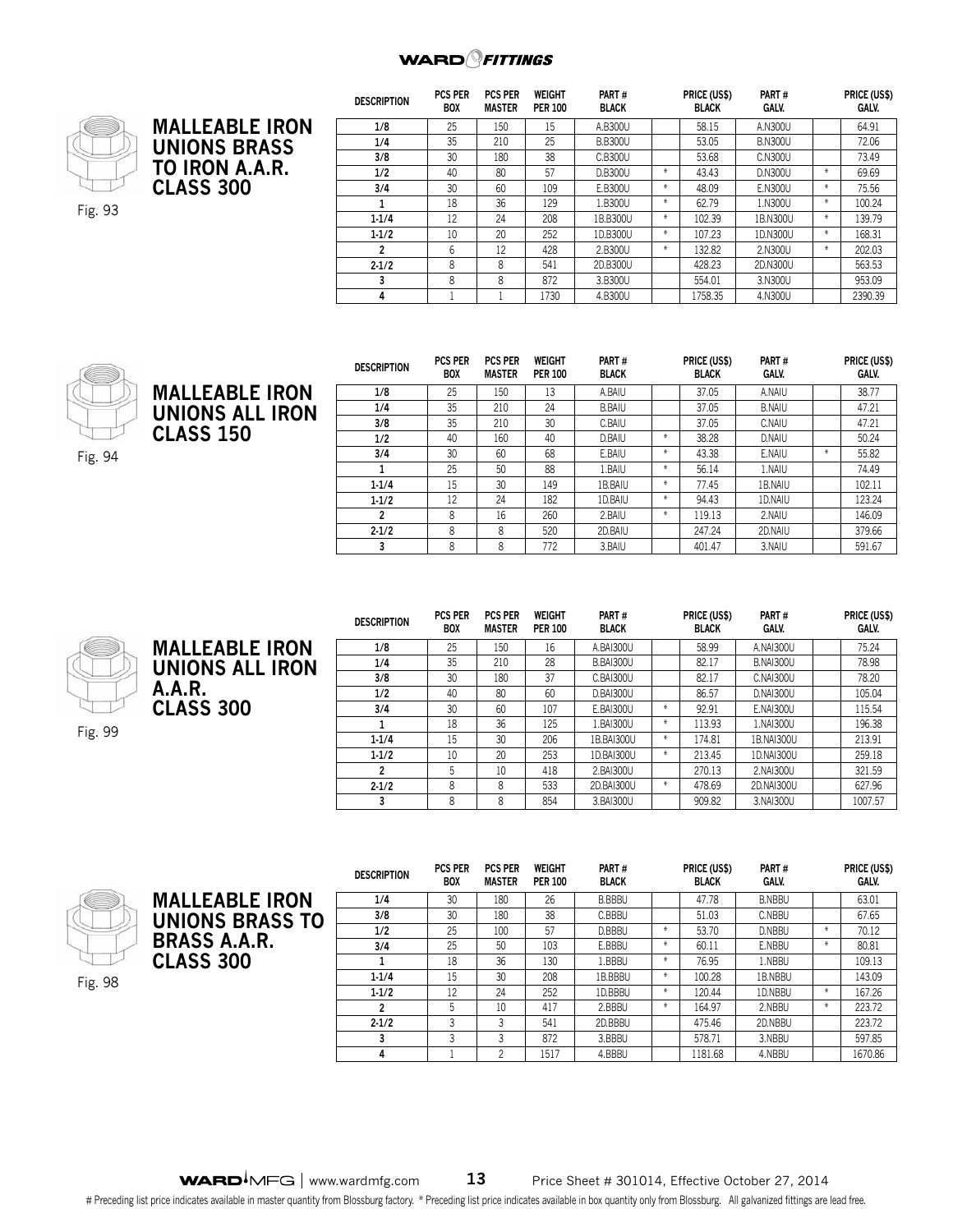

|                       | <b>DESCRIPTION</b> | <b>PCS PER</b><br><b>BOX</b> | <b>PCS PER</b><br><b>MASTER</b> | <b>WEIGHT</b><br><b>PER 100</b> | PART#<br><b>BLACK</b> | PRICE (US\$)<br><b>BLACK</b> | PART#<br><b>GALV.</b> | PRICE (US\$)<br>GALV. |
|-----------------------|--------------------|------------------------------|---------------------------------|---------------------------------|-----------------------|------------------------------|-----------------------|-----------------------|
| <b>MALLEABLE IRON</b> | 3/8                | 35                           | 210                             | 29                              | C.BGU                 | 38.86                        | C.NGU                 | 46.62                 |
| <b>GASKET UNIONS</b>  | 1/2                | 40                           | 160                             | 38                              | D.BGU                 | 41.03                        | D.NGU                 | 59.57                 |
|                       | 3/4                | 30                           | 60                              | 65                              | E.BGU                 | 46.29                        | E.NGU                 | 65.20                 |
| <b>CLASS 150</b>      |                    | 25                           | 50                              | 82                              | 1.BGU                 | 59.96                        | 1.NGU                 | 84.53                 |
|                       | $1 - 1/4$          | 15                           | 30                              | 141                             | 1B.BGU                | 82.81                        | 1B.NGU                | 116.26                |
|                       | $1 - 1/2$          | 15                           | 30                              | 172                             | 1D.BGU                | 100.63                       | 1D.NGU                | 141.96                |
|                       |                    |                              | 16                              | 262                             | 2.BGU                 | 125.52                       | 2.NGU                 | 174.78                |



|                        | <b>DESCRIPTION</b> | <b>PCS PER</b><br><b>BOX</b> | <b>PCS PER</b><br><b>MASTER</b> | WEIGHT<br><b>PER 100</b> | PART#<br><b>BLACK</b> | <b>PRICE (US\$)</b><br><b>BLACK</b> | PART#<br>GALV. | PRICE (US\$)<br>GALV. |
|------------------------|--------------------|------------------------------|---------------------------------|--------------------------|-----------------------|-------------------------------------|----------------|-----------------------|
| <b>TOP BEAM CLAMPS</b> | 3/8 Small Mouth    | 50                           | 200                             | 31                       | C.BSBC                | 4.91                                | C.NSBC         | 6.15                  |
|                        | 1/2 Small Mouth    | 100                          | 100                             | 46                       | D.BSBC                | 8.03                                | D.NSBC         | 10.03                 |
|                        | 3/8 Wide Mouth     | 100                          | 100                             | 52                       | C.BWBC                | 9.70                                | C.NWBC         | 12.13                 |
|                        | 1/2 Wide Mouth     | 100                          | 100                             | 50                       | D.BWBC                | 11.96                               | D.NWBC         | 14.95                 |



**C-CLAMPS**

|                  | <b>DESCRIPTION</b> | <b>PCS PER</b><br><b>BOX</b> | <b>PCS PER</b><br><b>MASTER</b> | WEIGHT<br><b>PER 100</b> | Part#<br><b>BLACK</b> | <b>PRICE (USS)</b><br><b>BLACK</b> | PART#<br><b>GALV.</b> | PRICE (US\$)<br>GALV. |
|------------------|--------------------|------------------------------|---------------------------------|--------------------------|-----------------------|------------------------------------|-----------------------|-----------------------|
| DIE ELECTICAL    | $1/2$ W            | 40                           | 160                             | 40                       |                       |                                    | <b>D.NDEUW</b>        | 54.64                 |
| <b>UNIONS</b>    | 3/4 W              | 20<br>◡◡                     | 120                             | 38                       |                       |                                    | E.NDEUW               | 53.44                 |
| <b>CLASS 150</b> |                    |                              |                                 |                          |                       |                                    |                       |                       |

| <b>DESCRIPTION</b> | <b>PCS PER</b><br>BOX | <b>PCS PER</b><br><b>MASTER</b> | WEIGHT<br><b>PER 100</b> | PART#<br><b>BLACK</b> | PRICE (US\$)<br><b>BLACK</b> | PART#<br><b>GALV.</b> | PRICE (US\$)<br><b>GALV.</b> |
|--------------------|-----------------------|---------------------------------|--------------------------|-----------------------|------------------------------|-----------------------|------------------------------|
| 3/8 C-Clamp        | 100                   | 100                             | 28                       | C.BCC                 | 8.69                         |                       |                              |
| 1/2 C-Clamp        | 100                   | 100                             | 28                       | D.BCC                 | 11.64                        |                       |                              |

|                        | <b>DESCRIPTION</b>   | <b>PCS PER</b><br><b>BOX</b> | <b>PCS PER</b><br><b>MASTER</b> | <b>WEIGHT</b><br><b>PER 100</b> | PART#<br><b>BLACK</b> |     | PRICE (US\$)<br><b>BLACK</b> | PART#<br><b>GALV.</b> |     | PRICE (US\$)<br>GALV. |
|------------------------|----------------------|------------------------------|---------------------------------|---------------------------------|-----------------------|-----|------------------------------|-----------------------|-----|-----------------------|
| <b>CAST IRON PLUGS</b> | 1/2                  | 100                          | 600                             | 10                              | D.BP                  | $*$ | 3.59                         | D.NP                  | $*$ | 7.62                  |
| - REGULAR CORED        | 3/4                  | 70                           | 420                             | 15                              | E.BP                  | $*$ | 4.53                         | E.NP                  | $*$ | 9.69                  |
|                        |                      | 40                           | 240                             | 25                              | 1.BP                  | $*$ | 4.53                         | 1.NP                  | $*$ | 9.69                  |
|                        | $1 - 1/4$            | 40                           | 160                             | 43                              | 1B.BP                 | $*$ | 7.22                         | 1B.NP                 | $*$ | 16.16                 |
| Fig. 01 & 02           | $1 - 1/2$            | 40                           | 80                              | 64                              | 1D.BP                 | $*$ | 10.22                        | 1D.NP                 | $*$ | 21.83                 |
|                        | $\overline{2}$       | 25                           | 50                              | 94                              | 2.BP                  | $*$ | 11.93                        | 2.NP                  | $*$ | 27.11                 |
|                        | $2 - 1/2$            | 20                           | 40                              | 130                             | 2D.BP                 |     | 29.06                        | 2D.NP                 |     | 57.29                 |
|                        |                      | 10                           | 20                              | 198                             | 3.BP                  | $*$ | 33.66                        | 3.NP                  |     | 73.36                 |
|                        | $3-1/2$              | 10                           | 20                              | 208                             | 3D.BP                 |     | 82.12                        | 3D.NP                 |     | 133.97                |
|                        | <b>4 SOUARE HEAD</b> | 5                            | 10                              | 409                             | 4.BPSH                |     | 69.96                        | 4.NPSH                |     | 201.32                |
|                        | <b>4 BAR HEAD</b>    | 5                            | 10                              | 399                             | 4.BP                  | $*$ | 69.33                        | 4.NP                  |     | 142.28                |
|                        | <b>5 BAR HEAD</b>    | 5                            | 5                               | 627                             | $5.$ BP               |     | 130.32                       | 5.NP                  |     | 282.87                |
|                        | <b>6 BAR HEAD</b>    |                              | 4                               | 970                             | 6.BP                  |     | 170.13                       | 6.NP                  |     | 321.79                |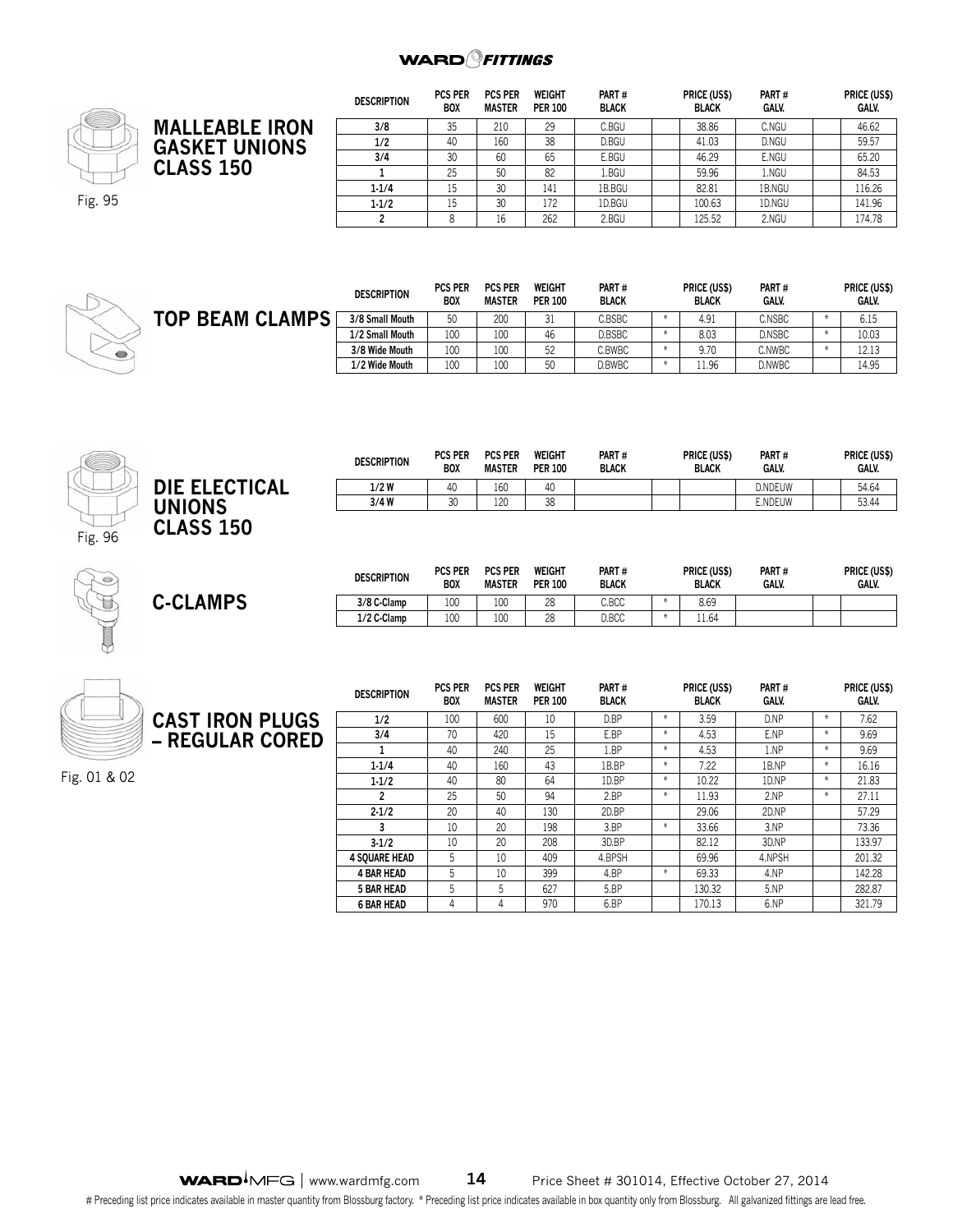

Fig. 03 & 04

| <b>DESCRIPTION</b> | <b>PCS PER</b><br><b>BOX</b> | <b>PCS PER</b><br><b>MASTER</b> | <b>WEIGHT</b><br><b>PER 100</b> | PART#<br><b>BLACK</b> |        | PRICE (US\$)<br><b>BLACK</b> | PART#<br>GALV. |     | PRICE (US\$)<br>GALV. |
|--------------------|------------------------------|---------------------------------|---------------------------------|-----------------------|--------|------------------------------|----------------|-----|-----------------------|
| 1/2                | 100                          | 600                             | 10                              | D.BSP                 | $\ast$ | 4.01                         | D.NSP          | $*$ | 8.98                  |
| 3/4                | 50                           | 300                             | 17                              | E.BSP                 | $\ast$ | 12.11                        | E.NSP          |     | 25.64                 |
|                    | 30                           | 180                             | 33                              | 1.BSP                 | $\ast$ | 12.90                        | 1.NSP          |     | 29.07                 |
| $1 - 1/4$          | 30                           | 120                             | 57                              | 1B.BSP                | $\ast$ | 14.85                        | 1B.NSP         |     | 31.68                 |
| $1 - 1/2$          | 40                           | 80                              | 80                              | 1D.BSP                | $\ast$ | 21.05                        | 1D.NSP         |     | 42.24                 |
| 2                  | 25                           | 50                              | 125                             | 2.BSP                 |        | 27.17                        | 2.NSP          |     | 60.18                 |
| $2 - 1/2$          | 10                           | 20                              | 195                             | 2D.BSP                |        | 40.21                        | 2D.NSP         |     | 77.46                 |
| 3                  | 10                           | 20                              | 350                             | 3.BSP                 |        | 68.60                        | 3.NSP          |     | 136.64                |
| <b>4 BAR HEAD</b>  | 5                            | 10                              | 576                             | 4.BSP                 |        | 152.56                       | 4.NSP          |     | 268.09                |
| <b>5 BAR HEAD</b>  | 5                            | 5                               | 970                             | 5.BSP                 |        | 283.55                       |                |     |                       |



**CAST IRON COUNTERSUNK PLUGS**

| <b>DESCRIPTION</b> | <b>PCS PER</b><br><b>BOX</b> | <b>PCS PER</b><br><b>MASTER</b> | <b>WEIGHT</b><br><b>PER 100</b> | PART#<br><b>BLACK</b> | PRICE (US\$)<br><b>BLACK</b> | PART#<br>GALV. | PRICE (US\$)<br><b>GALV.</b> |
|--------------------|------------------------------|---------------------------------|---------------------------------|-----------------------|------------------------------|----------------|------------------------------|
| $1/2$ MI           | 100                          | 600                             | 6                               | D.BCTP                | 8.21                         | D.NCTP         | 12.36                        |
| $3/4$ MI           | 80                           | 480                             | 10                              | E.BCTP                | 11.16                        | E.NCTP         | 19.23                        |
| 1 MI               | 40                           | 240                             | 22                              | 1.BCTP                | 15.63                        | 1.NCTP         | 30.71                        |
| $1 - 1/4$          | 40                           | 160                             | 35                              | 1B.BCTP               | 16.34                        | 1B.NCTP        | 32.48                        |
| $1 - 1/2$          | 50                           | 100                             | 48                              | 1D.BCTP               | 19.56                        | 1D.NCTP        | 43.66                        |
| 2                  | 40                           | 80                              | 84                              | 2.BCTP                | 28.86                        | 2.NCTP         | 61.13                        |
| $2 - 1/2$          | 20                           | 40                              | 150                             | 2D.BCTP               | 45.62                        | 2D.NCTP        | 90.83                        |
| 3                  | 10                           | 20                              | 225                             | 3.BCTP                | 74.51                        | 3.NCTP         | 138.79                       |
| 4                  | 5                            | 5                               | 390                             | 4.BCTP                | 200.81                       | 4.NCTP         | 410.91                       |



| HEX HEAD<br><b>CLEANOUT</b><br><b>PLUGS</b> |
|---------------------------------------------|
|                                             |
|                                             |



**HEXAGON BUSHIN** 

| <b>DESCRIPTION</b> | <b>PCS PER</b><br><b>BOX</b> | <b>PCS PER</b><br><b>MASTER</b> | <b>WEIGHT</b><br><b>PER 100</b> | PART#<br><b>BLACK</b> |                  | PRICE (US\$)<br><b>BLACK</b> | PART#<br><b>GALV.</b> |                   | PRICE (US\$)<br><b>GALV.</b> |
|--------------------|------------------------------|---------------------------------|---------------------------------|-----------------------|------------------|------------------------------|-----------------------|-------------------|------------------------------|
| 3/8x1/4            | 25                           | 150                             | 3                               | CXB.BMB               | $\ast$           | 9.10                         | CXB.NMB               |                   | 14.51                        |
| 1/2x3/8            | 25                           | 150                             | 6                               | DXC.BMB               | $\ast$           | 9.10                         | DXC.NMB               | $\ast$            | 14.51                        |
| 1/2x1/4            | 25                           | 150                             | 7                               | DXB.BMB               | $\divideontimes$ | 9.10                         | DXB.NMB               |                   | 14.51                        |
| 1/2x1/8            | 25                           | 150                             | 8                               | DXA.BMB               | $\ast$           | 9.10                         | DXA.NMB               |                   | 14.51                        |
| 3/4x1/2            | 25                           | 150                             | 10                              | EXD.BB                | $\ast$           | 7.88                         | EXD.NB                |                   | 13.14                        |
| 3/4x3/8            | 25                           | 150                             | 11                              | EXC.BB                | $\ast$           | 8.76                         | EXC.NB                | $\ast$            | 17.16                        |
| 3/4 x 1/4          | 25                           | 150                             | 12                              | EXB.BB                | $\divideontimes$ | 8.53                         | EXB.NB                | $\ast$            | 15.35                        |
| 3/4x1/8            | 25                           | 150                             | 15                              | EXA.BB                | $\ast$           | 8.99                         | EXA.NB                | $\ast$            | 15.78                        |
| 1x3/4              | 25                           | 150                             | 17                              | 1XE.BB                | $\divideontimes$ | 8.28                         | 1XE.NB                | $\ast$            | 15.10                        |
| 1x1/2              | 25                           | 150                             | 21                              | 1XD.BB                | $\ast$           | 8.40                         | 1XD.NB                | $\ast$            | 16.22                        |
| 1x3/8              | 25                           | 150                             | 18                              | 1XC.BB                | $\divideontimes$ | 11.35                        | 1XC.NB                | $\ast$            | 18.02                        |
| 1x1/4              | 25                           | 150                             | 25                              | 1XB.BB                | $\ast$           | 11.04                        | 1XB.NB                | $\ast$            | 17.93                        |
| 1x1/8              | 25                           | 150                             | 21                              | 1XA.BB                | $\divideontimes$ | 12.79                        | 1XA.NB                | $\ast$            | 21.11                        |
| $1-1/4x1$          | 25                           | 150                             | 30                              | 1BX1.BB               | $\ast$           | 10.80                        | 1BX1.NB               | $\frac{w}{2}$     | 20.34                        |
| $1-1/4x3/4$        | 25                           | 150                             | 38                              | 1BXE.BB               | $\divideontimes$ | 10.80                        | 1BXE.NB               | $\ast$            | 20.34                        |
| $1-1/4 \times 1/2$ | 25                           | 150                             | 31                              | 1BXD.BB               | $\ast$           | 12.29                        | 1BXD.NB               | $\ast$            | 23.05                        |
| $1-1/4x3/8$        | 25                           | 150                             | 34                              | 1BXC.BB               | $\ast$           | 13.29                        | 1BXC.NB               |                   | 27.05                        |
| $1-1/4x1/4$        | 25                           | 150                             | 36                              | 1BXB.BB               |                  | 15.87                        | 1BXB.NB               |                   | 27.05                        |
| $1-1/4 \times 1/8$ | 25                           | 150                             | 36                              | 1BXA.BB               |                  | 15.39                        | 1BXA.NB               | $\ast$            | 26.41                        |
| $1-1/2x1-1/4$      | 30                           | 120                             | 31                              | 1DX1B.BB              | $\ast$           | 13.72                        | 1DX1B.NB              | $\ast$            | 24.53                        |
| $1-1/2x1$          | 30                           | 120                             | 47                              | 1DX1.BB               | $\divideontimes$ | 12.34                        | 1DX1.NB               | $\ast$            | 25.59                        |
| $1-1/2x3/4$        | 30                           | 120                             | 43                              | 1DXE.BB               | $\ast$           | 14.06                        | 1DXE.NB               | $\ast$            | 28.33                        |
| $1-1/2 \times 1/2$ | 30                           | 120                             | 40                              | 1DXD.BB               | $\divideontimes$ | 14.06                        | 1DXD.NB               | $\ast$            | 28.33                        |
| $1-1/2x3/8$        | 30                           | 120                             | 47                              | 1DXC.BB               | $\ast$           | 20.97                        | 1DXC.NB               | $\ast$            | 36.44                        |
| $1-1/2 \times 1/4$ | 15                           | 90                              | 49                              | 1DXB.BB               | $\ast$           | 18.49                        | 1DXB.NB               | $\frac{M}{\hbar}$ | 36.44                        |
| $1-1/2 \times 1/8$ | 30                           | 120                             | 62                              | 1DXA.BB               |                  | 17.27                        | 1DXA.NB               |                   | 32.70                        |
| $2x1-1/2$          | 20                           | 80                              | 61                              | 2X1D.BB               | $\ast$           | 17.27                        | 2X1D.NB               | $\ast$            | 28.46                        |
| $2x1-1/4$          | 20                           | 80                              | 85                              | 2X1B.BB               | $\ast$           | 16.88                        | 2X1B.NB               | $\ast$            | 33.00                        |

WARD<sup>I</sup>MFG | www.wardmfg.com **15** Price Sheet # 301014, Effective October 27, 2014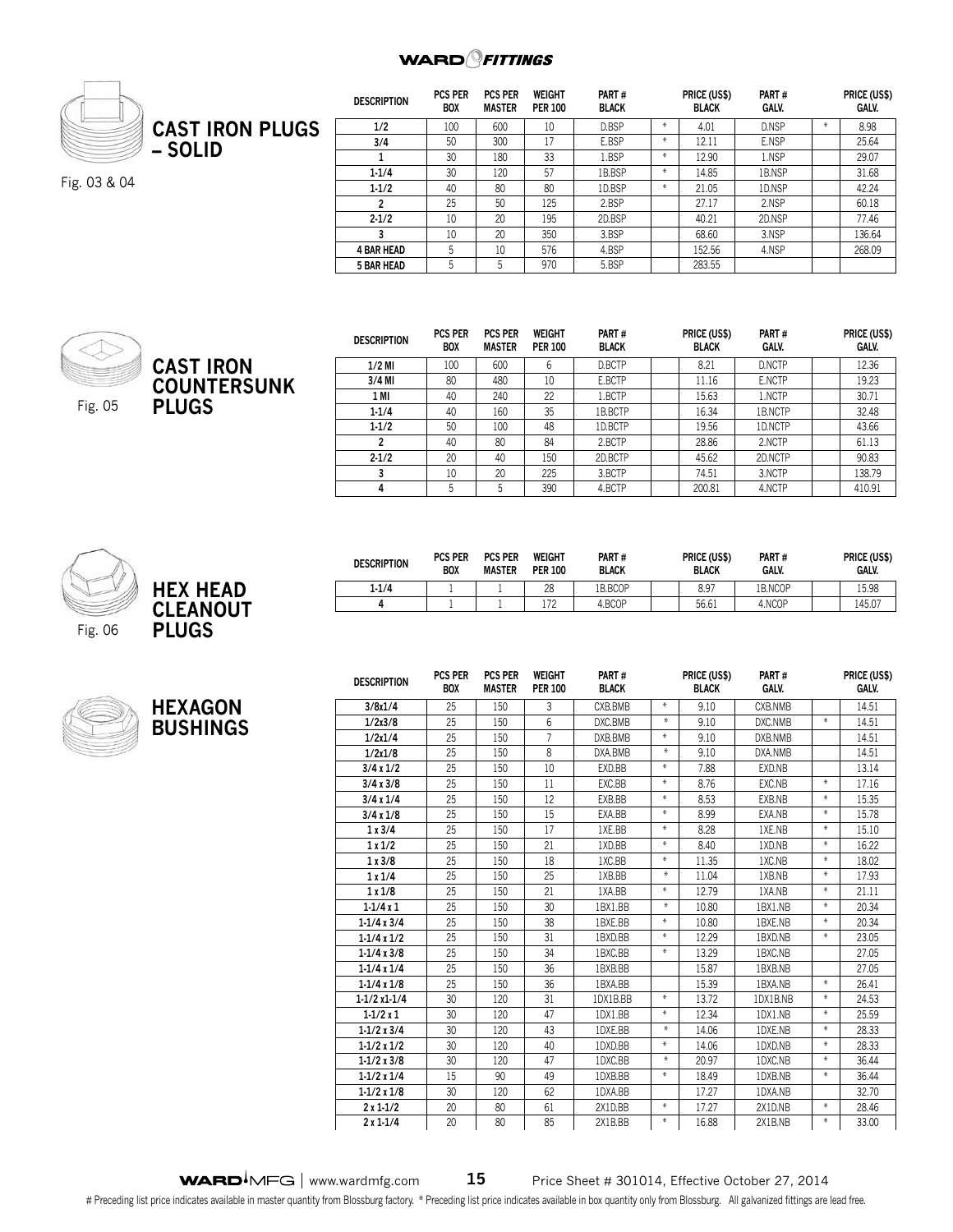

Fig. 09

| <b>DESCRIPTION</b>       | <b>PCS PER</b><br>BOX | <b>PCS PER</b><br>MASTER | <b>WEIGHT</b><br><b>PER 100</b> | PART#<br><b>BLACK</b> |        | PRICE (US\$)<br><b>BLACK</b> | PART#<br>GALV. |                  | PRICE (US\$)<br>GALV. |
|--------------------------|-----------------------|--------------------------|---------------------------------|-----------------------|--------|------------------------------|----------------|------------------|-----------------------|
| 2x1                      | 20                    | 80                       | 75                              | 2X1.BB                | $\ast$ | 16.88                        | 2X1.NB         | $\ast$           | 33.00                 |
| 2x3/4                    | 20                    | 80                       | 61                              | 2XE.BB                | $\ast$ | 17.66                        | 2XE.NB         | $\ast$           | 33.00                 |
| 2x1/2                    | 20                    | 80                       | 60                              | 2XD.BB                | $\ast$ | 22.33                        | 2XD.NB         | $\frac{M}{2\pi}$ | 35.50                 |
| 2x3/8                    | 20                    | 80                       | 71                              | 2XC.BB                | $\ast$ | 25.11                        | 2XC.NB         |                  | 42.24                 |
| $2 \times 1/4$           | 20                    | 80                       | 73                              | 2XB.BB                | $\ast$ | 19.94                        | 2XB.NB         |                  | 41.27                 |
| $2 - 1/2x2$              | 20                    | 20                       | 113                             | 2DX2.BB               | $\ast$ | 26.61                        | 2DX2.NB        |                  | 47.37                 |
| $2 - 1/2 \times 1 - 1/2$ | 20                    | 20                       | 111                             | 2DX1D.BB              |        | 27.02                        | 2DX1D.NB       |                  | 54.10                 |
| $2-1/2 \times 1-1/4$     | 20                    | 20                       | 105                             | 2DX1B.BB              |        | 31.05                        | 2DX1B.NB       |                  | 60.10                 |
| $2 - 1/2x1$              | 20                    | 20                       | 90                              | 2DX1.BB               |        | 31.05                        | 2DX1.NB        |                  | 60.10                 |
| $2 - 1/2x3/4$            | 20                    | 20                       | 120                             | 2DXE.BB               |        | 31.05                        | 2DXE.NB        |                  | 60.10                 |
| $2 - 1/2x1/2$            | 20                    | 20                       | 102                             | 2DXD.BB               |        | 28.95                        | 2DXD.NB        |                  | 60.10                 |
| $3x2-1/2$                | 10                    | 10                       | 161                             | 3X2D.BB               |        | 36.34                        | 3X2D.NB        |                  | 66.18                 |
| 3x2                      | 10                    | 20                       | 164                             | 3X2.BB                |        | 31.35                        | 3X2.NB         |                  | 61.65                 |
| $3x1-1/2$                | 10                    | 20                       | 157                             | 3X1D.BB               |        | 41.98                        | 3X1D.NB        |                  | 71.35                 |
| $3x1-1/4$                | 10                    | 20                       | 152                             | 3X1B.BB               |        | 41.98                        | 3X1B.NB        |                  | 77.44                 |
| 3x1                      | 10                    | 20                       | 168                             | 3X1.BB                |        | 41.98                        | 3X1.NB         |                  | 79.28                 |
| 3x3/4                    | 10                    | 20                       | 190                             | 3XE.BB                |        | 45.62                        | 3XE.NB         |                  | 79.28                 |
| 3x1/2                    | 10                    | 20                       | 155                             | 3XD.BB                |        | 46.74                        | 3XD.NB         |                  | 79.28                 |
| 3x1/4                    | 10                    | 20                       | 197                             | 3XB.BB                |        | 38.38                        | 3XB.NB         |                  | 73.54                 |
| $3-1/2x3$                | 10                    | 10                       | 247                             | 3DX3.BB               |        | 73.59                        | 3DX3.NB        |                  | 140.79                |
| $3-1/2 \times 2-1/2$     | 10                    | 10                       | 198                             | 3DX2D.BB              |        | 81.74                        | 3DX2D.NB       |                  | 140.79                |
| $3-1/2x2$                | 10                    | 10                       | 190                             | 3DX2.BB               |        | 79.82                        | 3DX2.NB        |                  | 140.79                |
| $3-1/2 \times 1-1/2$     | 10                    | 10                       | 234                             | 3DX1D.BB              |        | 81.74                        | 3DX1D.NB       |                  | 140.79                |
| $3-1/2 \times 1-1/4$     | 10                    | 10                       | 212                             | 3DX1B.BB              |        | 81.74                        | 3DX1B.NB       |                  | 128.50                |
| $3-1/2x1$                | 10                    | 10                       | 219                             | 3DX1.BB               |        | 81.74                        | 3DX1.NB        |                  | 128.50                |
| $3-1/2 \times 3/4$       | 10                    | 10                       | 228                             | 3DXE.BB               |        | 81.74                        |                |                  |                       |
| $4x3-1/2$                | 10                    | 10                       | 200                             | 4X3D.BB               |        | 95.14                        | 4X3D.NB        |                  | 166.15                |
| 4 x 3                    | 10                    | 10                       | 318                             | 4X3.BB                |        | 70.71                        | 4X3.NB         |                  | 129.44                |
| $4x2-1/2$                | 10                    | 10                       | 280                             | 4X2D.BB               |        | 85.57                        | 4X2D.NB        |                  | 166.15                |
| 4x2                      | 10                    | 10                       | 270                             | 4X2.BB                |        | 70.71                        | 4X2.NB         |                  | 129.44                |
| $4x1-1/2$                | 10                    | 10                       | 286                             | 4X1D.BB               |        | 87.61                        | 4X1D.NB        |                  | 166.15                |
| $4x1-1/4$                | 10                    | 10                       | 250                             | 4X1B.BB               |        | 95.14                        | 4X1B.NB        |                  | 166.15                |
| 4 x 1                    | 10                    | 10                       | 273                             | 4X1.BB                |        | 95.14                        | 4X1.NB         |                  | 166.15                |
| 4x1/2                    | 10                    | 10                       | 291                             | 4XD.BB                |        | 87.33                        | 4XD.NB         |                  | 154.21                |
| 5x4                      | 10                    | 10                       | 474                             | 5X4.BB                |        | 144.00                       | 5X4.NB         |                  | 274.33                |
| 5x3                      | 10                    | 10                       | 496                             | 5X3.BB                |        | 148.27                       | 5X3.NB         |                  | 280.90                |
| $5x2-1/2$                | 10                    | 10                       | 543                             | 5X2D.BB               |        | 164.80                       | 5X2D.NB        |                  | 256.40                |
| 5x2                      | 10                    | 10                       | 445                             | 5X2.BB                |        | 164.80                       | 5X2.NB         |                  | 280.90                |
| 6 x 5                    | 6                     | 6                        | 617                             | 6X5.BB                |        | 169.98                       | 6X5.NB         |                  | 317.78                |
| 6 x 4                    | 6                     | 6                        | 788                             | 6X4.BB                |        | 147.18                       | 6X4.NB         |                  | 299.79                |
| 6 x 3                    | 6                     | 6                        | 752                             | 6X3.BB                |        | 170.01                       | 6X3.NB         |                  | 317.78                |
| $6x2-1/2$                | 6                     | 6                        | 620                             | 6X2D.BB               |        | 188.95                       | 6X2D.NB        |                  | 319.77                |
| 6x2                      | 6                     | 6                        | 650                             | 6X2.BB                |        | 170.01                       | 6X2.NB         |                  | 317.78                |
| 8 x 6                    | $\overline{c}$        | $\overline{c}$           | 1112                            | 8X6.BB                |        | 320.34                       | 8X6.NB         |                  | 553.97                |
| 8 x 4                    | $\overline{c}$        | $\overline{c}$           | 1828                            | 8X4.BB                |        | 355.85                       | 8X4.NB         |                  | 596.61                |



**TANK BUSHINGS, DOUBLE TAPPED HVY TYPE ONLY**

| <b>DESCRIPTION</b> | <b>PCS PER</b><br><b>BOX</b> | <b>PCS PER</b><br><b>MASTER</b> | WEIGHT<br><b>PER 100</b> | PART#<br><b>BLACK</b> | <b>PRICE (USS)</b><br><b>BLACK</b> | PART#<br><b>GALV.</b> | <b>PRICE (USS)</b><br>GALV. |
|--------------------|------------------------------|---------------------------------|--------------------------|-----------------------|------------------------------------|-----------------------|-----------------------------|
| 1x1/2x1/2          | 50                           | 50                              | 37                       | 1XD.BTB               | 17.77                              | 1XD.NTB               | 29.68                       |
| $1-1/2x1x1$        | 40                           | 40                              | 66                       | 1DX1.BTB              | 25.87                              | 1DX1.NTB              | 43.16                       |
| $2x1-1/2x1-1/2$    | 20                           | 20                              | 89                       | 2X1D.BTB              | 34.90                              | 2X1D.NTB              | 58.16                       |
| $2x1-1/4x1-1/4$    | 20                           | 20                              | 120                      | 2X1B.BTB              | 34.90                              | 2X1B.NTB              | 58.16                       |
| 2x1x1              | 20                           | 20                              | 136                      | 2X1.BTB               | 34.90                              | 2X1.NTB               | 58.16                       |
| 2x3/4x3/4          | 20                           | 20                              | 155                      | 2XE.BTB               | 34.90                              | 2XE.NTB               | 58.16                       |
| 2x1/2x1/2          | 20                           | 20                              | 165                      | 2XD.BTB               | 34.90                              | 2XD.NTB               | 58.16                       |
| 2x3/8x3/8          | 20                           | 20                              | 174                      | 2XC.BTB               | 34.90                              | 2XC.NTB               | 47.77                       |
| 3x2x2              | 10                           | 10                              | 350                      | 3X2.BTB               | 70.73                              | 3X2.NTB               | 115.33                      |
| 3 x 1 x 1          | 10                           | 10                              | 525                      | 3X1.BTB               | 70.73                              | 3X1.NTB               | 115.33                      |
| 4x3x3              | 5                            | 5                               | 425                      | 4X3.BTB               | 138.79                             | 4X3.NTB               | 231.43                      |
| $4x2-1/2x2-1/2$    | 5                            | 5                               | 601                      | 4X2D.BTB              | 127.95                             | 4X2D.NTB              | 213.49                      |
| 4x2x2              | 5                            | 5                               | 349                      | 4X2.BTB               | 127.95                             | 4X2.NTB               | 213.49                      |
| $4x1-12x1-1/2$     | 5                            | 5                               | 334                      | 4X1D.BTB              | 127.95                             | 4X1D.NTB              | 213.49                      |
| 4x1x1              | 5                            | 5                               | 650                      | 4X1.BTB               | 127.95                             | 4X1.NTB               | 213.49                      |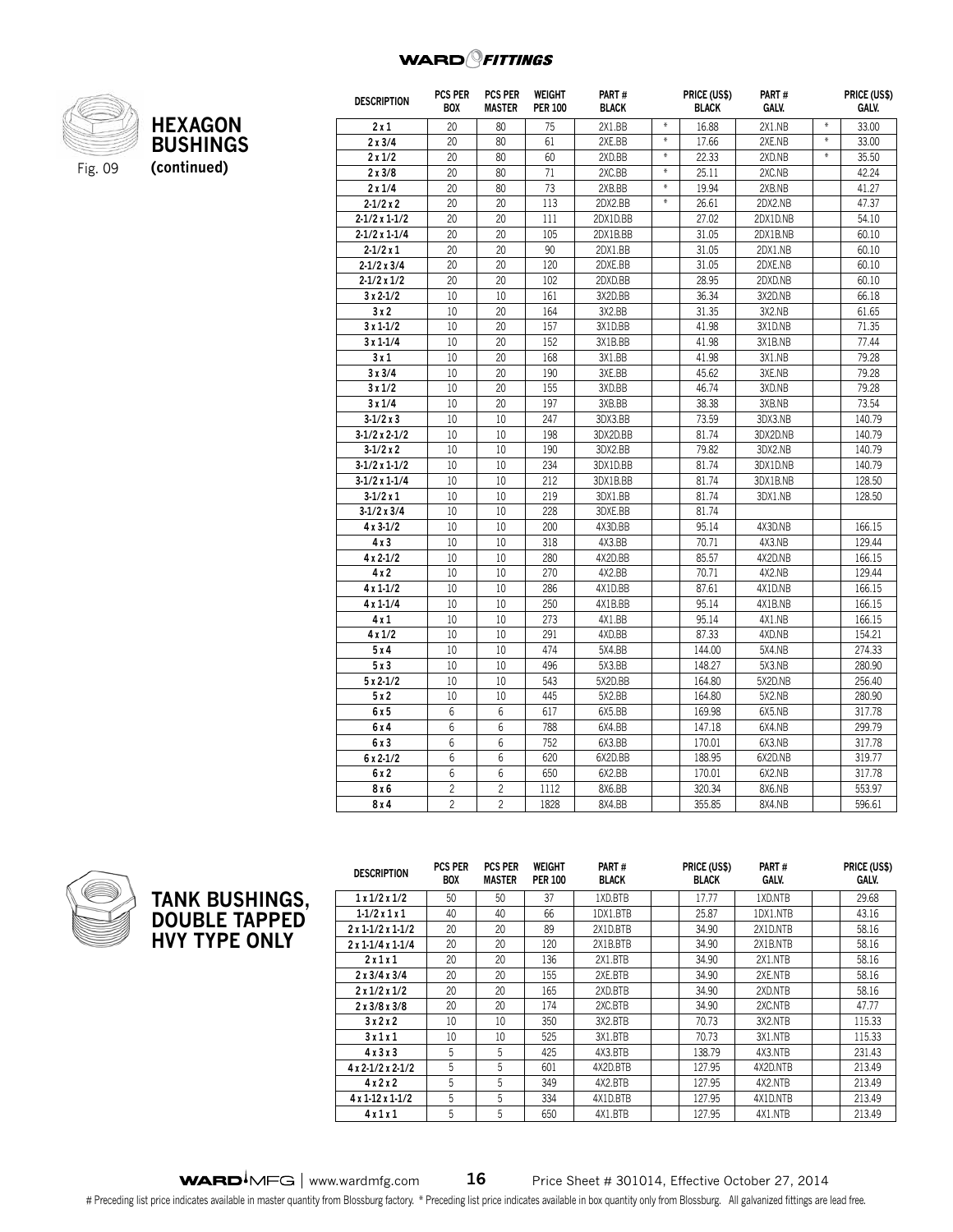

Fig. 10

|                       | <b>DESCRIPTION</b>   | <b>PCS PER</b><br><b>BOX</b> | <b>PCS PER</b><br><b>MASTER</b> | WEIGHT<br><b>PER 100</b> | PART#<br><b>BLACK</b> |        | PRICE (US\$)<br><b>BLACK</b> | PART#<br>GALV. |        | <b>PRICE (US\$)</b><br>GALV. |
|-----------------------|----------------------|------------------------------|---------------------------------|--------------------------|-----------------------|--------|------------------------------|----------------|--------|------------------------------|
| <b>FLUSH BUSHINGS</b> | 1x3/4                | 25                           | 150                             | 12                       | 1XE.BFB               | $\ast$ | 21.85                        | 1XE.NFB        | $\ast$ | 36.83                        |
|                       | 1x1/2                | 25                           | 150                             | 14                       | 1XD.BFB               | $\ast$ | 17.59                        | 1XD.NFB        | $\ast$ | 36.83                        |
|                       | $1 - 1/4x1$          | 25                           | 150                             | 20                       | 1BX1.BFB              | $\ast$ | 23.64                        | 1BX1.NFB       | $\ast$ | 45.59                        |
|                       | $1-1/4x3/4$          | 25                           | 150                             | 27                       | 1BXE.BFB              |        | 17.81                        | 1BXE.NFB       |        | 48.15                        |
|                       | $1-1/4 \times 1/2$   | 25                           | 150                             | 30                       | 1BXD.BFB              |        | 18.34                        | 1BXD.NFB       |        | 48.15                        |
|                       | $1-1/2x1-1/4$        | 30                           | 120                             | 20                       | 1DX1B.BFB             | $\ast$ | 29.49                        | 1DX1B.NFB      | $\ast$ | 65.34                        |
|                       | $1 - 1/2x1$          | 30                           | 120                             | 32                       | 1DX1.BFB              | $\ast$ | 28.33                        | 1DX1.NFB       | $\ast$ | 64.57                        |
|                       | $1-1/2x3/4$          | 30                           | 120                             | 40                       | 1DXE.BFB              |        | 32.71                        | 1DXE.NFB       |        | 66.68                        |
|                       | $1-1/2 \times 1/2$   | 30                           | 120                             | 45                       | 1DXD.BFB              |        | 32.71                        | 1DXD.NFB       |        | 66.50                        |
|                       | $2x1-1/2$            | 20                           | 80                              | 42                       | 2X1D.BFB              | $\ast$ | 39.71                        | 2X1D.NFB       | $\ast$ | 86.07                        |
|                       | $2x1-1/4$            | 20                           | 80                              | 54                       | 2X1B.BFB              |        | 38.16                        | 2X1B.NFB       |        | 82.78                        |
|                       | 2x1                  | 20                           | 80                              | 62                       | 2X1.BFB               | $\ast$ | 38.16                        | 2X1.NFB        | $\ast$ | 82.78                        |
|                       | 2x3/4                | 20                           | 80                              | 70                       | 2XE.BFB               |        | 37.15                        | 2XE.NFB        |        | 80.63                        |
|                       | 2x1/2                | 20                           | 80                              | 66                       | 2XD.BFB               |        | 43.09                        | 2XD.NFB        |        | 91.38                        |
|                       | $2 - 1/2x2$          | 20                           | 20                              | 56                       | 2DX2.BFB              |        | 56.18                        | 2DX2.NFB       |        | 114.82                       |
|                       | $2-1/2 \times 1-1/4$ | 20                           | 20                              | 100                      | 2DX1B.BFB             |        | 41.38                        | 2DX1B.NFB      |        | 102.38                       |
|                       | $3x2-1/2$            | 10                           | 10                              | 95                       | 3X2D.BFB              |        | 82.67                        | 3X2D.NFB       |        | 173.13                       |
|                       | 3x2                  | 10                           | 10                              | 134                      | 3X2.BFB               |        | 92.55                        | 3X2.NFB        |        | 155.01                       |
|                       | $3x1-1/2$            | 10                           | 10                              | 95                       | 3X1D.BFB              |        | 90.98                        | 3X1D.NFB       |        | 137.52                       |
|                       | $3x1-1/4$            | 10                           | 10                              | 95                       | 3X1B.BFB              |        | 86.76                        |                |        |                              |
|                       | $3-1/2 \times 2-1/2$ | 10                           | 10                              | 171                      | 3DX2D.BFB             |        | 124.86                       | 3DX2D.NFB      |        | 238.35                       |
|                       | 4 x 3-1/2            | 10                           | 10                              | 115                      | 4X3D.BFB              |        | 179.23                       | 4X3D.NFB       |        | 317.23                       |
|                       | 4x3                  | 10                           | 10                              | 200                      | 4X3.BFB               |        | 176.10                       | 4X3.NFB        |        | 332.45                       |
|                       | $4x2-1/2$            | 10                           | 10                              | 252                      | 4X2D.BFB              |        | 160.72                       | 4X2D.NFB       |        | 332.45                       |
|                       | 4x2                  | 10                           | 10                              | 280                      | 4X2.BFB               |        | 212.64                       | 4X2.NFB        |        | 330.05                       |
|                       | 5x4                  | 10                           | 10                              | 300                      | 5X4.BFB               |        | 212.64                       | 5X4.NFB        |        | 330.05                       |
|                       | 6x5                  | 6                            | 6                               | 375                      | 6X5.BFB               |        | 326.60                       | 6X5.NFB        |        | 595.63                       |
|                       | 6 x 4                | 6                            | 6                               | 550                      | 6X4.BFB               |        | 339.68                       | 6X4.NFB        |        | 655.38                       |
|                       | 8x6                  | $\overline{c}$               | $\mathfrak{p}$                  | 925                      | 8X6.BFB               |        | 880.95                       | 8X6.NFB        |        | 1818.77                      |



| <b>DESCRIPTION</b>   | <b>PCS PER</b><br><b>BOX</b> | <b>PCS PER</b><br><b>MASTER</b> | <b>WEIGHT</b><br><b>PER 100</b> | PART#<br><b>BLACK</b> |                  | PRICE (US\$)<br><b>BLACK</b> | PART#<br>GALV. | PRICE (US\$)<br>GALV. |
|----------------------|------------------------------|---------------------------------|---------------------------------|-----------------------|------------------|------------------------------|----------------|-----------------------|
| 1/4                  | 25                           | 150                             | 17                              | <b>B.BCL</b>          | $*$              | 14.23                        | <b>B.NCL</b>   | 23.84                 |
| 3/8                  | 25                           | 150                             | 25                              | C.BCL                 | $\ast$           | 20.60                        | C.NCL          | 23.84                 |
| 1/2                  | 100                          | 100                             | 41                              | D.BCL                 | $*$              | 9.02                         | D.NCL          | 27.17                 |
| 3/4                  | 100                          | 100                             | 69                              | E.BCL                 | $*$              | 9.40                         | E.NCL          | 26.67                 |
| $\mathbf{1}$         | 50                           | 50                              | 104                             | 1.BCL                 | $*$              | 11.13                        | 1.NCL          | 30.82                 |
| $1 - 1/4$            | 25                           | 25                              | 158                             | 1B.BCL                | $*$              | 15.80                        | 1B.NCL         | 47.97                 |
| $1 - 1/2$            | 25                           | 25                              | 209                             | 1D.BCL                | $*$              | 21.85                        | 1D.NCL         | 65.88                 |
| $\overline{c}$       | 15                           | 15                              | 339                             | 2.BCL                 | $*$              | 34.15                        | 2.NCL          | 97.28                 |
| $2 - 1/2$            | 10                           | 10                              | 514                             | 2D.BCL                | $*$              | 81.82                        | 2D.NCL         | 199.64                |
| 3                    | 6                            | 6                               | 787                             | 3.BCL                 |                  | 133.99                       | 3.NCL          | 303.67                |
| $3 - 1/2$            | 3                            | 3                               | 955                             | 3D.BCL                |                  | 363.93                       | 3D.NCL         | 484.77                |
| 4                    | $\overline{c}$               | $\overline{c}$                  | 1323                            | 4.BCL                 |                  | 248.41                       | 4.NCL          | 556.38                |
| 5                    | $\mathbf{1}$                 | $\overline{1}$                  | 2040                            | 5.BCL                 |                  | 544.21                       |                |                       |
| 6                    | $\mathbf{1}$                 | $\mathbf{1}$                    | 2985                            | 6.BCL                 |                  | 705.20                       |                |                       |
| 8                    | 1                            | $\mathbf{1}$                    | 6456                            | 8.BCL                 |                  | 1724.44                      |                |                       |
| 3/4x1/2              | 100                          | 100                             | 56                              | EXD.BCL               | $\ast$           | 18.97                        | EXD.NCL        | 30.85                 |
| 1/2 x 1/4            | 1                            | $\mathbf{1}$                    | 40                              | DXB.BCL               |                  | 22.23                        |                |                       |
| 1/2x3/8              | 100                          | 100                             | 34                              | DXC.BCL               |                  | 28.67                        |                |                       |
| 1x1/2                | 50                           | 50                              | 71                              | 1XD.BCL               | $\ast$           | 14.06                        | 1XD.NCL        | 33.83                 |
| 1x3/4                | 50                           | 50                              | 92                              | 1XE.BCL               | $*$              | 15.84                        | 1XE.NCL        | 35.74                 |
| $1 - 1/4x1$          | 25                           | 25                              | 127                             | 1BX1.BCL              | $*$              | 19.94                        | 1BX1.NCL       | 52.43                 |
| $1-1/4x3/4$          | 25                           | 25                              | 115                             | 1BXE.BCL              | $*$              | 22.73                        | 1BXE.NCL       | 45.64                 |
| $1-1/4 \times 1/2$   | 25                           | 25                              | 100                             | 1BXD.BCL              | $\ast$           | 22.36                        | 1BXD.NCL       | 55.47                 |
| $1-1/2 \times 1-1/4$ | 25                           | 25                              | 190                             | 1DX1B.BCL             | $\ast$           | 40.27                        | 1DX1B.NCL      | 78.37                 |
| $1 - 1/2x1$          | 25                           | 25                              | 157                             | 1DX1.BCL              | $*$              | 36.81                        | 1DX1.NCL       | 76.81                 |
| $1-1/2 \times 3/4$   | 25                           | 25                              | 146                             | 1DXE.BCL              | $\ast$           | 36.81                        | 1DXE.NCL       | 66.85                 |
| $1-1/2 \times 1/2$   | 25                           | 25                              | 147                             | 1DXD.BCL              | $\ast$           | 39.49                        | 1DXD.NCL       | 81.40                 |
| $2x1-1/2$            | 15                           | 15                              | 274                             | 2X1D.BCL              | $\ast$           | 53.88                        | 2X1D.NCL       | 94.64                 |
| $2x1-1/4$            | 15                           | 15                              | 249                             | 2X1B.BCL              | $*$              | 57.62                        | 2X1B.NCL       | 115.26                |
| 2x1                  | 15                           | 15                              | 227                             | 2X1.BCL               | $\frac{M}{2\pi}$ | 53.88                        | 2X1.NCL        | 115.26                |

WARD<sup>I</sup>MFG | www.wardmfg.com **17** Price Sheet # 301014, Effective October 27, 2014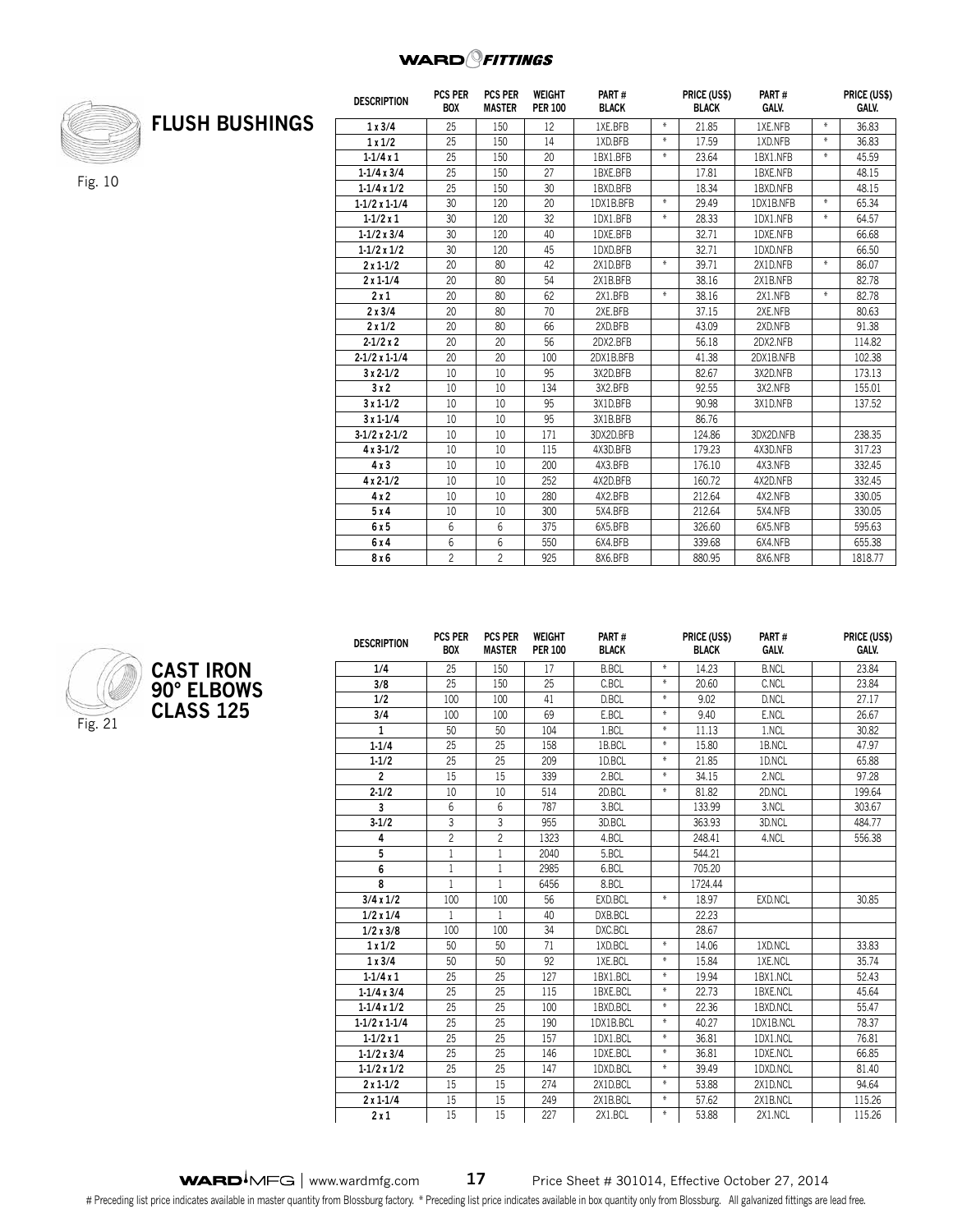

|                  | <b>DESCRIPTION</b>   | <b>PCS PER</b><br><b>BOX</b> | <b>PCS PER</b><br><b>MASTER</b> | WEIGHT<br><b>PER 100</b> | PART#<br><b>BLACK</b> |     | PRICE (US\$)<br>BLACK | PART#<br>GALV. | PRICE (U<br><b>GALV.</b> |
|------------------|----------------------|------------------------------|---------------------------------|--------------------------|-----------------------|-----|-----------------------|----------------|--------------------------|
| <b>CAST IRON</b> | 2x3/4                | 15                           | 15                              | 206                      | 2XE.BCL               | $*$ | 53.88                 | 2XE.NCL        | 115.26                   |
| 90° ELBOWS       | 2x1/2                | 15                           | 15                              | 204                      | 2XD.BCL               | $*$ | 61.39                 | 2XD.NCL        | 115.26                   |
|                  | $2-1/2x2$            | 10                           | 10                              | 400                      | 2DX2.BCL              |     | 108.82                | 2DX2.NCL       | 208.45                   |
| <b>CLASS 125</b> | $2-1/2 \times 1-1/2$ | 10                           | 10                              | 326                      | 2DX1D.BCL             |     | 122.71                | 2DX1D.NCL      | 208.45                   |
| (continued)      | 4x3                  | 4                            | 4                               | 1067                     | 4X3.BCL               |     | 350.53                | 4X3.NCL        | 581.34                   |
|                  | $4 \times 2 - 1/2$   | 4                            | 4                               | 890                      | 4X2D.BCL              |     | 350.53                | 4X2D.NCL       | 616.22                   |
|                  | 4 x 2                | 4                            | 4                               | 775                      | 4X2.BCL               |     | 350.53                | 4X2.NCL        | 581.34                   |
|                  | $4x1-1/2$            | 4                            | 4                               | 850                      | 4X1D.BCL              |     | 343.21                | 4X1D.NCL       | 616.22                   |
|                  | $2-1/2 \times 1-1/4$ | 10                           | 10                              | 326                      | 2DX1B.BCL             |     | 125.67                | 2DX1B.NCL      | 220.96                   |
|                  | $2-1/2x1$            | 10                           | 10                              | 258                      | 2DX1.BCL              |     | 125.67                | 2DX1.NCL       | 220.96                   |
|                  | $2 - 1/2x$ 3/4       | 10                           | 10                              | 280                      | 2DXE.BCL              |     | 123.00                | 2DXE.NCL       | 220.96                   |
|                  | $3x2-1/2$            | 6                            | 6                               | 574                      | 3X2D.BCL              |     | 205.44                | 3X2D.NCL       | 357.04                   |
|                  | 3x2                  | 6                            | 6                               | 575                      | 3X2.BCL               |     | 189.26                | 3X2.NCL        | 336.82                   |
|                  | $3x1-1/2$            | 6                            | 6                               | 603                      | 3X1D.BCL              |     | 205.44                | 3X1D.NCL       | 357.04                   |
|                  | $3x1-1/4$            | 6                            | 6                               | 465                      | 3X1B.BCL              |     | 205.44                | 3X1B.NCL       | 293.17                   |
|                  | 3 x 1                | 6                            | 6                               | 475                      | 3X1.BCL               |     | 201.20                | 3X1.NCL        | 505.98                   |
|                  | 5 x 4                |                              |                                 | 1690                     | 5X4.BCL               |     | 806.69                |                |                          |

**6 x 3** 1 1 2038 6X3.BCL 1068.23 **6 x 4** 1 1 2465 6X4.BCL 1068.23

| <b>CAST IRON</b><br>45° ELBOWS |
|--------------------------------|
| <b>CLASS 125</b>               |

Fig. 23

| <b>DESCRIPTION</b> | <b>PCS PER</b><br><b>BOX</b> | <b>PCS PER</b><br><b>MASTER</b> | <b>WEIGHT</b><br><b>PER 100</b> | PART#<br><b>BLACK</b> |        | PRICE (US\$)<br><b>BLACK</b> | PART#<br><b>GALV.</b> | PRICE (US\$)<br>GALV. |
|--------------------|------------------------------|---------------------------------|---------------------------------|-----------------------|--------|------------------------------|-----------------------|-----------------------|
| 1/4                |                              |                                 | 16                              | B.BC45L               |        | 17.54                        |                       |                       |
| 3/8                |                              |                                 | 25                              | C.BC45L               |        | 18.85                        |                       |                       |
| 1/2                | 100                          | 100                             | 36                              | D.BC45L               | $\ast$ | 13.80                        | D.NC45L               | 27.15                 |
| 3/4                | 100                          | 100                             | 60                              | E.BC45L               | $*$    | 13.89                        | E.NC45L               | 31.14                 |
| 1                  | 50                           | 50                              | 87                              | 1.BC45L               | $\ast$ | 16.29                        | 1.NC45L               | 38.29                 |
| $1 - 1/4$          | 25                           | 25                              | 140                             | 1B.BC45L              | $*$    | 21.90                        | 1B.NC45L              | 57.16                 |
| $1 - 1/2$          | 25                           | 25                              | 180                             | 1D.BC45L              | $\ast$ | 36.29                        | 1D.NC45L              | 80.81                 |
| $\overline{2}$     | 15                           | 15                              | 298                             | 2.BC45L               | $\ast$ | 41.86                        | 2.NC45L               | 113.32                |
| $2 - 1/2$          | 10                           | 10                              | 462                             | 2D.BC45L              |        | 108.85                       | 2D.NC45L              | 182.68                |
| 3                  | 6                            | 6                               | 655                             | 3.BC45L               |        | 172.40                       | 3.NC45L               | 356.34                |
| 4                  | 2                            | 2                               | 992                             | 4.BC45L               |        | 358.44                       | 4.NC45L               | 653.37                |
| 6                  |                              |                                 | 2530                            | 6.BC45L               |        | 1037.31                      |                       | 556.38                |

**Price (US\$) Galv.**



| <b>DESCRIPTION</b> | <b>PCS PER</b><br><b>BOX</b> | <b>PCS PER</b><br><b>MASTER</b> | <b>WEIGHT</b><br><b>PER 100</b> | PART#<br><b>BLACK</b> |        | PRICE (US\$)<br><b>BLACK</b> | PART#<br><b>GALV.</b> |     | PRICE (US\$)<br>GALV. |
|--------------------|------------------------------|---------------------------------|---------------------------------|-----------------------|--------|------------------------------|-----------------------|-----|-----------------------|
| 1/4                |                              |                                 | 22                              | <b>B.BCT</b>          |        | 22.26                        | <b>B.NCT</b>          |     | 25.01                 |
| 3/8                | 25                           | 150                             | 38                              | C.BCT                 | $\ast$ | 21.64                        | C.NCT                 | $*$ | 28.73                 |
| 1/2                | 100                          | 100                             | 55                              | D.BCT                 | $*$    | 14.06                        | D.NCT                 |     | 27.73                 |
| 3/4                | 50                           | 50                              | 92                              | E.BCT                 | $*$    | 16.40                        | E.NCT                 |     | 38.36                 |
| 1                  | 25                           | 25                              | 142                             | 1.BCT                 | $*$    | 14.59                        | 1.NCT                 |     | 41.65                 |
| $1 - 1/4$          | 25                           | 25                              | 223                             | 1B.BCT                | $*$    | 26.64                        | 1B.NCT                |     | 72.87                 |
| $1-1/2$            | 25                           | 25                              | 287                             | 1D.BCT                | $*$    | 34.61                        | 1D.NCT                |     | 96.39                 |
| $\overline{2}$     | 15                           | 15                              | 469                             | 2.BCT                 | $*$    | 48.19                        | 2.NCT                 |     | 120.26                |
| $2 - 1/2$          | 9                            | 9                               | 675                             | 2D.BCT                |        | 125.21                       | 2D.NCT                |     | 244.46                |
| 3                  | 5                            | 5                               | 994                             | 3.BCT                 |        | 192.15                       | 3.NCT                 |     | 550.27                |
| $3-1/2$            | 3                            | 3                               | 1246                            | 3D.BCT                |        | 387.54                       | 3D.NCT                |     | 688.02                |
| 4                  | 2                            | 2                               | 1737                            | 4.BCT                 |        | 374.80                       | 4.NCT                 |     | 770.96                |
| 5                  |                              |                                 | 2718                            | 5.BCT                 |        | 1025.07                      |                       |     |                       |
| 6                  |                              |                                 | 3960                            | 6.BCT                 |        | 1163.78                      |                       |     |                       |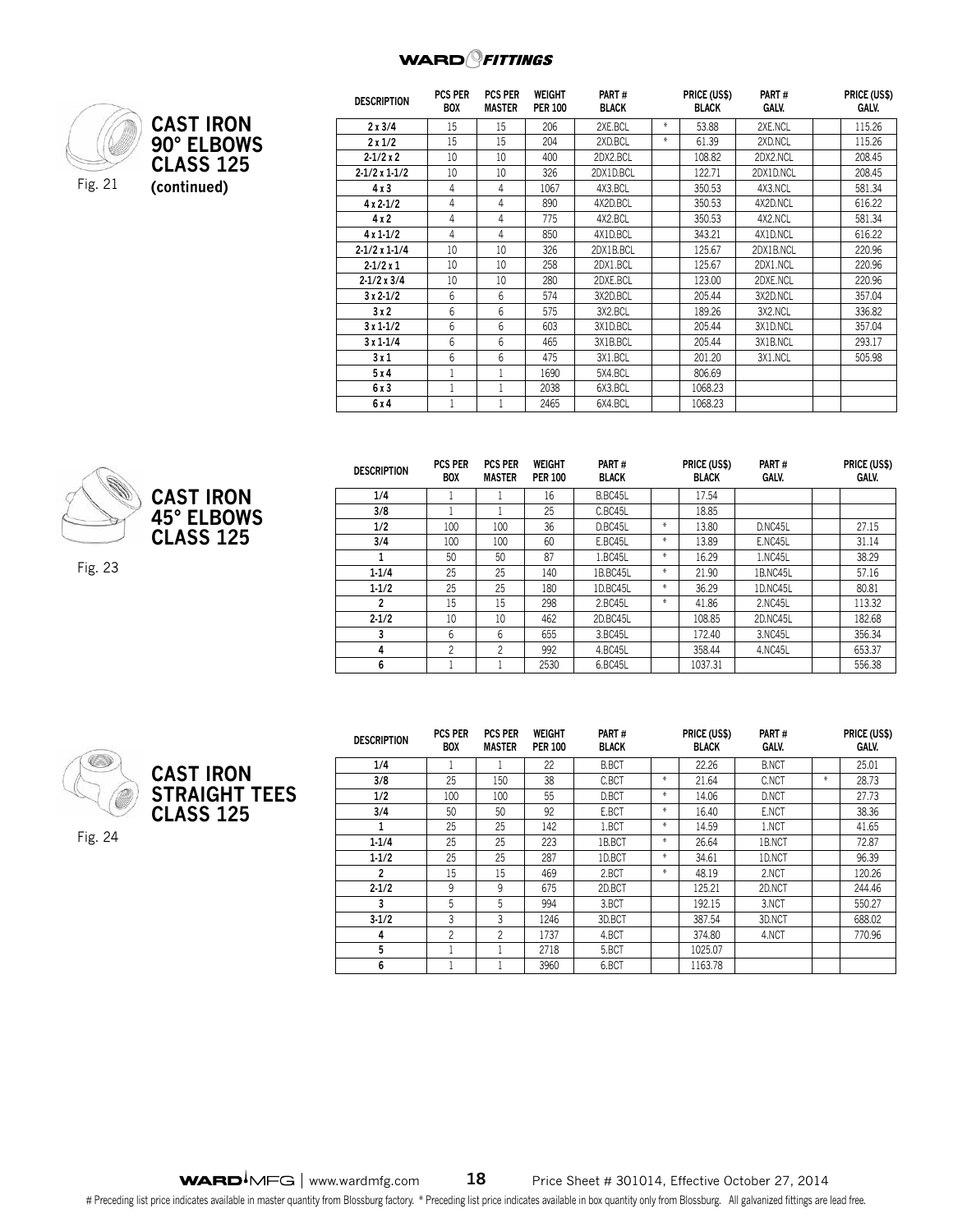

## **CAST IRON REDUCING TEES CLASS 125**

| <b>DESCRIPTION</b>                | <b>PCS PER</b><br><b>BOX</b> | <b>PCS PER</b><br>MASTER | WEIGHT<br><b>PER 100</b> | PART#<br><b>BLACK</b> |                   | PRICE (US\$)<br><b>BLACK</b> | Part#<br>GALV. | PRICE (US\$)<br><b>GALV.</b> |
|-----------------------------------|------------------------------|--------------------------|--------------------------|-----------------------|-------------------|------------------------------|----------------|------------------------------|
| 1/2x1/2x1/4                       | $\mathbf{1}$                 | $\mathbf{1}$             | 60                       | DXB.BCT               |                   | 34.69                        |                |                              |
| $1/2 \times 1/2 \times 3/8$       | 25                           | 25                       | 55                       | DXC.BCT               |                   | 29.23                        | DXC.NCT        | 41.28                        |
| 1/2x1/2x3/4                       | 50                           | 50                       | 99                       | DXE.BCT               | $\ast$            | 26.46                        | DXE.NCT        | 43.90                        |
| 1/2 x 1/2 x 1                     | 45                           | 45                       | 88                       | DX1.BCT               | $\ast$            | 31.32                        |                |                              |
| $3/4 \times 3/4 \times 1/4$       | $\mathbf{1}$                 | $\mathbf{1}$             | 62                       | EXB.BCT               |                   | 30.11                        |                |                              |
| 3/4x3/4x1/2                       | 50                           | 50                       | 81                       | EXD.BCT               | $\frac{M}{M}$     | 22.79                        | EXD.NCT        | 41.43                        |
| 3/4x3/4x3/8                       | 50                           | 50                       | 81                       | EXC.BCT               |                   | 27.14                        | EXC.NCT        | 43.90                        |
| 3/4x1/2x3/4                       | 50                           | 50                       | 96                       | EXDXE.BCT             | $\frac{M}{M}$     | 26.46                        | EXDXE.NCT      | 41.43                        |
| 3/4x1/2x1/2                       | 50                           | 50                       | 66                       | EXDXD.BCT             | ¥                 | 26.46                        | EXDXD.NCT      | 41.43                        |
| 3/4x3/4x1                         | 45                           | 45                       | 135                      | EX1.BCT               | $\ast$            | 26.76                        | EX1.NCT        | 54.11                        |
| 1x1x3/4                           | 50                           | 50                       | 126                      | 1XE.BCT               | $\frac{M}{\hbar}$ | 19.74                        | 1XE.NCT        | 48.71                        |
| 1x1x1/2                           | 50                           | 50                       | 108                      | 1XD.BCT               | ¥,                | 16.44                        | 1XD.NCT        | 50.33                        |
| 1x1x3/8                           | 50                           | 50                       | 116                      | 1XC.BCT               |                   | 26.67                        | 1XC.NCT        | 50.33                        |
| 1x3/4x1                           | 50                           | 50                       | 126                      | 1XEX1.BCT             | ⋇                 | 22.02                        | 1XEX1.NCT      | 40.00                        |
| 1x3/4x3/4                         | 50                           | 50                       | 100                      | 1XEXE.BCT             | $\frac{M}{M}$     | 27.48                        | 1XEXE.NCT      | 46.88                        |
| 1x3/4x1/2                         | 50                           | 50                       | 97                       | 1XEXD.BCT             |                   | 29.94                        | 1XEXD.NCT      | 49.69                        |
| 1x1/2x1                           | 50                           | 50                       | 109                      | 1XDX1.BCT             | $\frac{M}{M}$     | 21.68                        | 1XDX1.NCT      | 46.13                        |
| 1x1/2x3/4                         | 50                           | 50                       | 100                      | 1XDXE.BCT             |                   | 29.94                        | 1XDXE.NCT      | 49.69                        |
| 1x1/2x1/2                         | 50                           | 50                       | 84                       | 1XDXD.BCT             |                   | 32.85                        | 1XDXD.NCT      | 44.43                        |
| 1x1x1/4                           | 1                            | $\mathbf{1}$             | 85                       | 1XB.BCT               |                   | 33.91                        |                |                              |
| 1x1/4x1                           | 50                           | 50                       | 106                      | 1XBX1.BCT             |                   | 34.22                        | 1XBX1.NCT      | 54.11                        |
| 1x1x2                             | $\mathbf{1}$                 | $\mathbf{1}$             | 225                      | 1X2.BCT               |                   | 99.77                        |                |                              |
| $1x1x1-1/4$                       | 25                           | 25                       | 164                      | 1X1B.BCT              | $\frac{M}{M}$     | 31.55                        | 1X1B.NCT       | 80.15                        |
| $1x1x1-1/2$                       | 25                           | 25                       | 184                      | 1X1D.BCT              |                   | 52.76                        | 1X1D.NCT       | 69.51                        |
| $1x1/2x1-1/4$                     | 25                           | 25                       | 187                      | 1XDX1B.BCT            |                   | 61.48                        | 1XDX1B.NCT     | 81.74                        |
| $1x3/4x1-1/4$                     | 25                           | 25                       | 202                      | 1XEX1B.BCT            |                   | 61.48                        | 1XEX1B.NCT     | 81.74                        |
| $1-1/4 \times 1/2 \times 1-1/4$   | 25                           | 25                       | 181                      | 1BXDX1B.BCT           | $\frac{M}{\hbar}$ | 40.67                        | 1BXDX1B.NCT    | 77.11                        |
| $1-1/4 \times 1/2 \times 1-1/2$   | 25                           | 25                       | 230                      | 1BXDX1D.BCT           |                   | 57.12                        | 1BXDX1D.NCT    | 111.02                       |
| $1-1/4x1/2x1$                     | 25                           | 25                       | 185                      | 1BXDX1.BCT            | ¥                 | 47.74                        | 1BXDX1.NCT     | 77.11                        |
| $1-1/4 \times 1/2 \times 3/4$     | 25                           | 25                       | 144                      | 1BXDXE.BCT            |                   | 47.82                        | 1BXDXE.NCT     | 81.74                        |
| $1-1/4 \times 1/2 \times 1/2$     | 25                           | 25                       | 110                      | 1BXDXD.BCT            |                   | 62.76                        | 1BXDXD.NCT     | 81.74                        |
| $1-1/4x3/4x1-1/2$                 | 25                           | 25                       | 230                      | 1BXEX1D.BCT           |                   | 51.66                        | 1BXEX1D.NCT    | 118.29                       |
| $1-1/4x3/4x1-1/4$                 | 25                           | 25                       | 177                      | 1BXEX1B.BCT           | $\ast$            | 38.79                        | 1BXEX1B.NCT    | 71.47                        |
| $1-1/4x3/4x1$                     | 25                           | 25                       | 172                      | 1BXEX1.BCT            | $\ast$            | 47.54                        | 1BXEX1.NCT     | 81.74                        |
| $1-1/4x3/4x3/4$                   | 25                           | 25                       | 136                      | 1BXEXE.BCT            | ¥,                | 47.54                        | 1BXEXE.NCT     | 81.74                        |
| $1-1/4x3/4x1/2$                   | 25                           | 25                       | 150                      | 1BXEXD.BCT            |                   | 47.54                        | 1BXEXD.NCT     | 81.74                        |
| $1-1/4x1-1/4x1-1/2$               | 25                           | 25                       | 278                      | 1BX1D.BCT             | $*$               | 48.80                        | 1BX1D.NCT      | 113.88                       |
| $1-1/4x1-1/4x1$                   | 25                           | 25                       | 185                      | 1BX1.BCT              | $\frac{M}{M}$     | 26.31                        | 1BX1.NCT       | 75.74                        |
| $1-1/4x1-1/4x3/4$                 | 25                           | 25                       | 165                      | 1BXE.BCT              | ¥                 | 28.55                        | 1BXE.NCT       | 62.20                        |
| $1-1/4x1-1/4x1/2$                 | 25                           | 25                       | 164                      | 1BXD.BCT              | $\frac{M}{M}$     | 26.28                        | 1BXD.NCT       | 75.74                        |
| $1 - 1/4x1x1$                     | 25                           | 25                       | 164                      | 1BX1X1.BCT            | $\ast$            | 26.31                        | 1BX1X1.NCT     | 75.74                        |
| $1-1/4x1x1-1/4$                   | 25                           | 25                       | 195                      | 1BX1X1B.BCT           | ¥                 | 29.06                        | 1BX1X1B.NCT    | 80.15                        |
| $1-1/4x1x1-1/2$                   | 25                           | 25                       | 270                      | 1BX1X1D.BCT           | $\frac{M}{\hbar}$ | 48.80                        | 1BX1X1D.NCT    | 113.88                       |
| $1 - 1/4x1x2$                     | $\mathbf{1}$                 | $1\,$                    | $\overline{267}$         | 1BX1X2.BCT            |                   | 92.82                        |                |                              |
| $1-1/4x1x3/4$                     | 25                           | 25                       | 160                      | 1BX1XE.BCT            | X                 | 30.13                        | 1BX1XE.NCT     | 80.15                        |
| $1-1/4x1x1/2$                     | 25                           | 25                       | 136                      | 1BX1XD.BCT            | ¥.                | 26.65                        | 1BX1XD.NCT     | 75.74                        |
| $1-1/4x1-1/4x2$                   | $\mathbf{1}$                 | $\mathbf{1}$             | 290                      | 1BX2.BCT              |                   | 77.94                        |                |                              |
| 1-1/2 x 3/4 x 1/2                 | 25                           | 25                       | 171                      | 1DXEXD.BCT            |                   | 53.44                        | 1DXEXD.NCT     | 114.46                       |
| $1-1/2x3/4x3/4$                   | 25                           | 25                       | 166                      | 1DXEXE.BCT            |                   | 53.44                        | 1DXEXE.NCT     | 114.46                       |
| $1 - 1/2x$ 3/4 x 1                | 25                           | 25                       | 192                      | 1DXEX1.BCT            |                   | 53.44                        | 1DXEX1.NCT     | 93.98                        |
| $1-1/2x3/4x1-1/4$                 | 25                           | 25                       | 230                      | 1DXEX1B.BCT           | $\ast$            | 53.16                        | 1DXEX1B.NCT    | 114.46                       |
| $1-1/2x3/4x1-1/2$                 | 25                           | 25                       | 228                      | 1DXEX1D.BCT           | ¥                 | 53.14                        | 1DXEX1D.NCT    | 91.16                        |
| $1-1/2 \times 1/2 \times 1-1/4$   | 25                           | 25                       | 235                      | 1DXDX1B.BCT           | $\ast$            | 61.82                        | 1DXDX1B.NCT    | 111.02                       |
| $1-1/2 \times 1/2 \times 1-1/2$   | 25                           | 25                       | 217                      | 1DXDX1D.BCT           | $\ast$            | 54.41                        | 1DXDX1D.NCT    | 111.02                       |
| $1-1/2 \times 1/2 \times 1/2$     | 25                           | 25                       | 158                      | 1DXDXD.BCT            |                   | 62.19                        | 1DXDXD.NCT     | 110.80                       |
| $1-1/2 \times 1/2 \times 3/4$     | 25                           | 25                       | 167                      | 1DXDXE.BCT            |                   | 62.19                        | 1DXDXE.NCT     | 110.80                       |
| $1-1/2 \times 1 \times 1/2$       | 25                           | 25                       | 191                      | 1DX1XD.BCT            | $\ast$            | 56.45                        | 1DX1XD.NCT     | 111.02                       |
| $1 - 1/2x1x3/4$                   | 25                           | 25                       | 192                      | 1DX1XE.BCT            | $\ast$            | 54.62                        | 1DX1XE.NCT     | 111.02                       |
| $1 - 1/2x1x1$                     | 25                           | 25                       | 189                      | 1DX1X1.BCT            | ¥                 | 48.80                        | 1DX1X1.NCT     | 93.51                        |
| $1-1/2 \times 1 \times 1-1/4$     | 25                           | 25                       | 271                      | 1DX1X1B.BCT           | $\ast$            | 56.45                        | 1DX1X1B.NCT    | 111.02                       |
| $1-1/2 \times 1 \times 1-1/2$     | 25                           | 25                       | 253                      | 1DX1X1D.BCT           | $\ast$            | 40.68                        | 1DX1X1D.NCT    | 108.95                       |
| $1-1/2 \times 1 \times 2$         | 15                           | 15                       | 411                      | 1DX1X2.BCT            | ¥                 | 76.23                        | 1DX1X2.NCT     | 151.65                       |
| $1.1/2 \times 1.1/4 \times 1/2$   | 25                           | 25                       | 178                      | 1DX1BXD.BCT           | $\ast$            | 37.06                        | 1DX1BXD.NCT    | 103.02                       |
| $1.1/2 \times 1.1/4 \times 3/4$   | 25                           | 25                       | 204                      | 1DX1BXE.BCT           | $\ast$            | 39.20                        | 1DX1BXE.NCT    | 108.95                       |
| $1.1/2 \times 1.1/4 \times 1$     | 25                           | 25                       | 218                      | 1DX1BX1.BCT           | $\ast$            | 34.31                        | 1DX1BX1.NCT    | 103.02                       |
| $1.1/2 \times 1.1/4 \times 1.1/4$ | 25                           | 25                       | 236                      | 1DX1BX1B.BCT          | $\ast$            | 48.80                        | 1DX1BX1B.NCT   | 113.88                       |

**WARD**<sup> $\overline{A}$ MFG | www.wardmfg.com **19** Price Sheet # 301014, Effective October 27, 2014</sup>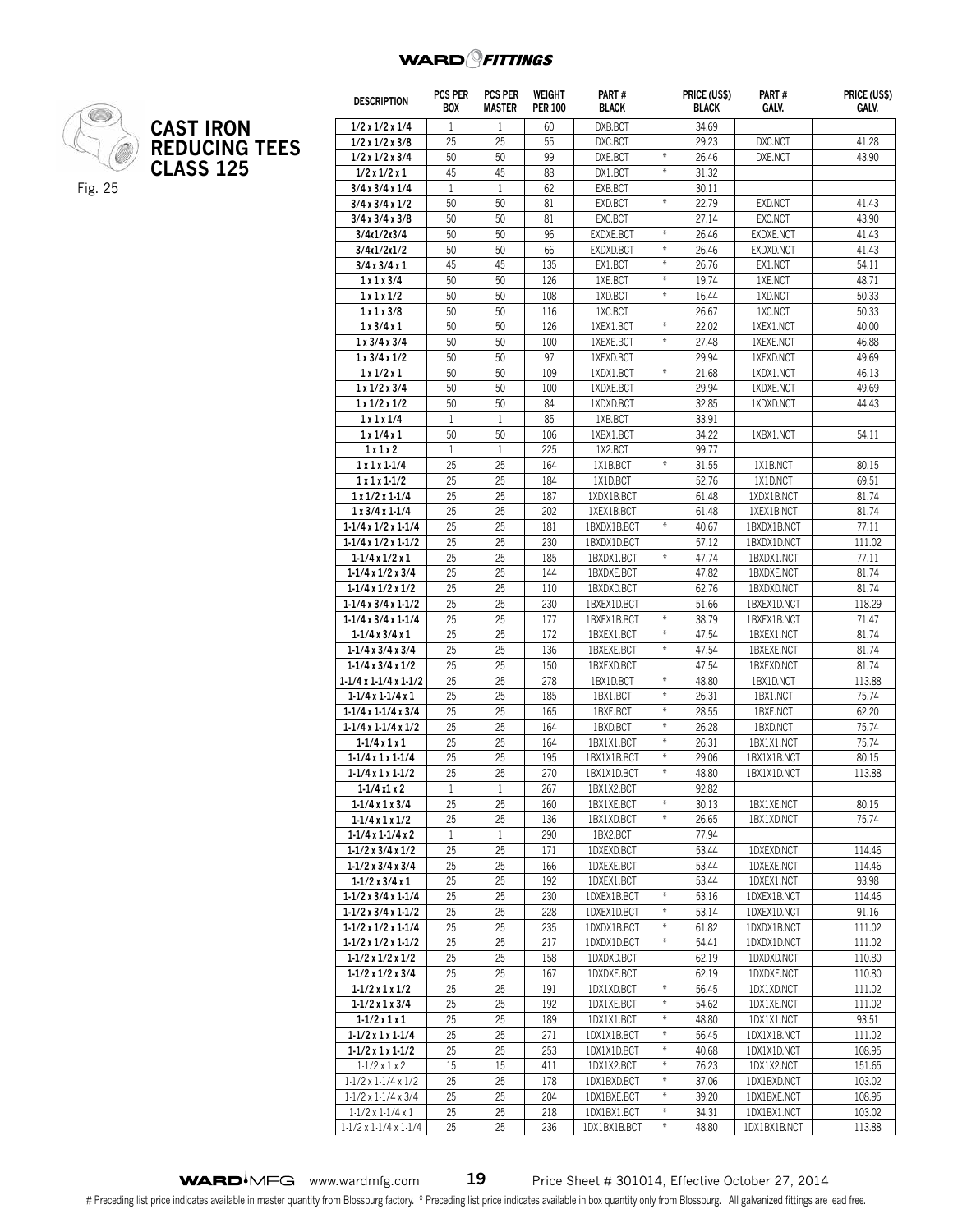

|                      | <b>DESCRIPTION</b>                                         | PCS PER<br><b>BOX</b> | <b>PCS PER</b><br><b>MASTER</b> | <b>WEIGHT</b><br><b>PER 100</b> | PART#<br><b>BLACK</b>     |                                       | PRICE (US\$)<br><b>BLACK</b> | PART#<br>GALV.            | PRICE (US\$)<br>GALV. |
|----------------------|------------------------------------------------------------|-----------------------|---------------------------------|---------------------------------|---------------------------|---------------------------------------|------------------------------|---------------------------|-----------------------|
| <b>CAST IRON</b>     | $1.1/2 \times 1.1/4 \times 1.1/2$                          | 25                    | 25                              | 271                             | 1DX1BX1D.BCT              | $\ast$                                | 48.80                        | 1DX1BX1D.NCT              | 113.88                |
| <b>REDUCING TEES</b> | $1.1/2 \times 1.1/4 \times 2$                              | 15                    | 15                              | 430                             | 1DX1BX2.BCT               | $\ast$                                | 74.69                        | 1DX1BX2.NCT               | 148.80                |
|                      | $1.1/2 \times 1.1/2 \times 1/2$                            | 25                    | 25                              | 200                             | 1DXD.BCT                  | $\frac{w}{\hbar}$                     | 34.31                        | 1DXD.NCT                  | 103.02                |
| <b>CLASS 125</b>     | $1.1/2 \times 1.1/2 \times 3/4$                            | 25                    | 25                              | 217                             | 1DXE.BCT                  | $\ast$                                | 37.06                        | 1DXE.NCT                  | 103.02                |
| (continued)          | $1.1/2 \times 1.1/2 \times 1$                              | 25                    | 25                              | 228                             | 1DX1.BCT                  | $\ast$                                | 34.31                        | 1DX1.NCT                  | 103.02                |
|                      | $1.1/2 \times 1.1/2 \times 1.1/4$                          | 25                    | 25                              | 262                             | 1DX1B.BCT                 | $\ast$                                | 48.80                        | 1DX1B.NCT                 | 113.88                |
|                      | $1.1/2 \times 1.1/2 \times 2$                              | 15                    | 15                              | 355                             | 1DX2.BCT                  | $\ast$                                | 53.37                        | 1DX2.NCT                  | 148.80                |
|                      | $1.1/2 \times 1.1/2 \times 2.1/2$                          | 10                    | 10                              | 425                             | 1DX2D.BCT                 | $\frac{w}{\hbar}$                     | 164.63                       | 1DX2D.NCT                 | 288.47                |
|                      | $2 \times 2 \times 1.1/2$                                  | 15                    | 15                              | 396                             | 2X1D.BCT                  | $\ast$                                | 57.72                        | 2X1D.NCT                  | 148.80                |
|                      | $2x2x1-1/4$                                                | 15                    | 15                              | 364                             | 2X1B.BCT                  | $\ast$                                | 54.61                        | 2X1B.NCT                  | 140.68                |
|                      | $2 \times 2 \times 1$                                      | 15                    | 15                              | 326                             | 2X1.BCT                   | $\ast$                                | 48.63                        | 2X1.NCT                   | 140.68                |
|                      | $2 \times 2 \times 3/4$                                    | 15                    | 15                              | 310                             | 2XE.BCT                   | $\ast$                                | 48.63                        | 2XE.NCT                   | 140.68                |
|                      | $2 \times 2 \times 1/2$                                    | 15                    | 15                              | 290                             | 2XD.BCT                   | $\#$                                  | 48.63                        | 2XD.NCT                   | 140.68                |
|                      | $2 \times 1.1/2 \times 2$                                  | 15                    | 15                              | 400                             | 2X1DX2.BCT                | $\ast$                                | 66.31                        | 2X1DX2.NCT                | 120.10                |
|                      | $2 \times 1.1/2 \times 1.1/2$                              | 15                    | 15                              | 346                             | 2X1DX1D.BCT               | $\ast$                                | 74.69                        | 2X1DX1D.NCT               | 146.26                |
|                      | $2 \times 1.1/2 \times 1.1/4$                              | 15                    | 15                              | 363                             | 2X1DX1B.BCT               | $\divideontimes$<br>$\frac{w}{\hbar}$ | 76.16                        | 2X1DX1B.NCT               | 125.10                |
|                      | $2 \times 1.1/2 \times 1$                                  | 15                    | 15                              | 289                             | 2X1DX1.BCT                | $\ast$                                | 48.63                        | 2X1DX1.NCT                | 140.68                |
|                      | $2 \times 1.1/2 \times 3/4$                                | 15                    | 15<br>15                        | 273                             | 2X1DXE.BCT                | $\ast$                                | 55.66                        | 2X1DXE.NCT                | 140.68                |
|                      | $2 \times 1.1/2 \times 1/2$                                | 15<br>15              |                                 | 239                             | 2X1DXD.BCT<br>2X1BX2.BCT  | $\ast$                                | 55.66<br>66.31               | 2X1DXD.NCT                | 140.68                |
|                      | $2 \times 1.1/4 \times 2$<br>$2 \times 1.1/4 \times 1.1/2$ | 15                    | 15<br>15                        | 396<br>363                      | 2X1BX1D.BCT               | $\ast$                                | 87.74                        | 2X1BX2.NCT<br>2X1BX1D.NCT | 126.40<br>151.65      |
|                      | $2 \times 1.1/4 \times 1.1/4$                              | 15                    | 15                              | 300                             | 2X1BX1B.BCT               | $\ast$                                | 76.23                        | 2X1BX1B.NCT               | 124.52                |
|                      | $2 \times 1.1/4 \times 1$                                  | 15                    | 15                              | 310                             | 2X1BX1.BCT                | $\frac{w}{\hbar}$                     | 85.66                        | 2X1BX1.NCT                | 151.65                |
|                      | $2 \times 1.1/4 \times 1/2$                                | 15                    | 15                              | 244                             | 2X1BXD.BCT                |                                       | 87.74                        | 2X1BXD.NCT                | 143.06                |
|                      | $2 \times 1.1/4 \times 3/4$                                | $\mathbf{1}$          | 1                               | 250                             | 2X1BXE.BCT                |                                       | 99.77                        |                           |                       |
|                      | 2x1x2                                                      | 15                    | 15                              | 370                             | 2X1X2.BCT                 | $\divideontimes$                      | 76.84                        | 2X1X2.NCT                 | 140.68                |
|                      | $2 \times 1 \times 1.1/2$                                  | 15                    | 15                              | 413                             | 2X1X1D.BCT                | $\frac{w}{\hbar}$                     | 71.27                        | 2X1X1D.NCT                | 151.65                |
|                      | $2 \times 1 \times 1.1/4$                                  | 15                    | 15                              | 300                             | 2X1X1B.BCT                |                                       | 87.74                        | 2X1X1B.NCT                | 151.65                |
|                      | $2 \times 1 \times 1$                                      | 15                    | 15                              | 240                             | 2X1X1.BCT                 | $\ast$                                | 85.66                        | 2X1X1.NCT                 | 143.06                |
|                      | $2 \times 1 \times 3/4$                                    | 15                    | 15                              | 250                             | 2X1XE.BCT                 | $\ast$                                | 85.67                        | 2X1XE.NCT                 | 151.65                |
|                      | $2 \times 3/4 \times 2$                                    | 15                    | 15                              | 380                             | 2XEX2.BCT                 | $\ast$                                | 69.65                        | 2XEX2.NCT                 | 148.33                |
|                      | $2 \times 3/4 \times 1.1/2$                                | 15                    | 15                              | 410                             | 2XEX1D.BCT                | $\ast$                                | 87.74                        | 2XEX1D.NCT                | 143.06                |
|                      | $2 \times 3/4 \times 1.1/4$                                | 15                    | 15                              | 424                             | 2XEX1B.BCT                |                                       | 87.74                        | 2XEX1B.NCT                | 151.65                |
|                      | $2 \times 3/4 \times 1$                                    | 15                    | 15                              | 250                             | 2XEX1.BCT                 |                                       | 87.74                        | 2XEX1.NCT                 | 151.65                |
|                      | $2 \times 1/2 \times 2$                                    | 15                    | 15                              | 330                             | 2XDX2.BCT                 | $\ast$                                | 76.23                        | 2XDX2.NCT                 | 143.06                |
|                      | $2 \times 1/2 \times 1.1/2$                                | 15                    | 15                              | 314                             | 2XDX1D.BCT                | $\divideontimes$                      | 87.74                        | 2XDX1D.NCT                | 151.65                |
|                      | $2 \times 1/2 \times 1.1/4$                                | 15                    | 15                              | 341                             | 2XDX1B.BCT                | $\divideontimes$                      | 87.74                        | 2XDX1B.NCT                | 143.06                |
|                      | $2 \times 1/2 \times 1/2$                                  | 15                    | 15                              | 220                             | 2XDXD.BCT                 |                                       | 87.74                        |                           |                       |
|                      | $2.1/2 \times 2.1/2 \times 3$                              | 6                     | 6                               | 958                             | 2DX3.BCT                  |                                       | 247.41                       | 2DX3.NCT                  | 456.70                |
|                      | $2.1/2 \times 2 \times 3$                                  | 6                     | 6                               | 888                             | 2DX2X3.BCT                |                                       | 247.41                       | 2DX2X3.NCT                | 357.05                |
|                      | $2.1/2 \times 2.1/2 \times 2$                              | 10                    | 10                              | 610                             | 2DX2.BCT                  |                                       | 141.98                       | 2DX2.NCT                  | 272.13                |
|                      | $2.1/2 \times 2.1/2 \times 1.1/2$                          | 10                    | 10                              | 500                             | 2DX1D.BCT                 |                                       | 145.35                       | 2DX1D.NCT                 | 288.47                |
|                      | $2.1/2 \times 2.1/2 \times 1.1/4$                          | 10                    | 10                              | 450                             | 2DX1B.BCT                 |                                       | 141.98                       | 2DX1B.NCT                 | 272.13                |
|                      | $2.1/2 \times 2.1/2 \times 1$                              | 10                    | 10                              | 469                             | SDXT RCI                  |                                       | 139.22                       | 2DX1.NCT                  | 267.00                |
|                      | $2.1/2 \times 2.1/2 \times 3/4$                            | 10                    | 10                              | 475                             | 2DXE.BCT                  |                                       | 141.98                       | 2DXE.NCT                  | 272.13                |
|                      | $2.1/2 \times 2.1/2 \times 1/2$                            | 10                    | 10                              | 490                             | 2DXD.BCT                  |                                       | 157.81                       | 2DXD.NCT                  | 288.47                |
|                      | $2.1/2 \times 2 \times 2.1/2$                              | 10                    | 10                              | 575                             | 2DX2X2D.BCT               |                                       | 142.61                       | 2DX2X2D.NCT               | 283.01                |
|                      | $2.1/2 \times 2 \times 2$<br>$2.1/2 \times 2 \times 1.1/2$ | 10<br>10              | 10<br>10                        | 537<br>574                      | 2DX2X2.BCT<br>2DX2X1D.BCT |                                       | 145.35<br>157.81             | 2DX2X2.NCT<br>2DX2X1D.NCT | 272.13<br>236.85      |
|                      | $2.1/2 \times 2 \times 1.1/4$                              | 10                    | 10                              | 412                             | 2DX2X1B.BCT               |                                       | 164.63                       | 2DX2X1B.NCT               | 272.13                |
|                      | $2.1/2 \times 2 \times 1$                                  | 10                    | 10                              | 440                             | 2DX2X1.BCT                |                                       | 141.98                       | 2DX2X1.NCT                | 288.47                |
|                      | $2.1/2 \times 2 \times 3/4$                                | 10                    | 10                              | 433                             | 2DX2XE.BCT                |                                       | 139.22                       | 2DX2XE.NCT                | 232.37                |
|                      | $2.1/2 \times 2 \times 1/2$                                | 10                    | 10                              | 350                             | 2DX2XD.BCT                |                                       | 164.63                       | 2DX2XD.NCT                | 288.47                |
|                      | $2.1/2 \times 1.1/2 \times 2.1/2$                          | 10                    | 10                              | 535                             | 2DX1DX2D.BCT              |                                       | 164.63                       | 2DX1DX2D.NCT              | 288.47                |
|                      | $2.1/2 \times 1.1/2 \times 2$                              | 10                    | 10                              | 558                             | 2DX1DX2.BCT               |                                       | 164.63                       | 2DX1DX2.NCT               | 288.47                |
|                      | $2.1/2 \times 1.1/2 \times 1.1/2$                          | 10                    | 10                              | 601                             | 2DX1DX1D.BCT              |                                       | 164.63                       | 2DX1DX1D.NCT              | 236.85                |
|                      | $2.1/2 \times 1.1/2 \times 1.1/4$                          | 10                    | 10                              | 446                             | 2DX1DX1B.BCT              |                                       | 164.61                       | 2DX1DX1B.NCT              | 301.37                |
|                      | $2.1/2 \times 1.1/2 \times 1/2$                            | 10                    | 10                              | 376                             | 2DX1DXD.BCT               |                                       | 155.30                       | 2DX1DXD.NCT               | 301.37                |
|                      | $2.1/2 \times 1.1/4 \times 2.1/2$                          | 10                    | 10                              | 520                             | 2DX1BX2D.BCT              |                                       | 164.63                       | 2DX1BX2D.NCT              | 232.37                |
|                      | $2.1/2 \times 1.1/4 \times 2$                              | 10                    | 10                              | 557                             | 2DX1BX2.BCT               |                                       | 164.63                       | 2DX1BX2.NCT               | 232.37                |
|                      | $2.1/2 \times 1.1/4 \times 1.1/4$                          | 10                    | 10                              | 380                             | 2DX1BX1B.BCT              |                                       | 164.61                       | 2DX1BX1B.NCT              | 301.37                |
|                      | $2.1/2 \times 1.1/4 \times 1$                              | 10                    | 10                              | 394                             | 2DX1BX1.BCT               |                                       | 164.61                       | 2DX1BX1.NCT               | 301.37                |
|                      | $2.1/2 \times 1 \times 2.1/2$                              | 10                    | 10                              | 525                             | 2DX1X2D.BCT               |                                       | 145.35                       | 2DX1X2D.NCT               | 283.01                |
|                      | $2.1/2 \times 1 \times 2$                                  | 10                    | 10                              | 470                             | 2DX1X2.BCT                |                                       | 164.63                       | 2DX1X2.NCT                | 283.01                |
|                      | $2.1/2 \times 1 \times 1.1/4$                              | 10                    | 10                              | 388                             | 2DX1X1B.BCT               |                                       | 164.61                       | 2DX1X1B.NCT               | 283.01                |
|                      | $2.1/2 \times 1 \times 1$                                  | 10                    | 10                              | 315                             | 2DX1X1.BCT                |                                       | 164.61                       |                           |                       |
|                      | $2.1/2 \times 1 \times 3/4$                                | 10                    | 10                              | 280                             | 2DX1XE.BCT                |                                       | 164.61                       |                           |                       |

**WARD**<sup>4</sup>MFG | www.wardmfg.com **20** Price Sheet # 301014, Effective October 27, 2014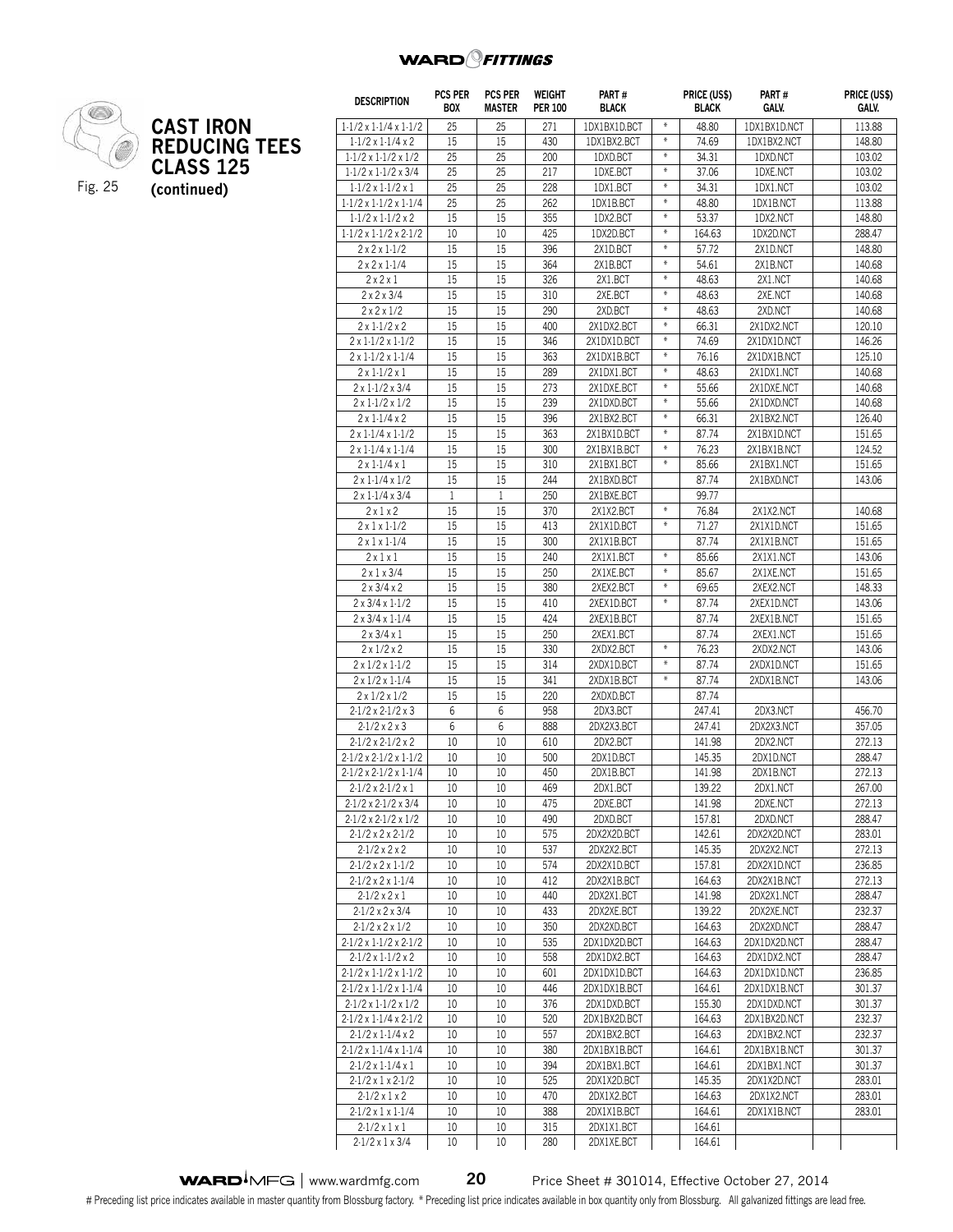**Price (US\$) Galv.**



|                      | <b>DESCRIPTION</b>                                 | <b>PCS PER</b><br><b>BOX</b> | <b>PCS PER</b><br><b>MASTER</b> | WEIGHT<br><b>PER 100</b> | PART#<br><b>BLACK</b>   |        | PRICE (US\$)<br><b>BLACK</b> | PART#<br>GALV.          | <b>PRICE (US</b><br>GALV. |
|----------------------|----------------------------------------------------|------------------------------|---------------------------------|--------------------------|-------------------------|--------|------------------------------|-------------------------|---------------------------|
| <b>CAST IRON</b>     | $2.1/2 \times 3/4 \times 2.1/2$                    | 10                           | 10                              | 532                      | 2DXEX2D.BCT             |        | 145.24                       | 2DXEX2D.NCT             | 278.03                    |
| <b>REDUCING TEES</b> | $2.1/2 \times 3/4 \times 2$                        | 10                           | 10                              | 440                      | 2DXEX2.BCT              |        | 145.24                       | 2DXEX2.NCT              | 283.01                    |
|                      | $2.1/2 \times 1/2 \times 2.1/2$                    | 10                           | 10                              | 549                      | 2DXDX2D.BCT             |        | 148.64                       | 2DXDX2D.NCT             | 278.03                    |
| <b>CLASS 125</b>     | 2x2x3                                              | 6                            | 6                               | 922                      | 2X3.BCT                 |        | 223.24                       | 2X3.NCT                 | 434.85                    |
| (continued)          | $2 \times 2 \times 2 - 1/2$                        | 10                           | 10                              | 550                      | 2X2D.BCT                | $\ast$ | 123.80                       | 2X2D.NCT                | 230.34                    |
|                      | $2 \times 1.1/2 \times 2.1/2$                      | 10                           | 10                              | 628                      | 2X1DX2D.BCT             |        | 142.10                       | 2X1DX2D.NCT             | 288.47                    |
|                      | $2 \times 1.1/4 \times 2.1/2$                      | 10                           | 10                              | 556                      | 2X1BX2D.BCT             |        | 164.63                       | 2X1BX2D.NCT             | 288.47                    |
|                      | $2 \times 1 \times 2.1/2$                          | 10                           | 10                              | 560                      | 2X1X2D.BCT              |        | 164.63                       | 2X1X2D.NCT              | 288.47                    |
|                      | $2 \times 3/4 \times 2.1/2$                        | 10                           | 10                              | 360                      | 2XEX2D.BCT              |        | 164.61                       | 2XEX2D.NCT              | 288.47                    |
|                      | $3 \times 3 \times 2.1/2$                          | 6                            | 6                               | 775                      | 3X2D.BCT                |        | 247.41                       | 3X2D.NCT                | 410.23                    |
|                      | 3x3x2                                              | $6\phantom{1}6$              | 6                               | 800                      | 3X2.BCT                 |        | 212.80                       | 3X2.NCT                 | 410.23                    |
|                      | $3 \times 3 \times 1.1/2$                          | 6                            | 6                               | 840                      | 3X1D.BCT                |        | 247.41                       | 3X1D.NCT                | 357.05                    |
|                      | $3 \times 3 \times 1.1/4$                          | 6                            | 6                               | 584                      | 3X1B.BCT                |        | 227.98                       | 3X1B.NCT                | 357.05                    |
|                      | 3x3x1                                              | 6                            | 6                               | 660                      | 3X1.BCT                 |        | 208.39                       | 3X1.NCT                 | 357.05                    |
|                      | $3 \times 2.1/2 \times 3$                          | 6                            | 6                               | 850                      | 3X2DX3.BCT              |        | 247.41                       | 3X2DX3.NCT              | 434.85                    |
|                      | $3 \times 2.1/2 \times 2.1/2$                      | 6                            | 6                               | 780                      | 3X2DX2D.BCT             |        | 247.41                       | 3X2DX2D.NCT             | 410.23                    |
|                      | $3 \times 2.1/2 \times 2$                          | 6                            | 6                               | 837                      | 3X2DX2.BCT              |        | 247.41                       | 3X2DX2.NCT              | 410.23                    |
|                      | $3 \times 2.1/2 \times 1.1/4$                      | 6                            | 6                               | 658                      | 3X2DX1B.BCT             |        | 235.79                       | 3X2DX1B.NCT             | 430.87                    |
|                      | 3x2x3                                              | 6                            | 6                               | 780                      | 3X2X3.BCT               |        | 247.41                       | 3X2X3.NCT               | 434.85                    |
|                      | $3 \times 2 \times 2.1/2$                          | 6                            | 6                               | 850                      | 3X2X2D.BCT              |        | 235.79                       | 3X2X2D.NCT              | 430.87                    |
|                      | 3x2x2                                              | 6                            | 6                               | 615                      | 3X2X2.BCT               |        | 247.41                       | 3X2X2.NCT               | 410.23                    |
|                      | $3 \times 2 \times 1.1/2$                          | 6                            | 6                               | 650                      | 3X2X1D.BCT              |        | 247.41                       | 3X2X1D.NCT              | 434.85                    |
|                      | $3 \times 3 \times 1/2$                            | $\mathbf{1}$                 | $\mathbf{1}$                    | 608                      | 3XD.BCT                 |        | 335.10                       |                         |                           |
|                      | $3 \times 3 \times 3/4$                            | 1                            | $\mathbf{1}$                    | 595                      | 3XE.BCT                 |        | 335.10                       |                         |                           |
|                      | $3 \times 1.1/2 \times 3$                          | 6                            | 6                               | 830                      | 3X1DX3.BCT              |        | 247.41                       | 3X1DX3.NCT              | 434.85                    |
|                      | $3 \times 1.1/2 \times 2$                          | $6\phantom{1}6$              | 6                               | 650                      | 3X1DX2.BCT              |        | 247.44                       | 3X1DX2.NCT              | 456.70                    |
|                      | $3 \times 2.1/2 \times 1.1/2$                      | $\mathbf{1}$                 | $\mathbf{1}$                    | 623                      | 3X2DX1D.BCT             |        | 335.10                       |                         |                           |
|                      | $3 \times 1.1/2 \times 1.1/2$                      | 6                            | 6                               | 675                      | 3X1DX1D.BCT             |        | 247.44                       | 3X1DX1D.NCT             | 375.00                    |
|                      | $3 \times 1.1/4 \times 3$                          | 6                            | 6                               | 838                      | 3X1BX3.BCT              |        | 247.41                       | 3X1BX3.NCT              | 434.85                    |
|                      | 3x1.1/4x2                                          | 6                            | 6                               | 600                      | 3X1BX2.BCT              |        | 237.07                       |                         |                           |
|                      | 3x1x3                                              | 6                            | 6                               | 822                      | 3X1X3.BCT               |        | 247.41                       | 3X1X3.NCT               | 434.85                    |
|                      | 3x1x2                                              | 6                            | 6                               | 580                      | 3X1X2.BCT               |        | 247.41                       |                         |                           |
|                      | 3x3x4                                              | 1                            | 1                               | 1280                     | 3X4.BCT                 |        | 607.54                       |                         |                           |
|                      | $4 \times 4 \times 3$                              | 4                            | 4                               | 1410                     | 4X3.BCT                 |        | 482.52                       | 4X3.NCT                 | 869.60                    |
|                      | $4 \times 4 \times 2.1/2$                          | 4                            | 4                               | 1238                     | 4X2D.BCT                |        | 455.22                       | 4X2D.NCT                | 820.37                    |
|                      | $4 \times 4 \times 2$                              | 4                            | 4                               | 1117                     | 4X2.BCT                 |        | 435.71                       | 4X2.NCT                 | 869.60                    |
|                      | $4 \times 4 \times 1.1/2$                          | 4                            | 4                               | 1108                     | 4X1D.BCT                |        | 493.98                       | 4X1D.NCT                | 820.37                    |
|                      | $4 \times 3.1/2 \times 4$                          | $\overline{c}$               | $\overline{c}$                  | 1805                     | 4X3DX4.BCT              |        | 497.05                       | 4X3DX4.NCT              | 1035.12                   |
|                      | $4 \times 3 \times 4$                              | 4                            | 4                               | 1500                     | 4X3X4.BCT               |        | 493.98                       | 4X3X4.NCT               | 820.37                    |
|                      | $4 \times 2.1/2 \times 4$                          | 4                            | 4                               | 1400                     | 4X2DX4.BCT              |        | 493.98                       | 4X2DX4.NCT              | 820.37                    |
|                      | $4 \times 2 \times 4$                              | 4                            | 4                               | 1360                     | 4X2X4.BCT               |        | 493.98                       | 4X2X4.NCT               | 869.60                    |
|                      | $4 \times 4 \times 3/4$                            | 1                            | 1                               | 1058                     | 4XE.BCT                 |        | 668.99                       |                         |                           |
|                      | $4 \times 4 \times 1$                              | $\mathbf{1}$                 | $\mathbf{1}$                    | 980                      | 4X1.BCT                 |        | 616.41                       |                         |                           |
|                      | $4 \times 4 \times 1.1/4$                          | $\mathbf{1}$                 | 1                               | 978                      | 4X1B.BCT                |        | 556.66                       |                         |                           |
|                      | $4 \times 1.1/2 \times 4$                          | 4                            | 4                               | 1325                     | 4X1DX4.BCT              |        | 470.72                       | 4X1DX4.NCT              | 869.60                    |
|                      | $4 \times 1 \times 4$                              | 4                            | 4                               | 1392                     | 4X1X4.BCT               |        | 429.11                       | 4X1X4.NCT               | 869.60                    |
|                      | $4 \times 3 \times 3$                              | 4                            | 4                               | 1160                     | 4X3X3.BCT               |        | 650.59                       | 4X3X3.NCT               | 869.60                    |
|                      | $4 \times 3 \times 2.1/2$                          | 4                            | 4                               | 1270                     | 4X3X2D.BCT              |        | 470.72                       | 4X3X2D.NCT              | 869.60                    |
|                      | $4 \times 3 \times 2$<br>$4 \times 3 \times 1.1/2$ | 4<br>4                       | 4<br>4                          | 1200<br>1058             | 4X3X2.BCT<br>4X3X1D.BCT |        | 506.04                       | 4X3X2.NCT<br>4X3X1D.NCT | 869.60                    |
|                      | $4 \times 2.1/2 \times 2.1/2$                      | 4                            | $\overline{4}$                  | 1083                     | 4X2DX2D.BCT             |        | 506.04<br>605.24             | 4X2DX2D.NCT             | 869.60<br>820.37          |
|                      |                                                    |                              |                                 |                          |                         |        |                              |                         |                           |

4 x 2 x 2 4 4 875 4X2X2.BCT 506.04 4X2X2.NCT 869.60

5 x 5 x 2 1 1 1743 5X2.BCT 1147.78 5 x 5 x 2-1/2 1 1 2093 5X2D.BCT 1114.11 5 x 5 x 3 1 1 1 2000 5X3.BCT 1147.78 5 x 5 x 4 1 1 1 2383 5X4.BCT 1114.11 6 x 6 x3 1 1 2670 6X3.BCT 1432.31 6 x 6 x 4 1 1 3043 6X4.BCT 1475.51 6 x 6 x 5 1 1 3523 6X5.BCT 1432.31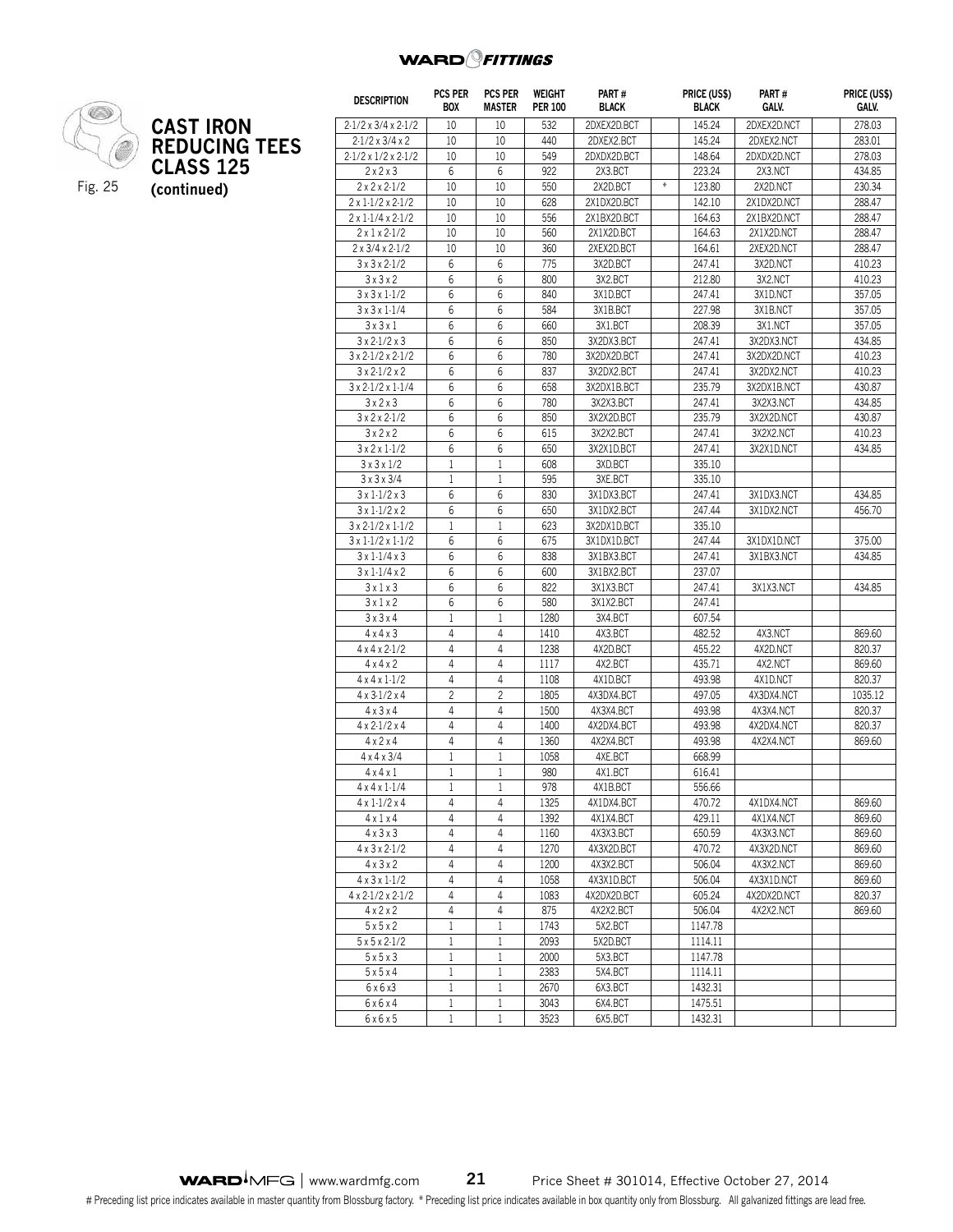

| <b>DESCRIPTION</b>              | <b>PCS PER</b><br><b>BOX</b> | <b>PCS PER</b><br>MASTER | WEIGHT<br><b>PER 100</b> | PART#<br><b>BLACK</b> | <b>PRICE (US\$)</b><br><b>BLACK</b> | PART#<br>GALV. | PRICE (US\$)<br>GALV. |
|---------------------------------|------------------------------|--------------------------|--------------------------|-----------------------|-------------------------------------|----------------|-----------------------|
| $1.1/4 \times 1.1/4 \times 3/4$ |                              |                          | 321                      | 1BXE.BC250T           | 176.17                              |                |                       |
| $1.1/2 \times 1.1/2 \times 3/4$ |                              |                          | 402                      | 1DXE.BC250T           | 261.65                              |                |                       |
| $2 \times 2 \times 3/4$         |                              |                          | 615                      | 2XE.BC250T            | 288.60                              |                |                       |
| $2x2x1-1/2$                     |                              |                          | 760                      | 2X1D.BC250T           | 355.78                              |                |                       |

**CAST IRON CROSSES CLASS 125**

**CAST IRON**

**CLASS 250**

**REDUCING TEES**

Fig. 30A

| <b>DESCRIPTION</b>                     | PCS PER<br>BOX | <b>PCS PER</b><br><b>MASTER</b> | WEIGHT<br><b>PER 100</b> | PART#<br><b>BLACK</b> |     | <b>PRICE (USS)</b><br><b>BLACK</b> | PART#<br><b>GALV.</b> | <b>PRICE (US\$)</b><br><b>GALV.</b> |
|----------------------------------------|----------------|---------------------------------|--------------------------|-----------------------|-----|------------------------------------|-----------------------|-------------------------------------|
| 1/2                                    | 50             | 50                              | 87                       | D.BCCR                |     | 38.73                              | D.NCCR                | 67.40                               |
| 3/4                                    | 30             | 30                              | 130                      | E.BCCR                |     | 38.73                              | E.NCCR                | 55.34                               |
|                                        | 25             | 25                              | 178                      | 1.BCCR                | $*$ | 45.11                              | 1.NCCR                | 93.90                               |
| 1.1/4                                  | 15             | 15                              | 295                      | 1B.BCCR               | $*$ | 63.63                              | 1B.NCCR               | 103.63                              |
| $1.1/4 \times 1$                       | 15             | 15                              | 215                      | 1BX1.BCCR             |     | 73.13                              | 1BX1.NCCR             | 132.04                              |
| 1.1/2                                  | 10             | 10                              | 350                      | 1D.BCCR               | $*$ | 88.30                              | 1D.NCCR               | 159.21                              |
| $1.1/2 \times 1.1/4$                   |                | 1                               | 280                      | 1DX1B.BCCR            |     | 104.66                             |                       |                                     |
| $1.1/2 \times 1.1/4 \times 1$          |                | 1                               | 303                      | 1DX1BX1.BCCR          |     | 144.02                             |                       |                                     |
| $1.1/2 \times 1.1/4 \times 1 \times 1$ |                | 1                               | 268                      | 1DX1BX1X1.BCCR        |     | 104.66                             |                       |                                     |
| $1.1/2 \times 1$                       | 10             | 10                              | 262                      | 1DX1.BCCR             |     | 86.97                              | 1DX1.NCCR             | 160.76                              |
| $1.1/2 \times 1 \times 1 \times 1$     |                | 1                               | 280                      | 1DX1X1X1.BCCR         |     | 121.53                             |                       |                                     |
| 2                                      | 8              | 8                               | 650                      | 2.BCCR                | $*$ | 116.93                             | 2.NCCR                | 250.18                              |
| $2 \times 1$                           | 8              | 8                               | 352                      | 2X1.BCCR              |     | 119.07                             | 2X1.NCCR              | 250.54                              |
| $2 \times 1.1/4$                       |                | 1                               | 373                      | 2X1B.BCCR             |     | 134.11                             |                       |                                     |
| $2 \times 1.1/2$                       |                | 1                               | 410                      | 2X1D.BCCR             |     | 120.13                             |                       |                                     |
| $2 \times 1.1/2 \times 1 \times 1$     |                | 1                               | 367                      | 2X1DX1X1.BCCR         |     | 180.56                             |                       |                                     |
| 4                                      |                |                                 | 1950                     | 4.BCCR                |     | 862.22                             |                       |                                     |



| <b>DESCRIPTION</b>   | <b>PCS PER</b><br><b>BOX</b> | <b>PCS PER</b><br><b>MASTER</b> | <b>WEIGHT</b><br><b>PER 100</b> | PART#<br><b>BLACK</b> |        | PRICE (US\$)<br><b>BLACK</b> | PART#<br>GALV. | PRICE (US\$)<br>GALV. |
|----------------------|------------------------------|---------------------------------|---------------------------------|-----------------------|--------|------------------------------|----------------|-----------------------|
| $3/4 \times 1/2$     | 50                           | 50                              | 44                              | EXD.BR                |        | 25.21                        | <b>FXD NR</b>  | 34.03                 |
| $1 \times 3/4$       | 50                           | 50                              | 64                              | 1XE.BR                | $*$    | 17.09                        | 1XE.NR         | 48.50                 |
| $1 \times 1/2$       | 50                           | 50                              | 58                              | 1XD.BR                | $\ast$ | 12.90                        | 1XD.NR         | 40.44                 |
| $1.1/4 \times 1$     | 50                           | 50                              | 105                             | 1BX1.BR               | $\ast$ | 44.29                        | 1BX1.NR        | 82.96                 |
| $1.1/4 \times 1/2$   | 50                           | 50                              | 96                              | 1BXD.BR               | $*$    | 50.93                        |                |                       |
| $1.1/4 \times 3/4$   | 50                           | 50                              | 99                              | 1BXE.BR               | $\ast$ | 37.86                        | 1BXE.NR        | 81.59                 |
| $1.1/2 \times 1/2$   | 1                            | 1                               | 397                             | 1DXD.BR               |        | 80.01                        |                |                       |
| $1.1/2 \times 3/4$   | 40                           | 40                              | 120                             | 1DXE.BR               |        | 72.00                        | 1DXE.NR        | 241.97                |
| $1.1/2 \times 1$     | 40                           | 40                              | 150                             | 1DX1.BR               | $*$    | 62.69                        | 1DX1.NR        | 122.64                |
| $1.1/2 \times 1.1/4$ | 40                           | 40                              | 135                             | 1DX1B.BR              | $*$    | 62.69                        | 1DX1B.NR       | 122.64                |
| $2 \times 1.1/2$     | 30                           | 30                              | 209                             | 2X1D.BR               | $*$    | 81.99                        | 2X1D.NR        | 139.69                |
| $2 \times 1.1/4$     | 30                           | 30                              | 204                             | 2X1B.BR               | $*$    | 85.66                        | 2X1B.NR        | 170.13                |
| $2 \times 1$         | 30                           | 30                              | 172                             | 2X1.BR                | $*$    | 73.00                        | <b>2X1.NR</b>  | 166.95                |
| $2 \times 3/4$       | 30                           | 30                              | 172                             | 2XE.BR                | $*$    | 81.99                        | 2XE.NR         | 160.51                |
| $2 \times 1/2$       | 30                           | 30                              | 175                             | 2XD.BR                | $*$    | 91.02                        | 2XD.NR         | 160.51                |
| 2.1/2x2              | 18                           | 18                              | 300                             | 2DX2.BR               |        | 116.52                       | 2DX2 NR        | 185.96                |
| $2.1/2 \times 1.1/2$ | 18                           | 18                              | 325                             | 2DX1D.BR              |        | 129.57                       | 2DX1D.NR       | 213.67                |
| 3x2                  | 12                           | 12                              | 435                             | 3X2.BR                |        | 142.81                       | 3X2.NR         | 231.10                |
| $3 \times 1.1/2$     | 12                           | 12                              | 458                             | 3X1D.BR               |        | 197.78                       | 3X1D.NR        | 241.34                |
| $3 \times 2.1/2$     | $\mathbf{1}$                 | 1                               | 440                             | 3X2D.BR               |        | 184.80                       |                |                       |
| $4 \times 2$         | 1                            | 1                               | 605                             | 4X2.BR                |        | 378.77                       |                |                       |
| $4 \times 2.1/2$     | $\mathbf{1}$                 | 1                               | 780                             | 4X2D.BR               |        | 378.77                       |                |                       |
| $4 \times 3$         | 1                            | 1                               | 700                             | 4X3.BR                |        | 378.77                       |                |                       |
| 6x4                  | 1                            | 1                               | 1335                            | 6X4.BR                |        | 686.55                       |                |                       |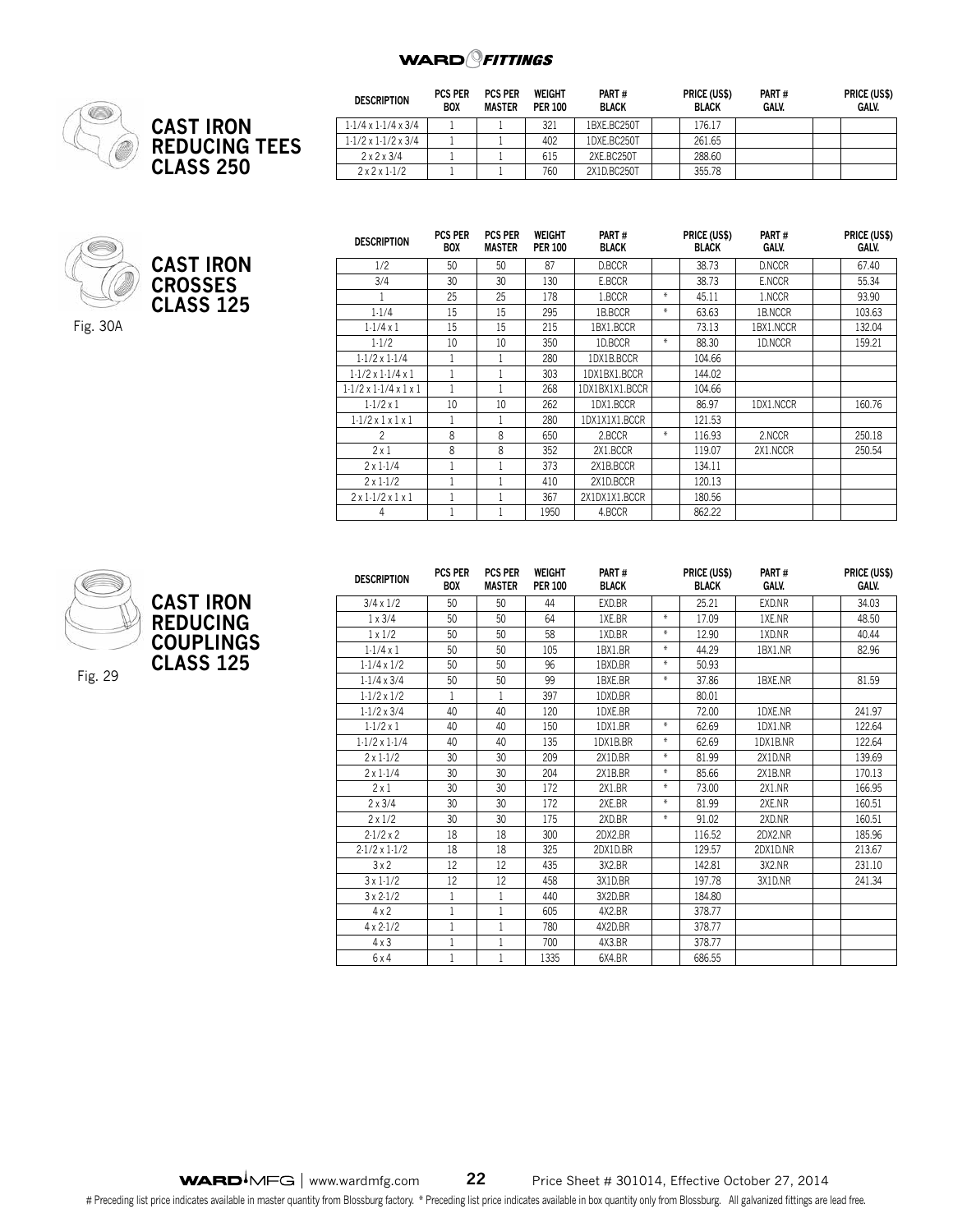**CAST IRON ECCENTRIC REDUCERS CLASS 125**

| <b>DESCRIPTION</b>   | <b>PCS PER</b><br><b>BOX</b> | <b>PCS PER</b><br><b>MASTER</b> | <b>WEIGHT</b><br><b>PER 100</b> | PART#<br><b>BLACK</b> | PRICE (US\$)<br><b>BLACK</b> | PART#<br><b>GALV.</b> | PRICE (US\$)<br><b>GALV.</b> |
|----------------------|------------------------------|---------------------------------|---------------------------------|-----------------------|------------------------------|-----------------------|------------------------------|
| $3/4 \times 1/2$     | 50                           | 50                              | 45                              | EXD.BER               | 53.05                        | EXD.NER               | 95.50                        |
| $1 \times 3/4$       | 50                           | 50                              | 69                              | 1XE.BER               | 57.29                        | 1XE.NER               | 103.12                       |
| $1 \times 1/2$       | 50                           | 50                              | 64                              | 1XD.BER               | 55.69                        | 1XD.NER               | 110.27                       |
| $1.1/4 \times 1$     | 50                           | 50                              | 89                              | 1BX1.BER              | 85.33                        | 1BX1.NER              | 153.60                       |
| $1.1/4 \times 3/4$   | 50                           | 50                              | 96                              | 1BXE.BER              | 82.93                        | 1BXE.NER              | 149.27                       |
| $1.1/4 \times 1/2$   | 50                           | 50                              | 91                              | 1BXD.BER              | 91.52                        | 1BXD.NER              | 164.76                       |
| $1.1/2 \times 1.1/4$ | 40                           | 40                              | 141                             | 1DX1B.BER             | 115.69                       | 1DX1B.NER             | 208.22                       |
| $1.1/2 \times 1$     | 40                           | 40                              | 127                             | 1DX1.BER              | 120.99                       | 1DX1.NER              | 217.79                       |
| $1.1/2 \times 3/4$   | 40                           | 40                              | 110                             | 1DXE.BER              | 120.99                       | 1DXE.NER              | 217.79                       |
| $1.1/2 \times 1/2$   | 40                           | 40                              | 117                             | 1DXD.BER              | 115.23                       | 1DXD.NER              | 230.47                       |
| $2 \times 1/2$       | $\mathbf{1}$                 | 1                               | 183                             | 2XD.BER               | 154.65                       |                       |                              |
| $2 \times 3/4$       | 25                           | 25                              | 185                             | 2XE.BER               | 174.33                       | 2XE.NER               | 348.65                       |
| 2x1                  | 30                           | 30                              | 195                             | 2X1.BER               | 157.93                       | 2X1.NER               | 277.10                       |
| $2 \times 1.1/4$     | 30                           | 30                              | 205                             | 2X1B.BER              | 150.39                       | 2X1B.NER              | 270.71                       |
| $2 \times 1.1/2$     | 30                           | 30                              | 198                             | 2X1D.BER              | 153.41                       | 2X1D.NER              | 276.15                       |
| $2.1/2 \times 1$     | 1                            | 1                               | 258                             | 2DX1.BER              | 239.85                       |                       |                              |
| $2.1/2 \times 1.1/4$ | $\mathbf{1}$                 | $\mathbf{1}$                    | 265                             | 2DX1B.BER             | 239.85                       |                       |                              |
| $2.1/2 \times 1.1/2$ | $\mathbf{1}$                 | $\mathbf{1}$                    | 265                             | 2DX1D.BER             | 239.85                       |                       |                              |
| $2.1/2 \times 2$     | $1\,$                        | 1                               | 308                             | 2DX2.BER              | 234.26                       |                       |                              |
| 3x1                  | $\mathbf{1}$                 | 1                               | 367                             | 3X1.BER               | 378.77                       |                       |                              |
| $3 \times 1.1/4$     | $1\,$                        | $\mathbf{1}$                    | 388                             | 3X1B.BER              | 378.77                       |                       |                              |
| $3 \times 1.1/2$     | $\mathbf{1}$                 | 1                               | 383                             | 3X1D.BER              | 322.70                       |                       |                              |
| 3x2                  | 1                            | 1                               | 403                             | 3X2.BER               | 290.44                       |                       |                              |
| $3 \times 2.1/2$     | $\mathbf 1$                  | 1                               | 468                             | 3X2D.BER              | 349.04                       |                       |                              |
| $4 \times 1.1/4$     | $\mathbf{1}$                 | 1                               | 658                             | 4X1B.BER              | 683.36                       |                       |                              |
| $4 \times 1.1/2$     | $\mathbf{1}$                 | 1                               | 661                             | 4X1D.BER              | 635.69                       |                       |                              |
| $4 \times 2$         | $\mathbf{1}$                 | 1                               | 600                             | 4X2.BER               | 683.36                       |                       |                              |

|--|--|



Fig. 30



| <b>DESCRIPTION</b> | <b>PCS PER</b><br><b>BOX</b> | <b>PCS PER</b><br><b>MASTER</b> | <b>WEIGHT</b><br><b>PER 100</b> | PART#<br><b>BLACK</b> | PRICE (US\$)<br><b>BLACK</b> | PART#<br>GALV. | PRICE (US\$)<br>GALV. |
|--------------------|------------------------------|---------------------------------|---------------------------------|-----------------------|------------------------------|----------------|-----------------------|
| 2.1/2              |                              |                                 | 225                             | 2D.BCCAP              | 77.24                        | 2D.NCCAP       | 133.13                |
|                    |                              |                                 | 375                             | 3.BCCAP               | 101.62                       | 3.NCCAP        | 169.31                |
|                    |                              |                                 | 600                             | 4.BCCAP               | 146.17                       | 4.NCCAP        | 273.67                |
|                    |                              |                                 | 1014                            | 5.BCCAP               | 222.55                       | 5.NCCAP        | 429.53                |
|                    |                              |                                 | 1910                            | 6.BCCAP               | 278.85                       | 6.NCCAP        | 1104.61               |
|                    |                              |                                 | 2825                            | 8.BCCAP               | 790.49                       | 8.NCCAP        | 1545.38               |

|  | C |
|--|---|
|  | F |
|  |   |
|  |   |



| <b>DESCRIPTION</b> | <b>PCS PER</b><br><b>BOX</b> | <b>PCS PER</b><br><b>MASTER</b> | <b>WEIGHT</b><br><b>PER 100</b> | PART#<br><b>BLACK</b> |                  | PRICE (US\$)<br><b>BLACK</b> | PART#<br>GALV. |        | PRICE (US\$)<br>GALV. |
|--------------------|------------------------------|---------------------------------|---------------------------------|-----------------------|------------------|------------------------------|----------------|--------|-----------------------|
| 1x4.1/4            | 10                           | 10                              | 166                             | 1X4B.BCF              | $*$              | 69.21                        | 1X4B.NCF       |        | 156.67                |
| 1.1/4x4.5/8        | 10                           | 10                              | 205                             | 1B.BCF                | $*$              | 82.81                        | 1B.NCF         |        | 179.86                |
| 1.1/2x5            | 10                           | 10                              | 261                             | 1DX5.BCF              | $*$              | 76.53                        | 1DX5.NCF       |        | 184.01                |
| 2x6                | 6                            | 6                               | 444                             | 2X6.BCF               | 76.37<br>2X6.NCF |                              |                | 161.82 |                       |
| 2.1/2x7            | 6                            | 6                               | 607                             | 2DX7.BCF              |                  | 89.35                        | 2DX7.NCF       |        | 189.31                |
| 3x7.1/2            | 5                            | 5                               | 764                             | 3X7D.BCF              |                  | 115.09                       | 3X7D.NCF       |        | 230.05                |
| 4x9                | 5                            | 5                               | 1188                            | 4X9.BCF               | $*$              | 155.10                       | 4X9.NCF        |        | 313.33                |
| 5x10               |                              |                                 | 1358                            | 5X10.BCF              |                  | 219.11                       | 5X10.NCF       |        | 491.91                |
| 6x11               | 3                            | 3                               | 1745                            | 6X11.BCF              |                  | 247.90                       | 6X11.NCF       |        | 525.78                |
| 8x13-1/2           |                              |                                 | 3000                            | 8X13D.BCF             |                  | 391.30                       | 8X13D.NCF      |        | 912.98                |
| 10x16              |                              |                                 | 4200                            | 10X16.BCF             |                  | 693.49                       | 10X16.NCF      |        | 1375.07               |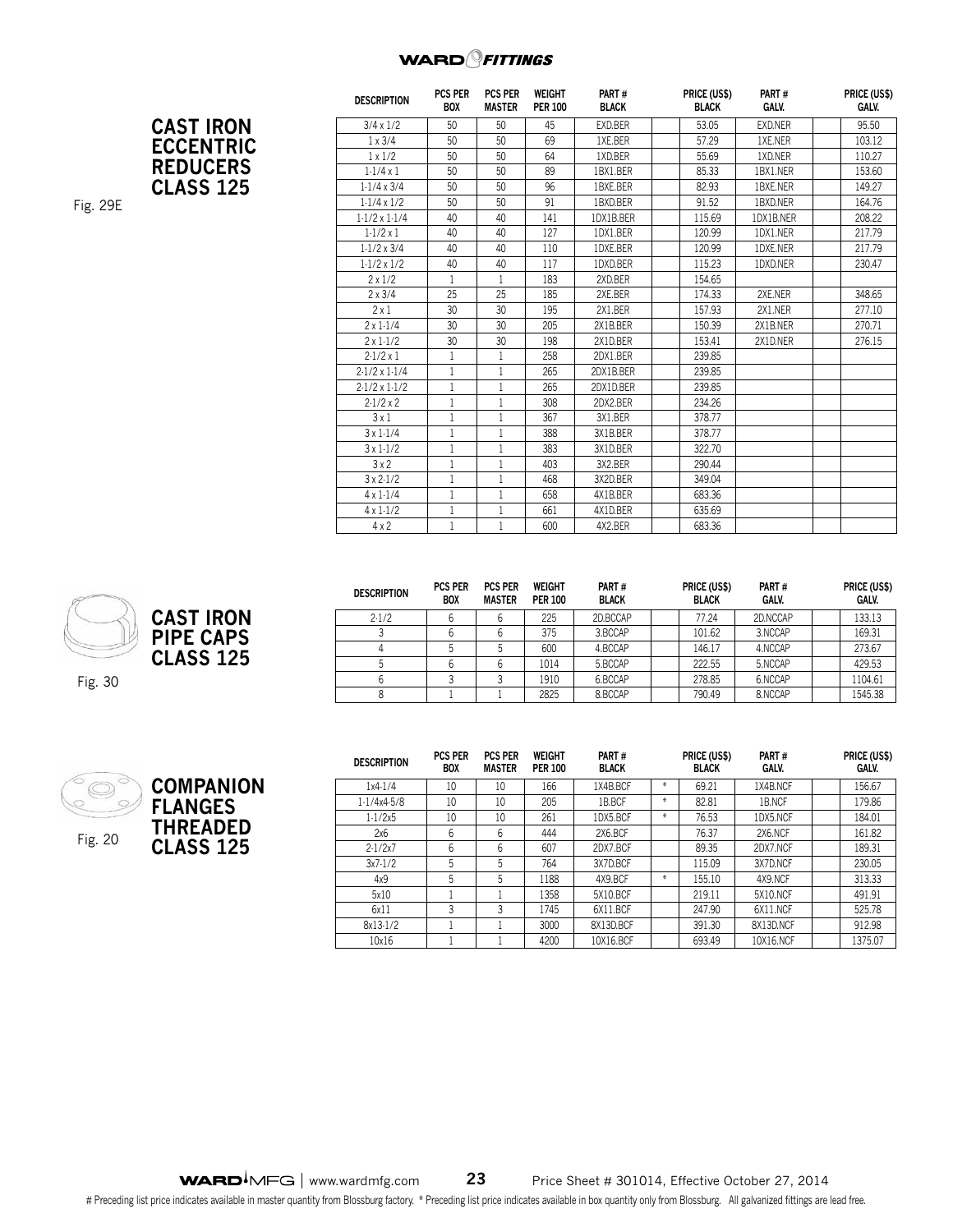

| <b>DESCRIPTION</b> | <b>PCS PER</b><br><b>BOX</b> | <b>PCS PER</b><br><b>MASTER</b> | WEIGHT<br><b>PER 100</b> | PART#<br><b>BLACK</b> | PRICE (US\$)<br><b>BLACK</b> | PART#<br>GALV.  | PRICE (US\$)<br><b>GALV.</b> |
|--------------------|------------------------------|---------------------------------|--------------------------|-----------------------|------------------------------|-----------------|------------------------------|
| 3/4x5              | 10                           | 10                              | 300                      | EX5.BRF               | 200.05                       | EX5.NRF         | 326.01                       |
| 1x5                | 10                           | 10                              | 300                      | 1X5.BRF               | 204.54                       | 1X5.NRF         | 326.01                       |
| 1x6                | 6                            | 6                               | 450                      | 1X6.BRF               | 194.96                       | 1X6.NRF         | 311.37                       |
| 1.1/4x6            | 6                            | 6                               | 400                      | 1BX6.BRF              | 186.82                       | 1BX6.NRF        | 315.89                       |
| 1.1/2x6            | 6                            | 6                               | 425                      | 1DX6.BRF              | 159.90                       | 1DX6.NRF        | 315.89                       |
| 1.1/2x7            | 6                            | 6                               | 637                      | 1DX7.BRF              | 206.17                       | 1DX7.NRF        | 322.30                       |
| 2x7                | 6                            | 6                               | 615                      | 2X7.BRF               | 149.59                       | 2X7.NRF         | 348.09                       |
| 1x7.1/2            | 5                            | 5                               | 810                      | 1X7D.BRF              | 295.12                       | 1X7D.NRF        | 473.49                       |
| 1.1/4x7.1/2        | 5                            | 5                               | 800                      | 1BX7D.BRF             | 295.12                       | 1BX7D.NRF       | 456.38                       |
| 1.1/2x7.1/2        | 5                            | 5                               | 825                      | 1DX7D.BRF             | 247.18                       | 1DX7D.NRF       | 489.43                       |
| 2x7.1/2            | 5                            | 5                               | 800                      | 2X7D.BRF              | 199.45                       | 2X7D.NRF        | 468.98                       |
| 2.1/2x7.1/2        | 5                            | 5                               | 800                      | 2DX7D.BRF             | 214.04                       | 2DX7D.NRF       | 489.43                       |
| 1.1/2x9            | 5                            | 5                               | 1394                     | 1DX9.BRF              | 365.10                       | 1DX9.NRF        | 620.01                       |
| 2x9                | 1                            | 1                               | 1403                     | 2X9.BRF               | 271.09                       | 2X9.NRF         | 657.06                       |
| 2.1/2x9            | 1                            | 1                               | 1450                     | 2DX9.BRF              | 290.89                       | 2DX9.NRF        | 620.01                       |
| 3x9                | $\mathbf{1}$                 | 1                               | 1313                     | 3X9.BRF               | 271.09                       | 3X9.NRF         | 657.06                       |
| 3.1/2x9            | 5                            | 5                               | 1250                     | 3DX9.BRF              | 328.80                       | 3DX9.NRF        | 673.60                       |
| 2x10               | 1                            | 1                               | 1850                     | 2X10.BRF              | 499.61                       | <b>2X10.NRF</b> | 799.71                       |
| 2.1/2x10           | 1                            | 1                               | 1850                     | 2DX10.BRF             | 499.61                       | 2DX10.NRF       | 799.71                       |
| 3x10               | 1                            | 1                               | 1750                     | 3X10.BRF              | 501.11                       | 3X10.NRF        | 783.46                       |
| 4x10               | 1                            | 1                               | 1600                     | 4X10.BRF              | 419.49                       | 4X10.NRF        | 842.21                       |
| 1.1/2x11           | $\mathbf{1}$                 | $\mathbf{1}$                    | 2410                     | 1DX11.BRF             | 642.62                       | 1DX11.NRF       | 1067.19                      |
| 2x11               | 1                            | 1                               | 2450                     | 2X11.BRF              | 495.77                       | <b>2X11.NRF</b> | 988.56                       |
| 2.1/2x11           | 1                            | 1                               | 2225                     | 2DX11.BRF             | 589.04                       | 2DX11.NRF       | 1060.69                      |
| 3x11               | 1                            | 1                               | 2200                     | 3X11.BRF              | 495.77                       | 3X11.NRF        | 988.56                       |
| 4x11               | 1                            | 1                               | 2012                     | 4X11.BRF              | 408.86                       | 4X11.NRF        | 978.88                       |
| 5x11               | $\mathbf{1}$                 | $\mathbf{1}$                    | 1900                     | 5X11.BRF              | 518.19                       | 5X11.NRF        | 988.56                       |
| 2x13.1/2           | 1                            | 1                               | 3080                     | 2X13D.BRF             | 908.67                       | 2X13D.NRF       | 1638.82                      |
| 3x13.1/2           | 1                            | 1                               | 3900                     | 3X13D.BRF             | 908.67                       | 3X13D.NRF       | 1628.84                      |
| 4x13.1/2           | 1                            | 1                               | 4056                     | 4X13D.BRF             | 699.82                       | 4X13D.NRF       | 1452.37                      |
| 5x13-1/2           | 1                            | 1                               | 4000                     | 5X13D.BRF             | 982.22                       | 5X13D.NRF       | 1483.46                      |
| 6x13-1/2           | 1                            | 1                               | 3800                     | 6X13D.BRF             | 634.39                       | 6X13D.NRF       | 1560.97                      |



|                      | <b>DESCRIPTION</b>   | .<br>B |
|----------------------|----------------------|--------|
| CAST IRON            | $1.1/4 \times 4.5/8$ |        |
| <b>BLIND FLANGES</b> | $1.1/2 \times 5$     |        |
|                      | 1x4.1/4              |        |
| <b>CLASS 125</b>     | 2x6                  |        |
|                      | $2.1/2 \times 7$     |        |
|                      | $3 \times 7.1/2$     |        |

| <b>DESCRIPTION</b>   | <b>PCS PER</b><br><b>BOX</b> | <b>PCS PER</b><br><b>MASTER</b> | WEIGHT<br><b>PER 100</b> | PART#<br><b>BLACK</b> |        | PRICE (US\$)<br><b>BLACK</b> | PART#<br>GALV. | PRICE (US\$)<br>GALV. |
|----------------------|------------------------------|---------------------------------|--------------------------|-----------------------|--------|------------------------------|----------------|-----------------------|
| $1.1/4 \times 4.5/8$ | 10                           | 10                              | 200                      | 1B.BBF                |        | 116.39                       | 1B.NBF         | 206.14                |
| $1.1/2 \times 5$     | 10                           | 10                              | 275                      | 1DX5.BBF              | 123.56 |                              | 1DX5.NBF       | 210.13                |
| 1x4.1/4              | 10                           | 10                              | 150                      | 1X4B.BBF              |        | 110.16                       | 1X4B.NBF       | 188.69                |
| $2 \times 6$         | 6                            | 6                               | 450                      | 2X6.BBF               | 139.60 |                              | 2X6.NBF        | 218.62                |
| $2.1/2 \times 7$     | 6                            | 6                               | 675                      | 2DX7.BBF              |        | 153.43<br>2DX7.NBF           |                | 254.98                |
| $3 \times 7.1/2$     | 5                            | 5                               | 850                      | 3X7D.BBF              |        | 183.89                       | 3X7D.NBF       | 318.22                |
| $4 \times 9$         |                              |                                 | 1456                     | 4X9.BBF               |        | 235.54                       | 4X9.NBF        | 445.38                |
| $5 \times 10$        |                              |                                 | 2000                     | 5X10.BBF              |        | 382.70                       | 5X10.NBF       | 727.14                |
| 6x11                 |                              |                                 | 2475                     | 6X11.BBF              | 416.33 |                              | 6X11.NBF       | 771.94                |
| $8 \times 13.1/2$    |                              |                                 | 4000                     | 8X13D.BBF             | 653.21 |                              | 8X13D.NBF      | 1020.52               |
| $10 \times 16$       |                              |                                 | 6044                     | 10X16.BBF             | 966.34 |                              | 10X16.NBF      | 1704.87               |



Fig. 15

**CAST IRON FLOOR FLANGES CLASS 125**

| <b>DESCRIPTION</b> | <b>PCS PER</b><br><b>BOX</b> | <b>PCS PER</b><br><b>MASTER</b> | <b>WEIGHT</b><br><b>PER 100</b> | PART#<br><b>BLACK</b> |        | PRICE (US\$)<br><b>BLACK</b> | PART#<br>GALV. | PRICE (US\$)<br>GALV. |
|--------------------|------------------------------|---------------------------------|---------------------------------|-----------------------|--------|------------------------------|----------------|-----------------------|
| 3/8                | 25                           | 150                             | 36                              | C.BCFF                | $\ast$ | 22.63                        | C.NCFF         | 44.02                 |
| 1/2                | 30                           | 120                             | 46                              | D.BCFF                | $\ast$ | 23.28                        | D.NCFF         | 58.13                 |
| 3/4                | 30                           | 120                             | 48                              | E.BCFF                | $\ast$ | 23.28                        | E.NCFF         | 58.13                 |
|                    | 30                           | 60                              | 87                              | 1.BCFF                | $\ast$ | 29.21                        | 1.NCFF         | 53.05                 |
| $1 - 1/4$          | 30                           | 60                              | 80                              | 1B.BCFF               | $*$    | 29.21                        | 1B.NCFF        | 70.51                 |
| $1-1/2$            | 20                           | 40                              | 137                             | 1D.BCFF               | $\ast$ | 37.61                        | 1D.NCFF        | 90.37                 |
| 2                  | 15                           | 30                              | 215                             | 2.BCFF                | ⋇      | 45.23                        | 2.NCFF         | 114.72                |
| 3                  | 10                           | 10                              | 225                             | 3.BCFF                |        | 33.82                        |                |                       |
| 4                  | 10                           | 10                              | 450                             | 4.BCFF                |        | 66.20                        |                | 771.94                |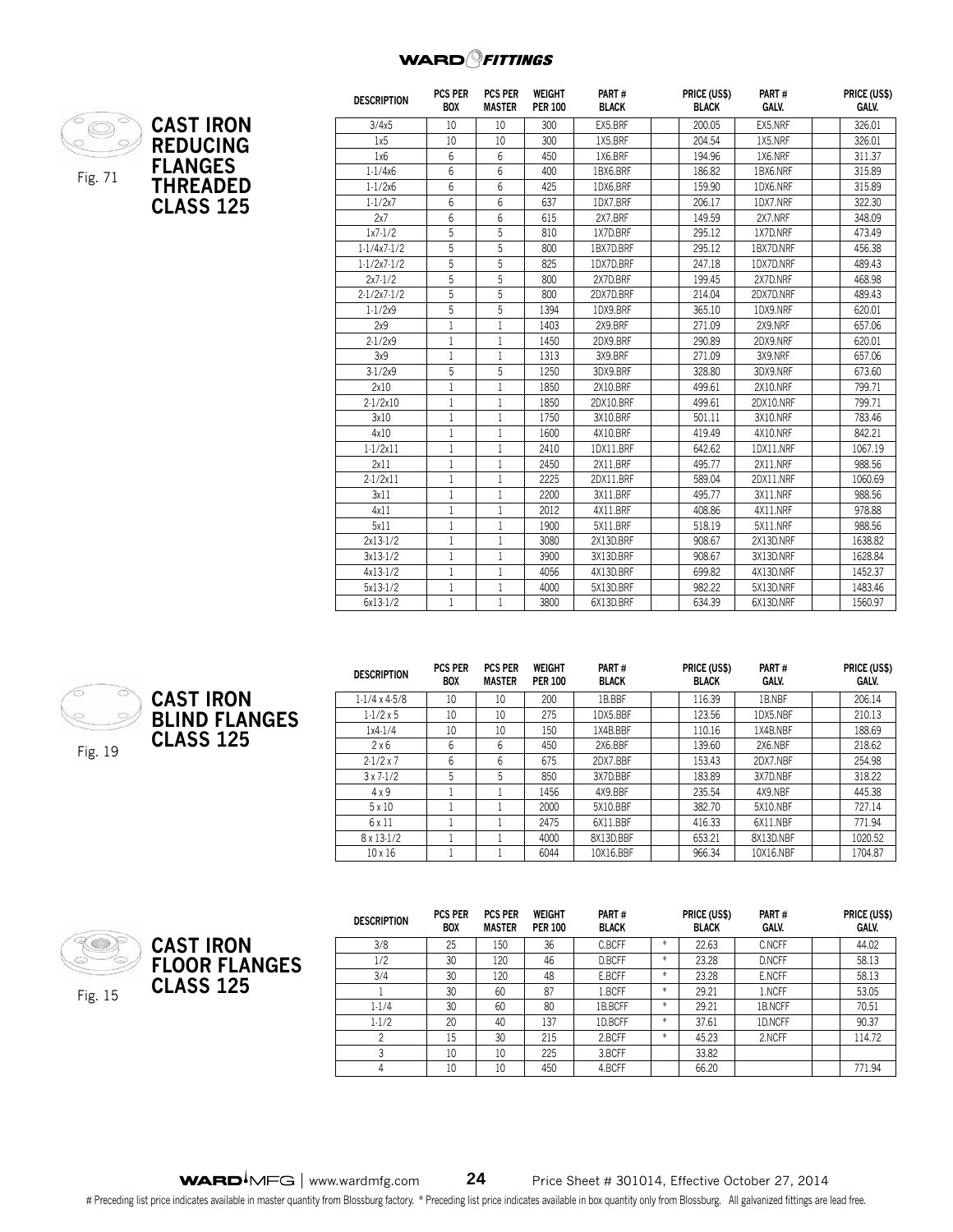

**CAST IRON 90° ELBOWS CLASS 250**

**CAST IRON 45° ELBOWS CLASS 250**

| <b>DESCRIPTION</b> | <b>PCS PER</b><br><b>BOX</b> | <b>PCS PER</b><br><b>MASTER</b> | <b>WEIGHT</b><br><b>PER 100</b> | PART#<br><b>BLACK</b> | PRICE (US\$)<br><b>BLACK</b> | PART#<br><b>GALV.</b> | PRICE (US\$)<br>GALV. |
|--------------------|------------------------------|---------------------------------|---------------------------------|-----------------------|------------------------------|-----------------------|-----------------------|
| 1/2                |                              |                                 | 150                             | D.BFU                 | 120.99<br>D.NFU              |                       | 309.01                |
| 3/4                |                              |                                 | 250                             | E.BFU                 | 168.62                       | E.NFU                 | 354.23                |
|                    |                              |                                 | 225                             | 1.BFU                 | 163.37                       | 1.NFU                 | 354.23                |
| 1.1/4              |                              |                                 | 329                             | 1B.BFU                | 193.23                       | 1B.NFU                | 443.60                |
| $1-1/2$            |                              |                                 | 350                             | 1D.BFU                | 178.32                       | 1D.NFU                | 546.97                |
| 2                  |                              |                                 | 600                             | 2.BFU                 | 209.89                       | 2.NFU                 | 562.91                |
| 2.1/2              | 4                            | 4                               | 1000                            | 2D.BFU                | 284.21                       | 2D.NFU                | 847.28                |
| $3-1/2$            | 4                            | 4                               | 1250                            | 3D.BFU                | 545.44                       | 3D.NFU                | 1459.70               |
| 3                  | 4                            | 4                               | 1115                            | 3.BFU                 | 321.50                       | 3.NFU                 | 1123.28               |
| 4                  | 3                            | 3                               | 1450                            | 4.BFU                 | 437.18                       | 4.NFU                 | 1490.26               |
| 5                  | $\overline{c}$               | 2                               | 2500                            | 5.BFU                 | 1018.93                      | 5.NFU                 | 1671.49               |
| 6                  | 2                            | 2                               | 2850                            | 6.BFU                 | 956.46                       | 6.NFU                 | 1909.77               |

| <b>DESCRIPTION</b> | <b>PCS PER</b><br><b>BOX</b> | <b>PCS PER</b><br><b>MASTER</b> | <b>WEIGHT</b><br><b>PER 100</b> | PART#<br><b>BLACK</b> | PRICE (US\$)<br><b>BLACK</b> | PART#<br><b>GALV.</b> | PRICE (US\$)<br><b>GALV.</b> |
|--------------------|------------------------------|---------------------------------|---------------------------------|-----------------------|------------------------------|-----------------------|------------------------------|
| 1/2                |                              |                                 | 75                              | D.BC250L              | 120.99                       |                       |                              |
| 3/4                |                              |                                 | 157                             | E.BC250L              | 168.62                       |                       |                              |
|                    |                              |                                 | 169                             | 1.BC250L              | 163.37                       |                       |                              |
| 1.1/4              |                              |                                 | 292                             | 1B.BC250L             | 193.23                       |                       |                              |
| 1.1/2              |                              |                                 | 386                             | 1D.BC250L             | 178.32                       |                       |                              |
|                    |                              |                                 | 643                             | 2.BC250L              | 209.89                       |                       |                              |
| 2.1/2              |                              |                                 | 1056                            | 2D.BC250L             | 284.21                       |                       |                              |

| <b>DESCRIPTION</b> | <b>PCS PER</b><br>BOX | <b>PCS PER</b><br><b>MASTER</b> | <b>WEIGHT</b><br><b>PER 100</b> | PART#<br><b>BLACK</b> | PRICE (US\$)<br><b>BLACK</b> | PART#<br>GALV. | PRICE (US\$)<br><b>GALV.</b> |
|--------------------|-----------------------|---------------------------------|---------------------------------|-----------------------|------------------------------|----------------|------------------------------|
| 1/2                |                       |                                 | 67                              | D.BC25045L            | 66.18                        |                |                              |
| 3/4                |                       |                                 | 104                             | E.BC25045L            | 63.90                        |                |                              |
|                    |                       |                                 | 160                             | 1.BC25045L            | 76.70                        |                |                              |
| 1.1/4              |                       |                                 | 270                             | 1B.BC25045L           | 126.41                       |                |                              |
| 1.1/2              |                       |                                 | 355                             | 1D.BC25045L           | 139.07                       |                |                              |
| 2                  |                       |                                 | 617                             | 2.BC25045L            | 197.78                       |                |                              |
| $2 - 1/2$          |                       |                                 | 938                             | 2D.BC25045L           | 341.51                       |                |                              |



| <b>DESCRIPTION</b> | <b>PCS PER</b><br><b>BOX</b> | <b>PCS PER</b><br><b>MASTER</b> | <b>WEIGHT</b><br><b>PER 100</b> | PART#<br><b>BLACK</b> | PRICE (US\$)<br><b>BLACK</b> | PART#<br>GALV. | PRICE (US\$)<br><b>GALV.</b> |
|--------------------|------------------------------|---------------------------------|---------------------------------|-----------------------|------------------------------|----------------|------------------------------|
| 3/8                |                              |                                 | 70                              | C.BC250T              | 75.67                        |                |                              |
| 1/2                |                              |                                 | 101                             | <b>D.BC250T</b>       | 72.55                        |                |                              |
| 3/4                |                              |                                 | 153                             | <b>E.BC250T</b>       | 72.49                        |                |                              |
|                    |                              |                                 | 243                             | 1.BC250T              | 87.52                        |                |                              |
| 1.1/4              |                              |                                 | 394                             | 1B.BC250T             | 130.53                       |                |                              |
| 1.1/2              |                              |                                 | 531                             | 1D.BC250T             | 167.95                       |                |                              |
| 2                  |                              |                                 | 873                             | 2.BC250T              | 208.35                       |                |                              |
| 2.1/2              |                              |                                 | 1423                            | 2D.BC250T             | 444.60                       |                |                              |





| <b>DESCRIPTION</b> | <b>PCS PER</b><br><b>BOX</b> | <b>PCS PER</b><br><b>MASTER</b> | <b>WEIGHT</b><br><b>PER 100</b> | PART#<br><b>BLACK</b> |    | PRICE (US\$)<br><b>BLACK</b> | PART#<br>GALV. | PRICE (US\$)<br>GALV. |
|--------------------|------------------------------|---------------------------------|---------------------------------|-----------------------|----|------------------------------|----------------|-----------------------|
| $1 - 1/2$          | 25                           | 25                              | 193                             | 1D.BDL                |    | 54.18                        | 1D.NDL         | 80.29                 |
|                    | 15                           | 15                              | 301                             | 2.BDL                 |    | 81.60                        | 2.NDL          | 116.02                |
|                    |                              |                                 | 750                             | 3.BDL                 |    | 306.48                       | 3.NDL          | 458.64                |
|                    |                              |                                 | ! 150                           | 4.BDL                 |    | 485.39                       | 4.NDL          | 892.63                |
| 2x1.1/2            | 20                           | 20                              | 275<br>2X1D.BDL                 |                       | ¥. | 110.85                       | 2X1D.NDL       | 127.51                |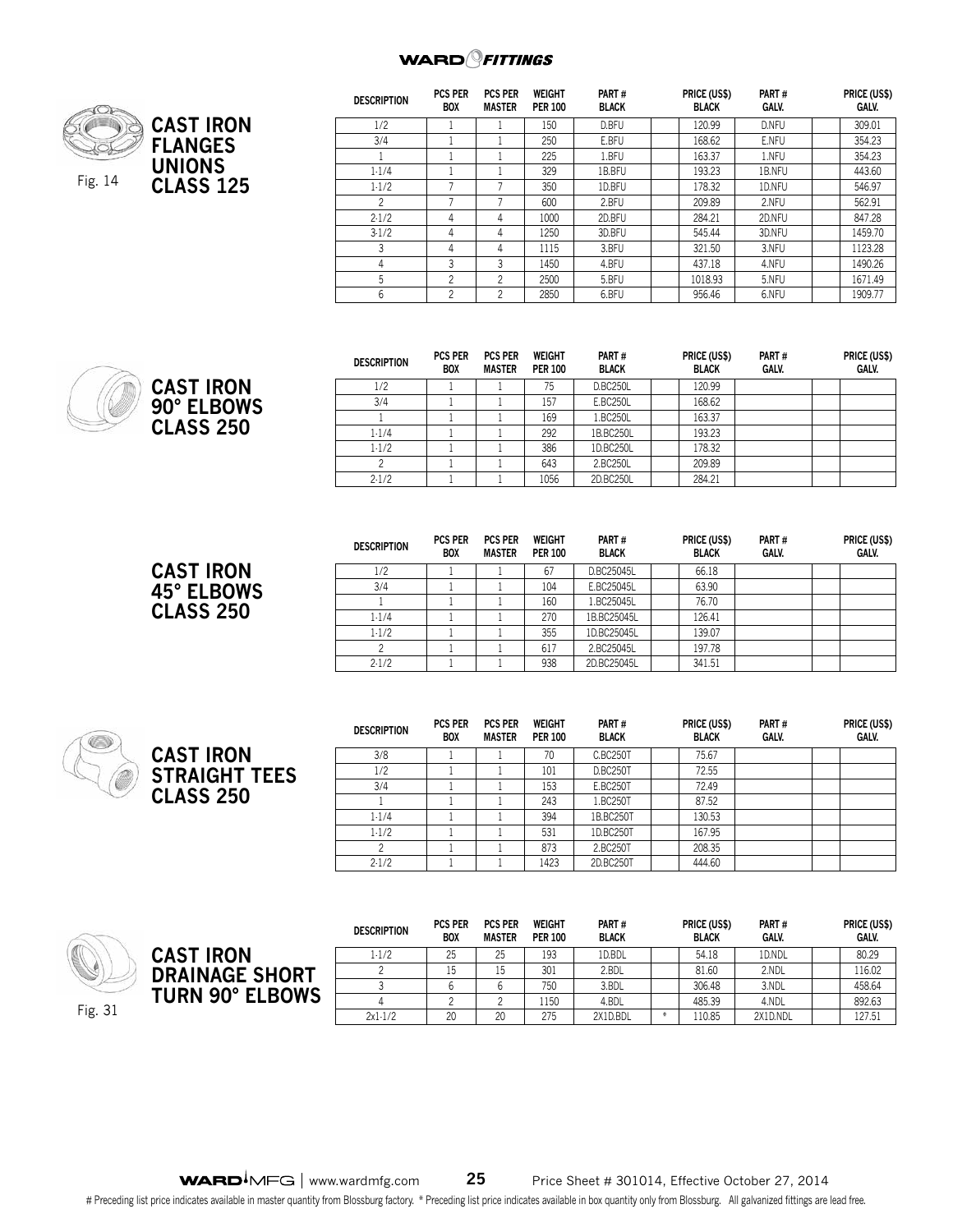|         |                                                             | <b>DESCRIPTION</b> | <b>PCS PER</b><br>BOX        | <b>PCS PER</b><br><b>MASTER</b> | WEIGHT<br><b>PER 100</b>        | PART#<br><b>BLACK</b>   |        | PRICE (US\$)<br><b>BLACK</b> | Part #<br>GALV.         | PRICE (US\$)<br>GALV.        |
|---------|-------------------------------------------------------------|--------------------|------------------------------|---------------------------------|---------------------------------|-------------------------|--------|------------------------------|-------------------------|------------------------------|
|         | <b>DRAINAGE LONG</b>                                        | 1.1/2              | 15                           | 15                              | 216                             | 1D.BDLTL                |        | 75.81                        | 1D.NDLTL                | 91.30                        |
|         | <b>TURN 90° ELBOWS</b>                                      | $\overline{c}$     | 10                           | 10                              | 360                             | 2.BDLTL                 |        | 112.89                       | 2.NDLTL                 | 156.73                       |
|         |                                                             | 3                  | 5                            | 5                               | 838                             | 3.BDLTL                 | $\ast$ | 411.74                       | 3.NDLTL                 | 484.95                       |
| Fig. 33 |                                                             |                    |                              |                                 |                                 |                         |        |                              |                         |                              |
|         |                                                             | <b>DESCRIPTION</b> | <b>PCS PER</b><br>BOX        | <b>PCS PER</b><br><b>MASTER</b> | <b>WEIGHT</b><br><b>PER 100</b> | PART#<br><b>BLACK</b>   |        | PRICE (US\$)<br><b>BLACK</b> | PART#<br>GALV.          | PRICE (US\$)<br>GALV.        |
|         | <b>DRAINAGE EXTRA</b>                                       | 1.1/2              | 15                           | 15                              | 324                             | 1D.BDXLTL               |        | 97.90                        | 1D.NDXLTL               | 139.12                       |
|         | <b>LONG TURN 90°</b>                                        | $\overline{c}$     | 10                           | 10                              | 415                             | 2.BDXLTL                |        | 169.31                       | 2.NDXLTL                | 222.70                       |
| Fig. 78 | <b>ELBOWS</b>                                               |                    |                              |                                 |                                 |                         |        |                              |                         |                              |
|         |                                                             | <b>DESCRIPTION</b> | <b>PCS PER</b><br><b>BOX</b> | <b>PCS PER</b><br><b>MASTER</b> | <b>WEIGHT</b><br><b>PER 100</b> | PART#<br><b>BLACK</b>   |        | PRICE (US\$)<br><b>BLACK</b> | PART#<br>GALV.          | PRICE (US\$)<br>GALV.        |
|         | <b>DRAINAGE SHORT</b>                                       | 1.1/2              | 25                           | 25                              | 182                             | 1D.BD60L                |        | 98.07                        | 1D.ND60L                | 152.15                       |
|         | <b>TURN 60° ELBOWS</b>                                      | $\overline{c}$     | 15                           | 15                              | 270                             | 2.BD60L                 |        | 112.56                       | 2.ND60L                 | 148.89                       |
| Fig. 37 |                                                             |                    | <b>PCS PER</b>               | <b>PCS PER</b>                  | <b>WEIGHT</b>                   | PART#                   |        | PRICE (US\$)                 | PART#                   | PRICE (US\$)                 |
|         |                                                             | <b>DESCRIPTION</b> | BOX                          | <b>MASTER</b>                   | <b>PER 100</b>                  | <b>BLACK</b>            |        | <b>BLACK</b>                 | GALV.                   | GALV.                        |
|         | <b>DRAINAGE SHORT</b>                                       | 1.1/4              | 25                           | 25                              | 135                             | 1B.BD45L                |        | 50.81                        | 1B.ND45L                | 77.72                        |
|         | <b>TURN 45° ELBOWS</b>                                      | 1.1/2              | 25                           | 25                              | 168                             | 1D.BD45L                |        | 52.96                        | 1D.ND45L                | 79.36                        |
|         |                                                             | 2                  | 15                           | 15                              | 257                             | 2.BD45L                 |        | 76.47                        | 2.ND45L                 | 113.57                       |
| Fig. 32 |                                                             | 3                  | 6                            | 6                               | 694                             | 3.BD45L                 |        | 299.47                       | 3.ND45L                 | 395.26                       |
|         |                                                             | $\overline{4}$     | $\overline{c}$               | $\overline{c}$                  | 1100                            | 4.BD45L                 |        | 468.11                       | 4.ND45L                 | 645.85                       |
|         |                                                             | <b>DESCRIPTION</b> | <b>PCS PER</b><br><b>BOX</b> | <b>PCS PER</b><br><b>MASTER</b> | <b>WEIGHT</b><br><b>PER 100</b> | PART#<br><b>BLACK</b>   |        | PRICE (US\$)<br><b>BLACK</b> | PART#<br><b>GALV.</b>   | PRICE (US\$)<br>GALV.        |
|         | <b>DRAINAGE LONG</b>                                        | $1 - 1/2$<br>2     | 15<br>10                     | 15<br>10                        | 210<br>310                      | 1D.BDLT45L<br>2.BDLT45L | $\ast$ | 74.43<br>126.89              | 1D.NDLT45L<br>2.NDLT45L | 90.33<br>159.37              |
| Fig. 34 | <b>TURN 45° ELBOWS</b>                                      |                    |                              |                                 |                                 |                         |        |                              |                         |                              |
|         |                                                             | <b>DESCRIPTION</b> | <b>PCS PER</b><br>BOX        | <b>PCS PER</b><br>MASTER        | <b>WEIGHT</b><br><b>PER 100</b> | PART#<br><b>BLACK</b>   |        | PRICE (US\$)<br><b>BLACK</b> | PART#<br>GALV.          | PRICE (US\$)<br>GALV.        |
|         | <b>DRAINAGE SHORT</b>                                       | 1.1/2              | 25                           | 25                              | 149                             | 1D.BD22L                |        | 66.76                        | 1D.ND22L                | 86.07                        |
| Fig. 74 | <b>TURN 22-1/2°</b><br><b>ELBOWS</b>                        | $\overline{c}$     | 15                           | 15                              | 260                             | 2.BD22L                 |        | 88.93                        | 2.ND22L                 | 128.73                       |
|         |                                                             | <b>DESCRIPTION</b> | <b>PCS PER</b><br><b>BOX</b> | <b>PCS PER</b><br><b>MASTER</b> | WEIGHT<br><b>PER 100</b>        | PART#<br><b>BLACK</b>   |        | PRICE (US\$)<br><b>BLACK</b> | PART#<br>GALV.          | PRICE (US\$)<br>GALV.        |
| Fig. 75 | <b>DRAINAGE SHORT</b><br><b>TURN 11-1/4°</b><br><b>ELLS</b> | 1.1/2              | 25                           | 25                              | 149                             | 1D.BD22L                |        | 66.76                        | 1D.ND22L                | 86.07                        |
|         |                                                             | <b>DESCRIPTION</b> | <b>PCS PER</b><br><b>BOX</b> | <b>PCS PER</b><br><b>MASTER</b> | WEIGHT<br><b>PER 100</b>        | PART#<br><b>BLACK</b>   |        | PRICE (US\$)<br><b>BLACK</b> | PART#<br>GALV.          | PRICE (US\$)<br><b>GALV.</b> |
|         |                                                             | 1.1/2              | 25                           | 25                              | 180                             | 1D.BDSTL                |        | 77.24                        | 1D.NDSTL                | 101.69                       |
|         | <b>DRAINAGE STREET</b><br>90° ELBOWS                        | $\overline{c}$     | 15                           | 15                              | 260                             | 2.BDSTL                 |        | 102.27                       | 2.NDSTL                 | 159.36                       |
| Fig. 35 |                                                             | <b>DESCRIPTION</b> | <b>PCS PER</b><br>BOX        | <b>PCS PER</b><br><b>MASTER</b> | WEIGHT<br><b>PER 100</b>        | PART#<br><b>BLACK</b>   |        | PRICE (US\$)<br><b>BLACK</b> | PART#<br>GALV.          | PRICE (US\$)<br>GALV.        |
|         | <b>DRAINAGE STREET</b>                                      | $1-1/2$            | 25                           | 25                              | 155                             | 1D.BDST45L              |        | 72.14                        | 1D.NDST45L              | 105.23                       |
|         | 45° ELBOWS                                                  | $\overline{c}$     | 15                           | 15                              | 240                             | 2.BDST45L               |        | 116.77                       | 2.NDST45L               | 161.93                       |
| Fig. 36 |                                                             |                    |                              |                                 |                                 |                         |        |                              |                         |                              |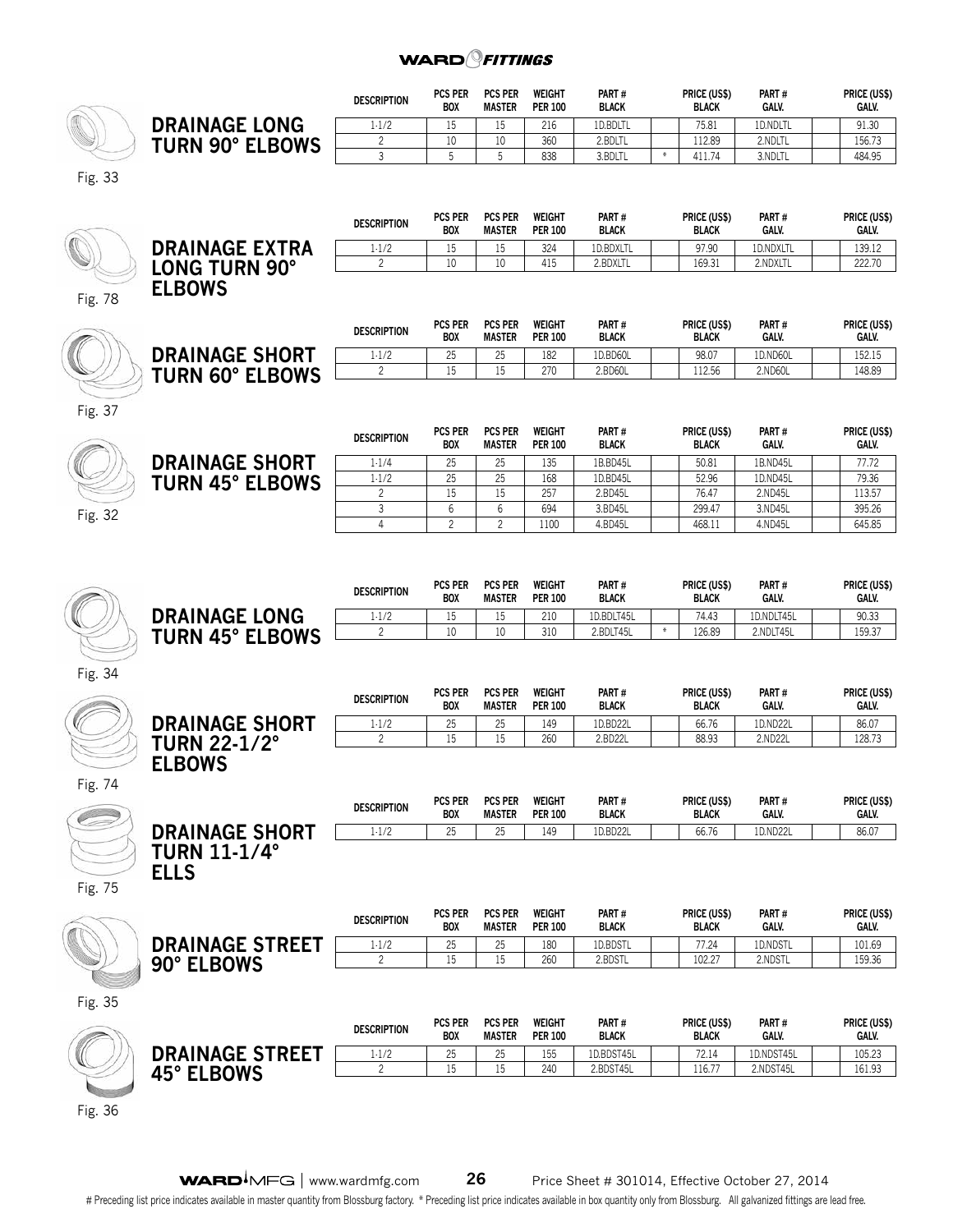

|                      | <b>DESCRIPTION</b> | <b>PCS PER</b><br><b>BOX</b> | <b>PCS PER</b><br>MASTER | WEIGHT<br><b>PER 100</b> | PART#<br><b>BLACK</b> | <b>PRICE (USS)</b><br><b>BLACK</b> | PART#<br><b>GALV.</b> | PRICE (US\$)<br><b>GALV.</b> |
|----------------------|--------------------|------------------------------|--------------------------|--------------------------|-----------------------|------------------------------------|-----------------------|------------------------------|
| <b>DRAINAGE TEES</b> | .1/2               | ⊥J                           | . .                      | 270                      | 1D.BDT                | 89.03                              | 1D.ND <sub>1</sub>    | 120.72                       |
|                      |                    | 10                           | 1 <sub>0</sub>           | 425                      | 2.BDT                 | 147.20                             | 2.NDT                 | 202.03                       |
|                      | 2x1.1/2            | 10                           | 1 <sub>0</sub>           | 350                      | 2X1D.BDT              | 167.61                             | 2X1D.NDT              | 227.97                       |



Fig. 39

| <b>DESCRIPTION</b> | <b>PCS PER</b><br><b>BOX</b> | <b>PCS PER</b><br><b>MASTER</b> | WEIGHT<br><b>PER 100</b> | PART#<br><b>BLACK</b> | <b>PRICE (USS)</b><br><b>BLACK</b> | PART#<br>GALV. |  | <b>PRICE (US\$)</b><br>GALV. |
|--------------------|------------------------------|---------------------------------|--------------------------|-----------------------|------------------------------------|----------------|--|------------------------------|
| $1 - 1/2$          | 15                           | 15                              | 320                      | 1D.BDTY               | 87.43                              | 1D.NDTY        |  | 122.18                       |
|                    | 10                           | 10                              | 488                      | 2.BDTY                | 144.10                             | 2.NDTY         |  | 199.67                       |
|                    |                              |                                 | 2000                     | 4.BDTY                | 786.18                             | 4.NDTY         |  | 963.85                       |
| 2x1.1/2            | 10                           | 10                              | 370                      | 2X1D.BDTY             | 148.16                             | 2X1D.NDTY      |  | 229.22                       |
| $2x1-1/2x1-1/2$    | 10                           | 10                              | 350                      | 2X1DX1D.BDTY          | 148.16                             | 2X1DX1D.NDTY   |  | 216.24                       |
| $2x1-1/2x2$        | 10                           | 10                              | 475                      | 2X1DX2.BDTY           | 148.16                             | 2X1DX2.NDTY    |  | 216.24                       |

**Price (US\$) Galv.**

|                      | <b>DESCRIPTION</b>            | <b>PCS PER</b><br><b>BOX</b> | <b>PCS PER</b><br>MASTER | <b>WEIGHT</b><br><b>PER 100</b> | PART#<br><b>BLACK</b> | PRICE (US\$)<br><b>BLACK</b> | PART#<br>GALV. | PRICE (US<br>GALV. |
|----------------------|-------------------------------|------------------------------|--------------------------|---------------------------------|-----------------------|------------------------------|----------------|--------------------|
| <b>DRAINAGE LONG</b> | 1.1/2                         | 10                           | 10                       | 440                             | 1D.BDLTTY             | 146.10                       | 1D.NDLTTY      | 203.01             |
| <b>TURN 90° TYS</b>  |                               |                              |                          | 700                             | 2.BDLTTY              | 227.82                       | 2.NDLTTY       | 368.15             |
|                      | $2 \times 1.1/2$              |                              |                          | 500                             | 2X1D.BDLTTY           | 239.11                       | 2X1D.NDLTTY    | 368.17             |
|                      | $2 \times 1.1/2 \times 1.1/2$ |                              |                          | 500                             |                       |                              | 2X1DX1D.NDLTTY | 392.49             |
|                      | $2 \times 1.1/2 \times 2$     |                              |                          | 740                             | 2X1DX2.BDLTTY         | 196.82                       |                |                    |

Fig. 40



|             | <b>DESCRIPTION</b>            | <b>PCS PER</b><br><b>BOX</b> | <b>PCS PER</b><br><b>MASTER</b> | <b>WEIGHT</b><br><b>PER 100</b> | PART#<br><b>BLACK</b> | PRICE (US\$)<br><b>BLACK</b> | PART#<br>GALV. | PRICE (US\$)<br>GALV. |
|-------------|-------------------------------|------------------------------|---------------------------------|---------------------------------|-----------------------|------------------------------|----------------|-----------------------|
| <b>HORT</b> | $1 - 1/2$                     | 15                           | 15                              | 360                             | 1D.BDY                | 107.07                       | 1D.NDY         | 135.53                |
|             |                               | 10                           | 10                              | 509                             | 2.BDY                 | 199.70                       | 2.NDY          | 271.70                |
|             |                               |                              |                                 | 1345                            | 3.BDY                 | 688.77                       | 3.NDY          | 963.43                |
|             |                               |                              |                                 | 2400                            | 4.BDY                 | 1027.71                      | 4.NDY          | 1478.13               |
|             | $2 \times 1.1/2 \times 1.1/2$ | 10                           | 10                              | 452                             | 2X1DX1D.BDY           | 224.44                       | 2X1DX1D.NDY    | 304.51                |
|             | $2x2x1-1/2$                   | 10                           | 10                              | 450                             | 2X1D.BDY              | 197.46                       | 2X1D.NDY       | 240.00                |
|             | $2 \times 1.1/2 \times 2$     | 10                           | 10                              | 585                             | 2X1DX2.BDY            | 184.29                       |                |                       |
|             | $4 \times 3$                  |                              |                                 | 2000                            | 4X3.BDY               | 1073.19                      | 4X3.NDY        | 1509.97               |

| <b>Service</b> |                                 | DESCRIPTION      | <b>PCS PER</b><br><b>BOX</b> | <b>PCS PER</b><br><b>MASTER</b> | WEIGHT<br><b>PER 100</b> | <b>PART#</b><br><b>BLACK</b> | <b>PRICE (USS)</b><br><b>BLACK</b> | <b>PART#</b><br><b>GALV.</b> | PRICE (US\$)<br><b>GALV.</b> |
|----------------|---------------------------------|------------------|------------------------------|---------------------------------|--------------------------|------------------------------|------------------------------------|------------------------------|------------------------------|
|                | <b>DRAINAGE DOUBLE</b>          | $1 - 1/2$        | 10                           | 10                              | 376                      | 1D.BDDY                      | 209.30                             | 1D.NDDY                      | 259.60                       |
|                | <b>BRANCHES</b><br>$90^\circ$ Y |                  |                              |                                 | 650                      | 2.BDDY                       | 214.55                             | 2.NDDY                       | 302.85                       |
|                |                                 | $2 \times 1.1/2$ |                              |                                 | 513<br>ن ۱ ک             | 2X1D.BDDY                    | 220.14                             | 2X1D.NDDY                    | 302.85                       |

Fig. 42

| S |                           | <b>DESCRIPTION</b> | <b>PCS PER</b><br><b>BOX</b> | <b>PCS PER</b><br><b>MASTER</b> | WEIGHT<br><b>PER 100</b> | PART#<br><b>BLACK</b> | PRICE (US\$)<br><b>BLACK</b> | PART#<br><b>GALV.</b> | PRICE (US\$)<br><b>GALV.</b> |
|---|---------------------------|--------------------|------------------------------|---------------------------------|--------------------------|-----------------------|------------------------------|-----------------------|------------------------------|
|   | <b>DRAINAGE P TRAP</b>    | 1.1/2              | 10                           |                                 | 469                      | 1D.BDPT               | 159.09                       | 1D.NDPT               | 219.17                       |
|   | <b>TH CLEANOUT</b><br>WI. |                    |                              |                                 | 600                      | 2.BDPT                | 254.71                       | 2.NDPT                | 383.63                       |
|   |                           |                    |                              |                                 |                          |                       |                              |                       |                              |

Fig. 45

| <b>Contract</b>               | <b>DESCRIPTION</b>       | <b>PCS PER</b><br><b>BOX</b> | <b>PCS PER</b><br><b>MASTER</b> | <b>WEIGHT</b><br><b>PER 100</b> | PART#<br><b>BLACK</b> | PRICE (US\$)<br><b>BLACK</b> | PART#<br><b>GALV.</b> | PRICE (US\$)<br><b>GALV.</b> |
|-------------------------------|--------------------------|------------------------------|---------------------------------|---------------------------------|-----------------------|------------------------------|-----------------------|------------------------------|
| <b>WITHOLIT</b><br><b>PAP</b> | 10 <sup>2</sup><br>1.1/2 | -                            | 10                              | 380                             | 1D.BDPTWO             | 163.68                       | 1D.NDPTWO             | 215.30<br>21 تاب             |
| <b>RAIN</b>                   |                          |                              |                                 | 647                             | 2.BDPTWO              | 262.00                       | 2.NDPTWO              | 377.05                       |
|                               |                          |                              |                                 |                                 |                       |                              |                       |                              |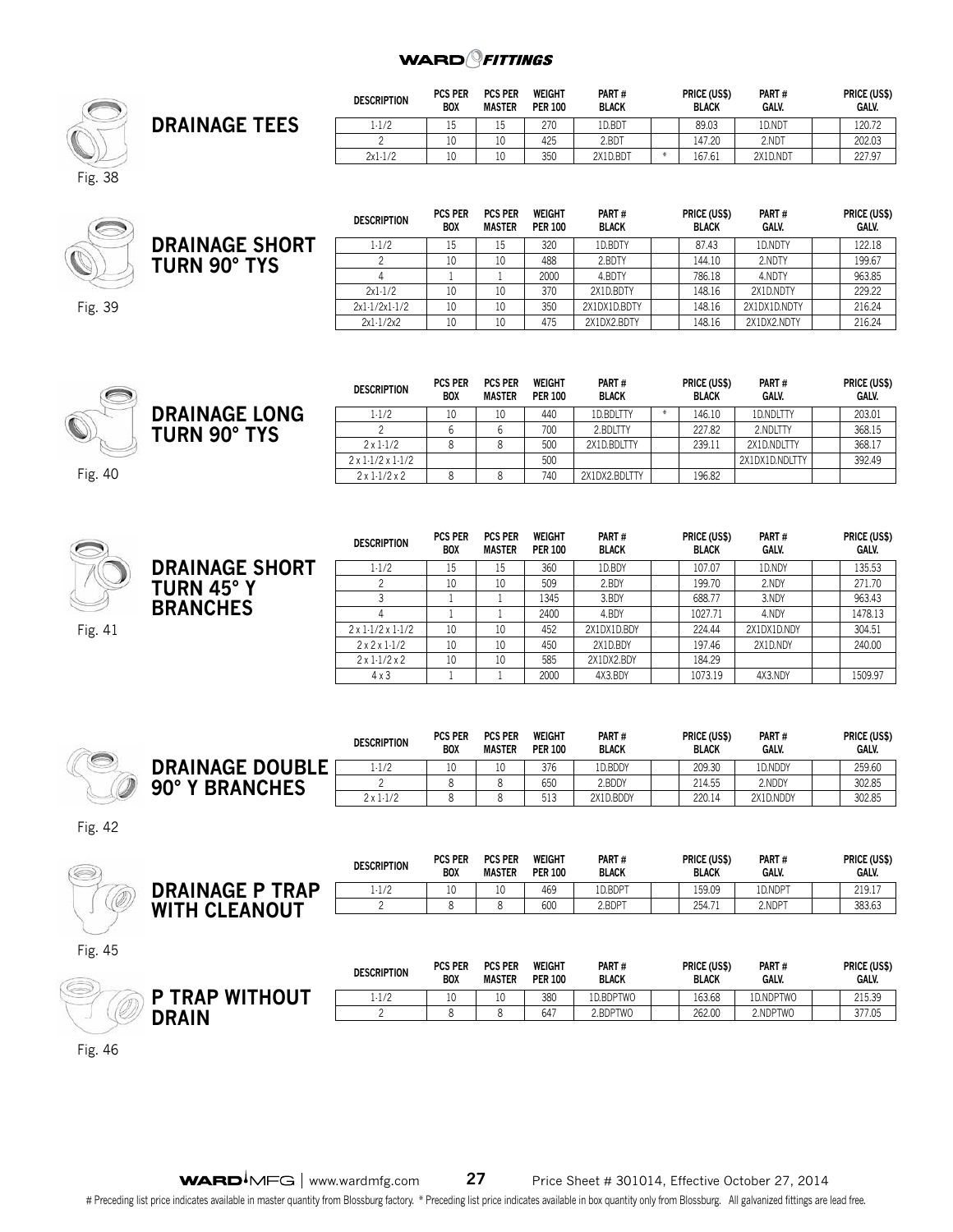

|                         | <b>DESCRIPTION</b> | <b>PCS PER</b><br><b>BOX</b> | <b>PCS PER</b><br><b>MASTER</b> | <b>WEIGHT</b><br><b>PER 100</b> | PART#<br><b>BLACK</b> | PRICE (US\$)<br><b>BLACK</b> | PART#<br><b>GALV.</b> | PRICE (US\$)<br><b>GALV.</b> |
|-------------------------|--------------------|------------------------------|---------------------------------|---------------------------------|-----------------------|------------------------------|-----------------------|------------------------------|
| <b>FLANGED 90° ELLS</b> | $\overline{c}$     |                              |                                 | 1300                            | 2.BFL                 | 474.38                       | 2.NFL                 | 984.41                       |
|                         | 2.1/2              | 1                            |                                 | 1900                            | 2D.BFL                | 513.13                       | 2D.NFL                | 1346.62                      |
|                         | 3                  | 1                            |                                 | 2700                            | 3.BFL                 | 428.29                       | 3.NFL                 | 1327.47                      |
|                         | 4                  | $\mathbf{1}$                 |                                 | 4000                            | 4.BFL                 | 529.67                       | 4.NFL                 | 1210.22                      |
|                         | 5                  | 1                            | $\mathbf{1}$                    | 5700                            | 5.BFL                 | 1254.46                      | 5.NFL                 | 2550.78                      |
|                         | 6                  | $\mathbf{1}$                 |                                 | 7000                            | 6.BFL                 | 829.31                       | 6.NFL                 | 1948.48                      |
|                         | 8                  | $\mathbf{1}$                 |                                 | 11600                           | 8.BFL                 | 1431.99                      | 8.NFL                 | 3035.01                      |
|                         | 10                 | 1                            | $\mathbf{1}$                    | 17700                           | 10.BFL                | 3138.46                      | 10.NFL                | 5616.26                      |
|                         | 12                 | 1                            |                                 | 24800                           | 12.BFL                | 6317.91                      | 12.NFL                | 9371.63                      |
|                         | 3X2.1/2            | 1                            |                                 | 2300                            | 3X2D.BFL              | 1586.74                      | 3X2D.NFL              | 1948.91                      |
|                         | 3X2                | 1                            | $\mathbf{1}$                    | 2100                            | 3X2.BFL               | 1454.54                      | 3X2.NFL               | 1721.50                      |
|                         | 4X3                | 1                            |                                 | 3500                            | 4X3.BFL               | 1175.05                      | 4X3.NFL               | 1829.88                      |
|                         | 4X2.1/2            | 1                            |                                 | 3500                            | 4X2D.BFL              | 1795.93                      | 4X2D.NFL              | 2125.61                      |
|                         | 4X2                | 1                            | 1                               | 3200                            | 4X2.BFL               | 1795.93                      | 4X2.NFL               | 2125.61                      |
|                         | 5X4                | 1                            |                                 | 6500                            | 5X4.BFL               | 2389.56                      |                       |                              |
|                         | 6X5                | $\mathbf{1}$                 |                                 | 6600                            | 6X5.BFL               | 2475.59                      | 6X5.NFL               | 2930.37                      |
|                         | 6X4                | $\mathbf{1}$                 |                                 | 6700                            | 6X4.BFL               | 1457.18                      | 6X4.NFL               | 2952.33                      |
|                         | 6X3                | 1                            |                                 | 5900                            | 6X3.BFL               | 2588.13                      | 6X3.NFL               | 3495.43                      |
|                         | 8X6                | $\mathbf{1}$                 |                                 | 9200                            | 8X6.BFL               | 2126.06                      | 8X6.NFL               | 4192.57                      |
|                         | 8X5                | $\mathbf{1}$                 |                                 | 9200                            | 8X5.BFL               | 3787.40                      | 8X5.NFL               | 5115.17                      |
|                         | 8X4                | 1                            |                                 | 8900                            | 8X4.BFL               | 2866.99                      | 8X4.NFL               | 4974.11                      |
|                         | 10X8               | 1                            | 1                               | 16000                           | 10X8.BFL              | 4048.14                      | 10X8.NFL              | 7765.89                      |
|                         | 10X6               | $\mathbf{1}$                 |                                 | 15500                           | 10X6.BFL              | 5913.31                      | 10X6.NFL              | 7986.01                      |
|                         | 12X6               | 1                            |                                 | 23400                           | 12X6.BFL              | 11229.48                     |                       |                              |
|                         | 12X10              | $\mathbf{1}$                 | 1                               | 23700                           | 12X10.BFL             | 7757.49                      | 12X10.NFL             | 13467.01                     |
|                         | 12X8               | 1                            |                                 | 23400                           | 12X8.BFL              | 10251.24                     | 12X8.NFL              | 13844.49                     |



| <b>DESCRIPTION</b> | <b>PCS PER</b><br><b>BOX</b> | <b>PCS PER</b><br><b>MASTER</b> | WEIGHT<br><b>PER 100</b> | PART#<br><b>BLACK</b> | PRICE (US\$)<br><b>BLACK</b> | PART#<br>GALV. | PRICE (US\$)<br><b>GALV.</b> |
|--------------------|------------------------------|---------------------------------|--------------------------|-----------------------|------------------------------|----------------|------------------------------|
|                    |                              |                                 | 1500                     | 2.BFLL                | 1277.46                      | 2.NFLL         | 1650.21                      |
|                    |                              |                                 | 2800                     | 3.BFLL                | 1379.98                      | 3.NFLL         | 2337.85                      |
|                    |                              |                                 | 4700                     | 4.BFLL                | 1265.57                      | 4.NFLL         | 3312.26                      |
|                    |                              |                                 | 9200                     | 6.BFLL                | 1830.59                      | 6.NFLL         | 3519.28                      |
| 8                  |                              |                                 | 13400                    | 8.BFLL                | 3518.61                      | 8.NFLL         | 6122.38                      |
| 10                 |                              |                                 | 21600                    | 10.BFLL               | 5477.46                      | 10.NFLL        | 9509.81                      |
| 12                 |                              |                                 | 35600                    | 12.BFLL               | 11286.52                     | 12.NFLL        | 18726.80                     |





| <b>DESCRIPTION</b> | <b>PCS PER</b><br><b>PCS PER</b><br><b>BOX</b><br><b>MASTER</b> |  | WEIGHT<br><b>PER 100</b> | <b>PART#</b><br><b>BLACK</b> | PRICE (US\$)<br><b>BLACK</b> | PART#<br>GALV. |         | PRICE (US\$)<br><b>GALV.</b> |          |
|--------------------|-----------------------------------------------------------------|--|--------------------------|------------------------------|------------------------------|----------------|---------|------------------------------|----------|
|                    |                                                                 |  | 5200                     | 4.BFBL                       |                              | 2058.15        | 4.NFBL  |                              | 2779.48  |
|                    |                                                                 |  | 8800                     | 6.BFBL                       |                              | 3506.60        | 6.NFBL  |                              | 4735.82  |
|                    |                                                                 |  | 15300                    | 8.BFBL                       |                              | 4647.13        | 8.NFBL  |                              | 6273.38  |
| 10                 |                                                                 |  | 22700                    | 10.BFBL                      |                              | 7802.62        | 10.NFBL |                              | 10079.54 |
|                    |                                                                 |  | 34000                    | 12.BFBL                      |                              | 10745.39       |         |                              |          |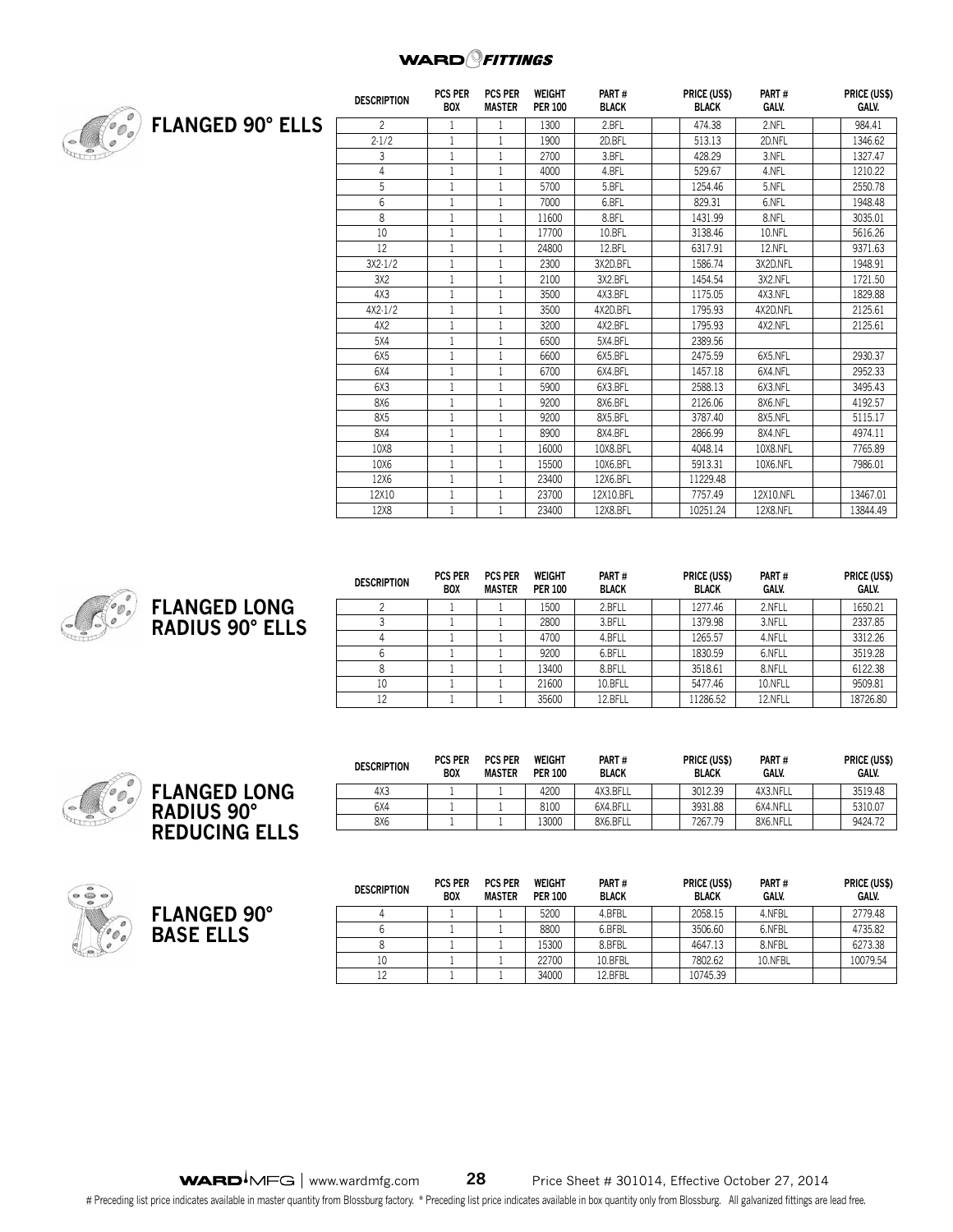

|                         | <b>DESCRIPTION</b> | <b>PCS PER</b><br><b>BOX</b> | <b>PCS PER</b><br>MASTER | <b>WEIGHT</b><br><b>PER 100</b> | PART#<br><b>BLACK</b> | PRICE (US\$)<br><b>BLACK</b> | PART#<br>GALV. | PRICE (US\$)<br>GALV. |
|-------------------------|--------------------|------------------------------|--------------------------|---------------------------------|-----------------------|------------------------------|----------------|-----------------------|
| <b>FLANGED 45° ELLS</b> |                    |                              |                          | 1100                            | 2.BF45L               | 687.36                       | 2.NF45L        | 1269.12               |
|                         | 2.1/2              |                              |                          | 1900                            | 2D.BF45L              | 733.14                       | 2D.NF45L       | 1252.48               |
|                         |                    |                              |                          | 2100                            | 3.BF45L               | 712.94                       | 3.NF45L        | 1408.34               |
|                         |                    |                              |                          | 3700                            | 4.BF45L               | 802.45                       | 4.NF45L        | 1747.34               |
|                         |                    |                              |                          | 3700                            | 5.BF45L               | 1922.83                      | 5.NF45L        | 3158.00               |
|                         |                    |                              |                          | 6000                            | 6.BF45L               | 1311.89                      | 6.NF45L        | 2437.45               |
|                         | 8                  |                              |                          | 9600                            | 8.BF45L               | 1918.41                      | 8.NF45L        | 3655.80               |
|                         | 10                 |                              |                          | 14700                           | 10.BF45L              | 4053.69                      | 10.NF45L       | 6996.79               |
|                         | 12                 |                              |                          | 21200                           | 12.BF45L              | 6194.02                      | 12.NF45L       | 10686.91              |



| <b>DESCRIPTION</b> | <b>PCS PER</b><br><b>BOX</b> | <b>PCS PER</b><br><b>MASTER</b> | <b>WEIGHT</b><br><b>PER 100</b> | PART#<br><b>BLACK</b> | PRICE (US\$)<br><b>BLACK</b> | PART#<br><b>GALV.</b> | PRICE (US\$)<br>GALV. |
|--------------------|------------------------------|---------------------------------|---------------------------------|-----------------------|------------------------------|-----------------------|-----------------------|
|                    |                              |                                 | 3530                            | 4.BF22L               | 900.68                       | 4.NF22L               | 1728.64               |
|                    |                              |                                 | 5730                            | 6.BF22L               | 1300.48                      | 6.NF22L               | 2496.88               |
|                    |                              |                                 | 9230                            | 8.BF22L               | 1951.07                      | 8.NF22L               | 3745.67               |
| 12                 |                              |                                 | 21610                           | 12.BF22L              | 6128.21                      | 12.NF22L              | 10134.04              |



| <b>DESCRIPTION</b> | PCS PER<br>BOX | PCS PER<br><b>MASTER</b> | WEIGHT<br><b>PER 100</b> | PARI#<br><b>BLACK</b> | PRICE (US\$)<br><b>BLACK</b> | PARI#<br>GALV. | <b>PRICE (USS)</b><br><b>GALV.</b> |
|--------------------|----------------|--------------------------|--------------------------|-----------------------|------------------------------|----------------|------------------------------------|
| 2.1/2X2            |                |                          | 1400                     | 2DX2.BFCRD            | 1197.26                      | 2DX2.NFCRD     | 1898.28                            |
| 3X2.1/2            |                |                          | 2000                     | 3X2D.BFCRD            | 950.47                       | 3X2D.NFCRD     | 1558.63                            |
| 3X2                |                |                          | 1700                     | 3X2.BFCRD             | 950.47                       | 3X2.NFCRD      | 1624.10                            |
| 4X3                |                |                          | 2900                     | 4X3.BFCRD             | 1067.93                      | 4X3.NFCRD      | 1895.71                            |
| 4X2.1/2            |                |                          | 2700                     | 4X2D.BFCRD            | 1148.74                      | 4X2D.NFCRD     | 2250.56                            |
| 4X2                |                |                          | 2400                     | 4X2.BFCRD             | 1269.62                      | 4X2.NFCRD      | 2250.56                            |
| 5X3                |                | 1                        | 4100                     | 5X3.BFCRD             | 1878.33                      | 5X3.NFCRD      | 3310.68                            |
| 5X4                | 1              |                          | 4000                     | 5X4.BFCRD             | 1651.31                      | 5X4.NFCRD      | 2937.23                            |
| 6X5                |                |                          | 5200                     | 6X5.BFCRD             | 1571.03                      | 6X5.NFCRD      | 3185.85                            |
| 6X4                | 1              |                          | 5000                     | 6X4.BFCRD             | 1430.19                      | 6X4.NFCRD      | 2762.03                            |
| 6X3                |                |                          | 4200                     | 6X3.BFCRD             | 1646.40                      | 6X3.NFCRD      | 3246.89                            |
| 6X2.1/2            |                |                          | 3900                     | 6X2D.BFCRD            | 2172.06                      | 6X2D.NFCRD     | 3751.05                            |
| 6X2                |                |                          | 3900                     | 6X2.BFCRD             | 2871.90                      | 6X2.NFCRD      | 4769.85                            |
| 8X6                |                |                          | 8000                     | 8X6.BFCRD             | 1799.95                      | 8X6.NFCRD      | 3197.82                            |
| 8X5                |                |                          | 7500                     | 8X5.BFCRD             | 3259.26                      | 8X5.NFCRD      | 4468.10                            |
| 8X4                |                |                          | 7400                     | 8X4.BFCRD             | 2073.47                      | 8X4.NFCRD      | 4176.57                            |
| 10X8               |                |                          | 12000                    | 10X8.BFCRD            | 3712.05                      | 10X8.NFCRD     | 7319.05                            |
| 10X6               |                |                          | 10800                    | 10X6.BFCRD            | 4043.10                      | 10X6.NFCRD     | 8132.34                            |
| 12X10              |                |                          | 19500                    | 12X10.BFCRD           | 6402.70                      | 12X10.NFCRD    | 12289.16                           |
| 12X8               |                |                          | 15800                    | 12X8.BFCRD            | 7076.77                      | 12X8.NFCRD     | 12289.16                           |
| 12X6               |                |                          | 15300                    | 12X6.BFCRD            | 7399.21                      | 12X6.NFCRD     | 12848.01                           |



| <b>DESCRIPTION</b> | PUS PER<br><b>BOX</b> | PUS PER<br><b>MASTER</b> | WEIGHT<br><b>PER 100</b> | PARI#<br><b>BLACK</b> | PRICE (USS)<br><b>BLACK</b> | PARI#<br>GALV. |  | PRICE (USS)<br><b>GALV.</b> |
|--------------------|-----------------------|--------------------------|--------------------------|-----------------------|-----------------------------|----------------|--|-----------------------------|
| 3X2                |                       |                          | 1700                     | 3X2.BFERD             | 1433.77                     | 3X2.NFERD      |  | 1936.33                     |
| 3x2.1/2            |                       |                          | 1600                     | 3X2D.BFERD            | 1454.54                     | 3X2D.NFERD     |  | 1937.52                     |
| 4X3                |                       |                          | 2800                     | 4X3.BFERD             | 1733.33                     | 4X3.NFERD      |  | 2587.28                     |
| 4X2                |                       |                          | 2500                     | 4X2.BFERD             | 2002.90                     | 4X2.NFERD      |  | 2587.28                     |
| 4X2.1/2            |                       |                          | 2500                     | 4X2D.BFERD            | 2017.27                     |                |  |                             |
| 6X5                |                       |                          | 5500                     | 6X5.BFERD             | 1637.20                     | 6X5.NFERD      |  | 3229.72                     |
| 6X4                |                       |                          | 4900                     | 6X4.BFERD             | 1637.20                     | 6X4.NFERD      |  | 3076.33                     |
| 6X3                |                       |                          | 4400                     | 6X3.BFERD             | 2732.81                     | 6X3.NFERD      |  | 3690.50                     |
| 8X6                |                       |                          | 8400                     | 8X6.BFERD             | 2073.89                     | 8X6.NFERD      |  | 3893.55                     |
| 8X5                |                       |                          | 7500                     | 8X5.BFERD             | 2690.16                     | 8X5.NFERD      |  | 4671.03                     |
| 8X4                |                       |                          | 7300                     | 8X4.BFERD             | 2812.39                     | 8X4.NFERD      |  | 4671.03                     |
| 10X8               |                       |                          | 12500                    | 10X8.BFERD            | 5282.72                     | 10X8.NFERD     |  | 8004.33                     |
| 10X6               |                       |                          | 11200                    | 10X6.BFERD            | 6196.16                     | 10X6.NFERD     |  | 8368.09                     |
| 12X10              |                       |                          | 18500                    | 12X10.BFERD           | 7160.72                     | 12X10.NFERD    |  | 10952.20                    |
| 12X8               |                       |                          | 16700                    | 12X8.BFERD            | 7416.48                     | 12X8.NFERD     |  |                             |

**Price (US\$)** 

**Part #**

**Price (US\$)** 

**Weight**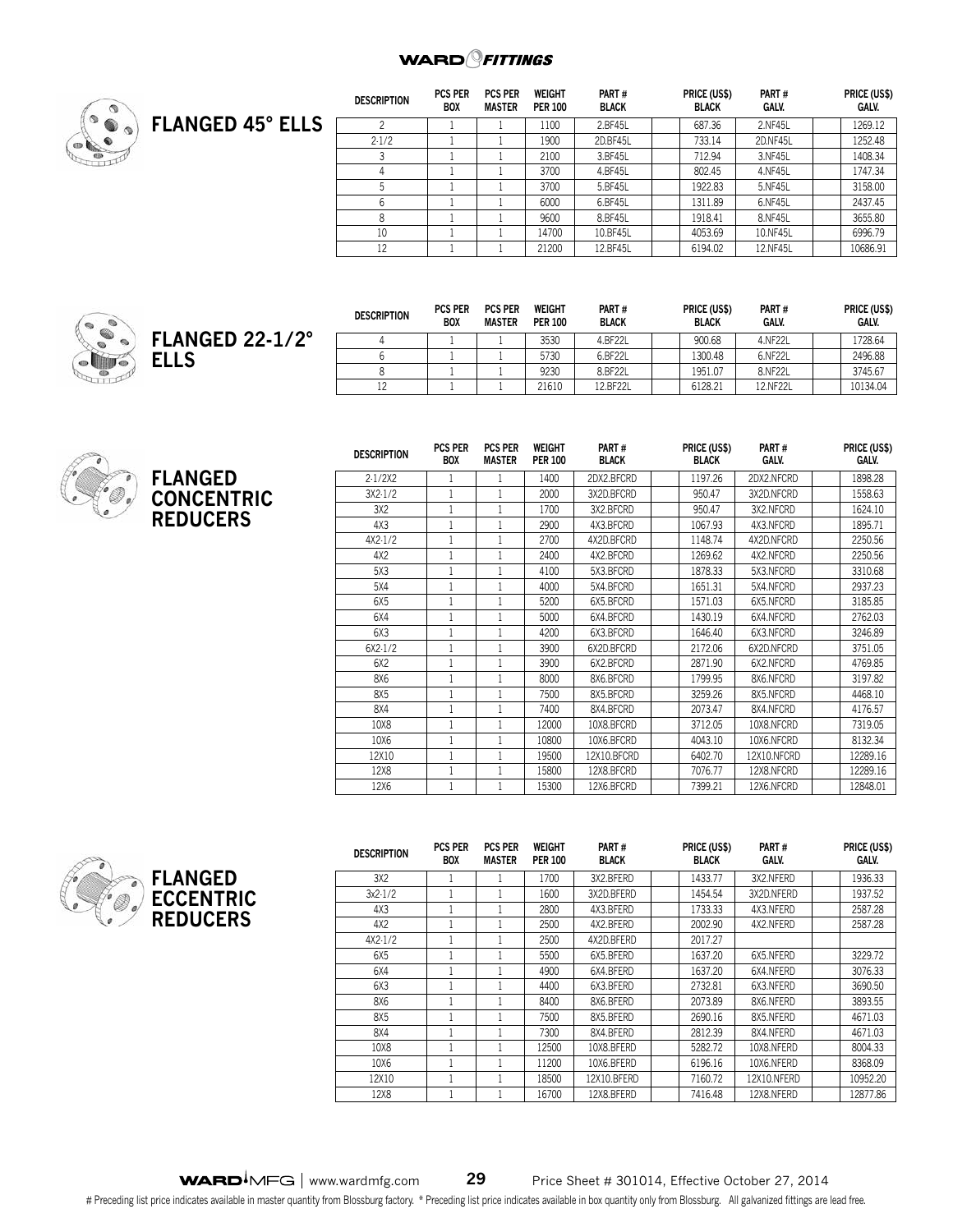

| <b>DESCRIPTION</b> | <b>PCS PER</b><br>BOX | <b>PCS PER</b><br><b>MASTER</b> | WEIGHT<br><b>PER 100</b> | PART#<br><b>BLACK</b> | PRICE (US\$)<br><b>BLACK</b> | PART#<br>GALV. | PRICE (US\$)<br>GALV. |
|--------------------|-----------------------|---------------------------------|--------------------------|-----------------------|------------------------------|----------------|-----------------------|
| ∩                  |                       |                                 | 1700                     | 2.BFT                 | 519.41                       | 2.NFT          | 928.81                |
| 2.1/2              |                       |                                 | 2700                     | 2D.BFT                | 756.51                       | 2D.NFT         | 1254.10               |
|                    |                       |                                 | 4400                     | 3.BFT                 | 530.19                       | 3.NFT          | 1259.18               |
| 4                  |                       |                                 | 6400                     | 4.BFT                 | 806.49                       | 4.NFT          | 1993.44               |
| 5                  |                       |                                 | 8300                     | 5.BFT                 | 2160.47                      | 5.NFT          | 2960.41               |
| 6                  |                       |                                 | 10500                    | 6.BFT                 | 1170.36                      | 6.NFT          | 2740.88               |
| 8                  |                       |                                 | 16300                    | 8.BFT                 | 1999.51                      | 8.NFT          | 4321.22               |
| 10                 |                       |                                 | 26000                    | 10.BFT                | 5380.14                      | 10.NFT         | 8201.68               |
| 12                 |                       |                                 | 40200                    | 12.BFT                | 8451.65                      | <b>12.NFT</b>  | 12529.11              |



| <b>DESCRIPTION</b> | <b>PCS PER</b><br><b>BOX</b> | <b>PCS PER</b><br><b>MASTER</b> | <b>WEIGHT</b><br><b>PER 100</b> | PART#<br><b>BLACK</b> | PRICE (US\$)<br><b>BLACK</b> | PART#<br>GALV. | PRICE (US\$)<br><b>GALV.</b> |
|--------------------|------------------------------|---------------------------------|---------------------------------|-----------------------|------------------------------|----------------|------------------------------|
| 3X3X2-1/2          | 1                            | 1                               | 3800                            | 3X2D.BFT              | 1573.90                      | 3X2D.NFT       | 2146.72                      |
| 3 X 3 X 2          | 1                            | 1                               | 3400                            | 3X2.BFT               | 1232.03                      | 3X2.NFT        | 2139.60                      |
| 4X4X6              | $\mathbf{1}$                 | 1                               | 8300                            | 4X6.BFT               | 3205.62                      | 4X6.NFT        | 4209.97                      |
| 4 X4X3             | $\mathbf{1}$                 | 1                               | 5900                            | 4X3.BFT               | 1660.00                      | 4X3.NFT        | 2880.13                      |
| 4 X3X4             | 1                            | 1                               | 5500                            | 4X3X4.BFT             | 3969.66                      |                |                              |
| 4 X4X2-1/2         | 1                            | 1                               | 5500                            | 4X2D.BFT              | 1812.86                      | 4X2D.NFT       | 3013.14                      |
| 4X4X2              | 1                            | 1                               | 5400                            | 4X2.BFT               | 1660.00                      | 4X2.NFT        | 2761.20                      |
| 6X4X6              | $\mathbf{1}$                 | 1                               | 9500                            | 6X4X6.BFT             | 1841.23                      | 6X4X6.NFT      | 3632.31                      |
| 6X4X3              | 1                            | 1                               | 8600                            | 6X4X3.BFT             | 671.53                       |                |                              |
| 6X4X4              | 1                            | 1                               | 9000                            | 6X4X4.BFT             | 2035.10                      | 6X4X4.NFT      | 3610.22                      |
| 6X6X8              | 1                            | 1                               | 13800                           | 6X8.BFT               | 3964.07                      | 6X8.NFT        | 6884.32                      |
| 6X6X4              | $\mathbf{1}$                 | 1                               | 9600                            | 6X4.BFT               | 1598.06                      | 6X4.NFT        | 3108.80                      |
| 6X6X3              | $\mathbf{1}$                 | 1                               | 9700                            | 6X3.BFT               | 2324.76                      | 6X3.NFT        | 4035.78                      |
| 6X6X2-1/2          | 1                            | 1                               | 8800                            | 6X2D.BFT              | 3110.48                      | 6X2D.NFT       | 4021.23                      |
| 6X6X2              | 1                            | $\mathbf{1}$                    | 8700                            | 6X2.BFT               | 3266.04                      | 6X2.NFT        | 4217.67                      |
| 8X4X8              | 1                            | 1                               | 13800                           | 8X4X8.BFT             | 5343.74                      |                |                              |
| 8X6X8              | 1                            | 1                               | 14900                           | 8X6X8.BFT             | 3964.07                      | 8X6X8.NFT      | 7122.16                      |
| 8X6X6              | 1                            | 1                               | 13900                           | 8X6X6.BFT             | 3000.32                      | 8X6X6.NFT      | 5914.43                      |
| 8X6X4              | 1                            | 1                               | 12700                           | 8X6X4.BFT             | 5086.31                      | 8X6X4.NFT      | 6440.51                      |
| 8X8X6              | 1                            | 1                               | 15500                           | 8X6.BFT               | 2496.44                      | 8X6.NFT        | 5526.57                      |
| 8X8X4              | 1                            | 1                               | 14400                           | 8X4.BFT               | 2999.84                      | 8X4.NFT        | 5633.52                      |
| 10X8X8             | 1                            | 1                               | 23600                           | 10X8X8.BFT            | 6307.46                      | 10X8X8.NFT     | 10717.87                     |
| 10X8X10            | 1                            | 1                               | 24900                           | 10X8X10.BFT           | 9108.02                      |                |                              |
| 12X12X4            | 1                            | 1                               | 34100                           | 12X4.BFT              | 9385.07                      |                |                              |
| 10X10X12           | 1                            | 1                               | 34200                           | 10X12.BFT             | 9785.20                      | 10X12.NFT      | 17184.19                     |
| 10X10X8            | 1                            | 1                               | 24900                           | 10X8.BFT              | 5706.82                      | 10X8.NFT       | 10717.87                     |
| 10X10X6            | 1                            | 1                               | 22900                           | 10X6.BFT              | 6636.93                      | 10X6.NFT       | 10725.76                     |
| 10X10X4            | 1                            | 1                               | 22000                           | 10X4.BFT              | 6481.45                      | 10X4.NFT       | 10764.52                     |
| 12X10X10           | 1                            | 1                               | 34200                           | 12X10X10.BFT          | 3220.81                      |                |                              |
| 12X12X10           | 1                            | 1                               | 36700                           | 12X10.BFT             | 9877.79                      | 12X10.NFT      | 16253.03                     |
| 12X12X8            | 1                            | 1                               | 36700                           | 12X8.BFT              | 10020.47                     | 12X8.NFT       | 16253.03                     |
| 12X12X6            | $\mathbf{1}$                 | 1                               | 35700                           | 12X6.BFT              | 8468.90                      | 12X6.NFT       | 16253.03                     |

## **FLANGED BASE TEES**

| <b>DESCRIPTION</b> | <b>PCS PER</b><br><b>BOX</b> | <b>PCS PER</b><br><b>MASTER</b> | WEIGHT<br><b>PER 100</b> | PART#<br><b>BLACK</b> | <b>PRICE (USS)</b><br><b>BLACK</b> | PART#<br>GALV. | <b>PRICE (USS)</b><br>GALV. |
|--------------------|------------------------------|---------------------------------|--------------------------|-----------------------|------------------------------------|----------------|-----------------------------|
|                    |                              |                                 | 3800                     | 3.BFBT                | 1573.90                            | 3X2D.NFT       | 2146.72                     |
|                    |                              |                                 | 3400                     | 4.BFBT                | 1232.03                            | 3X2.NFT        | 2139.60                     |
|                    |                              |                                 | 8300                     | 6.BFBT                | 3205.62                            | 4X6.NFT        | 4209.97                     |
|                    |                              |                                 | 5900                     | 8.BFBT                | 1660.00                            | 4X3.NFT        | 2880.13                     |
|                    |                              |                                 | 5500                     | 10.BFBT               | 3969.66                            |                |                             |
|                    |                              |                                 | 5500                     | 12.BFBT               | 1812.86                            | 4X2D.NFT       | 3013.14                     |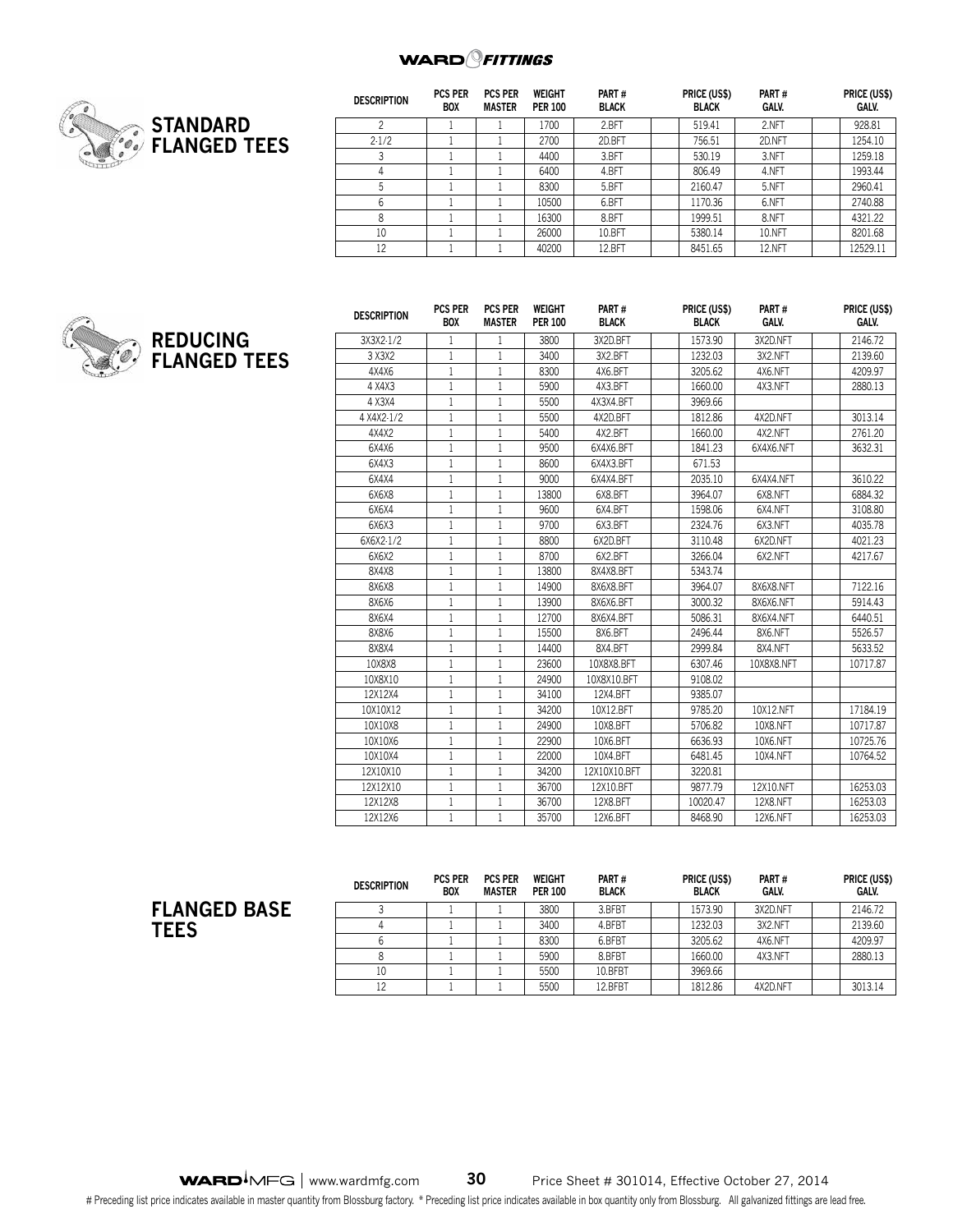

|                        | <b>DESCRIPTION</b> | <b>PCS PER</b><br><b>BOX</b> | <b>PCS PER</b><br><b>MASTER</b> | <b>WEIGHT</b><br><b>PER 100</b> | PART#<br><b>BLACK</b> | PRICE (US\$)<br><b>BLACK</b> | PART#<br>GALV. | PRICE (US\$)<br>GALV. |
|------------------------|--------------------|------------------------------|---------------------------------|---------------------------------|-----------------------|------------------------------|----------------|-----------------------|
| <b>FLANGED CROSSES</b> |                    |                              |                                 | 3000                            | 2.BFCR                | 1701.67                      |                |                       |
|                        | 2.1/2              |                              |                                 | 4100                            | 2D.BFCR               | 1507.44                      | 2D.NFCR        | 2715.14               |
|                        |                    |                              |                                 | 5000                            | 3.BFCR                | 1582.85                      | 3.NFCR         | 2624.50               |
|                        |                    |                              |                                 | 8200                            | 4.BFCR                | 2067.54                      | 4.NFCR         | 3588.66               |
|                        |                    |                              |                                 | 13400                           | 6.BFCR                | 4330.04                      | 6.NFCR         | 5848.18               |
|                        |                    |                              |                                 | 21300                           | 8.BFCR                | 6973.78                      | 8.NFCR         | 9007.64               |
|                        | 10                 |                              |                                 | 33000                           | 10.BFCR               | 8272.85                      | 10.NFCR        | 14625.24              |
|                        | 12                 |                              |                                 | 46000                           | 12.BFCR               | 12620.23                     | 12.NFCR        | 22165.71              |



| <b>DESCRIPTION</b> | <b>PCS PER</b><br><b>BOX</b> | <b>PCS PER</b><br><b>MASTER</b> | WEIGHT<br><b>PER 100</b> | PART#<br><b>BLACK</b> | PRICE (US\$)<br><b>BLACK</b> | PART#<br>GALV. | PRICE (US\$)<br><b>GALV.</b> |
|--------------------|------------------------------|---------------------------------|--------------------------|-----------------------|------------------------------|----------------|------------------------------|
| 6X4                |                              |                                 | 1900                     | 6X4.BFCR              | 2925.61                      | 6X4.NFCR       | 4776.15                      |
| 8X6                |                              |                                 | 18400                    | 8X6.BFCR              | 4523.82                      | 8X6.NFCR       | 7383.16                      |

| <b>FLANGED LATERAL</b> |  |
|------------------------|--|
|------------------------|--|

| <b>DESCRIPTION</b> | <b>PCS PER</b><br><b>BOX</b> | <b>PCS PER</b><br><b>MASTER</b> | <b>WEIGHT</b><br><b>PER 100</b> | PART#<br><b>BLACK</b> | <b>PRICE (US\$)</b><br><b>BLACK</b> | PART#<br>GALV. | PRICE (US\$)<br>GALV. |
|--------------------|------------------------------|---------------------------------|---------------------------------|-----------------------|-------------------------------------|----------------|-----------------------|
| 2.1/2              |                              |                                 | 3400                            | 2D.BFLAT              | 2120.63                             | 2D.NFLAT       | 3120.83               |
|                    |                              |                                 | 4500                            | 3.BFLAT               | 2268.45                             | 3.NFLAT        | 3016.46               |
|                    |                              |                                 | 7700                            | 4.BFLAT               | 2961.23                             | 4.NFLAT        | 3999.35               |
|                    |                              |                                 | 13000                           | 6.BFLAT               | 4505.04                             | 6.NFLAT        | 6826.14               |
|                    |                              |                                 | 21300                           | 8.BFLAT               | 7381.83                             | 8.NFLAT        | 10118.93              |
| 10                 |                              |                                 | 33500                           | 10.BFLAT              | 9530.09                             | 10.NFLAT       | 16729.21              |
| 12                 |                              |                                 | 51500                           | 12.BFLAT              | 14680.29                            |                |                       |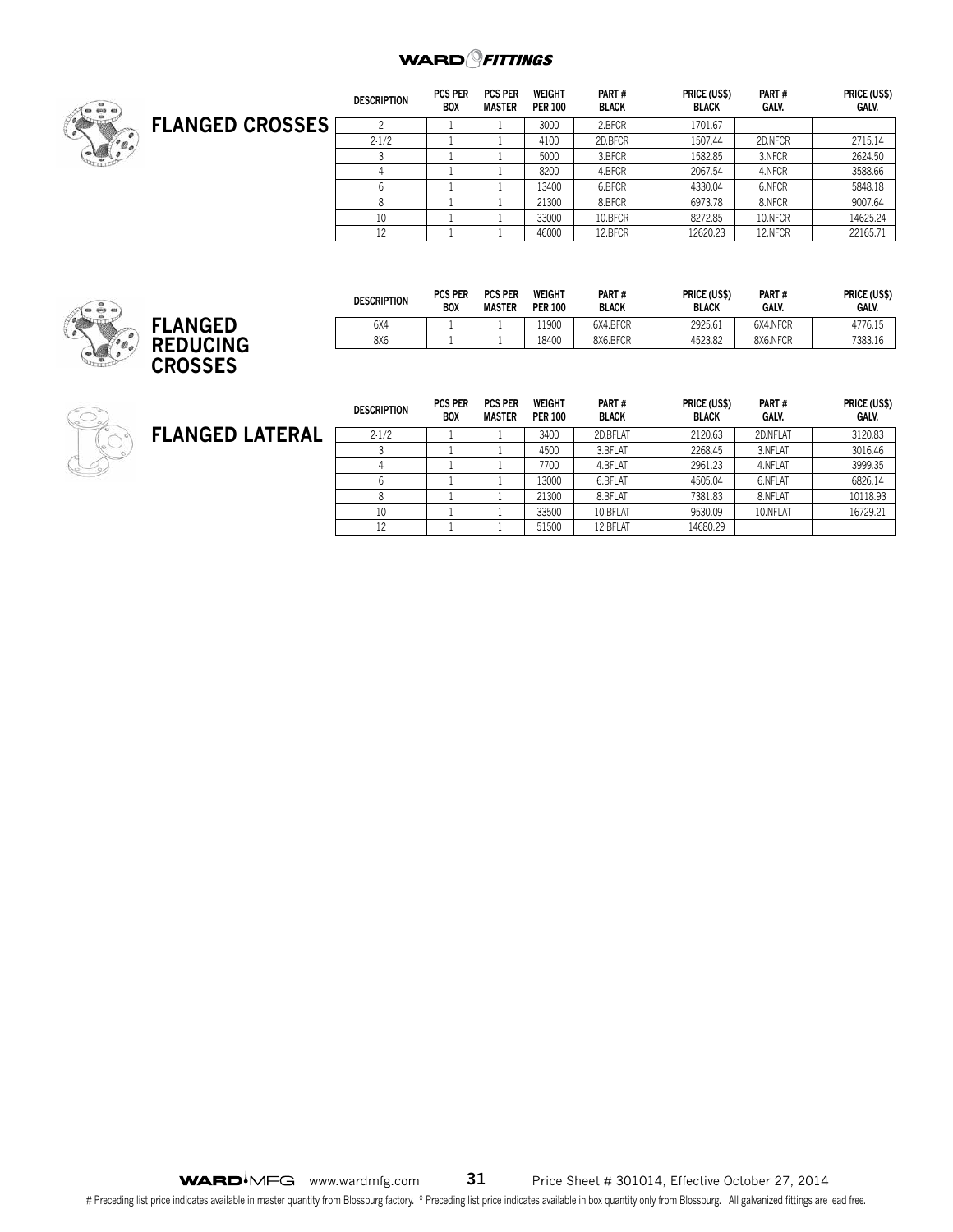

|                     | <b>DESCRIPTION</b>                | <b>PCS PER</b><br><b>BOX</b> | <b>PCS PER</b><br><b>MASTER</b> | WEIGHT<br><b>PER 100</b> | PART#<br><b>BLACK</b> | PRICE (US\$)<br><b>BLACK</b> | PART#<br><b>GALV.</b> | PRICE (US\$)<br><b>GALV.</b> |
|---------------------|-----------------------------------|------------------------------|---------------------------------|--------------------------|-----------------------|------------------------------|-----------------------|------------------------------|
| <b>WARDLOX TEES</b> | 1X1X1                             | 12                           |                                 | 289                      | r.BWST                | 89.09                        | l.NWST                | 105.73                       |
| SLIP X SLIP X SLIP  | $1.1/4$ X $1.1/4$ X $1.1/4$       | 12                           | $\sim$                          | 366                      | 1B.BWST               | 89.09                        | 1B.NWST               | 107.80                       |
|                     | $1.1/2 \times 1.1/2 \times 1.1/2$ | 12                           |                                 | 388                      | <b>ID.BWST</b>        | 90.51                        | 1D.NWST               | 117.91                       |
|                     | 2X2X2                             |                              |                                 | 641                      | 2.BWST                | 124.31                       | 2.NWST                | 159.15                       |

|                           | <b>DESCRIPTION</b> | <b>PCS PER</b><br><b>BOX</b> | <b>PCS PER</b><br>MASTER | WEIGHT<br><b>PER 100</b> | PART#<br><b>BLACK</b> | <b>PRICE (US\$)</b><br><b>BLACK</b> | PART#<br>GALV. | PRICE (US\$)<br>GALV. |
|---------------------------|--------------------|------------------------------|--------------------------|--------------------------|-----------------------|-------------------------------------|----------------|-----------------------|
| <b>WARDLOX REDUC-</b>     | 2X2X1              |                              |                          | 467                      | 2X1.BWST              | 108.90                              | 2X1.NWST       | 134.93                |
| <b>ING OUTLET TEES</b>    | 2X2X1-1/4          |                              |                          | 529                      | 2X1B.BWST             | 108.90                              | 2X1B.NWST      | 134.93                |
|                           | 2X2X1-1/2          |                              |                          | 593                      | 2X1D.BWST             | 108.90                              | 2X1D.NWST      | 134.93                |
| <b>SLIP X SLIP X SLIP</b> |                    |                              |                          |                          |                       |                                     |                |                       |



**SLI** 

|                                            | DESCRIPTION           | <b>PCS PER</b><br><b>BOX</b> | <b>PCS PER</b><br>MASTER | WEIGHT<br><b>PER 100</b> | PART#<br><b>BLACK</b> | <b>PRICE (US\$)</b><br><b>BLACK</b> | PART#<br><b>GALV</b> | <b>PRICE (USS)</b><br>GALV. |
|--------------------------------------------|-----------------------|------------------------------|--------------------------|--------------------------|-----------------------|-------------------------------------|----------------------|-----------------------------|
| <b>WARDLOX</b>                             | $1.1/2$ X $1.1/2$ X 2 | $\mathbf{r}$                 |                          | 535                      | 1DX2.BWST             | 108.90                              | 1DX2.NWST            | 134.93                      |
| <b>BULLHEAD TEES</b><br>CIID Y CIID Y CIID |                       |                              |                          |                          |                       |                                     |                      |                             |

المحددات



|                           | <b>DESCRIPTION</b> | <b>PCS PER</b><br><b>BOX</b> | <b>PCS PER</b><br><b>MASTER</b> | WEIGHT<br><b>PER 100</b> | PART#<br><b>BLACK</b> | <b>PRICE (USS)</b><br><b>BLACK</b> | PART#<br><b>GALV.</b> | <b>PRICE (USS)</b><br>GALV. |
|---------------------------|--------------------|------------------------------|---------------------------------|--------------------------|-----------------------|------------------------------------|-----------------------|-----------------------------|
| <b>WARDLOX</b>            | 1X1X1/2            | 20                           | 20                              | 200                      | 1XD.BWT               | 61.07                              | 1XD.NWT               | 75.32                       |
| <b>REDUCING OUTLET</b>    | 1X1X3/4            | 20                           | 20                              | 196                      | 1XE.BWT               | 61.07                              | 1XE.NWT               | 79.84                       |
|                           | 1X1X1              | 20                           | 20                              | 174                      | 1.BWT                 | 61.07                              | 1.NWT                 | 79.84                       |
| <b>TEES SLIP X SLIP X</b> | 1.1/4X1.1/4X1/2    | 15                           | 15                              | 249                      | 1BXD.BWT              | 61.07                              | 1BXD.NWT              | 79.84                       |
| <b>THREAD</b>             | 1.1/4X1.1/4X3/4    | 15                           | 15                              | 256                      | 1BXE.BWT              | 61.07                              | 1BXE.NWT              | 75.32                       |
|                           | 1-1/4X1-1/4X1      | 15                           | 15                              | 240                      | 1BX1.BWT              | 61.07                              | 1BX1.NWT              | 79.84                       |
|                           | 1.1/2X1.1/2X1/2    | 15                           | 15                              | 298                      | 1DXD.BWT              | 64.68                              | 1DXD.NWT              | 80.47                       |
|                           | 1.1/2X1.1/2X3/4    | 10                           | 10                              | 292                      | 1DXE.BWT              | 64.68                              | 1DXE.NWT              | 85.30                       |
|                           | 1-1/2X1-1/2X1      | 10                           | 10                              | 285                      | 1DX1.BWT              | 64.68                              | 1DX1.NWT              | 70.04                       |
|                           | 2X2X1/2            | 9                            | 9                               | 402                      | 2XD.BWT               | 79.19                              | 2XD.NWT               | 98.80                       |
|                           | 2X2X3/4            | 9                            | 9                               | 393                      | 2XE.BWT               | 79.19                              | 2XE.NWT               | 104.73                      |
|                           | 2X2X1              | 9                            | 9                               | 366                      | 2X1.BWT               | 79.19                              | 2X1.NWT               | 104.73                      |



| <b>WARDLOX 90°</b><br><b>ELBOWS SLIP X</b><br><b>SLIP</b> |  |
|-----------------------------------------------------------|--|
|                                                           |  |

| <b>DESCRIPTION</b> | <b>PCS PER</b><br><b>BOX</b> | <b>PCS PER</b><br><b>MASTER</b> | <b>WEIGHT</b><br><b>PER 100</b> | PART#<br><b>BLACK</b> | PRICE (US\$)<br><b>BLACK</b> | PART#<br><b>GALV.</b> | PRICE (US\$)<br><b>GALV.</b> |
|--------------------|------------------------------|---------------------------------|---------------------------------|-----------------------|------------------------------|-----------------------|------------------------------|
|                    | 20                           | 20                              | 206                             | 1.BWL                 | 65.19                        | l.NWL                 | 70.04                        |
| $1 - 1/4$          | 15                           | 15                              | 253                             | 1B.BWL                | 76.23                        | 1B.NWL                | 79.85                        |
| 1.1/2              | 10                           | 10                              | 290                             | 1D.BWL                | 83.55                        | 1D.NWL                | 107.85                       |
|                    |                              |                                 | 415                             | 2.BWL                 | 98.73                        | 2.NWL                 | 128.12                       |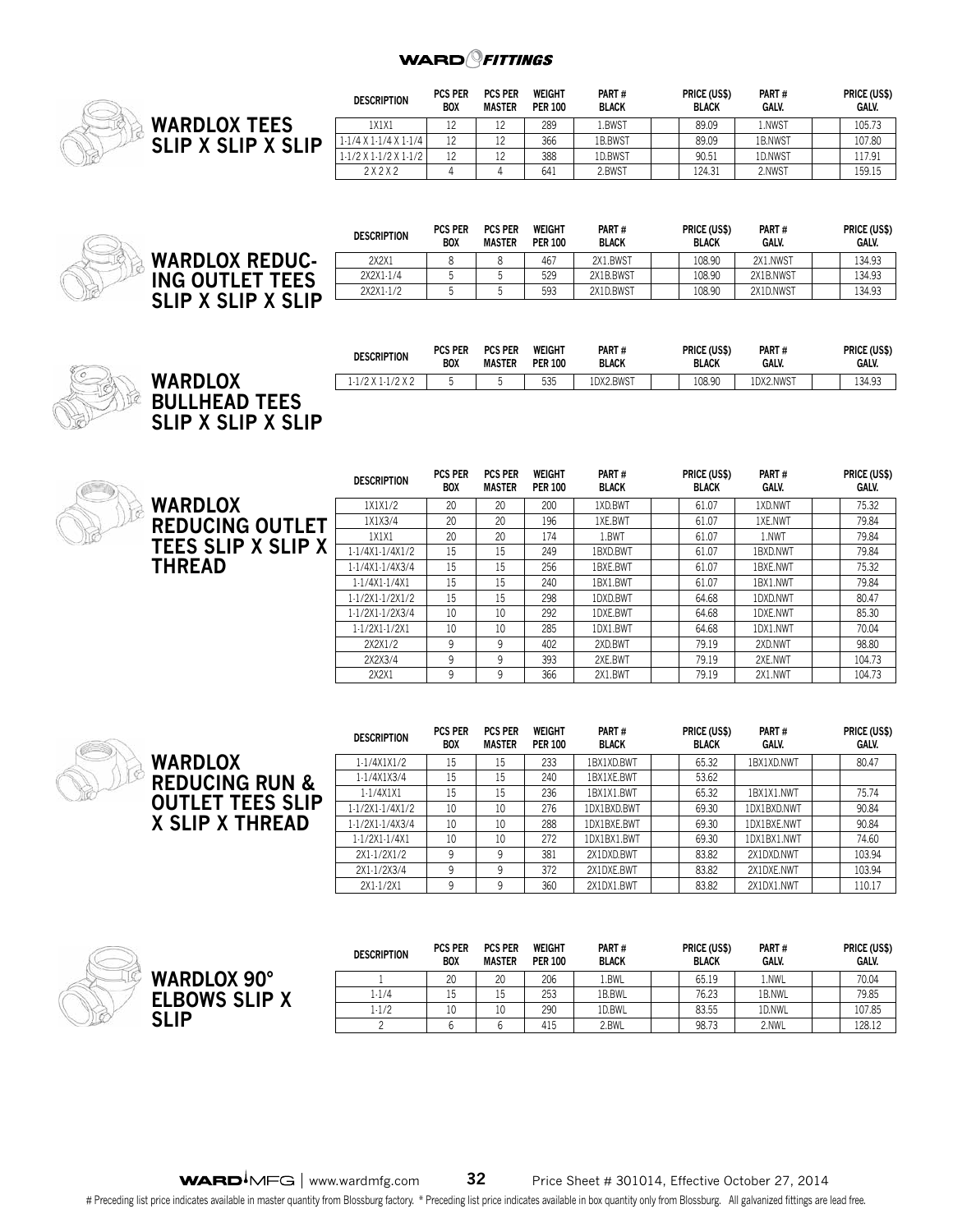## **WARD** *CHITINGS*



|                      | <b>DESCRIPTION</b> | <b>PCS PER</b><br><b>BOX</b> | <b>PCS PER</b><br><b>MASTER</b> | <b>WEIGHT</b><br><b>PER 100</b> | PART#<br><b>BLACK</b> | PRICE (US\$)<br><b>BLACK</b> | PART#<br><b>GALV.</b> | PRICE (US\$)<br>GALV. |
|----------------------|--------------------|------------------------------|---------------------------------|---------------------------------|-----------------------|------------------------------|-----------------------|-----------------------|
| WARDLOX ADAPTER      | 1X1/2              | 25                           | 25                              | 150                             | 1XD.BWL               | 77.79                        | 1XD.NWL               | 101.86                |
| <b>ELBOWS SLIP X</b> | 1X3/4              | 25                           | 25                              | 138                             | 1XE.BWL               | 77.79                        | 1XE.NWL               | 101.86                |
|                      | 1X1                | 25                           | 25                              | 160                             | 1X1.BWL               | 77.79                        | 1X1.NWL               | 101.86                |
| THREAD               | 1.1/4X1/2          | 15                           | 15                              | 207                             | 1BXD.BWL              | 80.48                        | 1BXD.NWL              | 108.41                |
|                      | 1.1/4X3/4          | 15                           | 15                              | 199                             | 1BXE.BWL              | 80.48                        | 1BXE.NWL              | 102.27                |
|                      | 1.1/4X1            | 15                           | 15                              | 188                             | 1BX1.BWL              | 80.48                        | 1BX1.NWL              | 102.27                |
|                      | 1.1/2X1/2          | 10                           | 10                              | 248                             | 1DXD.BWL              | 82.81                        | 1DXD.NWL              | 114.52                |
|                      | 1.1/2X3/4          | 10                           | 10                              | 236                             | 1DXE.BWL              | 82.81                        | 1DXE.NWL              | 114.52                |
|                      | 1.1/2X1            | 10                           | 10                              | 238                             | 1DX1.BWL              | 82.81                        | 1DX1.NWL              | 114.52                |
|                      | 2X1/2              | 9                            | 9                               | 302                             | 2XD.BWL               | 85.37                        | 2XD.NWL               | 119.40                |
|                      | 2X3/4              | 9                            | 9                               | 323                             | 2XE.BWL               | 85.37                        | 2XE.NWL               | 112.66                |
|                      | 2X1                | 9                            | 9                               | 288                             | 2X1.BWL               | 85.37                        | 2X1.NWL               | 119.40                |

|                    | <b>DESCRIPTION</b> | <b>PCS PER</b><br><b>BOX</b> | <b>PCS PER</b><br><b>MASTER</b> | WEIGHT<br><b>PER 100</b> | PART#<br><b>BLACK</b> | <b>PRICE (USS)</b><br><b>BLACK</b> | PART#<br><b>GALV.</b> | <b>PRICE (USS)</b><br>GALV. |
|--------------------|--------------------|------------------------------|---------------------------------|--------------------------|-----------------------|------------------------------------|-----------------------|-----------------------------|
| <b>WARDLOX</b>     | 1X1                | 25                           | 25                              | 154                      | L.BWC                 | 58.37                              | 1.NWC                 | 76.01                       |
| <b>COUPLINGS</b>   | 1.1/4X1.1/4        | 15                           | 15<br>⊥ ∪                       | 227                      | 1B.BWC                | 58.37                              | 1B.NWC                | 62.41                       |
|                    | 1.1/2X1.1/2        | 15                           | 15<br>⊥ ∪                       | 261                      | 1D.BWC                | 73.40                              | 1D.NWC                | 75.04                       |
| <b>SLIP X SLIP</b> | 2X2                | 10                           | 10                              | 360                      | 2.BWC                 | 73.40                              | 2.NWC                 | 99.15                       |
|                    |                    |                              |                                 |                          |                       |                                    |                       |                             |

 $\sim$   $\sim$ 

 $\frac{1}{2}$ 

 $\sim$   $\sim$ 

 $\frac{1}{2}$ 

 $\frac{1}{2}$ 

|                    | <b>DESCRIPTION</b> | PUS PER<br><b>BOX</b> | PCS PER<br><b>MASTER</b> | WEIGHI<br><b>PER 100</b> | PARI#<br><b>BLACK</b> | PRICE (USS)<br><b>BLACK</b> | PARI#<br><b>GALV.</b> | PRICE (USS)<br><b>GALV.</b> |
|--------------------|--------------------|-----------------------|--------------------------|--------------------------|-----------------------|-----------------------------|-----------------------|-----------------------------|
| WARDLOX            |                    | 25                    | つら<br>رے                 | 2.9                      |                       |                             | 1.WG                  | 16.74                       |
| <b>GASKETS</b>     | 1.1/4              | 25                    | つら<br>رے                 |                          |                       |                             | 1B.WG                 | 19.59                       |
| Y SI               | 1.1/2              | 25                    | つら<br>رے                 | $\sim$<br>◡.⊥            |                       |                             | 1D.WG                 | 23.27                       |
| <b>SLIP</b><br>∟IP |                    |                       |                          | 22<br>ے.د                |                       |                             | 2.WG                  | 24.60                       |

|                | <b>DESCRIPTION</b> | <b>PCS PER</b><br><b>BOX</b> | <b>PCS PER</b><br><b>MASTER</b> | WEIGHT<br><b>PER 100</b> | PART#<br><b>BLACK</b> | PRICE (US\$)<br><b>BLACK</b> | PART#<br>GALV. | PRICE (US\$)<br><b>GALV.</b> |
|----------------|--------------------|------------------------------|---------------------------------|--------------------------|-----------------------|------------------------------|----------------|------------------------------|
| WARDLOX BOLT/  | 3/8 Square Head    | 1500                         | 1500                            |                          | WB                    | 6.94                         |                |                              |
| <b>SOCKETS</b> |                    |                              |                                 |                          |                       |                              |                |                              |

**WARD**<sup> $\overline{)$ </sup>MFG | www.wardmfg.com **33** Price Sheet # 301014, Effective October 27, 2014 # Preceding list price indicates available in master quantity from Blossburg factory. \* Preceding list price indicates available in box quantity only from Blossburg. All galvanized fittings are lead free.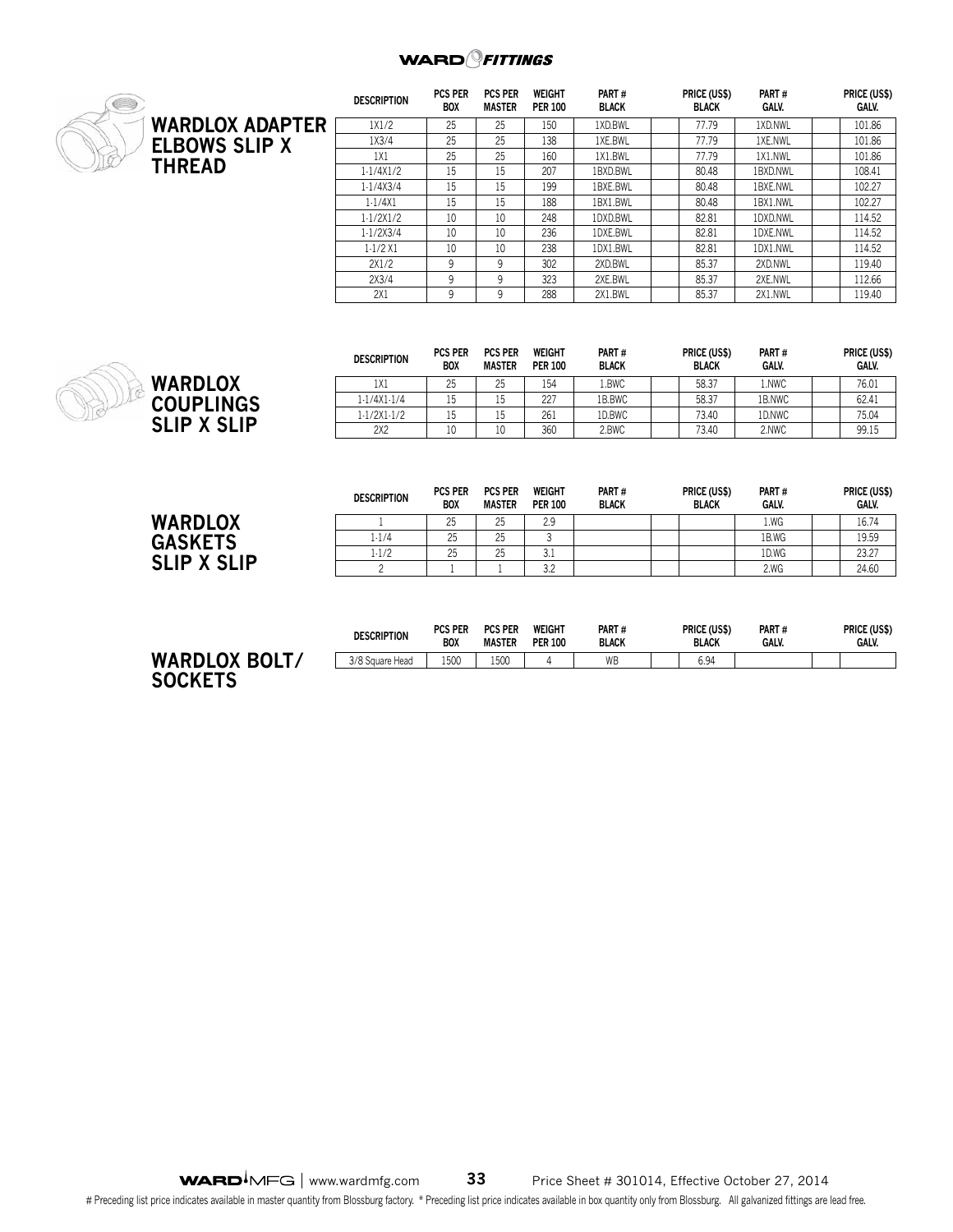

|                        | <b>DESCRIPTION</b> | <b>PCS PER</b><br><b>BOX</b> | <b>PCS PER</b><br>MASTER | <b>WEIGHT</b><br><b>PER 100</b> | PART#<br><b>BLACK</b> | PRICE (US\$)<br><b>BLACK</b> | PART#<br>GALV. | PRICE (US\$)<br>GALV. |
|------------------------|--------------------|------------------------------|--------------------------|---------------------------------|-----------------------|------------------------------|----------------|-----------------------|
| <b>TEELOX MECHANI-</b> | 1.1/4X1/2          | 25                           | 25                       | 98                              | 1BXD.BTLX             | 14.21                        | 1BXD.NTLX      | 27.09                 |
| <b>CAL BRANCH</b>      | 1.1/4X3/4          | 25                           | 25                       | 99                              | 1BXE.BTLX             | 14.21                        | 1BXE.NTLX      | 27.09                 |
|                        | 1.1/4X1            | 25                           | 25                       | 108                             | 1BX1.BTLX             | 17.73                        | 1BX1.NTLX      | 28.56                 |
| <b>CONNECTOR</b>       | 1.1/2X1/2          | 25                           | 25                       | 98                              | 1DXD.BTLX             | 14.21                        | 1DXD.NTLX      | 28.56                 |
|                        | 1.1/2X3/4          | 25                           | 25                       | 99                              | 1DXE.BTLX             | 14.21                        | 1DXE.NTLX      | 28.56                 |
|                        | 1.1/2X1            | 25                           | 25                       | 108                             | 1DX1.BTLX             | 17.73                        | 1DX1.NTLX      | 28.56                 |
|                        | 2X1/2              | 25                           | 25                       | 96                              | 2XD.BTLX              | 14.21                        | 2XD.NTLX       | 28.56                 |
|                        | 2X3/4              | 25                           | 25                       | 85                              | 2XE.BTLX              | 14.21                        | 2XE.NTLX       | 28.56                 |
|                        | 2X1                | 25                           | 25                       | 99                              | 2X1.BTLX              | 17.73                        | 2X1.NTLX       | 29.82                 |
|                        | 2.1/2X1/2          | 25                           | 25                       | 121                             | 2DXD.BTLX             | 14.21                        | 2DXD.NTLX      | 33.31                 |
|                        | 2.1/2X3/4          | 25                           | 25                       | 120                             | 2DXE.BTLX             | 14.21                        | 2DXE.NTLX      | 33.31                 |
|                        | 2.1/2X1            | 25                           | 25                       | 111                             | 2DX1.BTLX             | 17.73                        | 2DX1.NTLX      | 54.27                 |

## **SPECIFICATIONS**

| <b>DESCRIPTION</b> | A         | в       | C      |
|--------------------|-----------|---------|--------|
| 1.1/4X1/2          | 2         | 1.1/2   | 1.3/16 |
| 1.1/4X3/4          | 2.1/16    | 1.1/2   | 1.3/16 |
| 1.1/4X1            | $2 - 1/8$ | 1.1/2   | 1.3/16 |
| 1.1/2X1/2          | 2         | $1-1/2$ | 1.3/16 |
| 1.1/2X3/4          | 2.1/16    | 1.1/2   | 1.3/16 |
| 1.1/2X1            | 2.1/8     | 1.1/2   | 1.3/16 |
| 2X1/2              | 2.5/16    | 1.13/16 | 1.3/16 |
| 2X3/4              | $2 - 3/8$ | 1.13/16 | 1.3/16 |
| 2X1                | 2.7/16    | 1.13/16 | 1.3/16 |
| 2.1/2X1/2          | 2.9/16    | 2.1/16  | 1.3/16 |
| 2.1/2X3/4          | 2.11/16   | 2.1/8   | 1.3/16 |
| 2.1/2X1            | 2.3/4     | 2.1/8   | 1.3/16 |

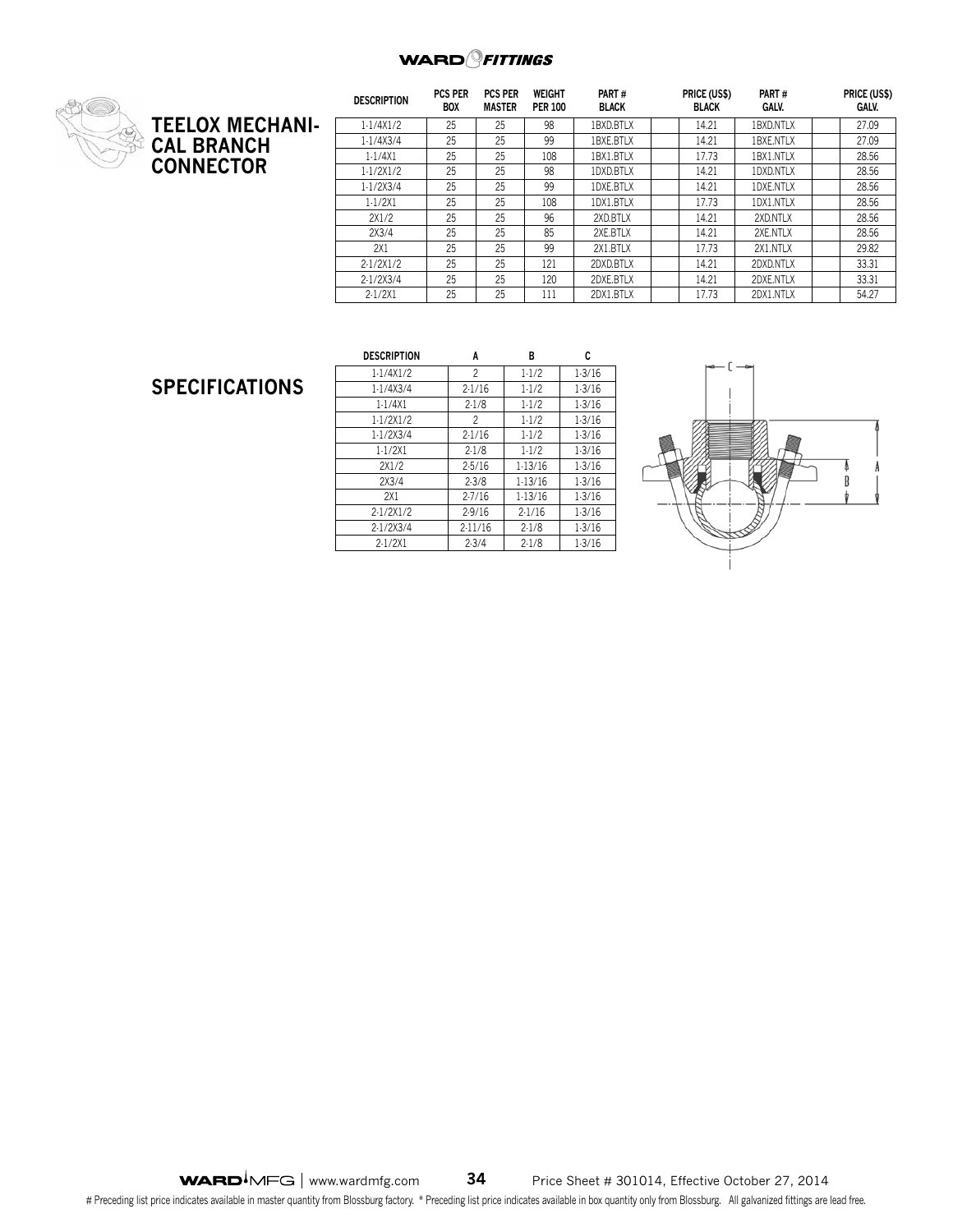

**STEEL FLUSH** 

**BUSHIN** 

|                     | <b>DESCRIPTION</b> | <b>PCS PER</b><br><b>BOX</b> | <b>PCS PER</b><br><b>MASTER</b> | <b>WEIGHT</b><br><b>PER 100</b> | PART#<br><b>BLACK</b> |            | PRICE (US\$)<br><b>BLACK</b> | PART#<br>GALV. |    | PRICE (US\$)<br>GALV. |
|---------------------|--------------------|------------------------------|---------------------------------|---------------------------------|-----------------------|------------|------------------------------|----------------|----|-----------------------|
| <b>STEEL SQUARE</b> | 1/8"               | 100                          | 600                             |                                 | A.BSP                 |            | 0.62                         | A.NSP          |    | 0.63                  |
| HEAD PLÙGS          | 1/4"               | 100                          | 600                             |                                 | <b>B.BSP</b>          |            | 0.81                         | <b>B.NSP</b>   |    | 0.88                  |
|                     | 3/8"               | 75<br>ر ،                    | 450                             |                                 | C.BSP                 | $\ddot{x}$ | 1.12                         | C.NSP          |    | 1.16                  |
|                     | 1/2"               | 50                           | 300                             |                                 | D.BSSP                | ÷          | 1.87                         | D.NSSP         |    | 2.11                  |
|                     | 3/4'               | 50                           | 200                             | 18                              | E.BSSP                | $\ast$     | 2.65                         | <b>E.NSSP</b>  | ¥. | 3.03                  |

|                      | <b>DESCRIPTION</b>  | <b>PCS PER</b><br><b>BOX</b> | <b>PCS PER</b><br><b>MASTER</b> | WEIGHT<br><b>PER 100</b> | PART #<br><b>BLACK</b> |        | <b>PRICE (US\$)</b><br><b>BLACK</b> | PART#<br>GALV. |        | PRICE (US\$)<br>GALV. |
|----------------------|---------------------|------------------------------|---------------------------------|--------------------------|------------------------|--------|-------------------------------------|----------------|--------|-----------------------|
| <b>STEEL HEXAGON</b> | $1/4$ " $X$ $1/8$ " | 25                           | 150                             | $\overline{c}$           | BXA.BSB                | $*$    | 1.72                                | BXA.NSB        |        | 1.78                  |
| <b>BUSHINGS</b>      | $3/8$ " X $1/8$ "   | 25                           | 150                             | 5                        | CXA.BSB                | $\ast$ | 2.03                                | CXA.NSB        | $*$    | 2.20                  |
|                      | $3/8$ " X $1/4$ "   | 25                           | 150                             | 4                        | CXB.BSB                | $\ast$ | 2.03                                | CXB.NSB        |        | 2.20                  |
|                      | $1/2$ " $X$ $1/8$ " | 25                           | 150                             | 8                        | DXA.BSB                | $\ast$ | 3.64                                | DXA.NSB        |        | 3.53                  |
|                      | $1/2$ " x $1/4$ "   | 25                           | 150                             | 7                        | DXB.BSB                | $*$    | 3.17                                | DXB.NSB        | $\ast$ | 3.53                  |
|                      | $1/2$ " x $3/8$ "   | 25                           | 150                             | 6                        | DXC.BSB                | $*$    | 3.17                                | DXC.NSB        | $*$    | 3.53                  |
|                      | $3/4$ " x $1/8$ "   | 50                           | 200                             | 20                       | EXA.BSB                | $\ast$ | 4.93                                | EXA.NSB        | $*$    | 5.53                  |
|                      | $3/4$ " x $1/4$ "   | 50                           | 200                             | 16                       | EXB.BSB                | $\ast$ | 4.93                                | EXB.NSB        | $*$    | 5.53                  |
|                      | $3/4$ " x $3/8$ "   | 50                           | 200                             | 14                       | EXC.BSB                | $\ast$ | 4.93                                | EXC.NSB        | $*$    | 5.53                  |
|                      | $3/4$ " x $1/2$ "   | 50                           | 200                             | 10                       | EXD.BSB                | $\ast$ | 4.93                                | EXD.NSB        | $*$    | 5.53                  |
|                      | $1 \times 1/8"$     | 25                           | 100                             | 35                       | 1XA.BSB                | $\ast$ | 5.37                                | 1XA.NSB        | $*$    | 5.83                  |
|                      | $1" \times 1/4"$    | 25                           | 100                             | 31                       | 1XB.BSB                | $\ast$ | 5.37                                | 1XB.NSB        | $*$    | 6.18                  |
|                      | $1" \times 3/8"$    | 25                           | 100                             | 30                       | 1XC.BSB                | $\ast$ | 5.37                                | 1XC.NSB        | $*$    | 6.18                  |
|                      | $1" \times 1/2"$    | 25                           | 100                             | 25                       | 1XD.BSB                | $\ast$ | 5.37                                | 1XD.NSB        | $*$    | 6.18                  |
|                      | $1" \times 3/4"$    | 25                           | 100                             | 15                       | 1XE.BSB                | $*$    | 5.37                                | 1XE.NSB        | $*$    | 6.18                  |

| <b>DESCRIPTION</b>  | <b>PCS PER</b><br><b>BOX</b> | <b>PCS PER</b><br><b>MASTER</b> | WEIGHT<br><b>PER 100</b> | PART#<br><b>BLACK</b> |        | PRICE (US\$)<br><b>BLACK</b> | PART#<br>GALV. |        | PRICE (US\$)<br>GALV. |
|---------------------|------------------------------|---------------------------------|--------------------------|-----------------------|--------|------------------------------|----------------|--------|-----------------------|
| $1/4$ " $X$ $1/8$ " | 25                           | 150                             |                          | BXA.BFB               |        | 1.82                         | BXA.NFB        |        | 1.90                  |
| $3/8$ " X $1/4$ "   | 25                           | 150                             |                          | CXB.BFB               |        | 2.11                         | CXB.NFB        |        | 2.39                  |
| $1/2$ " x $1/8$ "   | 25                           | 150                             | 5                        | DXA.BFB               |        | 4.55                         |                |        |                       |
| $1/2$ " x $1/4$ "   | 25                           | 150                             |                          | DXB.BFB               |        | 4.83                         | DXB.NFB        |        | 5.79                  |
| $1/2$ " x $3/8$ "   | 25                           | 150                             | C                        | DXC.BFB               |        | 4.83                         | DXC.NFB        |        | 5.79                  |
| $3/4$ " x $1/4$ "   | 25                           | 150                             | 8                        | EXB.BFB               |        | 6.76                         | EXB.NFB        |        | 8.11                  |
| $3/4$ " x $3/8$ "   | 25                           | 150                             |                          | EXC.BFB               |        | 6.76                         | EXC.NFB        |        | 8.11                  |
| $3/4$ " x $1/2$ "   | 25                           | 150                             | 5                        | EXD.BFB               | $\ast$ | 6.76                         | EXD.NFB        | $\ast$ | 8.11                  |

3/8" 300 300 10 E.BSHSP \* 2.50 E.NSHSP \* 2.86

|                         | $3/4$ $3/8$        | 25                           | 150                             |                          | EXC.BFB               | 6./6                  | <b>LXC.NFB</b>        |               | 8.11                  |
|-------------------------|--------------------|------------------------------|---------------------------------|--------------------------|-----------------------|-----------------------|-----------------------|---------------|-----------------------|
|                         | $3/4$ " x $1/2$ "  | 25                           | 150                             |                          | EXD.BFB               | 6.76                  | EXD.NFB               |               | 8.11                  |
|                         |                    |                              |                                 |                          |                       |                       |                       |               |                       |
|                         | <b>DESCRIPTION</b> | <b>PCS PER</b><br><b>BOX</b> | <b>PCS PER</b><br><b>MASTER</b> | WEIGHT<br><b>PER 100</b> | PART#<br><b>BLACK</b> | PRICE (US\$)<br>BLACK | PART#<br><b>GALV.</b> |               | PRICE (US\$)<br>GALV. |
| <b>STEEL HEX SOCKET</b> | 1/8"               | 100                          | 600                             |                          | A.BSHSP               | 0.62                  | A.NSHSP               |               | 0.63                  |
| <b>PLUGS</b>            | 1/4"               | 100                          | 600                             |                          | <b>B.BSHSP</b>        | 0.81                  | <b>B.NSHSP</b>        | $*$           | 0.83                  |
|                         | 3/8"               | 100                          | 600                             |                          | C.BSHSP               | 1.12                  | C.NSHSP               | $\frac{1}{2}$ | 1.16                  |
|                         | 1/2"               | 100                          | 600                             |                          | D.BSHSP               | 1.87                  | <b>D.NSHSP</b>        | $*$           | 1.99                  |

|                        | <b>DESCRIPTION</b> | <b>PCS PER</b><br><b>BOX</b> | <b>PCS PER</b><br><b>MASTER</b> | WEIGHT<br><b>PER 100</b> | PART#<br><b>BLACK</b> | PRICE (US\$)<br><b>BLACK</b> | PART #<br>GALV. | PRICE (US\$)<br><b>GALV.</b> |
|------------------------|--------------------|------------------------------|---------------------------------|--------------------------|-----------------------|------------------------------|-----------------|------------------------------|
| <b>STEEL SQUARE</b>    | 1/4"               | 100                          | 600                             |                          | <b>B.BCTP</b>         | 0.81                         | <b>B.NCTP</b>   | 0.88                         |
| <b>HEAD COUTERSUNK</b> | 3/8                |                              | 450                             |                          | C.BCTP                | 1.12                         | C.NCTP          | 1.16                         |
| <b>PLUGS</b>           |                    | nee nen                      | nee nen                         | <b>WEICUT</b>            | DADT 4                | DDICE (LICE)                 | DADT #          | DDICE /LICE\                 |

|                   | <b>DESCRIPTION</b> | <b>PCS PER</b><br><b>BOX</b> | <b>PCS PER</b><br><b>MASTER</b> | <b>WEIGHT</b><br><b>PER 100</b> | PART#<br><b>BLACK</b> |              | PRICE (US\$)<br><b>BLACK</b> | PART#<br><b>GALV.</b> | PRICE (US\$)<br><b>GALV.</b> |
|-------------------|--------------------|------------------------------|---------------------------------|---------------------------------|-----------------------|--------------|------------------------------|-----------------------|------------------------------|
| <b>STEEL CAPS</b> | 1/8"               | 50                           | 300                             |                                 | A.BSCAP               | $\ast$       | 1.53                         | A.NSCAP               | 1.61                         |
|                   | 1/4"               | 40                           | 240                             |                                 | <b>B.BSCAP</b>        | $\mathbf{r}$ | 1.99                         | <b>B.NSCAP</b>        | 2.13                         |
|                   | 3/8"               | 40                           | 240                             | ۵                               | C.BSCAP               | $\ast$       | 2.95                         | C.NSCAP               | 3.22                         |
|                   | 1/2"               | 50                           | 200                             | 12                              | D.BSCAP               | $\ast$       | 4.63                         | D.NSCAP               | 4.63                         |
|                   | 3/4"               | 25                           | 150                             | 16                              | E.BSCAP               | $\mathbf{r}$ | 9.77                         | E.NSCAP               | 10.80                        |
|                   |                    |                              |                                 |                                 |                       |              |                              |                       |                              |